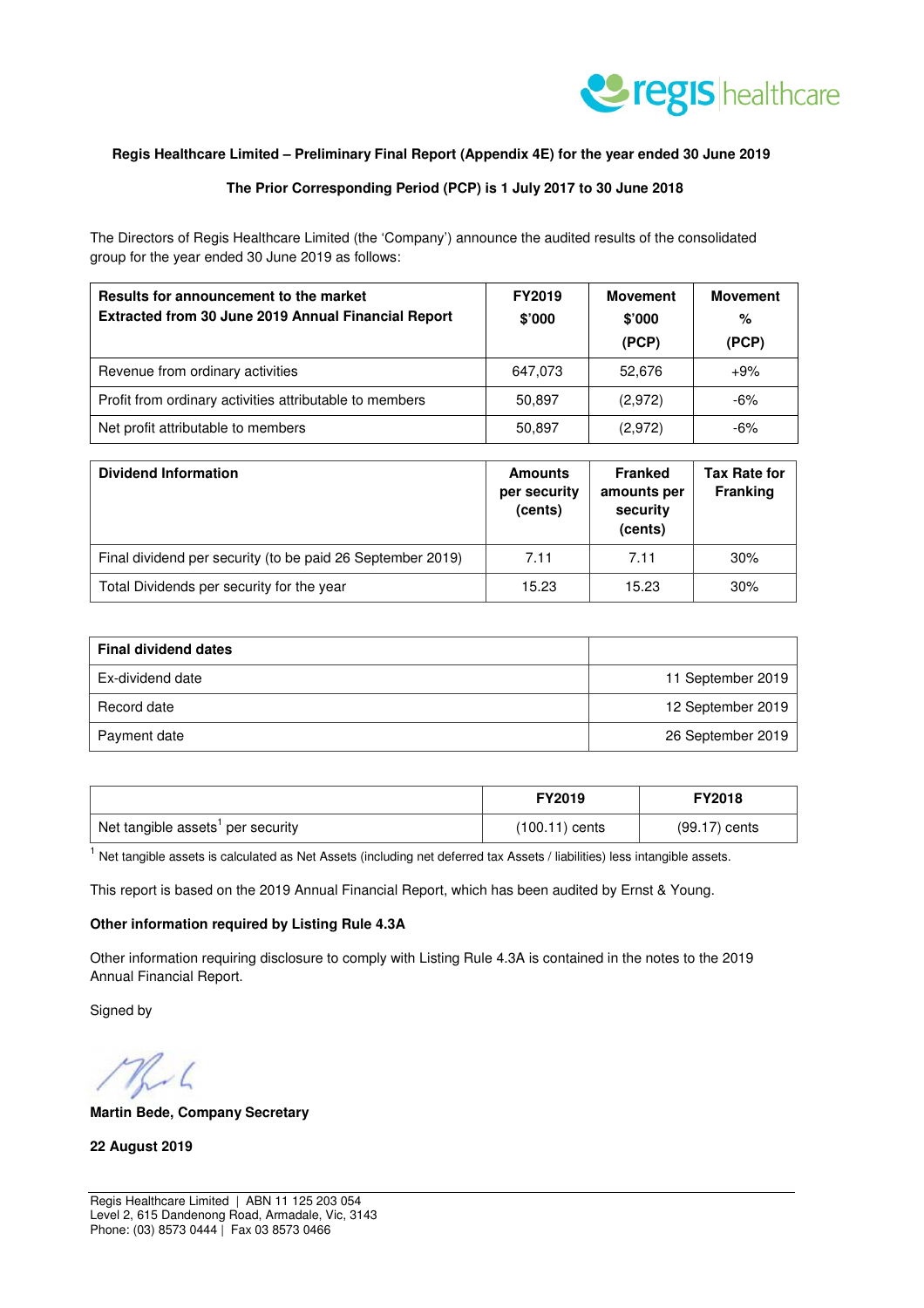# REGIS HEALTHCARE LIMITED

ABN 11 125 203 054

ANNUAL FINANCIAL REPORT FOR THE YEAR ENDED 30 JUNE 2019

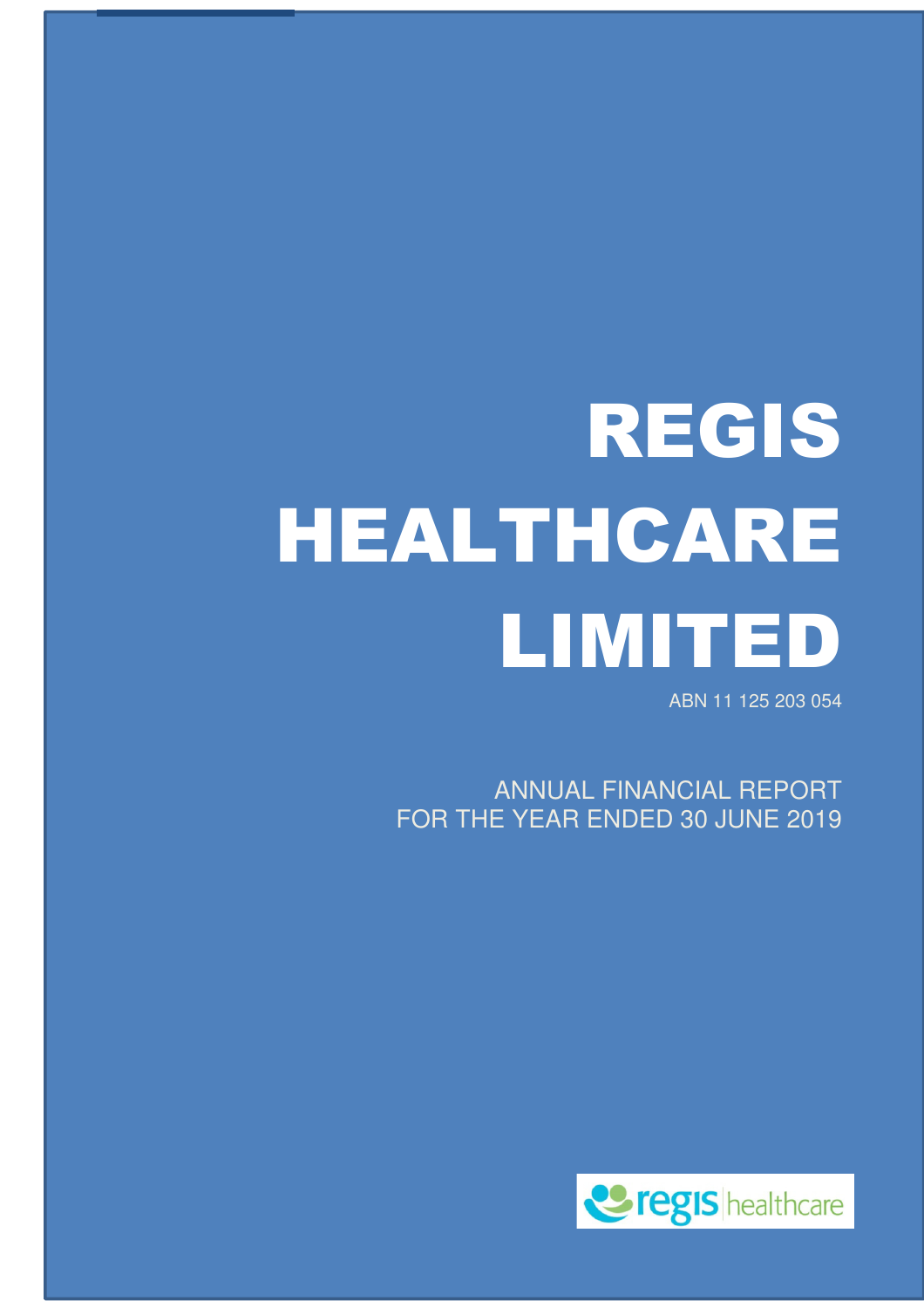

# FINANCIAL REPORT CONTENTS

| CONSOLIDATED STATEMENT OF PROFIT OR LOSS AND OTHER COMPREHENSIVE INCOME 29 |  |
|----------------------------------------------------------------------------|--|
|                                                                            |  |
|                                                                            |  |
|                                                                            |  |
|                                                                            |  |
|                                                                            |  |
|                                                                            |  |
|                                                                            |  |
|                                                                            |  |
|                                                                            |  |
|                                                                            |  |
| INDEPENDENT AUDITOR'S REPORT TO THE MEMBERS OF REGIS HEALTHCARE LIMITED 68 |  |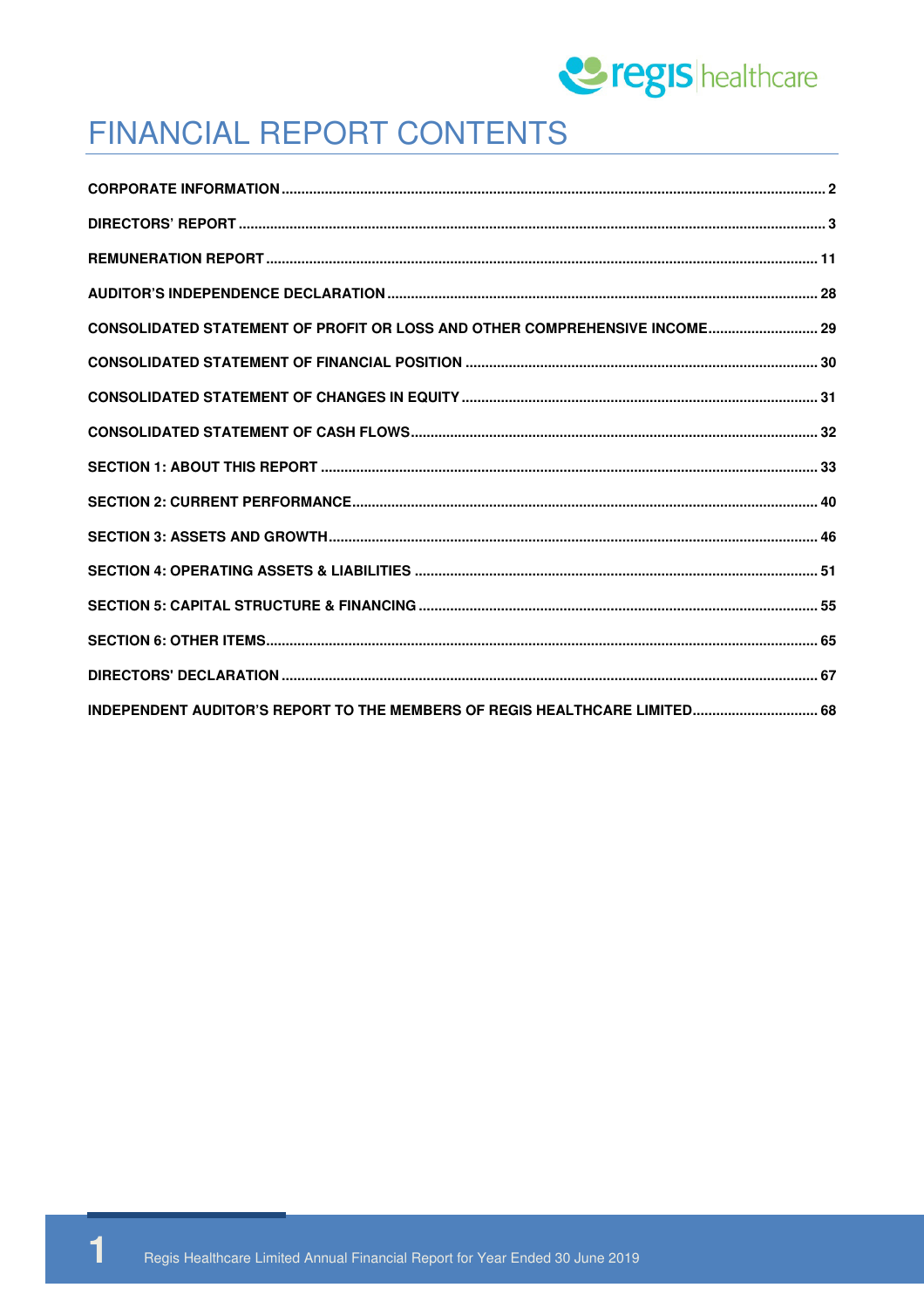

# CORPORATE INFORMATION

| <b>DIRECTORS</b>    |                                  |
|---------------------|----------------------------------|
| Graham K Hodges     | Chairman, Non-Executive Director |
| Ross J Johnston     | Managing Director and CEO        |
| Christine C Bennett | Non-Executive Director           |
| Bryan A Dorman      | Non-Executive Director           |
| Sylvia Falzon       | Non-Executive Director           |
| Matthew J Quinn     | Non-Executive Director           |
| lan G Roberts       | Non-Executive Director           |

# **COMPANY SECRETARY**

Martin Bede

# **REGISTERED OFFICE**

Level 2, 615 Dandenong Road, Armadale VIC 3143

# **PRINCIPAL PLACE OF BUSINESS**

Level 2, 615 Dandenong Road Armadale VIC 3143

# **SHARE REGISTRY**

Link Market Services Limited Tower 4,727 Collins St Melbourne VIC 3008 Phone: 1300 554 474

# **STOCK EXCHANGE LISTING**

Regis Healthcare Limited shares are listed on the Australian Securities Exchange (ASX code: REG).

# **SOLICITORS**

King & Wood Mallesons Level 50, 600 Bourke St Melbourne VIC 3000

# **AUDITORS**

Ernst & Young Australia 8 Exhibition St Melbourne VIC 3000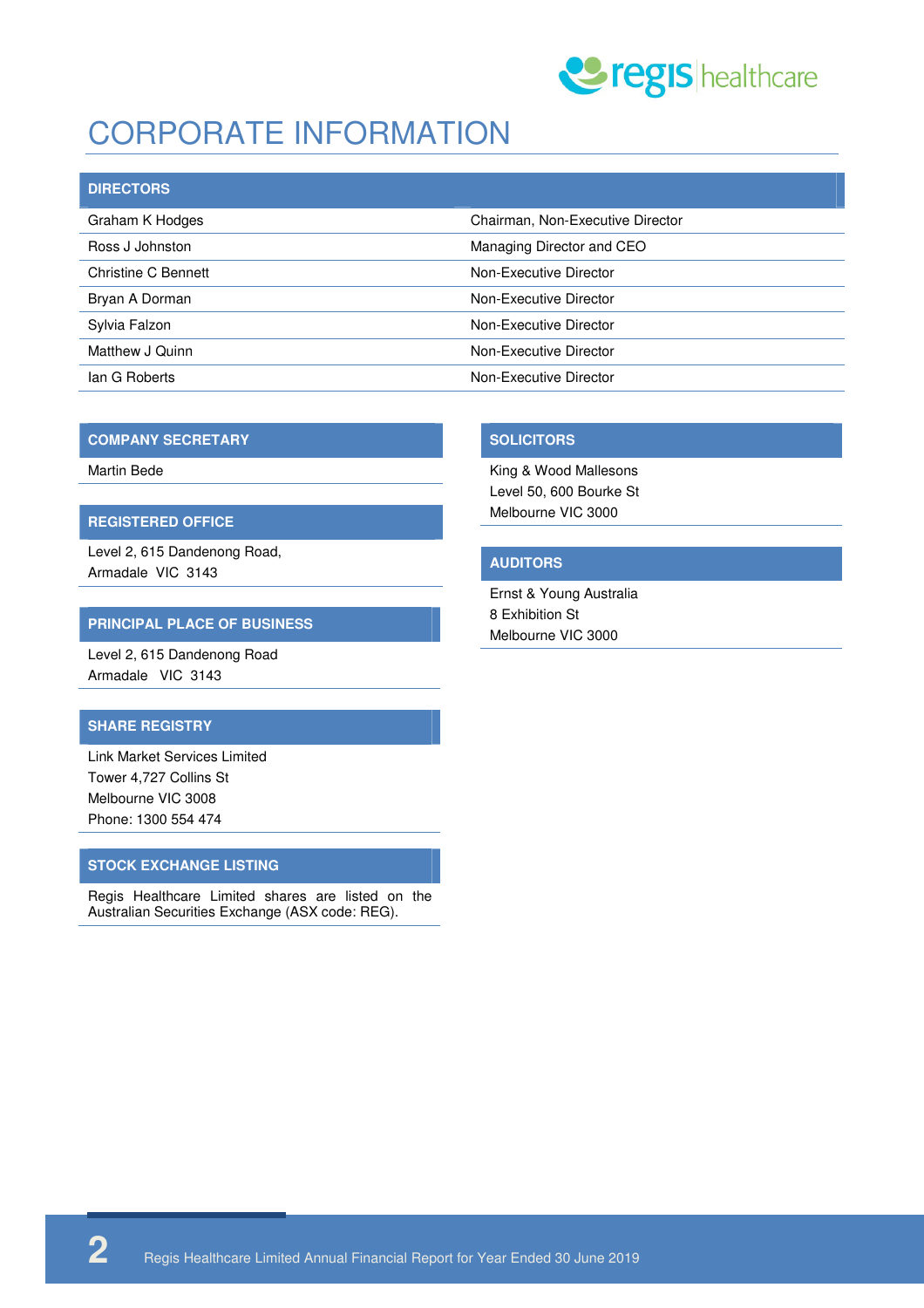

# DIRECTORS' REPORT

Your directors present their report on Regis Healthcare Limited (the Company) and its controlled entities (the Group) for the financial year ended 30 June 2019.

# **DIRECTORS**

The names of directors (collectively, the Board) in office at any time during or since the end of the financial period are:

| <b>ROLE</b>                      |
|----------------------------------|
| Chairman, Non-Executive Director |
| Managing Director and CEO        |
| Non-Executive Director           |
| Non-Executive Director           |
| Non-Executive Director           |
| Non-Executive Director           |
| Non-Executive Director           |
|                                  |

All directors have been in office for the full period.

#### **NAMES AND QUALIFICATIONS**

### **GRAHAM HODGES –** *Independent Non-Executive Director*

Graham holds a Bachelor of Economics (Hons) degree from Monash University

Special responsibilities:

- Chairman of the Board since 1 July 2018
- Member of the Audit, Risk & Compliance Committee
- Member of the People and Remuneration Committee<sup>1</sup>

# **ROSS JOHNSTON –** *Managing Director and Chief Executive Officer*

Ross holds a Diploma of Building and a Diploma of Quantity Surveying from the Royal Melbourne Institute of Technology.

Special responsibilities:

• None

#### **CHRISTINE BENNETT AO –** *Independent Non-Executive Director*

Christine holds a Master of Paediatrics from the University of New South Wales and a Bachelor of Medicine, and Bachelor of Surgery from the University of Sydney. She is a Fellow of the Royal Australasian College of Physicians.

Special responsibilities:

- Chairman of the People and Remuneration Committee from 1 July 2018 until 22 November 2018
- Chairman of the Clinical Governance and Care Committee since 23 November 2018

# **BRYAN DORMAN** – *Non-Executive Director*

Bryan holds a Bachelor of Business (Accounting).

Special responsibilities:

- Member of the Audit, Risk and Compliance Committee
- Member of the Clinical Governance and Care Committee since 23 November 2018

 1 Previously Remuneration and Nomination Committee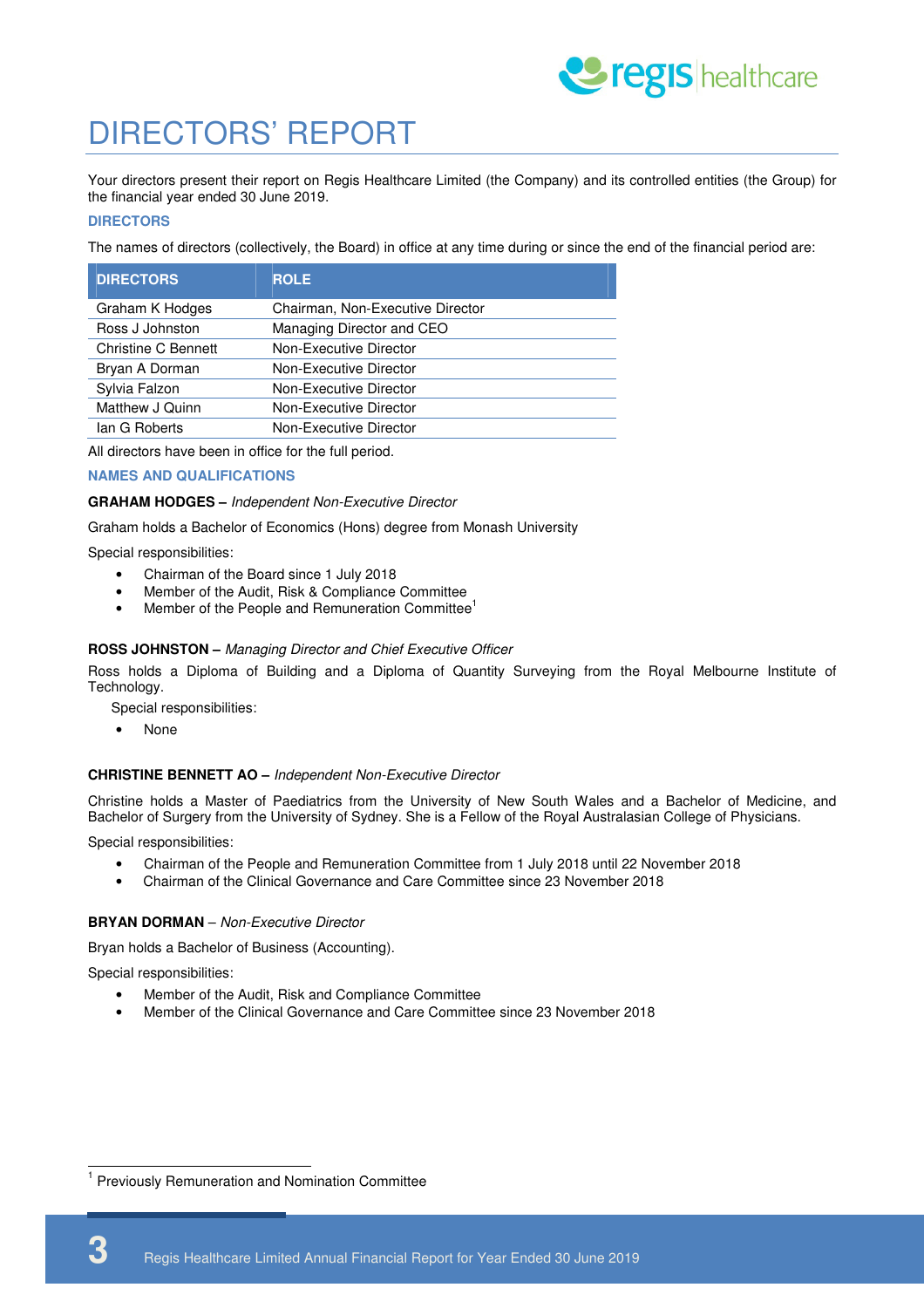

# **SYLVIA FALZON** – *Independent Non-Executive Director*

Sylvia holds a Masters in Industrial Relations and Human Resource Management (Hons) from the University of Sydney and a Bachelor of Business degree from the University of Western Sydney. She is a senior fellow of the Financial Services Institute of Australasia and is a fellow of the Australian Institute of Company Directors.

Listed company directorships (last 3 years):

- Perpetual Limited (November 2012 to present);
- SAI Global Limited (October 2013 to December 2016);
- Premier Investments Limited (appointed 16 March 2018); and
- Suncorp Group Limited (appointed 1 September 2018).

Special responsibilities:

- Chairman of the Audit, Risk and Compliance Committee since 1 July 2018 (Member of the Committee prior to appointment as Chairman)
- Member of the People and Remuneration Committee

#### **MATTHEW QUINN –** *Independent Non-Executive Director*

Matthew holds a first-class honours in Chemistry and Management Science from Imperial College, London. He is a qualified Chartered Accountant. Listed company directorship (last three years):

- CSR Limited (2013 to present);
- Chairman of Carbonxt Group Limited (2013 to 28 November 2018)
- Class Limited (2015 to present, Chairman February 2017 to present)

Special responsibilities:

- Chairman of the People and Remuneration Committee since 23 November 2018 (Member of the Committee since 1 July 2018)
- Member of the Audit, Risk and Compliance Committee to 22 November 2018
- Member of Clinical Governance and Care Committee since 23 November 2018

#### **IAN ROBERTS –** *Non-Executive Director*

Ian holds a Bachelor of Science (Surveying) from the Royal Melbourne Institute of Technology.

Special responsibilities:

Member of the People and Remuneration Committee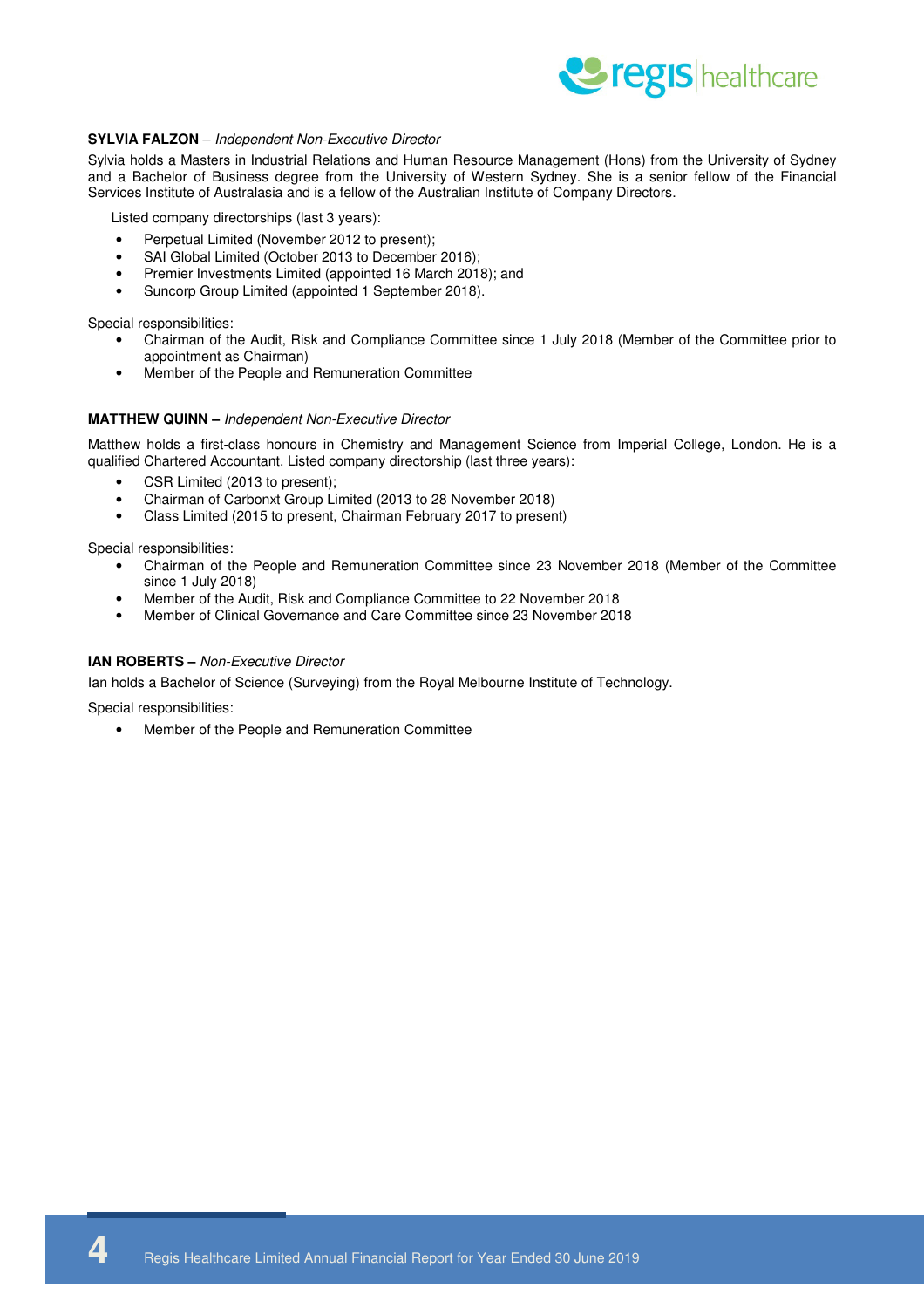

#### **INTERESTS IN THE SHARES OF THE GROUP**

As at the date of this report, the interests of the directors in the ordinary shares of Regis Healthcare are the same as those disclosed in section G (v) the Remuneration Report.

#### **COMPANY SECRETARY**

Martin Bede is a lawyer with considerable experience in both private practice and in-house legal roles. Martin holds a Bachelor of Laws and Bachelor of Commerce from the University of Melbourne and a Graduate Diploma in Applied Corporate Governance from the Governance Institute of Australia.

#### **PRINCIPAL ACTIVITIES**

The Group's principal activity during the year was the provision of residential aged care services. No significant changes occurred to these activities during the year.

#### **OPERATING AND FINANCIAL REVIEW**

As at 30 June 2019, the Group owned and operated 63 aged care facilities, had 7,078 operational places and provided services in seven States and Territories.

#### **Regis Business Model**

Regis aims to provide quality care to meet the growing needs of Australia's elderly population. This is achieved through a focus on the following core areas:

- **Care delivery:** Supporting our care and clinical staff to deliver quality care outcomes for our residents and clients consistent with their expectations and those of their families and loved ones.
- **Focused and well-resourced risk management:** Regis has robust systems and processes in place to manage clinical care and governance and the broader business' operational risks, including those that relate to aged care legislative compliance and health and safety.
- **Vertical integration**: The spectrum of activities Regis undertakes includes; analysis of each proposed facility's catchment area, site identification, site/facility acquisition, brownfield/greenfield development, facility operation and asset renewal.
- **Strong cash flow generation**: Regis aims to achieve and maintain strong cash flow from operations, which it augments with a focus on the receipt and profitable use of Refundable Accommodation Deposits (RADs). The Group leverages its RAD cash inflows from developments to facilitate the repayment of acquisition and development related debt.
- **High quality portfolio**: Regis' facilities are primarily located in metropolitan areas with high median house prices. The facilities are typically modern with a high proportion of single rooms and an emphasis on lifestyle and supported living.
- **Scalable platform:** Regis has invested in scalable business processes supported by IT systems, and in-house resources to facilitate growth via acquisitions and developments.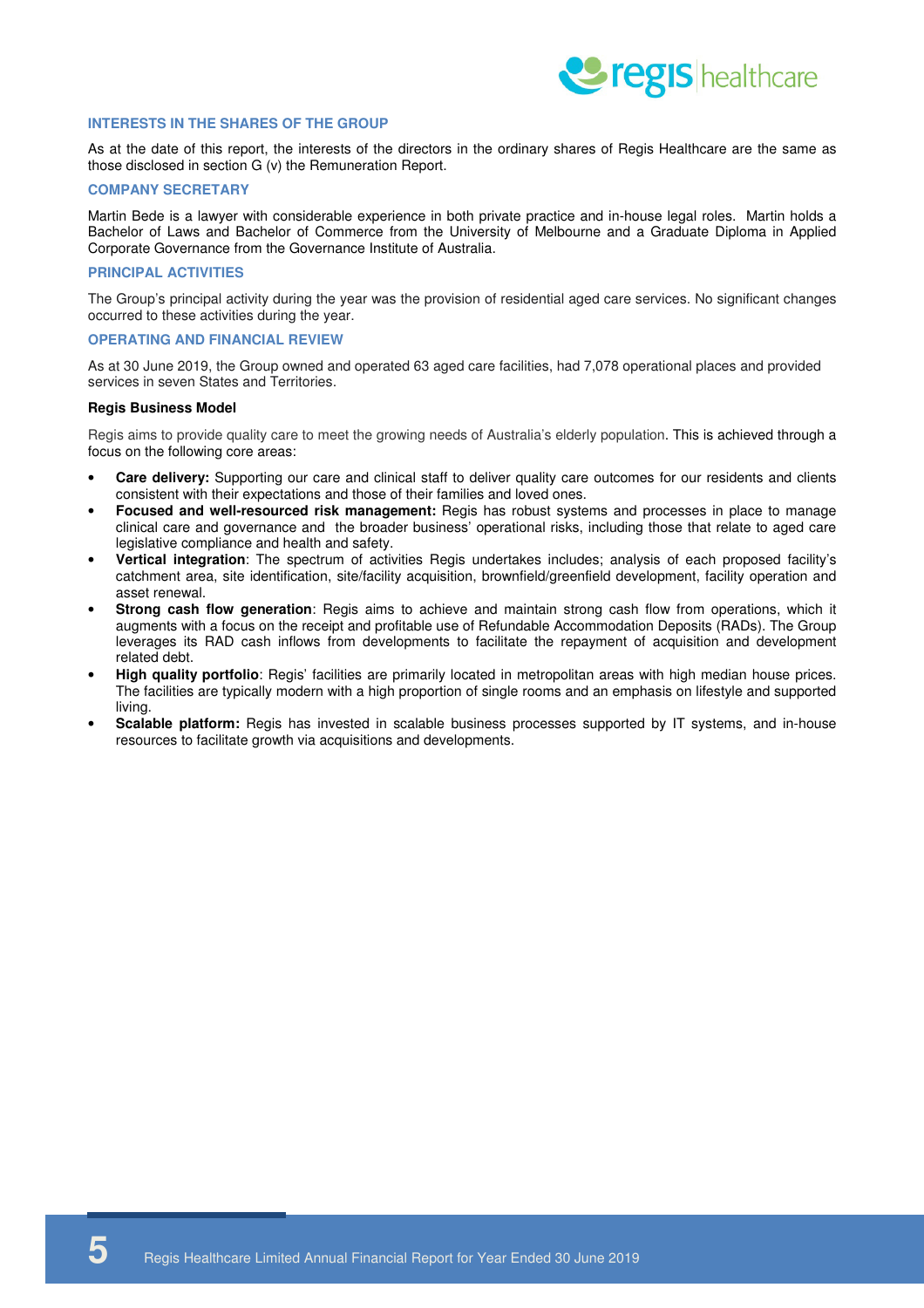

#### **Review and Results of Operations**

During the 2019 financial year, Regis continued to execute on its growth strategy by increasing operational places delivered from new developments, which included the opening of 389 operational places at three new facilities (Lutwhyche (Qld) Elermore Vale (NSW) and Port Coogee (WA).

A summary of financial results for the year ended 30 June 2019 is below:

|                                                       | 2019<br>\$'000 | 2018<br>\$'000 | % GROWTH    |
|-------------------------------------------------------|----------------|----------------|-------------|
| Reported <sup>2</sup> Revenue                         | 647.073        | 594,397        | 8.86%       |
| Reported <sup>2</sup> Profit after tax for the year   | 50,897         | 53.869         | (5.52%)     |
| Normalised <sup>2</sup> Profit after tax for the year | 47.177         | 56.948         | (17.16%)    |
| Normalised <sup>2</sup> Earnings Per Share            | 15.69<br>cents | 18.95<br>cents | $(17.20\%)$ |

For the year ended 30 June 2019, the Group's reported profit after income tax was \$50,897,000 (2018: \$53,869,000).

The normalised profit after tax of the Group for the year ended 30 June 2019 is \$47,177,000. This normalised financial information is provided to assist readers to better understand the financial performance of the underlying business and is summarised in the table below. Broadly, improvements in earnings from greenfield developments in the later stages of ramp up, income initiatives and cost controls were offset by mobilisation costs associated with newly opened facilities and occupancy pressures. In FY19 the Company also faced the ongoing effect of cuts to government aged care funding and several regulatory initiatives that impacted adversely on employee productivity. In addition, employee costs rose by circa 3%, which increased at a faster rate than the circa 1.2% indexation increase applied by the Government to aged care funding.

The Royal Commission into Aged Care Quality and Safety increased the administrative burden on the Company and adverse publicity contributed to reduced occupancy across the whole aged care sector.

|                                                       | 2019     | 2018                     |
|-------------------------------------------------------|----------|--------------------------|
|                                                       | \$'000   | \$'000                   |
| Reported <sup>2</sup> Profit after tax for the year   | 50,897   | 53,869                   |
| Non cash fair value gain <sup>3</sup>                 | (5, 112) | $\overline{\phantom{0}}$ |
| Acquisition related expenses <sup>4</sup>             |          | 3,079                    |
| Royal Commission related expenses <sup>5</sup>        | 1,392    |                          |
| Normalised <sup>2</sup> Profit after tax for the year | 47,177   | 56,948                   |

#### **Cash flow and Capex**

The Group's principal sources of funds were cash flow from operations (including RADs). Net cash flows from operating activities in FY2019 were \$220,121,000 (2018: \$133,838,000).

RAD, accommodation bond and ILU/ILA entry contribution net inflows were \$142,884,000.

During the year, the Group invested \$64,886,000 in capital expenditure for:

- The completion of new facilities;
- Significant Refurbishment of existing facilities; and
- Ongoing maintenance capital expenditure at our existing facilities.

During the year, the group repaid \$108,972,000 of bank borrowings assisted by the net RAD cash flow in the year.

The Group's cash position and available debt facilities are expected to provide sufficient liquidity to meet the Group's currently anticipated cash flow requirements.

 $^2$  The use of the terms 'reported' refers to IFRS financial information and 'normalised' to non-IFRS financial information. Normalised earnings are categorised as non-IFRS financial information prepared in accordance with ASIC Regulatory Guide 230 – Disclosing non-IFRS financial information, issued in December 2011. Normalised earnings have been adjusted from the reported information to assist readers to better understand the financial performance of the underlying business in each financial year. The non-IFRS financial information, while not subject to an audit or review, has been extracted from the

financial report, which has been subject to audit by the Group's external auditors.<br><sup>3</sup> Represents the non cash fair value gain associated with a revaluation of the non operating retirement living properties that are being Blackburn South in Melbourne and Nedlands in Perth.<br><sup>4</sup> During FY2018, Regis acquired Presbyterian Care Tasmania. One off acquisition related costs of \$3,079,000 after tax (\$3,913,000 pre tax) were incurred

as part of the transaction which included Government charges (stamp duty, GST and land registration fees), professional fees and legal expenses.<br><sup>5</sup> During FY2019, Regis incurred \$1,392,000 after tax (\$1,989,000 pre tax) o response to the request for information received from the Royal Commission into aged care quality and safety, costs to monitor the progress of the Royal Commission and subsequent requirements to provide information.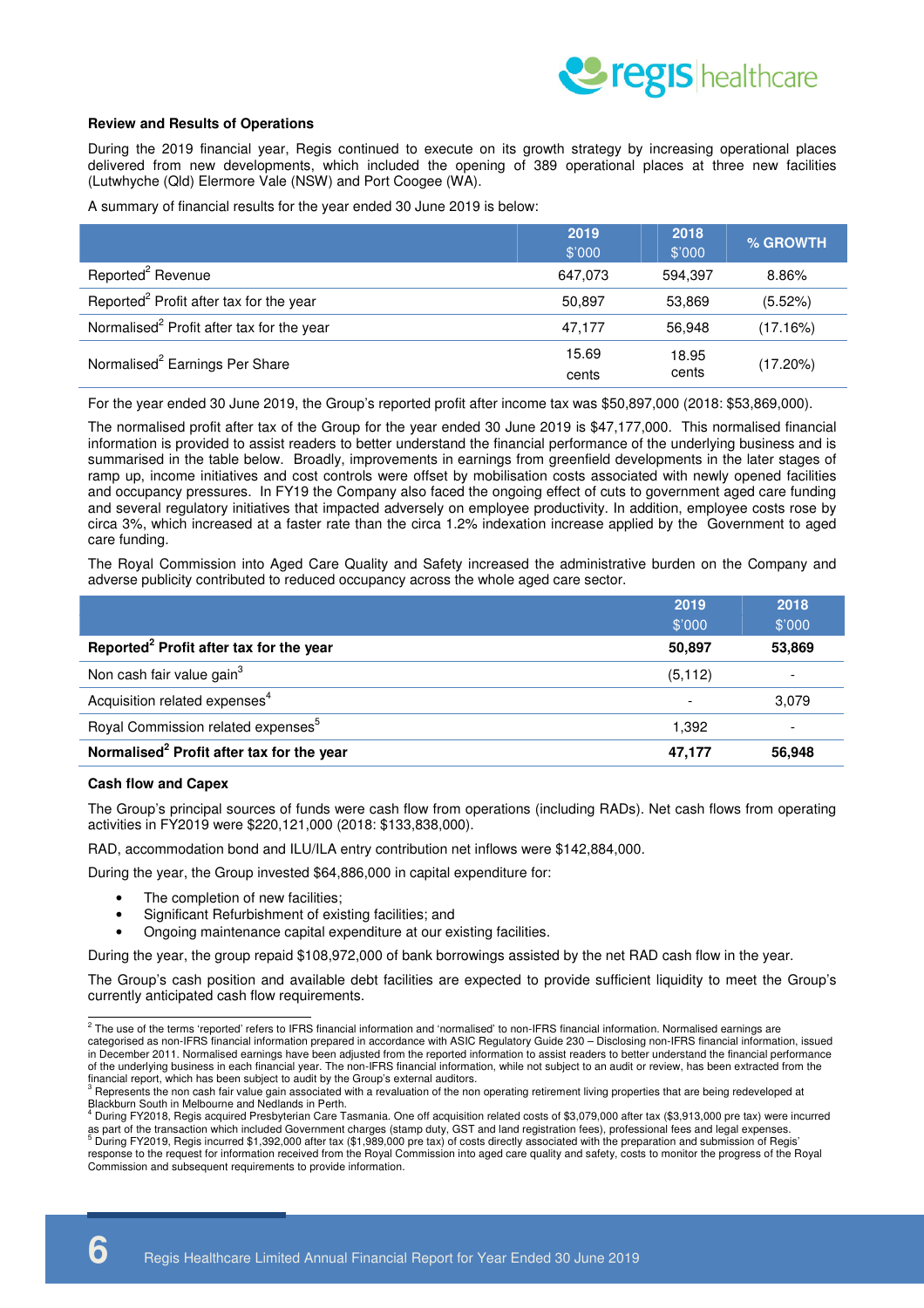

#### **Development activity**

Regis is continuing to drive growth through its greenfield development program and through expanding and reconfiguring its existing portfolio of facilities and retirement villages.

During the year, the following greenfield developments were opened:

- Lutwyche, Brisbane (opened August 2018, 130 operational places)
- Elermore Vale, Newcastle (opened September 2018, 120 operational places)
- Port Coogee, Perth (opened September 2018, 139 operational places)

In addition, further work was undertaken to progress the retirement living developments at Nedlands, Perth and Blackburn South, Melbourne.

#### **SIGNIFICANT EVENTS AFTER BALANCE SHEET DATE**

No matters or circumstances have arisen since the end of the financial year to the date of this report which significantly affected or may significantly affect the operations of the Group, the results of those operations, or the state of affairs of the Group in subsequent financial periods.

#### **SIGNIFICANT CHANGES IN THE STATE OF AFFAIRS**

No changes in the state of affairs arose during the year which significantly affected or may significantly affect the operations of the Group, the results of those operations, or the state of affairs of the Group in subsequent financial years.

#### **DIVIDENDS**

|                                                                                                         | 2019   | 2018   |
|---------------------------------------------------------------------------------------------------------|--------|--------|
|                                                                                                         | \$'000 | \$'000 |
| Dividends on ordinary shares declared and paid during the year                                          |        |        |
| Final 2018 Dividend: 8.65 cents per share, 100% franked (2017: 10.04 cents per<br>share, 100% franked)  | 26,007 | 30,156 |
| Interim 2019 Dividend: 8.12 cents per share, 100% franked (2018: 9.28 cents per<br>share, 100% franked) | 24,413 | 27,890 |
| <b>Total amount</b>                                                                                     | 50,420 | 58,046 |
| Declared after year end                                                                                 |        |        |
| Final 2019 Dividend: 7.11 <sup>6</sup> cents per share, 100% franked                                    | 21.376 |        |

The financial effect of the proposed final 2019 dividend has not been brought to account in the consolidated financial statements for the year ended 30 June 2019 and will be recognised in subsequent financial reports.

# **LIKELY DEVELOPMENTS AND EXPECTED RESULTS**

The Group's growth strategy continues to include the following four levers:

- 1. Greenfield aged care and retirement living developments
- 2. Single facility acquisitions
- 3. Expansion and reconfiguration of existing facilities
- 4. Portfolio acquisition opportunities as they arise.

Other than the likely developments disclosed above and elsewhere in this report, no matters or circumstances have arisen which significantly affected or may significantly affect the operations of the Group, the results of those operations, or the state of the affairs of the Group in future financial years.

#### **KEY BUSINESS RISKS**

The following risks identified by the Company represent threats to the Company's growth strategy. The Company has a risk management framework in place to manage the risks identified.

*The regulatory framework may change* 

The Australian Aged Care industry is highly regulated by the Federal Government.

Regulatory change to the aged care industry may have an adverse impact on the way Regis promotes, manages and operates its facilities and on its financial performance.

The introduction of new legislation or changes in Government policies in relation to any or all of the existing legislation, including fees and charges, may adversely impact Regis' financial performance and future prospects. This includes the implementation of any recommendations that may be made at the conclusion of the Royal Commission.

 6 The final dividend for 2019 represents 100% of the Reported NPAT for the six month period to 30 June 2019 less the \$5,112,000 non cash fair value gain on the retirement living sites at Blackburn South in Melbourne and Nedlands in Perth.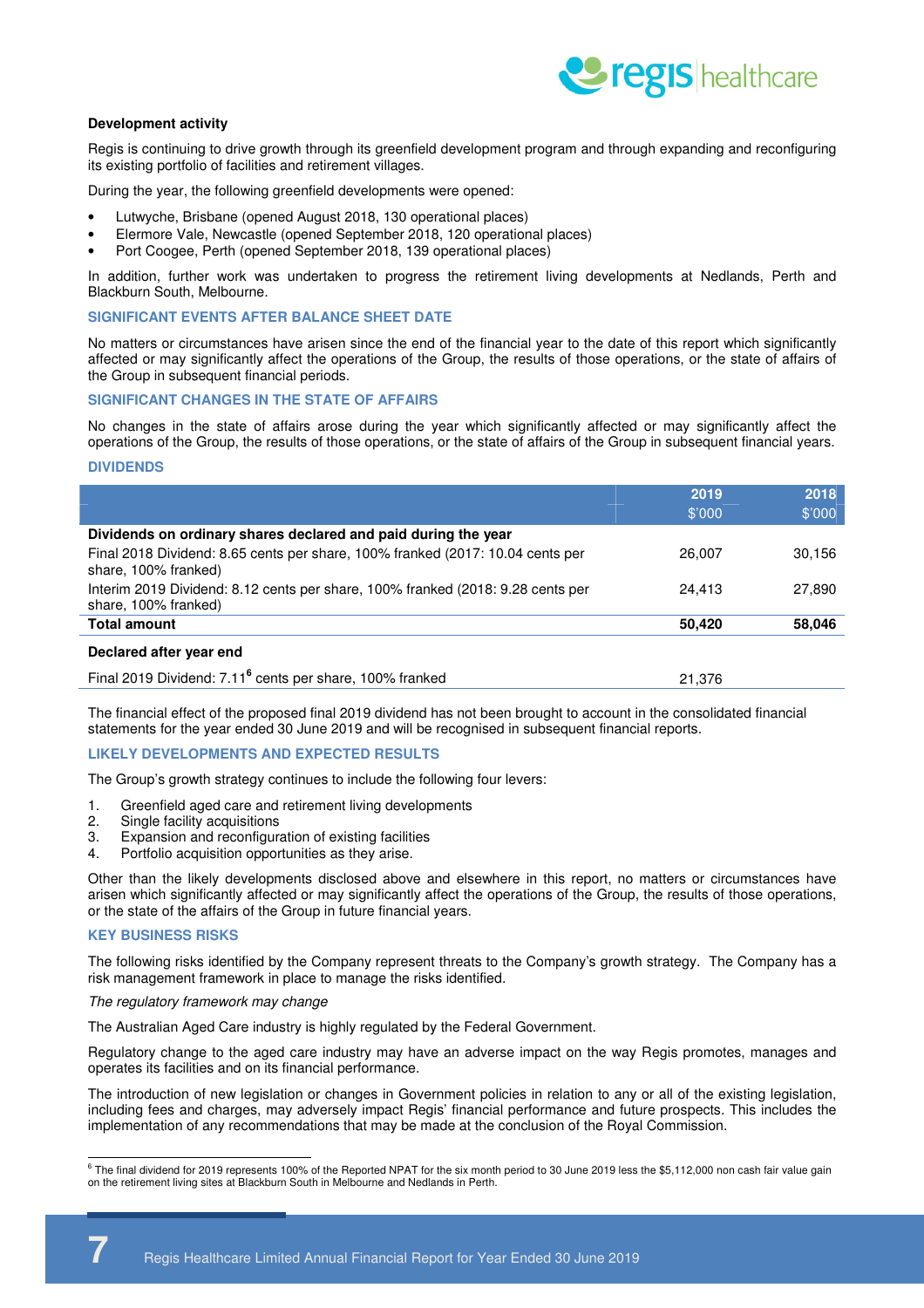

#### *Regis' RADs level may fluctuate*

The value of Regis' RADs (formerly known as Accommodation Bonds) may fluctuate due to a range of factors. RADs are refunded after a Resident's departure. While individual RADs are generally replaced in a short period of time, often with a RAD of equal or higher value, Regis is exposed to risks associated with repayment and future sale of RADs.

These risks may include regulatory changes, or shifts in consumer preferences that limit Regis' ability to sell replacement or new RADs, issues at a specific facility, which could require Regis to repay a large number of RADs, and general economic conditions which impact on the price that can be achieved for new RADs. Economic conditions include, but are not limited to a decline in residential property prices, the failure of providers in the industry, lower levels of personal wealth or deterioration of market conditions in the areas surrounding Regis' facilities.

The effect of these risks may be that the value and number of new RADs Regis receives may be reduced and it may take longer for Regis to reach agreement with new Residents or collect RADs.

#### *Occupancy levels may fall*

In the ordinary course of its business, Regis faces the risk that occupancy levels at any of its individual facilities may fall below expectations due to a number of factors, including adverse consumer sentiment to the industry generally or Regis specifically, reputational damage and loss of accreditation. Reduced occupancy levels at a number of facilities may adversely affect Regis' revenue and general financial performance as it would reduce the amount of funding Regis is entitled to and the number and value of RADs.

#### *Facilities may lose their approvals or accreditation*

Aged care facilities are required to hold approvals and be accredited in various ways, including clinical care requirements. These approvals are generally subject to periodic review and may be revoked in certain circumstances. Aged care facilities need approvals and accreditations to attract funding. If Regis does not comply with regulations and is unable to secure accreditation for the operation of its aged care facilities and Resident places in the future or if any of its existing approvals are adversely amended or revoked, this may adversely impact Regis' financial performance.

Further, if Regis is required to undertake facility refurbishments or make significant structural changes to facility buildings in order to retain its approvals or accreditations, the cost of those works may impact its profitability.

#### *Regis' reputation may be damaged*

Regis operates in a commercially sensitive industry in which its reputation could be adversely impacted should it or the aged care industry generally, suffer from any adverse publicity. Examples of adverse publicity may include reports of inappropriate care of Residents, inquiries or investigations relating to the operation of aged care facilities or incidents at aged care facilities including the Royal Commission, health and safety issues affecting Residents, staff or visitors, failure to ensure facilities are well maintained or poor service delivery at facilities. If there were to be any such adverse publicity, this may reduce the number of existing Residents at Regis' facilities or Regis' ability to attract new Residents to its facilities, both of which may adversely impact Regis' profitability. Adverse media coverage may also lead to increased regulatory scrutiny in some areas and could have a material adverse effect on Regis' revenue and profitability by, for example, increased compliance costs.

#### *Increased competition may affect Regis' competitive position*

Each aged care facility has its own character and is effectively operating in its own local area (referred to as a catchment area). The competition faced by aged care operators is therefore mainly experienced at the facility level within the relevant catchment area. A substantial increase in the level of competition Regis faces across its portfolio of facilities could result in, among other things, Regis experiencing lower than anticipated occupancy rates, reduced revenue and margins and loss of its overall market share. This may have a material adverse effect on Regis' financial performance at the facility level, and if this were to occur across a number of facilities, this may reduce Regis' ability to achieve its strategic objectives.

#### *Regis may not be able to retain key management*

Regis relies on a specialised management team with significant aged care industry knowledge and experience.

If Regis is not able to retain key members of its management team Regis may not be able to operate its business to the current standard, which may undermine Regis' ability to comply with regulations and may reduce demand for Regis' services from existing and prospective Residents. These occurrences may adversely impact Regis' business operations including its ability to grow.

#### *Regis may face medical indemnity and public liability claims, litigation and coronial enquiries*

Aged care service providers such as Regis are exposed to the risk of medical indemnity and public liability claims, litigation and coronial inquests. Subject to the insurance arrangements that Regis has in place at the relevant time, any actual or threatened medical malpractice or public liability litigation against Regis could cause Regis to incur significant expenditure and may adversely impact Regis' future financial performance. If the costs of medical malpractice or public liability insurance were to rise, this could also adversely affect Regis' financial performance. If Regis is involved in actual or threatened litigation or coronial enquiries, the cost of such actions may adversely affect Regis' financial performance and may also give rise to adverse publicity.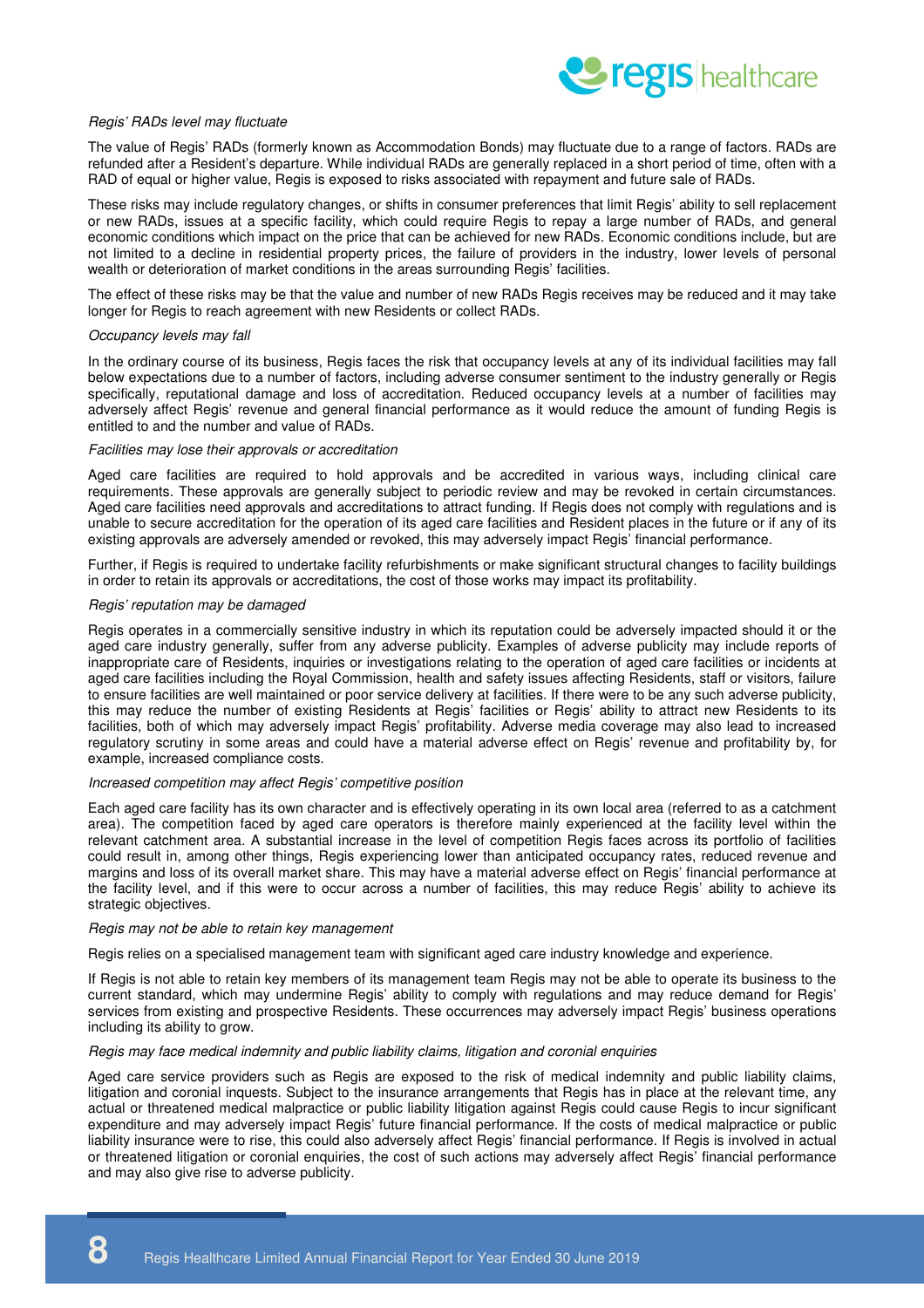

#### *Employees may leave and Regis may not be able to attract new skilled and trained employees*

Regis' business is dependent on its specialised health and aged care staff. There is a risk that Regis may not be able to maintain or expand an appropriately skilled and trained workforce that is able to meet the existing or future care needs of Residents. If this type of risk was to eventuate, it may increase Regis' costs and reduce its profitability.

### **ENVIRONMENTAL REGULATIONS AND PERFORMANCE**

The Group's operations are not regulated by any significant environmental regulation under a law of the Commonwealth or of a State or Territory. Regis takes sustainability seriously and is currently making investments in LED lighting and solar installations across 35 Regis sites. These investments are focussed on reducing our environmental footprint and associated energy costs and involve installing more than 4,400 solar panels and over 15,000 LED lights.

#### **INDEMNIFICATION AND INSURANCE OF DIRECTORS AND OFFICERS**

The constitution of the Company provides for the Company to indemnify directors and executive officers of the Company and its related bodies corporate against liability incurred in their capacity as an officer of the Company or related body corporate, except as may be prohibited by law.

Premiums have been paid by Regis Aged Care Pty Ltd; a 100% owned subsidiary company, with regard to directors' and officers' liability insurance to insure each of the directors and officers of the Company against certain liabilities incurred by them arising out of their conduct whilst acting in the capacity of directors or officers of the Company or its related bodies Corporate. The contract of insurance prohibits disclosure of the nature of the liability and the amount of the premiums.

#### **INDEMNIFICATION OF AUDITORS**

To the extent permitted by law, the Company has agreed to indemnify its auditors, Ernst & Young Australia, as part of the terms of its audit engagement agreement against claims by third parties arising from the audit (for an unspecified amount). No payment has been made to indemnify Ernst & Young during or since the financial year.

#### **DIRECTORS MEETINGS**

The number of meetings of directors (including meetings of committees of directors) held during the year and the number of meetings attended by each director was as follows:

|                 |             | <b>DIRECTORS'</b><br><b>MEETINGS</b> | <b>AUDIT, RISK AND</b><br><b>PEOPLE AND</b><br><b>COMPLIANCE</b><br><b>REMUNERATION</b><br><b>COMMITTEE</b> <sup>7</sup><br><b>COMMITTEE</b> |                          |                          | <b>CLINICAL</b><br><b>GOVERNANCE AND</b><br><b>CARE COMMITTEE<sup>8</sup></b> |                          |                        |
|-----------------|-------------|--------------------------------------|----------------------------------------------------------------------------------------------------------------------------------------------|--------------------------|--------------------------|-------------------------------------------------------------------------------|--------------------------|------------------------|
|                 | <b>Held</b> | Attended <sup>10</sup>               | Held <sup>9</sup>                                                                                                                            | Attended <sup>10</sup>   | Held <sup>9</sup>        | Attended <sup>101</sup>                                                       | Held <sup>9</sup>        | Attended <sup>10</sup> |
| G Hodges        | 12          | 12                                   | 4                                                                                                                                            | 4                        | 5                        | 5                                                                             | $\overline{\phantom{a}}$ |                        |
| R Johnston      | 12          | 12                                   |                                                                                                                                              | ۰                        |                          |                                                                               | $\overline{\phantom{0}}$ |                        |
| C Bennett       | 12          | 11                                   | -                                                                                                                                            | $\overline{\phantom{a}}$ | $\overline{2}$           | $\overline{2}$                                                                | 2                        | 2                      |
| <b>B</b> Dorman | 12          | 12                                   | 4                                                                                                                                            | 4                        | $\overline{\phantom{a}}$ |                                                                               | 2                        | $\overline{c}$         |
| S Falzon        | 12          | 12                                   | 4                                                                                                                                            | 4                        | 5                        | 5                                                                             | $\overline{\phantom{0}}$ |                        |
| M Quinn         | 12          | 12                                   | $\mathcal{P}$                                                                                                                                | 2                        | 5                        | 5                                                                             | 2                        | 2                      |
| I Roberts       | 12          | 12                                   |                                                                                                                                              | $\overline{\phantom{a}}$ | 5                        | 4                                                                             | $\overline{\phantom{a}}$ | ۰                      |

# **ROUNDING**

The Company is an entity to which ASIC Corporations (Rounding in Financial/Directors' Reports) Instrument 2016/191 applies and, accordingly, amounts in the financial statements and directors' report have been rounded to the nearest thousand dollars.

#### **OPTIONS**

No options over issued shares or interests in the Company or a controlled entity were granted during or since the end of the financial year and there were no options outstanding at the date of this report.

 7 One of the People and Remuneration Committee meetings indicated as held during the financial year was prior to the renaming of the Remuneration and Nomination Committee.

<sup>&</sup>lt;sup>8</sup> The Clinical Governance and Care Committee was established in November 2018.

<sup>&</sup>lt;sup>9</sup> Reflects the number of meetings held during the time the Director was a Committee member.

<sup>10</sup> Reflects the number of meetings attended by the Director.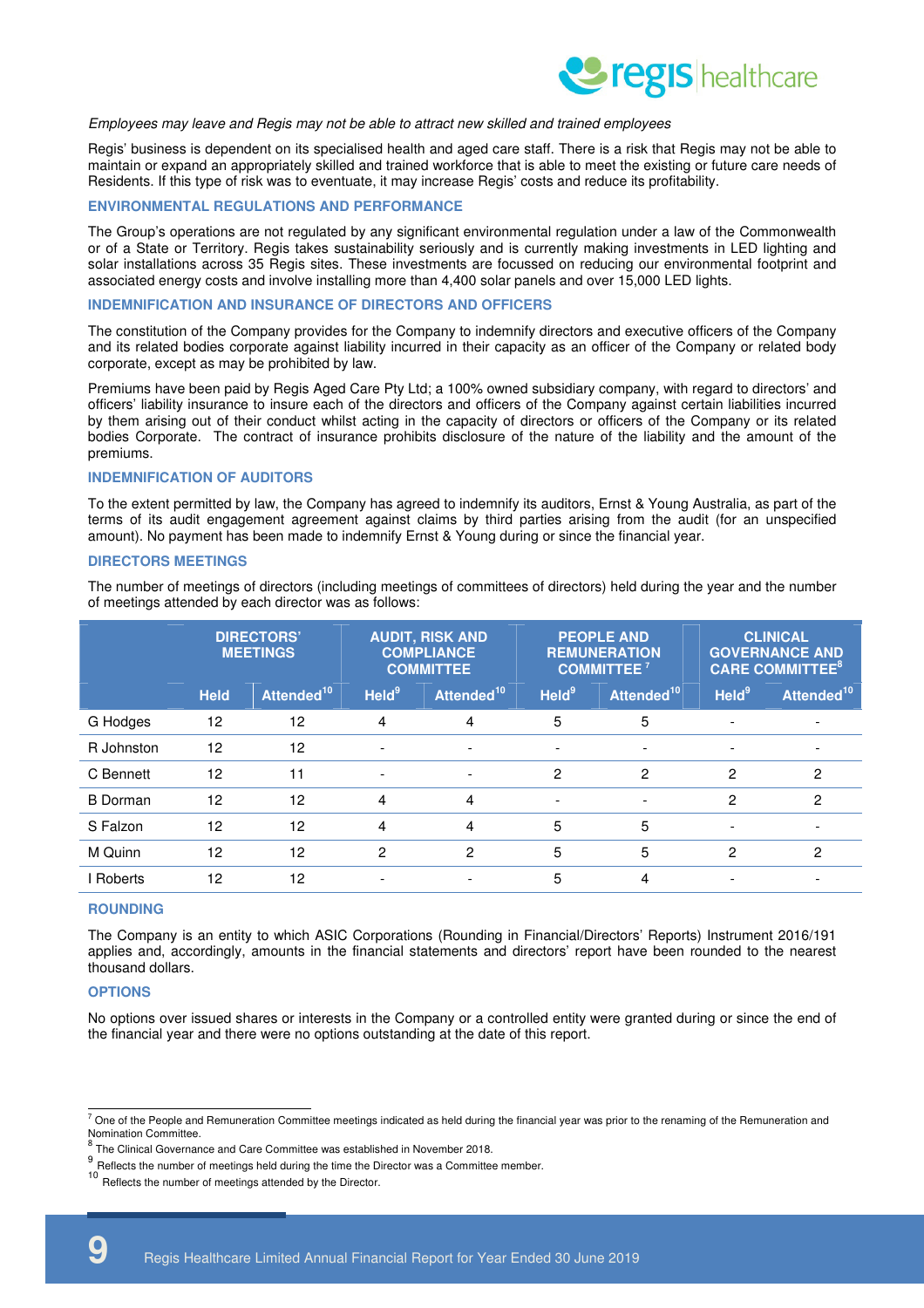

#### **PROCEEDINGS ON BEHALF OF THE COMPANY**

No person has applied for leave of court to bring proceedings on behalf of the Company or intervene in any proceedings to which the Company is a party for the purpose of taking responsibility on behalf of the Company for all or any part of those proceedings. The Company was not a party to any such proceedings during the year.

#### **AUDITOR'S INDEPENDENCE DECLARATION**

The auditor's independence declaration for the year ended 30 June 2019 has been received and can be found on page 28.

#### **NON-AUDIT SERVICES**

The following non-audit services were provided by the entity's auditor, Ernst & Young Australia. The directors are satisfied that the provision of non-audit services is compatible with the general standard of independence for auditors imposed by the Corporations Act 2001. The nature and scope of each type of non-audit service provided means that auditor independence was not compromised.

Ernst & Young Australia received the following amounts for the provision of non-audit services:

|                          | \$'000 |
|--------------------------|--------|
| Tax compliance           | 20     |
| Other services           | 115    |
| Total non-audit services | 135    |

Signed in accordance with a resolution of the directors.

Fraha ……………………………..

Graham Hodges Chairman Melbourne, 22 August 2019.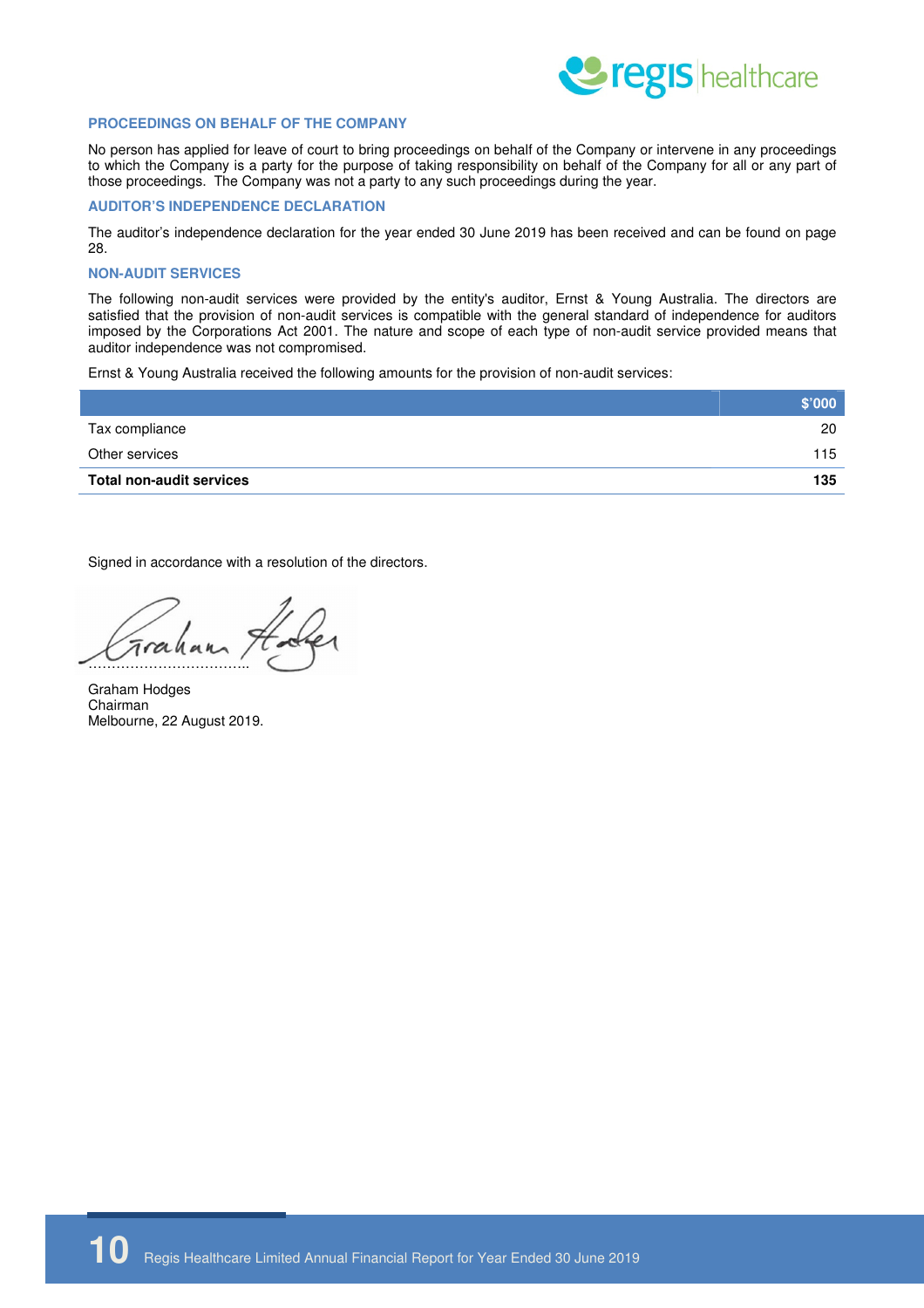

# REMUNERATION REPORT

#### **Message from the Chairman of the People and Remuneration Committee**

Dear Shareholders,

On behalf of your Board, I am pleased to present our Remuneration Report (**the Report**) for the year ended 30 June 2019 (**FY19**).

Regis' remuneration and reward framework is designed to motivate our CEO, Senior Executives and other employees and align their interests with that of care recipients and shareholders. The Board considers the framework to be integral to the execution of our strategy and the delivery of quality care and services to care recipients and long term value to our shareholders.

The Report communicates important information about our remuneration framework and the fixed remuneration and incentives awarded to our CEO and Senior Executives for their performance in FY19. The Board acknowledges the feedback from some shareholders and their advisors in the lead up to the 2018 Annual General Meeting. The FY19 Report provides greater detail than last year in relation to how we set and assess performance measures under the STI Plan for our CEO and the VRRP incentive scheme for Senior Executives.

The Board considers care of our residents to be of fundamental importance to our care recipients and other stakeholders and the operation of the company. Accordingly, to be eligible for the cash component of performance based remuneration senior executives must meet the 'care and compliance' gateway. This gateway was met during the reporting period and this achievement reflects well on performance of management during the year, particularly during a heightened regulatory environment which has seen non-compliance notices and sanctions applied at higher levels than previous years.

In FY19 Regis posted a Normalised NPAT of \$47.2m, which included the positive impact of the additional government funding received from March 2019 to June 2019. In assessing performance, the Board excluded a portion of this additional funding and the effect of this was that the NPAT measure was not met for the STI Plan and VRRP. Therefore, no award was paid against this performance measure this year. Nevertheless, this was a solid performance within the context of a very challenging operating environment. Performance against other measures, such as RAD cashflow and development of new facilities, was ahead of target and, when combined with underachievement on the NPAT measure, overall performance resulted in 44% of maximum potential award being awarded to the CEO and Senior Executives under the STI Plan and VRRP.

FY19 saw the final award of Performance Rights under the legacy LTI plan for Senior Executives arising from the grant in FY17. It is assessed against two performance hurdles; achievement of Strategic Plan objectives (40%) and FY19 EPS (60%). The EPS hurdle was not achieved. However, achievement of strategic objectives resulted in an overall award of 32% of the target.

The Committee regularly reviews our remuneration and reward framework. We believe it remains fit for purpose and have therefore not made any major changes during the year. We did however recommend that the Board approve Minimum Shareholding Polices for both Non-Executive Directors and Senior Executives and details are provided in the Report.

As previously announced, our long-standing CEO, Ross Johnston, will be stepping down on 3 September 2019 and we are pleased to welcome our new CEO, Linda Mellors. Dr Mellors' remuneration will comprise fixed remuneration plus incentives under the VRRP, and details are provided in Section Bii.

We trust that our shareholders and other stakeholders find the Report informative and we welcome any feedback.

**Matthew Quinn Chairman of the People and Remuneration Committee**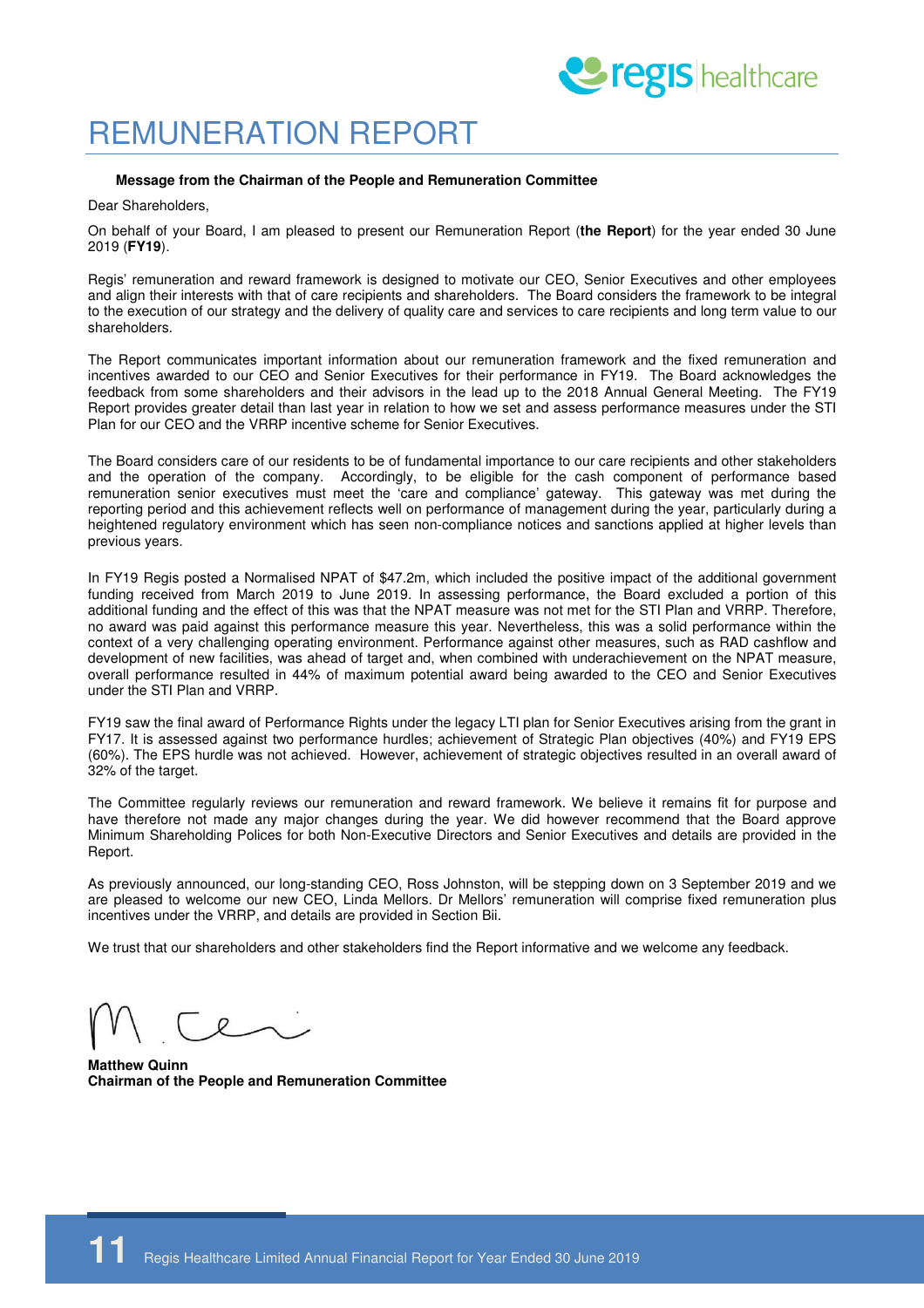

#### **REMUNERATION REPORT – AUDITED**

The Directors of Regis Healthcare Limited present the Remuneration Report (the **Report)** for the period 1 July 2018 to 30 June 2019 (**FY19**). This Report forms part of the Directors' Report and has been audited in accordance with the *Corporations Act 2001* (Cth).

The Report includes details of the remuneration strategies and outcomes for KMP, comprising the Non-Executive Directors (**NEDs**), the Chief Executive Officer (**CEO**) and those persons with authority and responsibility for planning, directing and controlling the activities of the Company during the year. The KMP, other than the NEDs and CEO, are referred to throughout this Report as Senior Executives.

The names and positions of the KMP are:

| <b>Non-Executive Directors</b> |                                    |  |  |  |
|--------------------------------|------------------------------------|--|--|--|
| Graham Hodges                  | Independent Non-Executive Chairman |  |  |  |
| <b>Christine Bennett</b>       | Independent Non-Executive Director |  |  |  |
| Bryan Dorman                   | Non-Executive Director             |  |  |  |
| Sylvia Falzon                  | Independent Non-Executive Director |  |  |  |
| <b>Matthew Quinn</b>           | Independent Non-Executive Director |  |  |  |
| lan Roberts                    | Non-Executive Director             |  |  |  |
|                                |                                    |  |  |  |

| <b>CEO and Senior Executives</b> |                                                                     |  |  |  |  |
|----------------------------------|---------------------------------------------------------------------|--|--|--|--|
| Ross Johnston                    | Managing Director and Chief Executive Officer                       |  |  |  |  |
| David Noonan <sup>11</sup>       | Chief Financial Officer                                             |  |  |  |  |
| Darren Lynch <sup>12</sup>       | Chief Commercial Officer (appointed to this position 1 August 2018) |  |  |  |  |

 $\overline{a}$ 

<sup>&</sup>lt;sup>11</sup> David Noonan resigned from the company on 29 July 2019 and will cease employment in October 2019.

<sup>12</sup> Darren Lynch was previously Executive General Manager - Development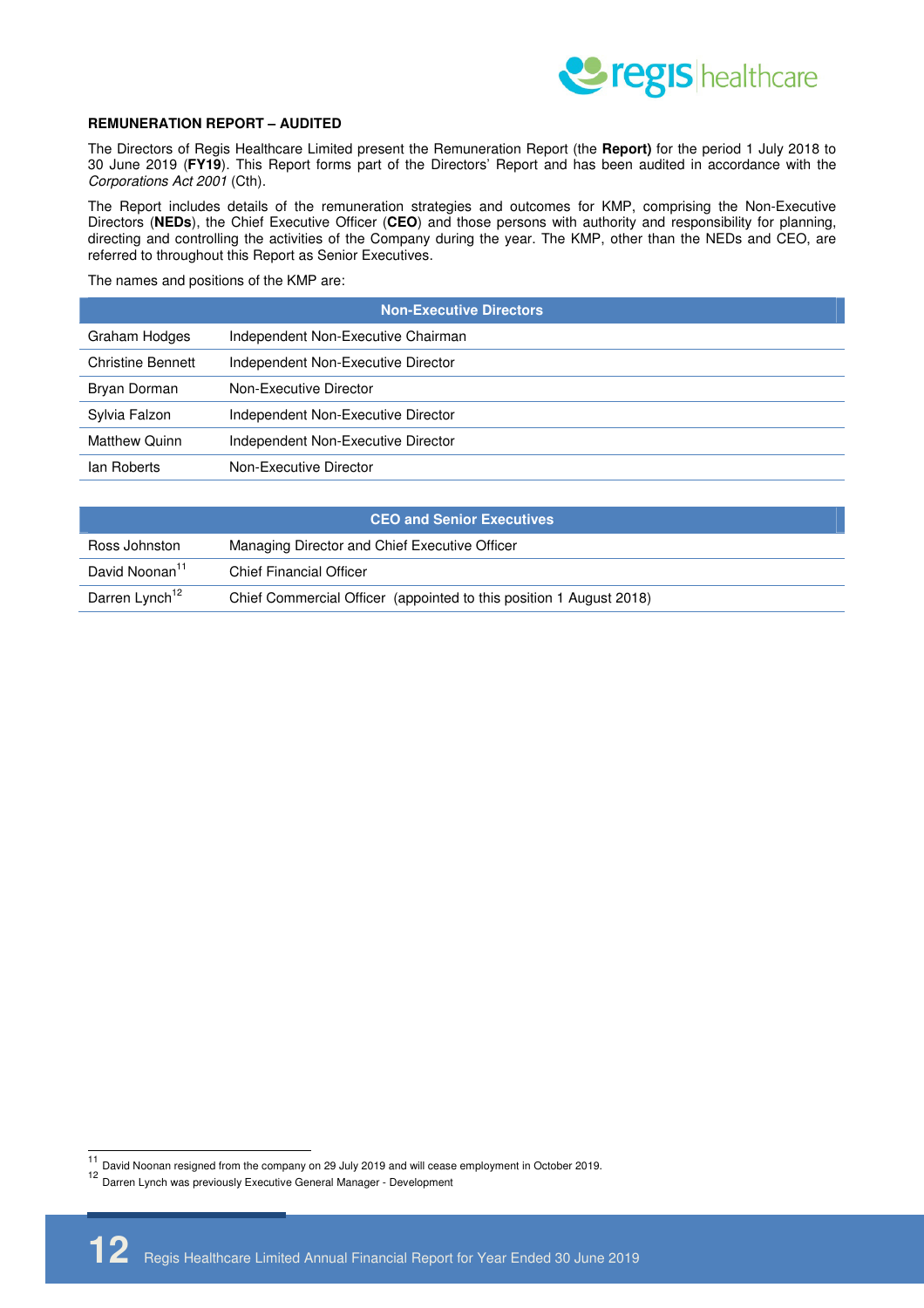

#### **A. Principles used to determine the nature and amount of remuneration**

#### **i. Executive remuneration**

The Company's executive remuneration framework aims to ensure that reward is competitively based to secure high calibre people, it incentivises performance and the quantum is appropriate for the results delivered. The framework aligns executive reward with achievement of strategic objectives, the provision of quality care and services to care recipients and the creation of value for shareholders. It provides a mix of fixed and variable pay, delivered in a combination of cash and deferred equity.

The diagram below provides an overview of the executive reward framework.



Linda Mellors (refer section Bii). To be eligible for the cash component of the VRRP, the 'care and compliance' gateway must be met. Performance within the VRRP is then assessed over a 12 month period against short and long term measures directly linked to our strategic plan (refer to Section Di) and the award is delivered in a combination of cash (40%) and Share Rights (60%) which vest subject to continued employment at the time of vesting.

The Share Rights ensure Senior Executives are invested in the sustainable long-term performance of the Company, have aligned interests with shareholders and are encouraged to remain committed to Regis.

The cash component is paid following completion of the audited accounts and the Share Rights vest in three tranches of 10%, 20% and 30% of the total award, deferred for one, two and three years respectively, subject to continued employment at the time of vesting.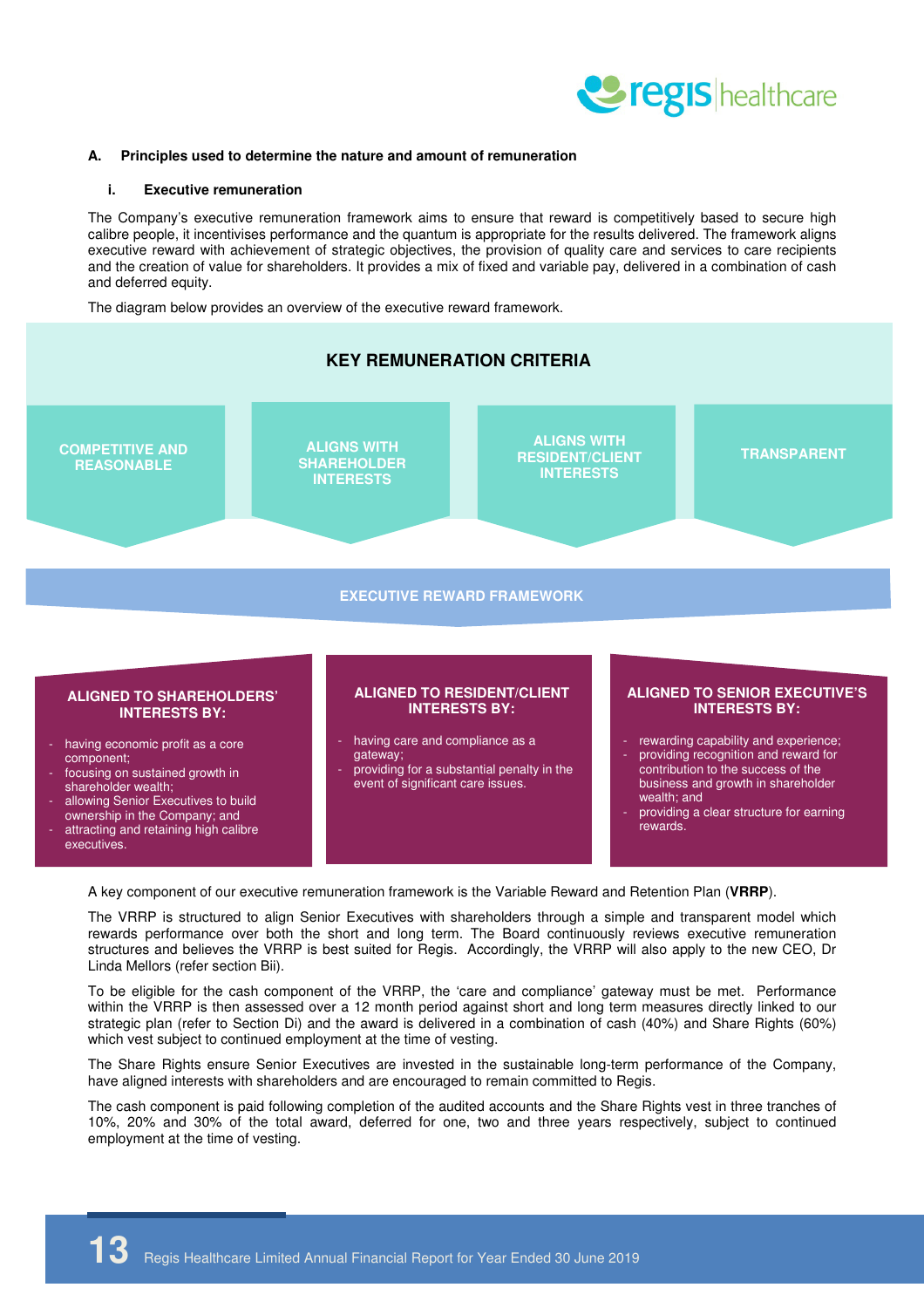

To further align executives and shareholders, the Board approved an Executive Minimum Shareholding Policy with effect from 1 May 2019. Under the Policy, the CEO and other Senior Executives are required to accumulate and maintain a holding in Regis shares equivalent to at least 100% of total fixed remuneration (**TFR**) in the case of the CEO and 50% of TFR in the case of other Executives.

It is expected that Executives will achieve compliance with this Policy by regularly accumulating shares under the Company's VRRP.

#### **ii. Non-Executive Director remuneration**

To maintain director independence, NED remuneration is not linked to Company performance and is comprised solely of directors' fees (including superannuation). The fees comprise base fees and additional fees for chairing or being members of the board committees.

NED fees are set at a level to attract and retain suitably qualified and experienced directors having regard to:

- market benchmarks for ASX listed companies;
- the size and complexity of the Company's operations; and
- their responsibilities and work requirements.

To align NED and shareholder interests, the Board also approved a NED Minimum Shareholding Policy with effect from 1 May 2019, requiring NEDs to achieve a minimum shareholding of 100% of base fees by the later of:

- 1 May 2024; or
- 5 years from the relevant Director's appointment.

#### **iii. Remuneration governance framework**

The People and Remuneration Committee (the **Committee**), is responsible for developing and reviewing remuneration policies and practices. It also makes specific recommendations to the Board on remuneration packages and other terms of employment/appointment for NEDs, the CEO and the CEO's direct reports.

The Company's Corporate Governance Statement provides further information on the role of the Committee and can be found on the Company's website at *https://www.regis.com.au/corporate-governance/* 

#### **iv. Remuneration consultants and other advisors**

To assist in performing its duties and in making recommendations to the Board, the Committee may seek independent advice from remuneration consultants and other advisors on various remuneration-related matters. When doing so, the remuneration consultants and other advisors are required to engage directly with the Chairman of the Committee as the first point of contact. In FY19, the Committee engaged KPMG as remuneration advisor to provide executive remuneration benchmarking data, guidance on market trends with regards to remuneration and other ad-hoc advice. However, no recommendations were made in relation to the overall remuneration framework.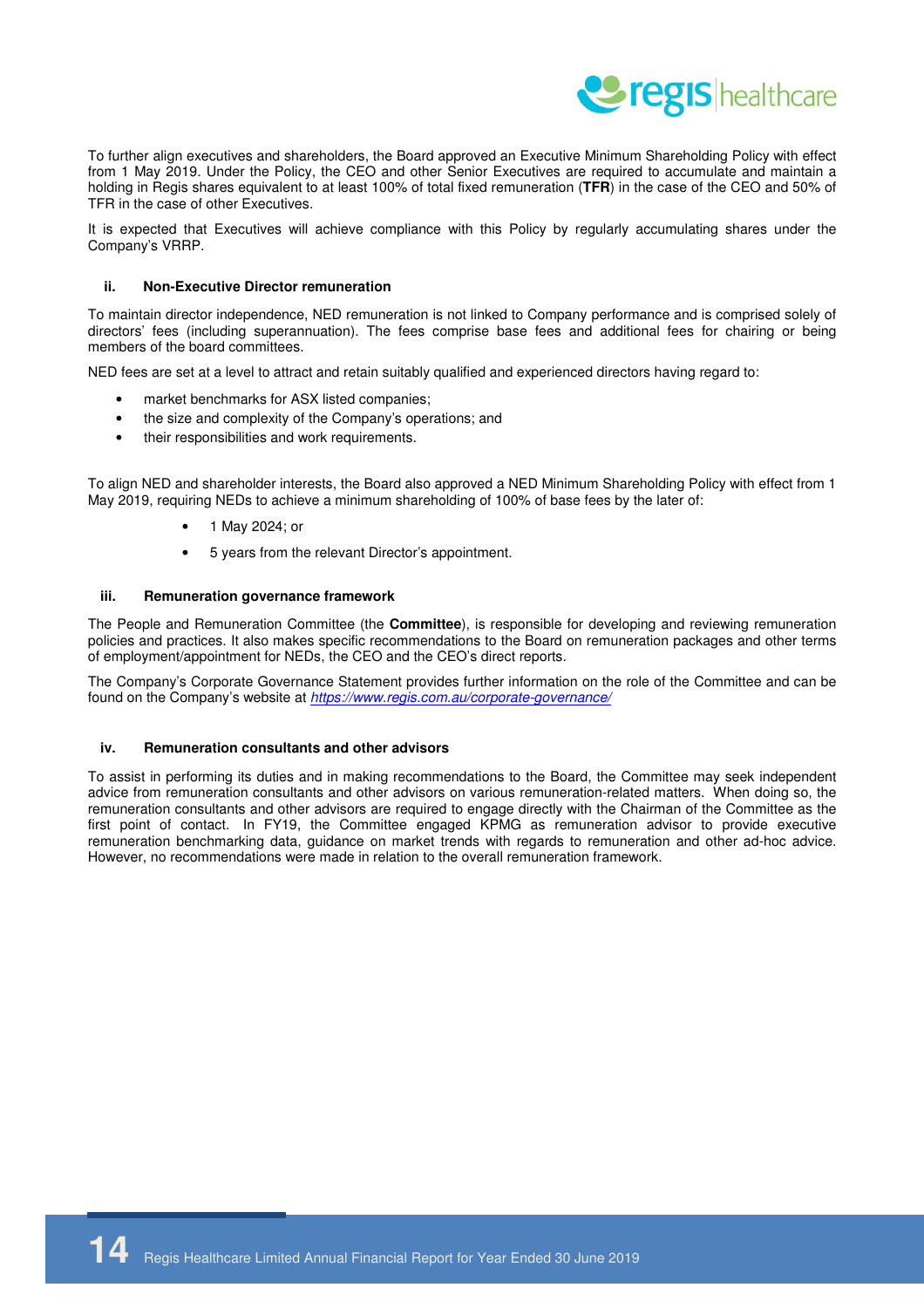

# **v. Company performance**

The following table shows the Company's financial and share price performance in FY19 and the four previous years.

| <b>Key Performance Indicators</b>             | <b>FY19</b>   | <b>FY18</b>   | <b>FY17</b> | <b>FY16</b> | <b>FY15</b> |
|-----------------------------------------------|---------------|---------------|-------------|-------------|-------------|
|                                               | \$'000        | \$'000        | \$'000      | \$'000      | \$'000      |
| Reported <sup>13</sup> Revenue                | 647.073       | 594,397       | 565,483     | 480,745     | 437,508     |
| Reported <sup>13</sup> Net profit before tax  | 69,627        | 76,772        | 87,718      | 70,081      | 78,086      |
| Reported <sup>13</sup> Net profit after tax   | 50,897        | 53,869        | 61,101      | 46,535      | 57,514      |
| Normalised <sup>13</sup> Net profit after tax | 47,177        | 56,948        | 61,101      | 56,802      | 45,898      |
| Share price at beginning of year              | \$3.28        | \$3.93        | \$4.69      | \$5.16      | \$3.65      |
| Share price at end of year                    | \$2.63        | \$3.28        | \$3.93      | \$4.69      | \$5.16      |
| Dividends paid per share                      | 15.23 cents   | 17.93 cents   | 20.34 cents | 15.34 cents | 17.60 cents |
| Basic earnings per share                      | 16.93 cents   | 17.93 cents   | 20.34 cents | 15.49 cents | 21.16 cents |
| Diluted earnings per share                    | $16.91$ cents | $17.91$ cents | 20.32 cents | 15.48 cents | 21.15 cents |

In FY19 the Company faced the ongoing effect of cuts to government aged care funding and several regulatory initiatives, including the introduction of the Single Quality Framework, that impacted the company significantly. In addition, employee costs increased at a faster rate than the indexation increase the Government applied to its aged care funding.

The Royal Commission into Aged Care Quality and Safety increased the administrative burden on the Company and adverse publicity contributed to reduced occupancy across the whole aged care sector.

These factors were largely outside the control of management and, while care standards were maintained, they led to lower EBITDA and NPAT margins and lower NPAT than prior years.

During the year, three greenfield developments were opened and our retirement living developments were progressed. In addition, management met our care and compliance gateway, achieved key strategic objectives and exceeded the RAD cashflow target.

The Board considers that the CEO and Senior Executives performed well under challenging circumstances.

# **B. Remuneration structure – CEO**

# **i. FY19**

 $\overline{a}$ 

The CEO's FY19 remuneration comprised:

- Total fixed remuneration (**TFR**) comprising fixed pay and superannuation;
- Performance based (at risk) remuneration delivered through the Company's STI Plan.

The mix of TFR and maximum potential performance-based remuneration was:

|               | % of Total Remuneration |                                                                                   |  |  |  |
|---------------|-------------------------|-----------------------------------------------------------------------------------|--|--|--|
|               | <b>TFR</b>              | <b>Maximum Potential</b><br><b>Performance-Based</b><br><b>Remuneration (STI)</b> |  |  |  |
| Ross Johnston | 64%                     | 36%                                                                               |  |  |  |

<sup>&</sup>lt;sup>13</sup> The use of the terms 'reported' refers to IFRS financial information and 'normalised' to non-IFRS financial information. Normalised earnings are categorised as non-IFRS financial information prepared in accordance with ASIC Regulatory Guide 230 – Disclosing non-IFRS financial information. Normalised adjustments have been adjusted from the reported information to assist readers to better understand the financial performance of the underlying business in each financial year. The non-IFRS financial information, while not subject to an audit or review, has been extracted from the financial report, which has been subject to audit by the Company's external auditors.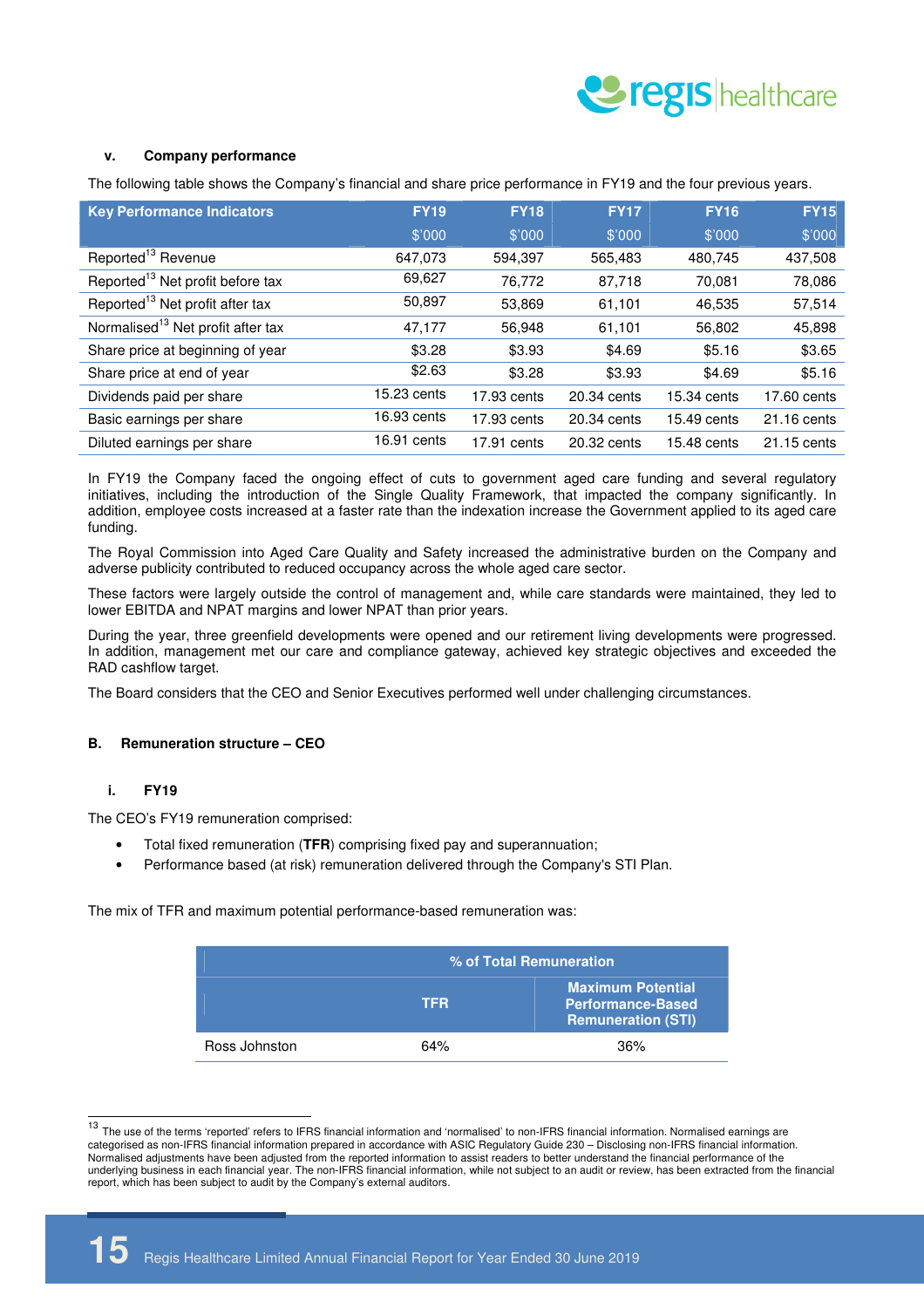

Since listing on the ASX in 2014, the CEO's remuneration has been structured having regard to his significant equity allocation prior to listing under the Legacy ESAS (see below) and the CEO has not participated in the VRRP, which was established in FY17.

The FY19 STI Plan provided the CEO with the opportunity to earn a maximum cash reward of \$464,000, with 34% deferred and half of the deferred amount payable in cash in September 2020 and half in cash in September 2021, subject to continued employment. The same performance scorecard was used for the CEO's FY19 STI as the FY19 VRRP for Senior Executives.

The Board considers that a solely cash-based STI was appropriate for the CEO in FY19 because the Legacy ESAS already provides significant equity alignment with shareholders.

Ross Johnston will be stepping down as CEO on 3 September 2019 and will forfeit the deferred component of this FY19 STI.

#### **Legacy incentives**

The CEO has restricted shares under the Executive Option and Equity Plan for Senior Executives (**ESAS**), which were issued prior to listing. In accordance with the plan, the final tranche of ESAS shares was released from the sale restriction on 30 June 2019.

The CEO also participated in a legacy cash LTI plan prior to listing and received the final payment on 1 July 2018.

# **ii. FY20**

On 22 February 2019, the Company announced that Ross Johnston will step down as CEO on 3 September 2019, and on 20 May 2019, the Company announced the appointment of Linda Mellors as CEO Designate from 5 August 2019 and CEO from 4 September 2019.

Mr Johnston's retirement arrangements are explained in Section E.

Dr Mellors will participate in the VRRP and her mix of TFR and maximum potential performance-based remuneration will be:

|               | % of Total Remuneration |                                                                                    |  |  |  |
|---------------|-------------------------|------------------------------------------------------------------------------------|--|--|--|
|               | <b>TFR</b>              | <b>Maximum Potential</b><br><b>Performance-Based</b><br><b>Remuneration (VRRP)</b> |  |  |  |
| Linda Mellors | 56%                     | $44\%$ *                                                                           |  |  |  |

\*In FY20 the VRRP will be prorated from Dr Mellors' commencement date.

Details of the VRRP are set out in section C below.

#### **C. Remuneration structure – Senior Executives**

The remuneration framework for Senior Executives comprises:

- TFR; and
- Performance based (at risk) remuneration delivered through the VRRP.

The mix of TFR versus maximum potential performance-based remuneration in FY19 was:

|              | % of Total Remuneration |                                                                                    |
|--------------|-------------------------|------------------------------------------------------------------------------------|
|              | <b>TFR</b>              | <b>Maximum Potential</b><br><b>Performance-Based</b><br><b>Remuneration (VRRP)</b> |
| David Noonan | 57%                     | 43%                                                                                |
| Darren Lynch | .56%                    | 44%*                                                                               |

\*Darren Lynch is entitled to additional performance based remuneration with a cash payment of 10% of TFR for each aged care facility acquired or sold during the financial year.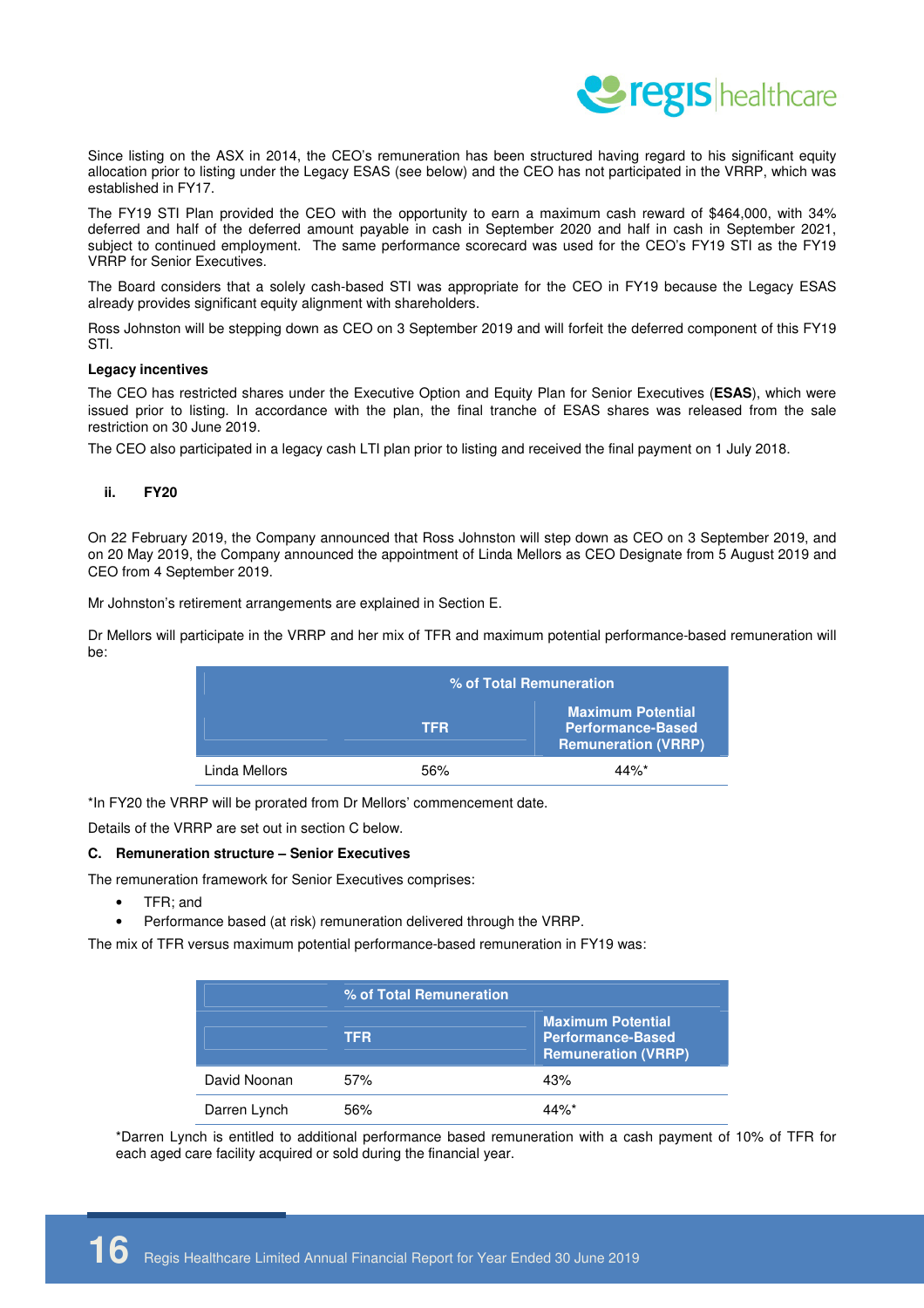

TFR is reviewed as required to ensure it remains competitive to attract and retain high calibre executives and is commensurate with the responsibilities of the position.

The structure of the VRRP is set out in the following table:

| <b>Structure of VRRP</b>                     | The incoming CEO and Senior Executives are eligible to receive an annual<br>award of cash and Share Rights subject to them meeting a care and<br>compliance gateway and financial and non-financial performance measures.                                                                                                                                                                         |  |  |  |  |
|----------------------------------------------|---------------------------------------------------------------------------------------------------------------------------------------------------------------------------------------------------------------------------------------------------------------------------------------------------------------------------------------------------------------------------------------------------|--|--|--|--|
| <b>Performance measures</b>                  | The FY19 VRRP was subject to the following performance measures<br>determined by the Board at the start of the year:<br>Achievement of objectives in line with the Board approved strategic<br>$\bullet$<br>plan (30%)                                                                                                                                                                            |  |  |  |  |
|                                              | NPAT (40%);<br>$\bullet$                                                                                                                                                                                                                                                                                                                                                                          |  |  |  |  |
|                                              | Refundable Accommodation Deposit (RAD) cash flow (20%); and<br>$\bullet$                                                                                                                                                                                                                                                                                                                          |  |  |  |  |
|                                              | All Injury Frequency Rate (10%).<br>$\bullet$                                                                                                                                                                                                                                                                                                                                                     |  |  |  |  |
|                                              | The Board chose these measures as they support short term financial<br>performance and the achievement of the company's long term strategic<br>objectives. For FY20, performance measures for the CEO and Senior<br>Executives will include KPIs in relation to NPAT, RAD cash flow and WHS plus<br>KPIs specific to each Executive's responsibilities (comprising 20%-30% of the<br>assessment). |  |  |  |  |
| <b>Assessment of performance</b><br>measures | Performance against the performance measures is assessed annually as part<br>of the broader performance review process for each Senior Executive.                                                                                                                                                                                                                                                 |  |  |  |  |
|                                              | For the purposes of testing the financial hurdles, financial results are<br>assessed by reference to the Company's audited financial statements.                                                                                                                                                                                                                                                  |  |  |  |  |
|                                              | This method of assessing performance was chosen because it is, as far as<br>practicable, objective and fair. The use of financial statements ensures the<br>integrity of the measure and alignment with the true financial performance of<br>the Company.                                                                                                                                         |  |  |  |  |
| Split of cash and shares                     | The percentage of the maximum opportunity achieved by the Senior Executives<br>was determined by the Board at the end of the financial year against the above<br>measures.                                                                                                                                                                                                                        |  |  |  |  |
|                                              | An award equal to this value is made comprising 40% in cash and 60% in Share<br>Rights.                                                                                                                                                                                                                                                                                                           |  |  |  |  |
|                                              | The Share Rights vest in three tranches of 10%, 20% and 30% of the total award<br>deferred for one, two and three years respectively after the delivery of the cash<br>component, subject to continued employment.                                                                                                                                                                                |  |  |  |  |
| <b>Care and Compliance gateway</b>           | Payment of the cash component is subject to a "Care and Compliance" gateway<br>under which federal government accreditations must be received for all services<br>under its Aged Care Quality Framework and rectification of any non-compliance<br>must not exceed the mandated timeframe for improvement.                                                                                        |  |  |  |  |
|                                              | If one service is sanctioned, 50% of the cash component is forfeited and if two are<br>sanctioned 100% of the cash component is forfeited.                                                                                                                                                                                                                                                        |  |  |  |  |
| <b>Number of Share Rights</b><br>awarded     | The number of Share Rights granted is calculated by dividing the face value of<br>the Share Rights component by the volume weighted average price of the<br>Company's shares on the ASX over the 5 trading days commencing on the<br>day after the ex-dividend date for the final dividend.                                                                                                       |  |  |  |  |
|                                              | Each Share Right entitles the holder to acquire a fully paid ordinary share in the<br>Company for nil consideration at the end of the vesting period, subject to their<br>continued employment.                                                                                                                                                                                                   |  |  |  |  |
|                                              | The Share Rights do not carry dividends or voting rights prior to vesting.                                                                                                                                                                                                                                                                                                                        |  |  |  |  |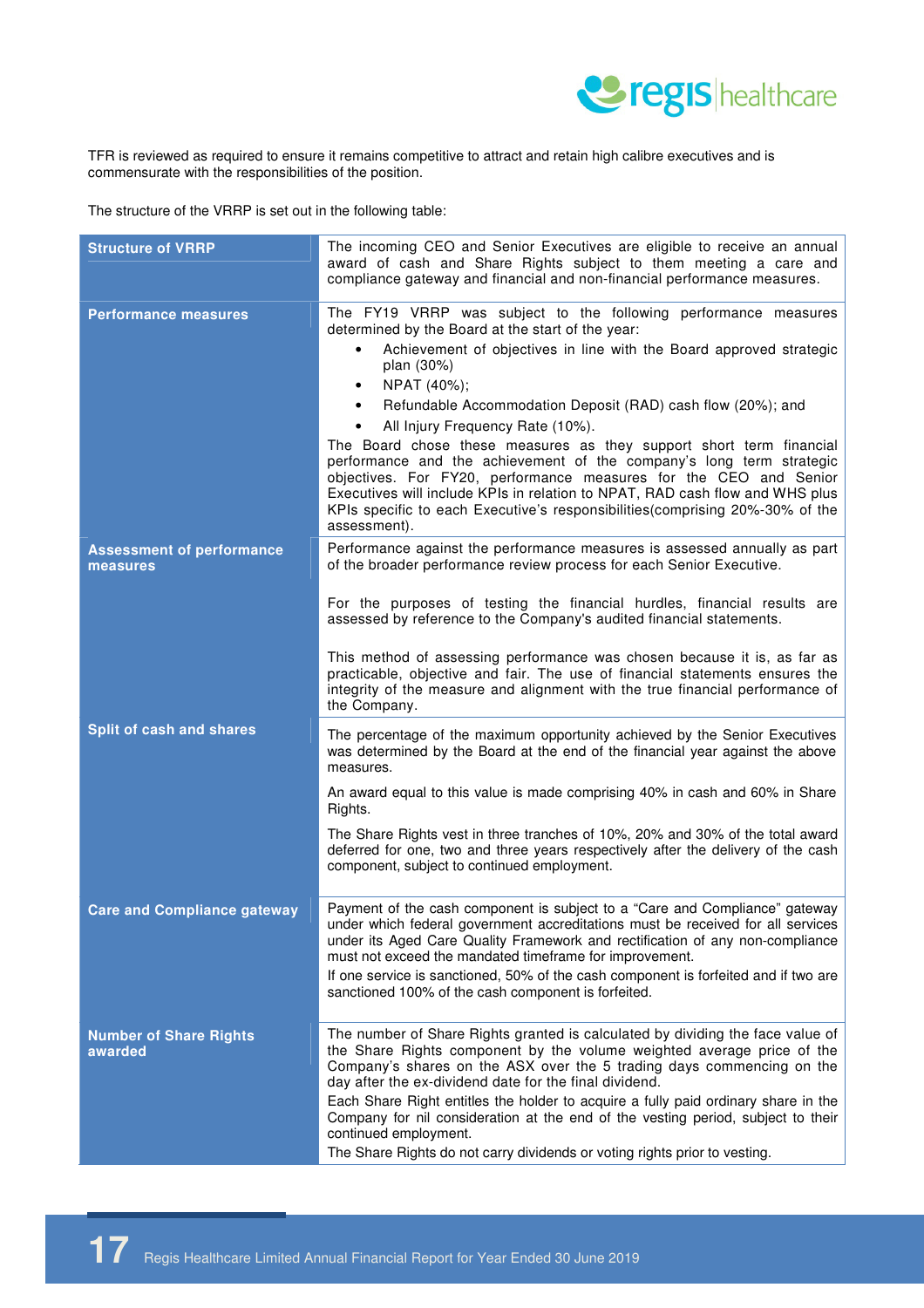

| <b>Cessation of employment</b> | If a Senior Executive's employment is terminated for cause or they resign:                                                                                                                                                                                                                                                                                                                                                                                                                                                                                                                                                                                                                                                                                                                                                                            |  |  |
|--------------------------------|-------------------------------------------------------------------------------------------------------------------------------------------------------------------------------------------------------------------------------------------------------------------------------------------------------------------------------------------------------------------------------------------------------------------------------------------------------------------------------------------------------------------------------------------------------------------------------------------------------------------------------------------------------------------------------------------------------------------------------------------------------------------------------------------------------------------------------------------------------|--|--|
|                                | before the cash component of the VRRP is paid, unless the Board<br>determines otherwise, the executive is not entitled to receive any VRRP<br>award and any unvested Share Rights will lapse.<br>after the cash component of the VRRP is paid and Rights granted,<br>unless the Board determines otherwise, any unvested Share Rights will<br>lapse.<br>In all other circumstances, where employment ceases:<br>before the end of the performance period, a pro-rata portion of the Share<br>Rights (calculated by reference to the portion of the performance period<br>that has elapsed up to the date of cessation) will remain on foot and any<br>award will be paid in cash; and<br>after the cash component of the VRRP is paid and Rights granted,<br>unvested Rights will remain on foot and vest in accordance with the<br>vesting schedule. |  |  |
| <b>Restrictions on dealing</b> | A Senior Executive must not sell, transfer, encumber, hedge or otherwise deal                                                                                                                                                                                                                                                                                                                                                                                                                                                                                                                                                                                                                                                                                                                                                                         |  |  |
|                                | with Share Rights. Senior Executives are free to deal with the shares allocated on<br>vesting of the Share Rights, subject to the requirements of the Company's Policy<br>for Dealing in Securities.                                                                                                                                                                                                                                                                                                                                                                                                                                                                                                                                                                                                                                                  |  |  |
| <b>Change in control</b>       | The Board has discretion to determine whether or not vesting of some or all of a<br>Senior Executive's Share Rights should be accelerated. Where only some of the<br>Share Rights are vested, the remainder will immediately lapse.                                                                                                                                                                                                                                                                                                                                                                                                                                                                                                                                                                                                                   |  |  |

# **D. FY19 performance outcomes**

#### **i. VRRP and STI**

 $\overline{a}$ 

This section outlines FY19 performance against the scorecard used for the VRRP (for Senior Executives) and STI plan (for the CEO) $^{14}$ .

Quality care of our residents is our fundamental critical success factor, above all else, and we are pleased to report that the Care and Compliance Gateway was met in FY19:

| <b>Care and Compliance Gateway</b>                                 |  | <b>Outcome</b>                                                                                                                                                                                                                                                                                                                                                                                          |  |  |  |
|--------------------------------------------------------------------|--|---------------------------------------------------------------------------------------------------------------------------------------------------------------------------------------------------------------------------------------------------------------------------------------------------------------------------------------------------------------------------------------------------------|--|--|--|
| All accreditations received                                        |  | Gateway achieved.<br>All residential aged care services must be accredited to operate and are subject to<br>accreditation on an up to 3 yearly basis. During accreditation by the Aged Care<br>Quality and Safety Commission, the service is assessed against standards<br>relating to quality of care and quality of life.<br>All 24 services subject to accreditation were successfully re-accredited |  |  |  |
| No non-compliances<br>exceeding timeframe for<br>improvement (TFI) |  | Gateway achieved.<br>Where a service is non-compliant in respect of a standard, the Aged Care Quality<br>and Safety Commission may impose a TFI which sets the date by which the non-<br>compliance must be rectified.<br>All TFIs that were imposed and expired during the year were rectified during the<br>prescribed timeframe set by the Commission.                                               |  |  |  |
| No sanctions                                                       |  | Gateway achieved.<br>None of Regis' 66 services were sanctioned.                                                                                                                                                                                                                                                                                                                                        |  |  |  |

The achievement of this gateway is a positive outcome in a heightened regulatory environment, which has seen noncompliance notices and sanctions applied by regulators across the industry at significantly higher levels than previous years.

<sup>&</sup>lt;sup>14</sup> The performance scorecards for the VRRP and the CEO STI are the same.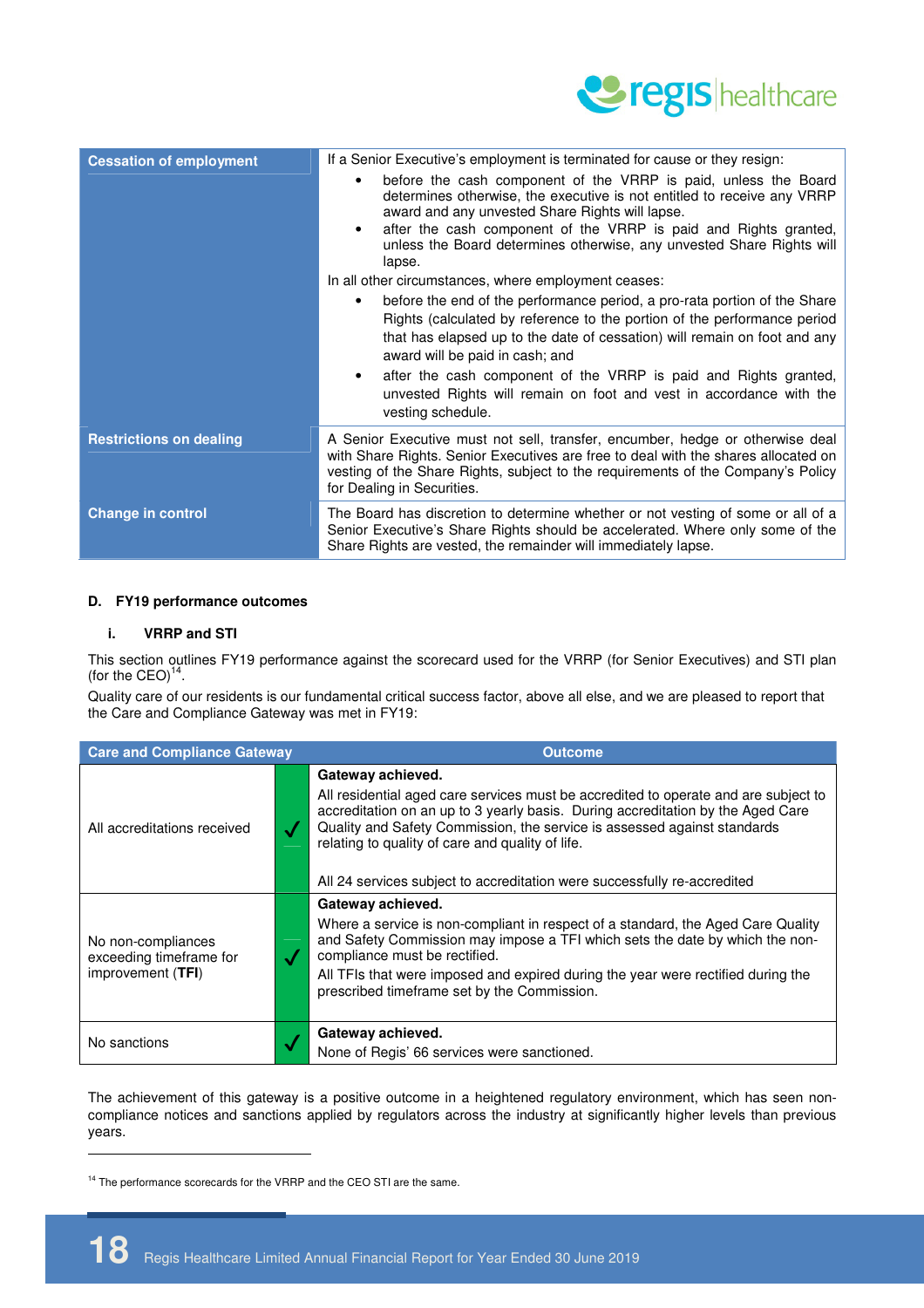

Having met the gateway, the Board assessed FY19 performance against the following VRRP/STI measures as follows:

| <b>Performance measure</b>                                         | Weighting | <b>Target</b>             | <b>Outcome</b>         |                      | <b>Result</b> |
|--------------------------------------------------------------------|-----------|---------------------------|------------------------|----------------------|---------------|
| Achievement of key objectives in<br>board approved strategic plan* | 30%       | See below                 | See table below        | $\blacktriangledown$ | 22.5%         |
| Normalised NPAT**                                                  | 40%       | $$47m -$<br>$$51m***$     | $$47.2m^{***}$         | X                    | $0\%$         |
| RAD cashflow**                                                     | 20%       | $$110.9m -$<br>$$150m^*$  | \$143.8m               | √                    | 28.4%         |
| All Injury Frequency Rate (AIFR)                                   | 10%       | 7.5% reduction<br>on FY18 | Reduction not achieved | X                    | $0\%$         |
|                                                                    | 100%      |                           |                        |                      | $50.9\%$ ###  |

\*Further details about these key objectives are set out below under the heading "Strategic objectives performance measure".

\*\*The NPAT and RAD cashflow performance measures provide for greater than the percentage weighting if the outcome exceeds the Target and the maximum potential award is 116%.

\*\*\* In FY19 the Board approved an NPAT measure of 50% vesting at \$47m with linear vesting to 100% at \$51m. # In FY19 the Board approved a RAD cashflow measure of 50% vesting at \$110.9m with linear vesting to 100% at \$150m.

## FY19 Normalised NPAT was \$47.2m. In assessing performance, the Board adjusted Normalised NPAT by 50% of the positive impact of the additional government funding received from March 2019 to June 2019. The effect of this adjustment was that the NPAT performance measure was not met.

### The assessment of 50.9% equates to 43.8% of the maximum potential award.

# **Strategic objectives performance measure**

| <b>Objective</b>                                                     | Weighting | <b>Outcome</b>                                                                               |                      | <b>Result</b> |
|----------------------------------------------------------------------|-----------|----------------------------------------------------------------------------------------------|----------------------|---------------|
| for<br>Land/licences<br>secured<br>development of new facilities     | 2.5%      | Contract signed for one land acquisition.<br>Application made for licences in ACAR<br>round. | $\blacktriangledown$ | 2.5%          |
| Development approvals received for<br>construction of new facilities | 2.5%      | Two DAs received and one in progress.                                                        | $\blacktriangledown$ | 2.5%          |
| Delivery of beds under construction                                  | 7.5%      | Three new facilities opened on time                                                          | $\blacktriangledown$ | 7.5%          |
| Mobilisation of new facilities                                       | 7.5%      | Mobilisations EBITDA was unfavourable<br>to budget                                           | X                    | $0\%$         |
| Reduction of debt                                                    | 10.0%     | Net debt reduced by \$101m, which was<br>favourable to the budget.                           | $\blacktriangledown$ | 10%           |
|                                                                      | 30%       |                                                                                              |                      | 22.5%         |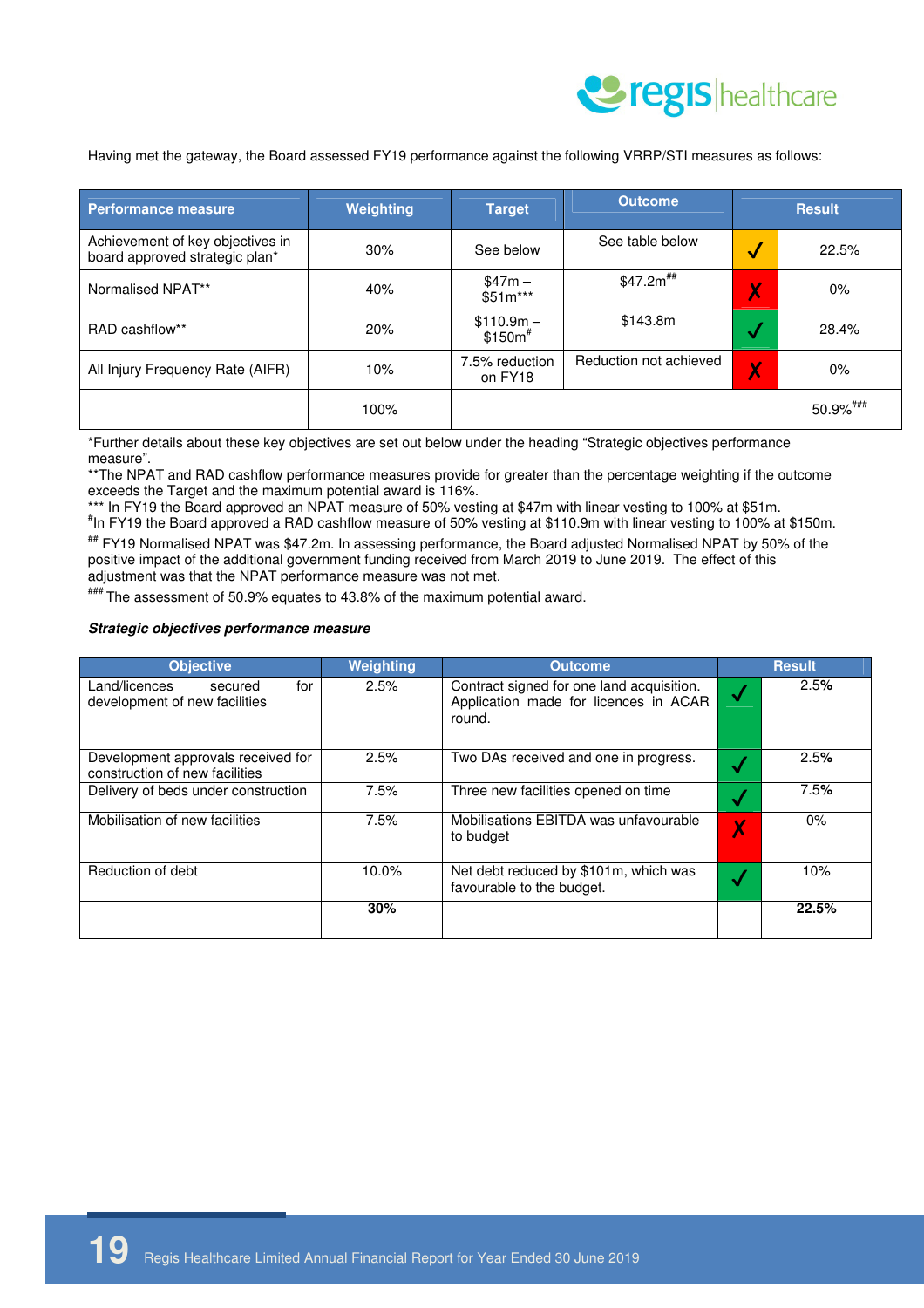

# **FY19 performance outcomes**

The VRRP/STI outcomes for the CEO and Senior Executives, based on the above results, are set out in the following table:

|               | <b>Award</b>  | <b>Maximum</b><br>potential award* | <b>Amount</b><br>awarded | $%$ of maximum<br>award achieved | $%$ of maximum<br>award forfeited |
|---------------|---------------|------------------------------------|--------------------------|----------------------------------|-----------------------------------|
| Ross Johnston | $STI^{\star}$ | \$464,000                          | \$203,600                | 44%                              | 56%                               |
| David Noonan  | VRRP***       | \$383,356                          | \$168,214                | 44%                              | 56%                               |
| Darren Lynch  | VRRP***       | \$349,740                          | \$153,464                | 44%                              | 56%                               |

\*The minimum value of the award is nil.

\*\* Ross Johnston's STI is delivered in cash. 66% of the amount awarded will be paid in September 2019. The remainder of the FY19 STI award will be forfeited following the cessation of Ross' employment.

\*\*\*40% of the VRRP award will be delivered in cash and the remainder in Share Rights. The cash portion will be paid and the Share Rights will be granted in September 2019.

# **ii. Legacy FY17 Long-term incentive plan vesting outcomes**

Prior to the introduction of the VRRP in FY18, Senior Executives had the opportunity to be awarded Performance Rights under an LTI Plan. No further offers were made under this plan after the introduction of the VRRP.

The final FY17 LTI Plan was tested on completion of the three year performance period on 30 June 2019 against two performance conditions:

- FY19 EPS (60%);
- Strategic Plan objectives (40%)

A summary of the measures and outcomes is set out in the table below:

| <b>Performance measure</b>          | Weighting | <b>Target</b>           | <b>Outcome</b>           | <b>Result</b>        |       |  |
|-------------------------------------|-----------|-------------------------|--------------------------|----------------------|-------|--|
| <b>EPS</b>                          | 60%       | 21.5 cents per<br>share | 15.23 cents per<br>share | Х                    | $0\%$ |  |
| Achievement of strategic objectives | 40%       | Similar to VRRP         | Partially met            | $\blacktriangledown$ | 32%   |  |
| Total                               |           |                         |                          |                      | 32%   |  |

Resulting in the following vesting of Performance Rights:

| <b>Senior</b><br><b>Executive</b> | <b>Initial</b><br><b>Grant</b><br>(no) | <b>Initial</b><br><b>Grant</b><br>\$. | Grant<br>date fair<br>value<br>\$ | <b>Vested</b><br>(no) | <b>Vested</b><br>IS, | $%$ of<br><b>FY17</b><br>grant<br>forfeited | <b>Number</b><br>forfeited | <b>Forfeited</b><br>'S |
|-----------------------------------|----------------------------------------|---------------------------------------|-----------------------------------|-----------------------|----------------------|---------------------------------------------|----------------------------|------------------------|
| David<br>Noonan                   | 35,830                                 | 136.512                               | 3.81                              | 11.466                | 43.684               | 68%                                         | 24.364                     | 92,828                 |
| Darren<br>Lynch                   | 22.134                                 | 84,331                                | 3.81                              | 7,083                 | 26,986               | 68%                                         | 15.051                     | 57,345                 |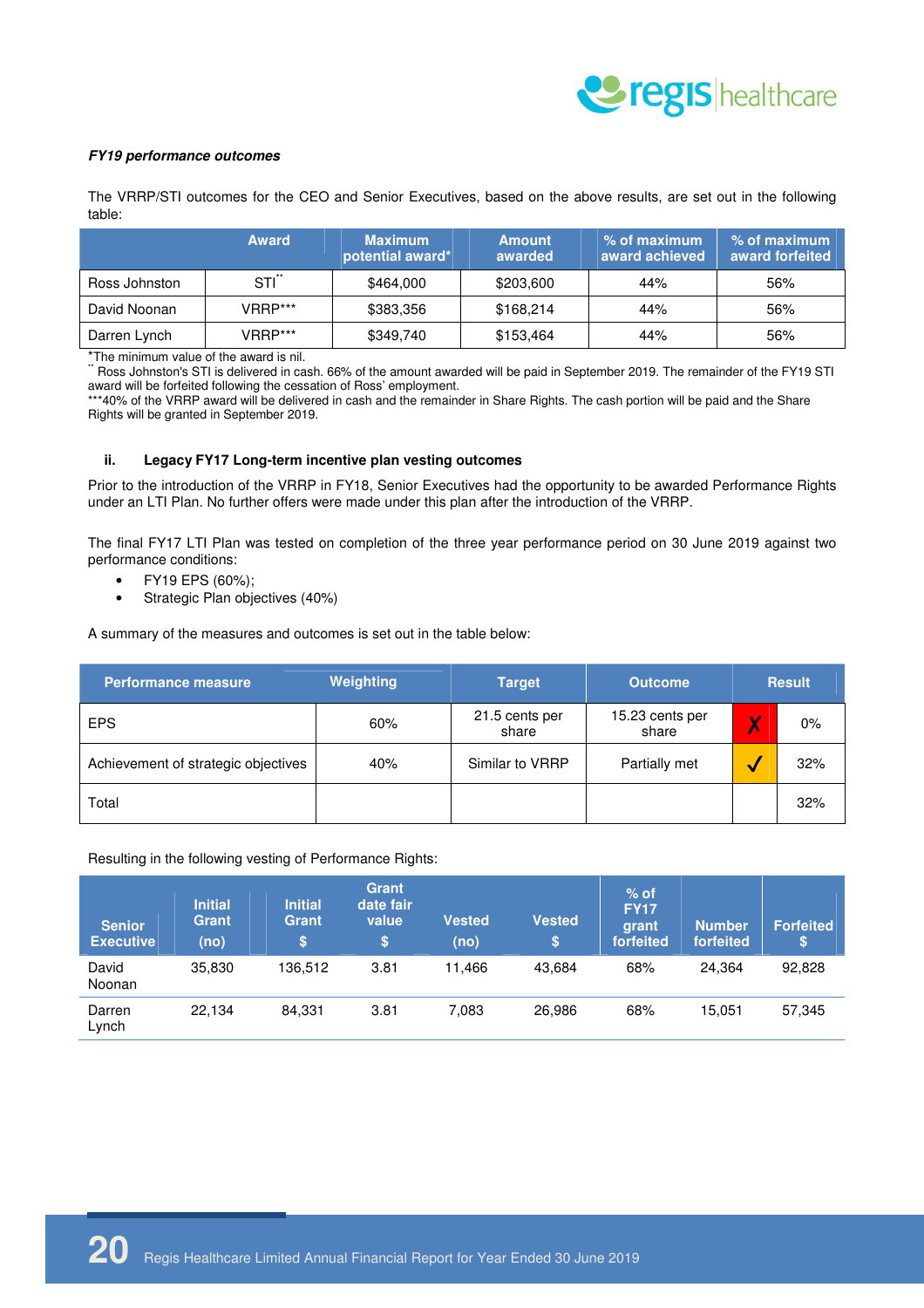

# **E. Key terms of Executive Service Agreements**

The CEO and Senior Executives have a written executive service agreement with Regis Aged Care Pty Ltd, a subsidiary of Regis Healthcare Limited.

# **Key terms of Executive Service Agreement (ESA) for CEO and CEO Designate**

# **Ross Johnston**

| Term                             | No fixed term.                                                                                                                                                                                                                                                                               |
|----------------------------------|----------------------------------------------------------------------------------------------------------------------------------------------------------------------------------------------------------------------------------------------------------------------------------------------|
| <b>Notice period</b>             | Six months, however it may be terminated by the employer:<br>on three months' notice if the CEO fails to address performance<br>$\bullet$<br>concerns notified to him by the Board; or<br>for cause without notice or any payment.<br>$\bullet$                                              |
| <b>Termination entitlements</b>  | Mr Johnston will cease employment with the Company on 3 September 2019.<br>Termination arrangements are in accordance with the ESA and Mr Johnston<br>will receive:<br>accrued annual and long service leave;<br>TFR to 3 September 2019; and<br>The non-deferred component of his FY19 STI. |
| <b>Post-employment restraint</b> | Post-employment restraint will apply until 21 February 2020.                                                                                                                                                                                                                                 |

# **Linda Mellors (from 5 August 2019)**

| Term                             | No fixed term.                                                                                                              |
|----------------------------------|-----------------------------------------------------------------------------------------------------------------------------|
| <b>Notice period</b>             | Six months, however the ESA may be terminated for cause without notice or<br>any payment.                                   |
| Termination entitlements         | Entitlements under the VRRP will be determined in accordance with the terms<br>of the plan as described in section C above. |
| <b>Post-employment restraint</b> | Maximum of 6 months.                                                                                                        |

# **Key terms of Executive service agreements for Senior Executives**

| Term                             | No fixed term.                                                                                                              |
|----------------------------------|-----------------------------------------------------------------------------------------------------------------------------|
| <b>Notice period</b>             | Three months, however the ESA may be terminated for cause without notice<br>or any payment.                                 |
| <b>Termination entitlements</b>  | Entitlements under the VRRP will be determined in accordance with the terms<br>of the plan as described in section C above. |
| <b>Post-employment restraint</b> | Maximum of 6 months.                                                                                                        |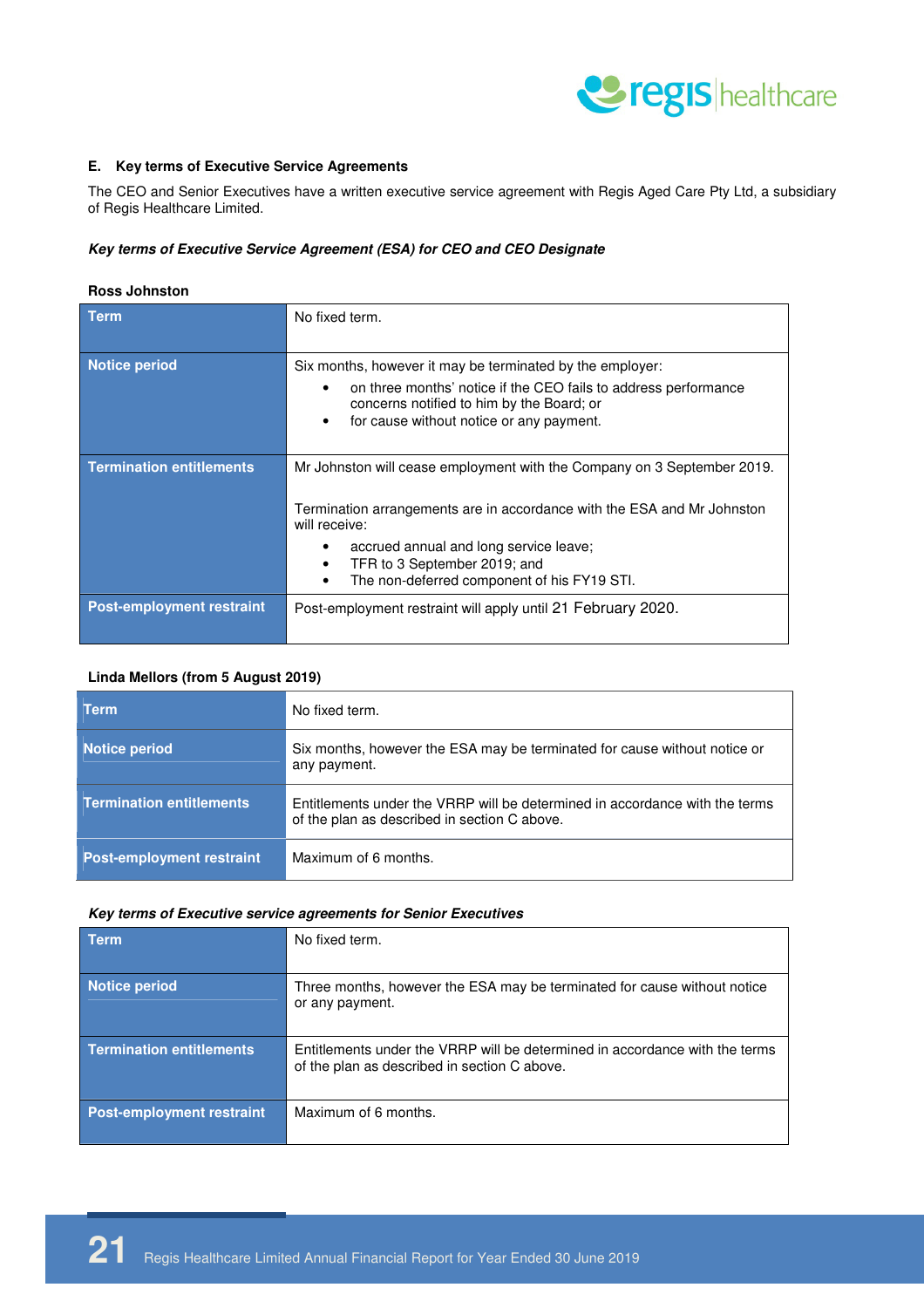

#### **F. Remuneration structure - Non-Executive Directors**

NED fees reflect the workload and responsibilities of directors and are reviewed periodically by the Board relative to market conditions and fees paid by comparable listed companies.

There were no changes to NED base fees in FY19. Committee fees were restructured from 23 November 2018 so that the same fees are payable to the Chair and members of all Board Committees.

#### **i. Directors' fees**

j

Under the Constitution, the Board may decide the amount of each NED's remuneration, however, the total amount paid to NEDs must not exceed the amount approved by shareholders in general meeting, being \$1.2 million.

Annual NED fees with effect from 23 November 2018 (inclusive of superannuation) are:

| <b>Role</b>                              | <b>Annual fees</b> |
|------------------------------------------|--------------------|
| Chairman                                 | \$240,000          |
| Other NEDs                               | \$110,000          |
| Chairs of Board Committees <sup>15</sup> | \$30,000           |
| Members of Board Committees              | \$20,000           |

Directors are reimbursed for reasonable travel and other expenses incurred in attending to the Company's affairs, including attending board and shareholder meetings.

#### **ii. Retirement allowances for Directors**

NEDs do not participate in any performance based share plans, retirement schemes or receive any other benefits.

<sup>&</sup>lt;sup>15</sup> There are three Board Committees - the Audit, Risk and Compliance Committee, the People and Remuneration Committee and the Clinical Governance and Care Committee. The fees for Chairman and members are the same for all three Board Committees.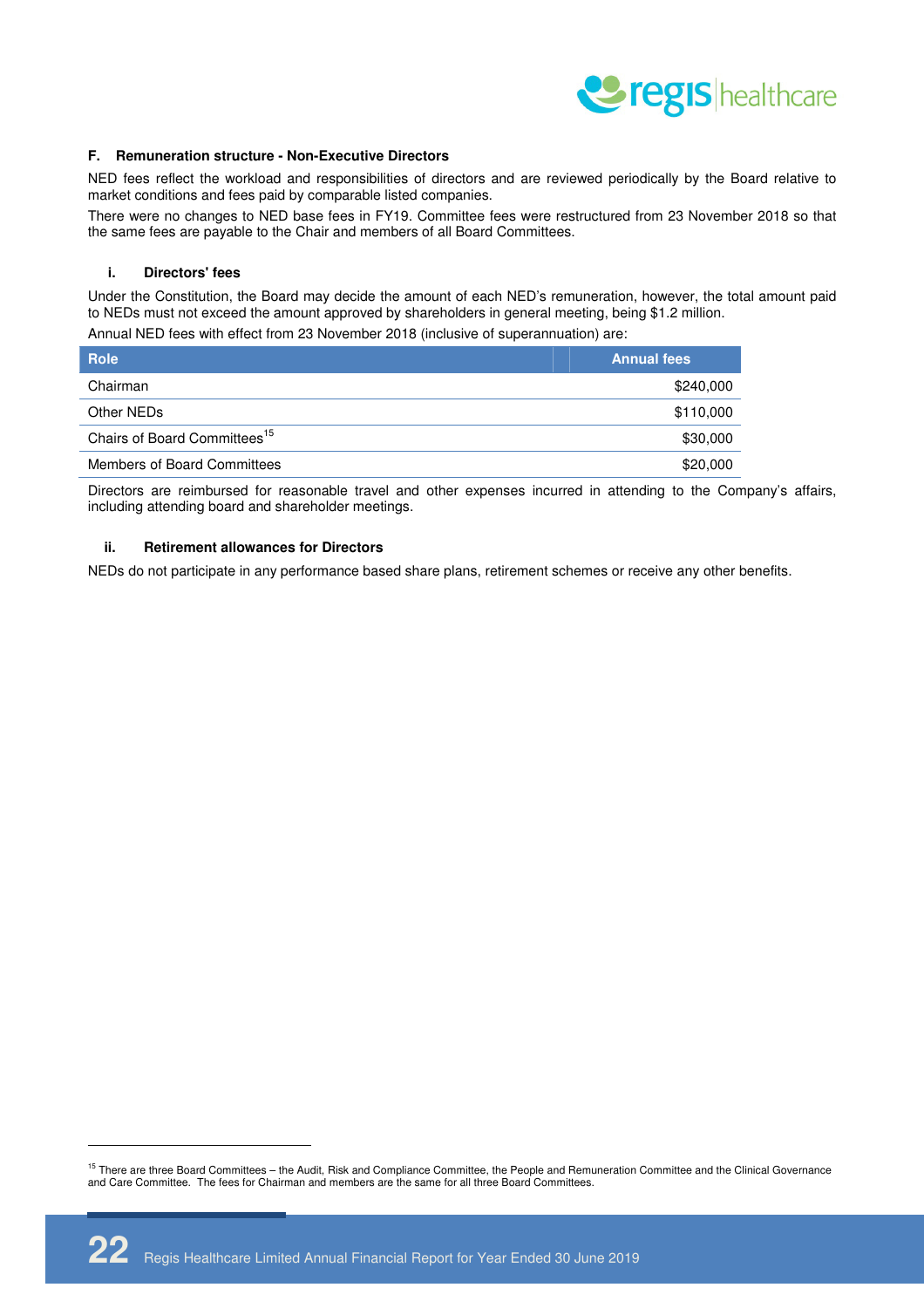

# **G. Statutory Remuneration Disclosures**

### **i. KMP remuneration – statutory remuneration table**

Details of the remuneration of the NEDs, CEO and Senior Executives are set out in the following tables. The tables include the statutory disclosures required under the Corporations Act 2001 (Cth) and are in accordance with the Accounting Standards.

|                                          |                                       |             | <b>Short Term Benefits</b> |                                            |                               | <b>Post Employment</b> | <b>Other Long-Term Benefits</b> |                           | <b>Share-based payments</b>                                                            |                          |              |  |
|------------------------------------------|---------------------------------------|-------------|----------------------------|--------------------------------------------|-------------------------------|------------------------|---------------------------------|---------------------------|----------------------------------------------------------------------------------------|--------------------------|--------------|--|
| <b>Name</b>                              | Role                                  | Year        | Salary &<br><b>Fees</b>    | Non-<br><b>Monetary</b><br><b>Benefits</b> | <b>STI-Cash</b><br>Bonus $_1$ | <b>Superannuation</b>  | <b>Long Service</b><br>Leave    | Legacy<br><b>Cash LTI</b> | <b>Performance Rights</b><br>and Share Rights<br>granted under STI LTI<br>& VRRP plans | <b>Shares</b>            | <b>Total</b> |  |
|                                          |                                       |             | $\mathbb{S}$               | $\mathcal{S}$                              | $$^{\circ}$                   | \$                     | $\mathcal{L}$                   | $$^{\circ}$               | $\mathbf{\$}$                                                                          | \$                       | \$           |  |
| <b>Non-Executive Directors</b>           |                                       |             |                            |                                            |                               |                        |                                 |                           |                                                                                        |                          |              |  |
| Bryan Dorman                             | <b>NED</b>                            | <b>FY19</b> | 129,329                    | ٠                                          |                               | 12,286                 |                                 |                           | $\sim$                                                                                 | $\sim$                   | 141,615      |  |
|                                          |                                       | <b>FY18</b> | 118,722                    | $\overline{\phantom{a}}$                   |                               | 11,278                 | ٠.                              | $\overline{\phantom{a}}$  |                                                                                        | $\sim$                   | 130,000      |  |
| <b>Christine Bennett</b>                 | NED (appointed 1<br>March 2018)       | <b>FY19</b> | 123,894                    | $\blacksquare$                             | $\blacksquare$                | 11,770                 | $\blacksquare$                  | $\blacksquare$            |                                                                                        | $\blacksquare$           | 135,664      |  |
|                                          |                                       | <b>FY18</b> | 35,282                     | $\overline{\phantom{a}}$                   | $\overline{\phantom{a}}$      | 3,352                  | ۰                               | ٠                         | $\sim$                                                                                 | $\overline{\phantom{a}}$ | 38,634       |  |
| Graham Hodges                            | NED (appointed<br>Chairman 1 July 18) | <b>FY19</b> | 249,982                    | $\blacksquare$                             |                               | 23,748                 |                                 | $\blacksquare$            |                                                                                        | $\blacksquare$           | 273,730      |  |
|                                          |                                       | <b>FY18</b> | 83,456                     | $\overline{\phantom{a}}$                   | $\overline{\phantom{a}}$      | 7,928                  | ۰                               | ٠                         |                                                                                        | $\sim$                   | 91,384       |  |
|                                          |                                       | <b>FY19</b> | 115,850                    |                                            |                               | 11,006                 |                                 |                           |                                                                                        | $\sim$                   | 126,856      |  |
| lan Roberts                              | <b>NED</b>                            | <b>FY18</b> | 111,872                    |                                            |                               | 10,628                 |                                 |                           |                                                                                        | $\overline{\phantom{a}}$ | 122,500      |  |
|                                          | NED (appointed 1                      | <b>FY19</b> | 139,199                    |                                            | $\blacksquare$                | 13,224                 |                                 | $\blacksquare$            | $\blacksquare$                                                                         | $\blacksquare$           | 152,423      |  |
| <b>Matthew Quinn</b>                     | March 2018)                           | <b>FY18</b> | 37,442                     | $\overline{\phantom{a}}$                   |                               | 3,557                  | ۰                               | ٠                         |                                                                                        | $\sim$                   | 40,999       |  |
|                                          |                                       | <b>FY19</b> | 143,203                    |                                            |                               | 13,604                 |                                 | ٠                         |                                                                                        | $\sim$                   | 156,807      |  |
| Sylvia Falzon                            | <b>NED</b>                            | <b>FY18</b> | 136,986                    |                                            |                               | 13,014                 | ٠                               | $\overline{\phantom{a}}$  |                                                                                        | $\sim$                   | 150,000      |  |
|                                          |                                       | <b>FY19</b> | 901,457                    | $\blacksquare$                             |                               | 85,638                 |                                 | -                         |                                                                                        |                          | 987,095      |  |
| <b>Sub-Total Non-Executive Directors</b> |                                       | <b>FY18</b> | 523,760                    |                                            |                               | 49,757                 |                                 |                           |                                                                                        |                          | 573,517      |  |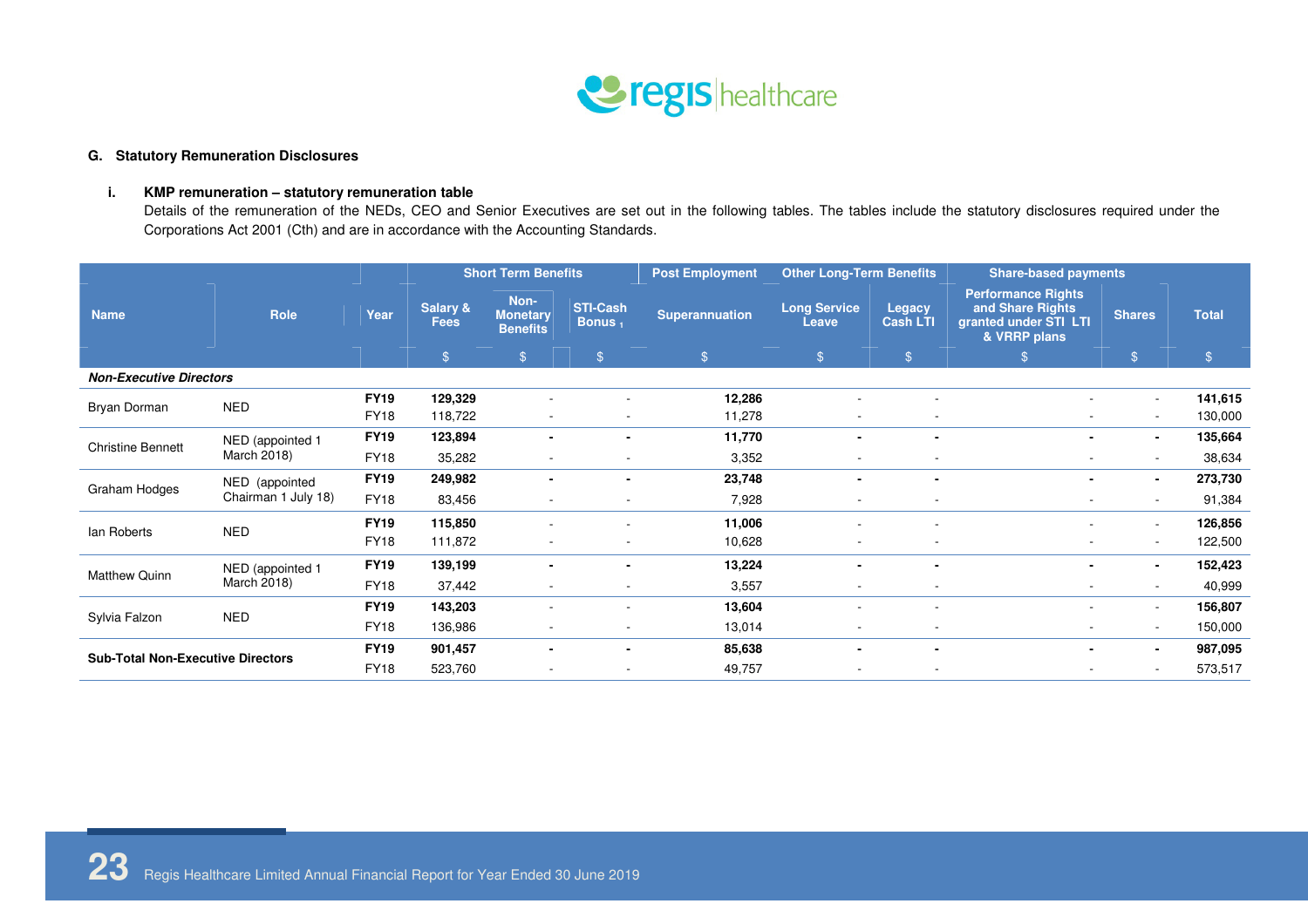

|                                    |                      |             | <b>Short Term Benefits</b>         |                                            | <b>Post Employment</b>                         | <b>Other Long-Term Benefits</b> |                              | <b>Share-based payments</b> |                                                                     |                          |              |
|------------------------------------|----------------------|-------------|------------------------------------|--------------------------------------------|------------------------------------------------|---------------------------------|------------------------------|-----------------------------|---------------------------------------------------------------------|--------------------------|--------------|
| <b>Name</b>                        | Role                 | Year        | <b>Salary &amp;</b><br><b>Fees</b> | Non-<br><b>Monetary</b><br><b>Benefits</b> | <b>STI/VRRP</b><br>-Cash<br>Bonus <sub>1</sub> | <b>Superannuation</b>           | <b>Long Service</b><br>Leave | Legacy<br><b>Cash LTI</b>   | <b>Performance Rights</b><br>granted under STI, LTI<br>& VRRP plans | <b>Shares</b>            | <b>Total</b> |
|                                    |                      |             | $\mathfrak{S}$                     | $\mathfrak{L}$                             | $\mathfrak{F}$                                 | $\mathcal{S}$                   | $\mathbf{\$}$                | $\frac{1}{2}$               | \$                                                                  | $\mathbb{S}$             | \$           |
| <b>Executive Directors</b>         |                      |             |                                    |                                            |                                                |                                 |                              |                             |                                                                     |                          |              |
| Ross Johnston                      | MD/CEO               | <b>FY19</b> | 832,188                            | $\blacksquare$                             | 146,926                                        | 19,580                          | 33,557                       |                             | $\blacksquare$                                                      | $\blacksquare$           | 1,032,251    |
|                                    |                      | <b>FY18</b> | 785,970                            | $\sim$                                     | 252,774                                        | 24,989                          | 19,737                       | 18,265                      | $\sim$                                                              | $\overline{\phantom{a}}$ | 1,101,735    |
| <b>Senior Executives</b>           |                      |             |                                    |                                            |                                                |                                 |                              |                             |                                                                     |                          |              |
| Darren Lynch <sup>2</sup>          | CCO 1 August<br>2018 | <b>FY19</b> | 407,300                            | $\blacksquare$                             | 106,386                                        | 24,694                          | 23,000                       |                             | 63,895                                                              | $\blacksquare$           | 625,275      |
| David Noonan                       | CFO                  | <b>FY19</b> | 488,833                            | $\blacksquare$                             | 67,286                                         | 24,908                          | 11,243                       | $\blacksquare$              | 80,381                                                              | $\blacksquare$           | 672,651      |
|                                    |                      | <b>FY18</b> | 483,184                            | $\sim$                                     | 93,775                                         | 25,000                          | 1,427                        | $\overline{\phantom{a}}$    | 119,585                                                             | $\sim$                   | 722,971      |
|                                    |                      | <b>FY19</b> | 1,728,321                          | $\blacksquare$                             | 320,598                                        | 69,182                          | 67,800                       |                             | 144,276                                                             | $\blacksquare$           | 2,330,177    |
| <b>Sub-Total Senior Executives</b> |                      | <b>FY18</b> | .269,154                           | $\sim$                                     | 346,549                                        | 49,989                          | 21,164                       | 18,265                      | 119,585                                                             | $\sim$                   | 1,824,706    |
| <b>Total Compensation</b>          |                      | <b>FY19</b> | 2,629,778                          | $\sim$                                     | 320,598                                        | 154,820                         | 67,800                       |                             | 144,276                                                             | $\blacksquare$           | 3,317,272    |
|                                    |                      | <b>FY18</b> | 1,792,914                          | $\overline{\phantom{a}}$                   | 346,549                                        | 99,746                          | 21,164                       | 18,265                      | 119,585                                                             |                          | 2,398,223    |

The total for FY18 of \$2,398,223 in this table is less that the total for FY18 remuneration report of \$3,179,421 as it does not include the \$781,198 for Mark Birrell (Chairman), Trevor Gerber (NED) and Darren Boyd (Chief Operating Officer).

1. Includes FY18 STI cash awards and FY19 STI cash awards in respect of Ross Johnston and the FY18 VRRP cash awards and FY19 VRRP cash awards for both David Noonan and Darren Lynch.

2. Darren Lynch's total remuneration disclosed in the FY19 remuneration report is shown for the full financial year, which includes 1 month as a non KMP.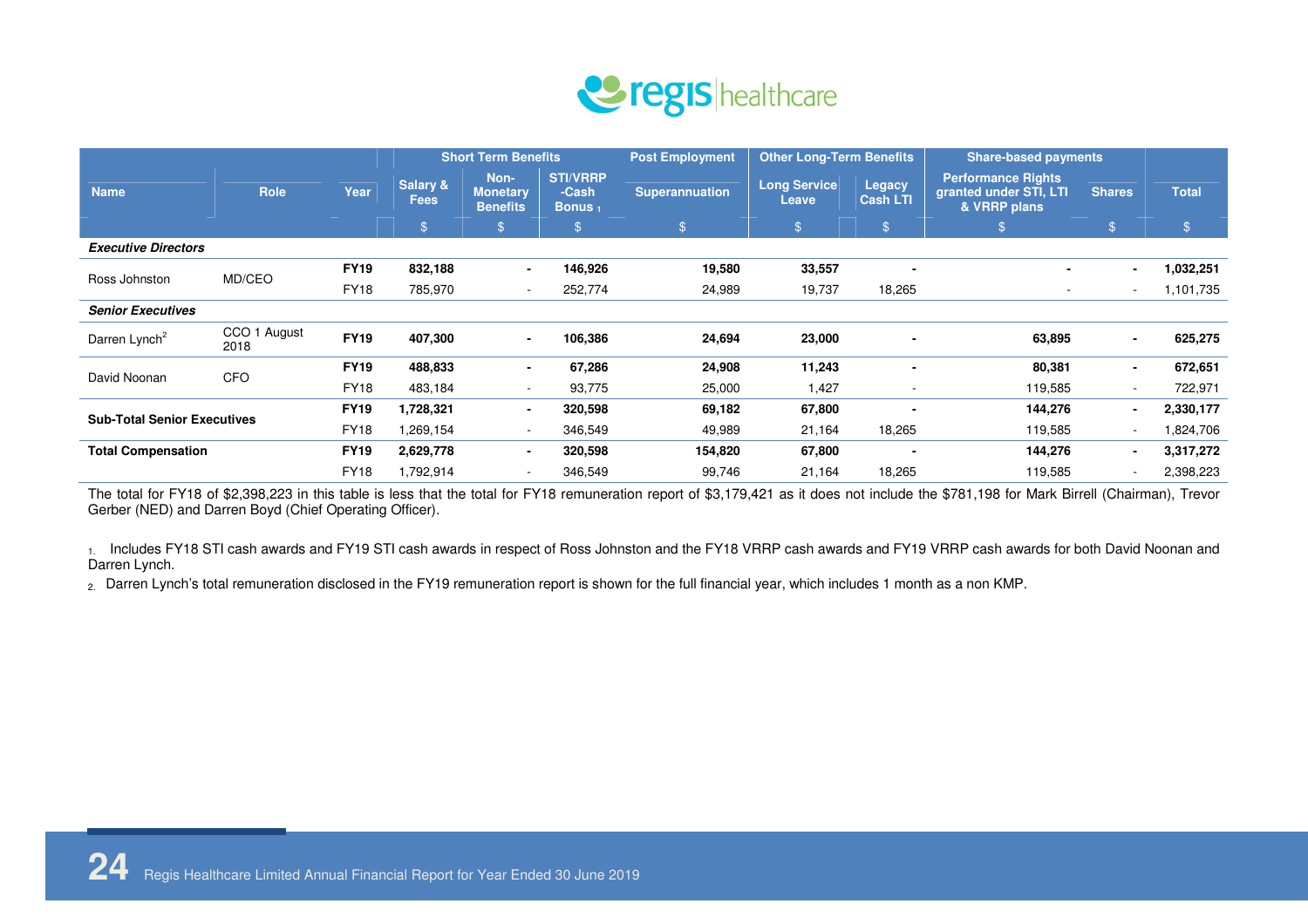

#### **ii. Performance and Share Rights held by Senior Executives**

| Name <sub>1</sub>  | <b>Grant Date</b>      | <b>Vesting Date</b> | <b>Balance at</b><br><b>Start of the</b><br>Year | <b>Granted</b><br><b>During the</b><br>Year | <b>Vested</b><br>During the<br>Year | <b>Lapsed</b><br>During the<br>Year | <b>Balance at</b><br>End of the<br>Year | <b>Fair Value per</b><br><b>Right at</b><br><b>Grant Date</b> | Aggregate<br><b>Fair Value</b> | Maximum Value to<br>be Recognised in<br><b>Future Years</b> <sub>2</sub> |
|--------------------|------------------------|---------------------|--------------------------------------------------|---------------------------------------------|-------------------------------------|-------------------------------------|-----------------------------------------|---------------------------------------------------------------|--------------------------------|--------------------------------------------------------------------------|
|                    |                        |                     | No.                                              | No.                                         | No.                                 | No.                                 | No.                                     | \$                                                            | $\mathbb{S}$                   |                                                                          |
|                    | 20-Sep-18 <sup>D</sup> | 20-Sep-2021         | $\overline{\phantom{a}}$                         | 16,887                                      |                                     |                                     | 16,887                                  | 2.50                                                          | 42,218                         | 21,109                                                                   |
|                    | 20-Sep-18 $C$          | 20-Sep-2020         | ٠                                                | 11,145                                      |                                     | $\overline{\phantom{a}}$            | 11,145                                  | 2.65                                                          | 29,534                         | 9,854                                                                    |
|                    | 20-Sep-18 $B$          | 20-Sep-2019         |                                                  | 5,742                                       |                                     |                                     | 5,742                                   | 2.80                                                          | 16,078                         |                                                                          |
| Darren Lynch       | 20-Sep-17 <sup>C</sup> | 20-Sep-2019         | 2,822                                            |                                             |                                     | $\sim$                              | 2,822                                   | 3.01                                                          | 8,494                          |                                                                          |
|                    | 20-Sep-17 $B$          | 20-Sep-2018         | 2,822                                            | $\overline{\phantom{a}}$                    | 2,822                               |                                     | $\overline{\phantom{a}}$                | 3.20                                                          |                                |                                                                          |
|                    | 03-Oct-16 <sup>A</sup> | 30-Jun-2019         | 22,134                                           | $\overline{\phantom{a}}$                    | 7,083                               | 15,051                              | ٠                                       | 3.81                                                          |                                |                                                                          |
|                    | 12-Sep-16 $C$          | 12-Sep-2018         | 12,069                                           |                                             | 12,069                              |                                     |                                         | 3.56                                                          |                                |                                                                          |
|                    |                        |                     | 39,847                                           | 33,774                                      | 21,974                              | 15,051                              | 36,596                                  | $\blacksquare$                                                | 96,324                         | 30,963                                                                   |
|                    | 20-Sep-18 <sup>D</sup> | 20-Sep-2021         | $\overline{\phantom{a}}$                         | 21,842                                      |                                     | $\overline{\phantom{a}}$            | 21,842                                  | 2.50                                                          | 54,605                         | 27,303                                                                   |
|                    | 20-Sep-18 <sup>C</sup> | 20-Sep-2020         | $\overline{\phantom{a}}$                         | 14,416                                      |                                     | ٠                                   | 14,416                                  | 2.65                                                          | 38,202                         | 12,746                                                                   |
|                    | 20-Sep-18 $B$          | 20-Sep-2019         |                                                  | 7,426                                       |                                     | ۰                                   | 7,426                                   | 2.80                                                          | 20,793                         |                                                                          |
| David Noonan       | 20-Sep-17 <sup>C</sup> | 20-Sep-2019         | 4,063                                            |                                             |                                     | ۰                                   | 4,063                                   | 3.01                                                          | 12,230                         |                                                                          |
|                    | 20-Sep-17 $B$          | 20-Sep-2018         | 4,062                                            |                                             | 4,062                               |                                     | $\overline{\phantom{a}}$                | 3.20                                                          |                                |                                                                          |
|                    | 03-Oct-16 <sup>A</sup> | 30-Jun-2019         | 35,830                                           | ۰                                           | 11,466                              | 24,364                              |                                         | 3.81                                                          |                                |                                                                          |
|                    | 12-Sep-16 $^{\circ}$   | 12-Sep-2018         | 7,122                                            |                                             | 7,122                               |                                     | $\overline{\phantom{a}}$                | 3.56                                                          |                                |                                                                          |
|                    |                        |                     | 51,077                                           | 43,684                                      | 22,650                              | 24,364                              | 47,747                                  |                                                               | 125,830                        | 40,049                                                                   |
| <b>Grand Total</b> |                        |                     | 90,924                                           | 77,458                                      | 44,624                              | 39,415                              | 84,343                                  |                                                               | 222,154                        | 71,012                                                                   |

 $A$  LTI Grant  $B$  STI/VRRP Grant which is subject to one year deferral  $C$  STI/VRRP Grant which is subject to two year deferral

 $D$  VRRP Grant which is subject to three year deferral

 Each Performance or Share Right that vests results in one ordinary share in the Company. Each Right vests when it has been tested and satisfied the relevant conditions. Nil consideration is payable on exercise/vesting.

1. Ross Johnston does not hold Performance or Share Rights. The performance criteria for each grant is set out in the Company's previous Remuneration Reports.

2. No grants will vest if the performance conditions are not satisfied, hence, the minimum value of grants yet to west is nil. The maximum value of grants yet to vest has been estimated based on the fair value per grant at the maximum achievement of the vesting scale less amounts already recognised as an expense.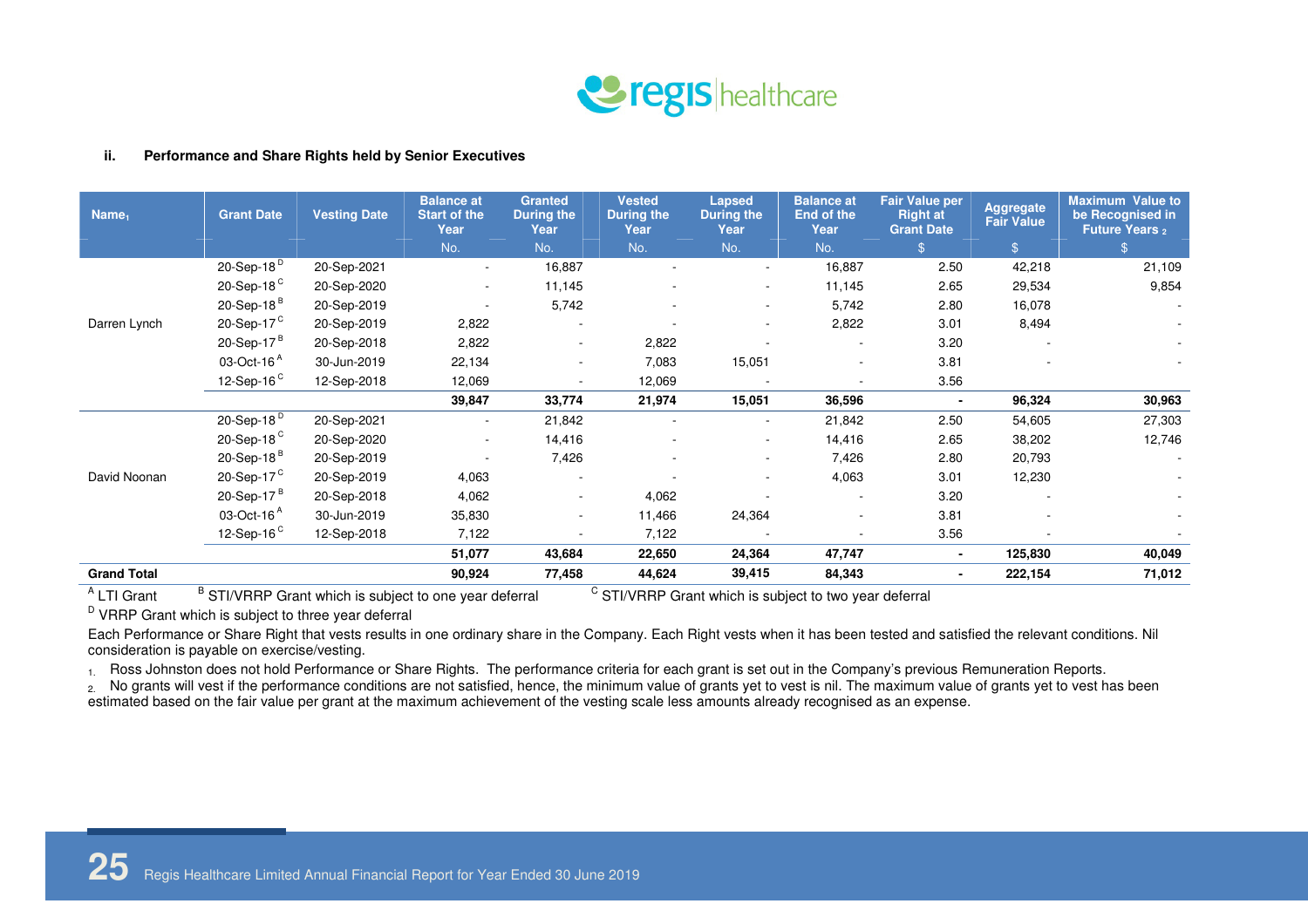

#### **iii. Movements in Performance and Share Rights held by Senior Executives**

The following table sets out the movement during the reporting period, by number and value, of Performance and Share Rights held by each Senior Executive (including their related parties).

| <b>Name</b>  | Held at 1 July 2018 | <b>Granted</b> | Granted 1 | Vested | Vested <sub>2</sub> | Lapsed | Lapsed | Held at 30 June 2019 |
|--------------|---------------------|----------------|-----------|--------|---------------------|--------|--------|----------------------|
|              | No.                 | No.            |           | No.    |                     | No.    |        | No.                  |
| Darren Lynch | 39.847              | 33.774         | 87.830    | 21.974 | 78.982              | 15.051 | 57.344 | 36.596               |
| David Noonan | 51,077              | 43,684         | 13,600    | 22,650 | 82,037              | 24,364 | 92,827 | 47,747               |

<sub>1.</sub> The value of Rights granted in the year is the number of Rights granted in the year multiplied by the fair value of each right on the grant date as per accounting standards.

<sup>2</sup>. The value of vested Rights is calculated at the time of vesting.

# **iv. ESAS shares**

The following table sets out details of the ESAS shares held by the CEO under the ESAS Plan, which were previously disclosed in the Company's prospectus. No grants have been made under this plan since the Company listed on the ASX.

| <b>Name</b>   | <b>Plan</b>      | <b>Type of Instrument</b> | <b>Release Date</b> | <b>Number of Shares to Release</b> | <b>Released During the Year</b> |
|---------------|------------------|---------------------------|---------------------|------------------------------------|---------------------------------|
|               |                  |                           |                     | No.                                | No.                             |
| Ross Johnston | <b>ESAS Plan</b> | <b>Restricted Shares</b>  | 30 June 2019        | 290,000                            | 290,000                         |

Shares that have been released are no longer subject to restriction.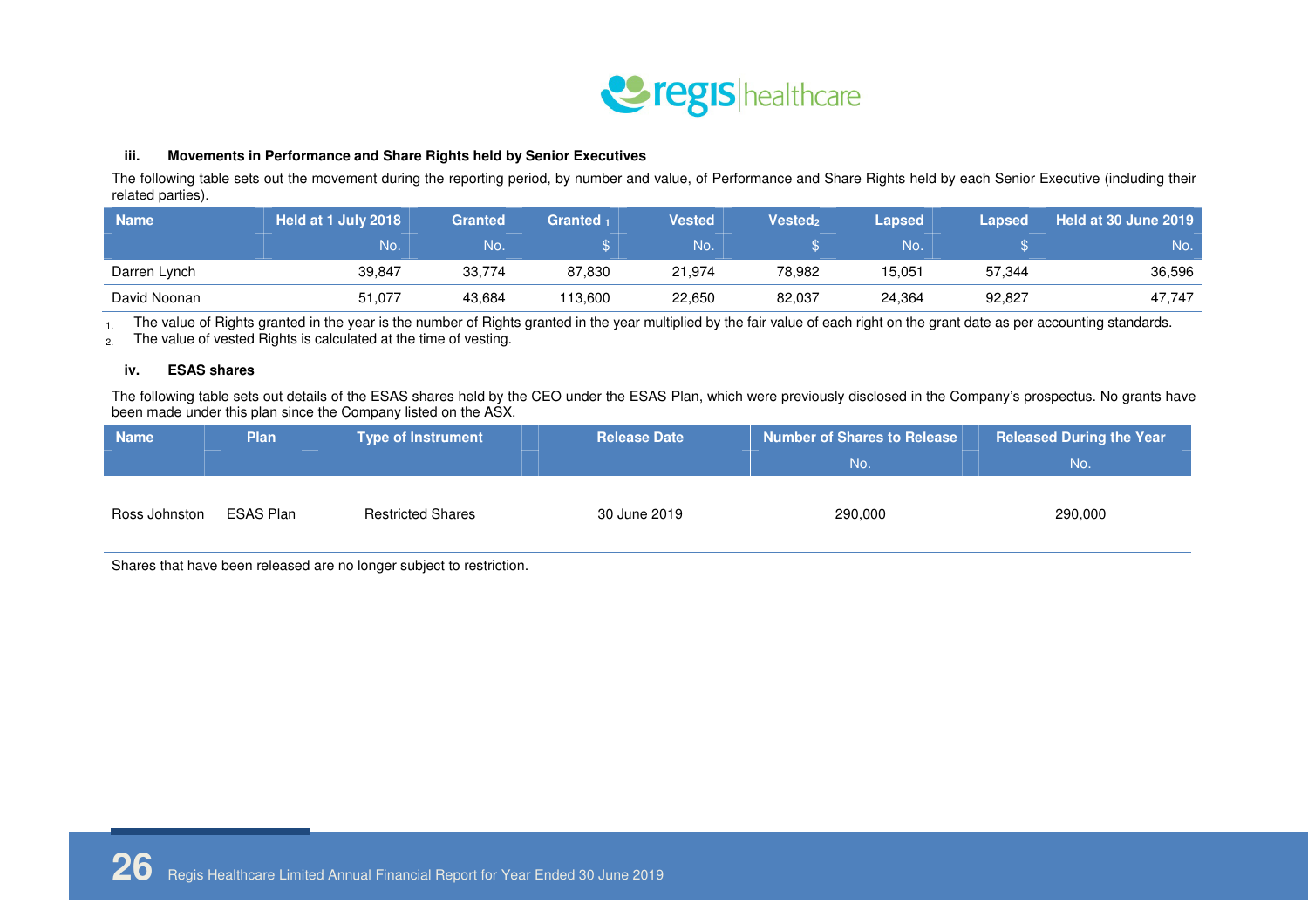

# **v. KMP shareholdings**

The following table summarises the movements in the shareholdings of KMP (including their related entities) for the reporting period.

|                                  | <b>Number of shares</b>                    |                                         |                                                            |                                    |                               |                                |                                                              |  |  |  |
|----------------------------------|--------------------------------------------|-----------------------------------------|------------------------------------------------------------|------------------------------------|-------------------------------|--------------------------------|--------------------------------------------------------------|--|--|--|
|                                  | Held at 1<br><b>July 2018</b> <sup>1</sup> | <b>Received</b><br>on vesting<br>of LTI | <b>Received</b><br>on vesting<br>of STI $/$<br><b>VRRP</b> | <b>Received as</b><br>remuneration | <b>Other</b><br>net<br>change | Held at 30<br><b>June 2019</b> | <b>Shares</b><br>held<br>nominally<br>at 30 June<br>$2019^2$ |  |  |  |
| <b>Non-Executive Directors</b>   |                                            |                                         |                                                            |                                    |                               |                                |                                                              |  |  |  |
| Bryan Dorman                     | 81,910,479                                 |                                         |                                                            |                                    | $\overline{\phantom{a}}$      | 81,910,479                     |                                                              |  |  |  |
| <b>Christine Bennett</b>         |                                            |                                         |                                                            | $\overline{\phantom{a}}$           | 22,500                        | 22,500                         |                                                              |  |  |  |
| Graham Hodges                    |                                            | $\overline{\phantom{a}}$                | $\overline{\phantom{a}}$                                   | $\overline{\phantom{a}}$           | 30,000                        | 30,000                         |                                                              |  |  |  |
| lan Roberts                      | 81,910,479                                 |                                         | $\overline{\phantom{a}}$                                   |                                    | $\overline{\phantom{0}}$      | 81,910,479                     | 16,699                                                       |  |  |  |
| <b>Matthew Quinn</b>             | 8,000                                      |                                         | $\overline{\phantom{a}}$                                   |                                    |                               | 8,000                          |                                                              |  |  |  |
| Sylvia Falzon                    | 27,397                                     |                                         |                                                            |                                    |                               | 27,397                         |                                                              |  |  |  |
| <b>CEO and Senior Executives</b> |                                            |                                         |                                                            |                                    |                               |                                |                                                              |  |  |  |
| Ross Johnston                    | 3,388,537                                  |                                         | $\overline{\phantom{a}}$                                   |                                    | $\overline{\phantom{a}}$      | 3,388,537                      | 32,876                                                       |  |  |  |
| Darren Lynch                     | 46,111                                     | 10,786                                  | 14,891                                                     |                                    |                               | 71,788                         |                                                              |  |  |  |
| David Noonan                     | 16,622                                     | 17,472                                  | 11,184                                                     | $\overline{\phantom{a}}$           |                               | 45,278                         | 3,300                                                        |  |  |  |

1. Comparative amounts are revised, if required, based on latest information and to conform with current year presentation.

2. Shares held 'nominally' means shares held indirectly or by KMP's close family members or entities over which the KMP or family member has control.

# **vi. Transactions with the Company**

No Director or other KMP (including their related parties) has entered into a contract with the Company or a subsidiary during the reporting period other than as disclosed in this Remuneration Report.

### **vii. Loans with the Company**

No Director or other KMP (including their related parties) has entered into a loan made, guaranteed or secured, directly or indirectly, by the Company during the reporting period.

#### **End of Audited Remuneration Report**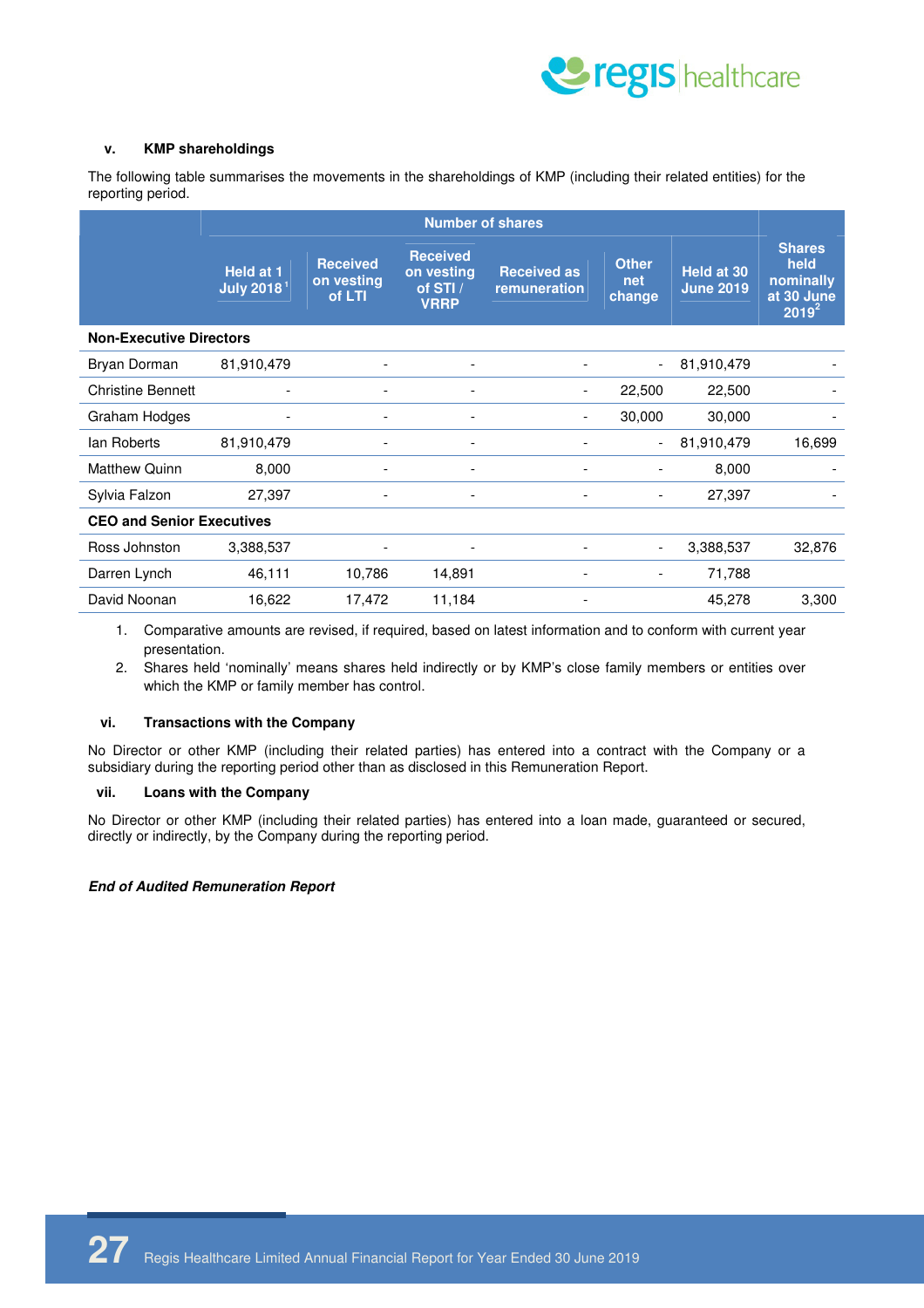

Ernst & Young 8 Exhibition Street Melbourne VIC 3000 Australia GPO Box 67 Melbourne VIC 3001

Tel: +61 3 9288 8000 Fax: +61 3 8650 7777 ey.com/au

# **Auditor's Independence Declaration to the Directors of Regis Healthcare Limited**

As lead auditor for the audit of the financial report of Regis Healthcare Limited for the financial year ended 30 June 2019, I declare to the best of my knowledge and belief, there have been:

- a) no contraventions of the auditor independence requirements of the *Corporations Act 2001* in relation to the audit*;* and
- b) no contraventions of any applicable code of professional conduct in relation to the audit.

This declaration is in respect of Regis Healthcare Limited and the entities it controlled during the financial year.

Ernst & Young

Ernst & Young

Glenn Carmody Partner 22 August 2019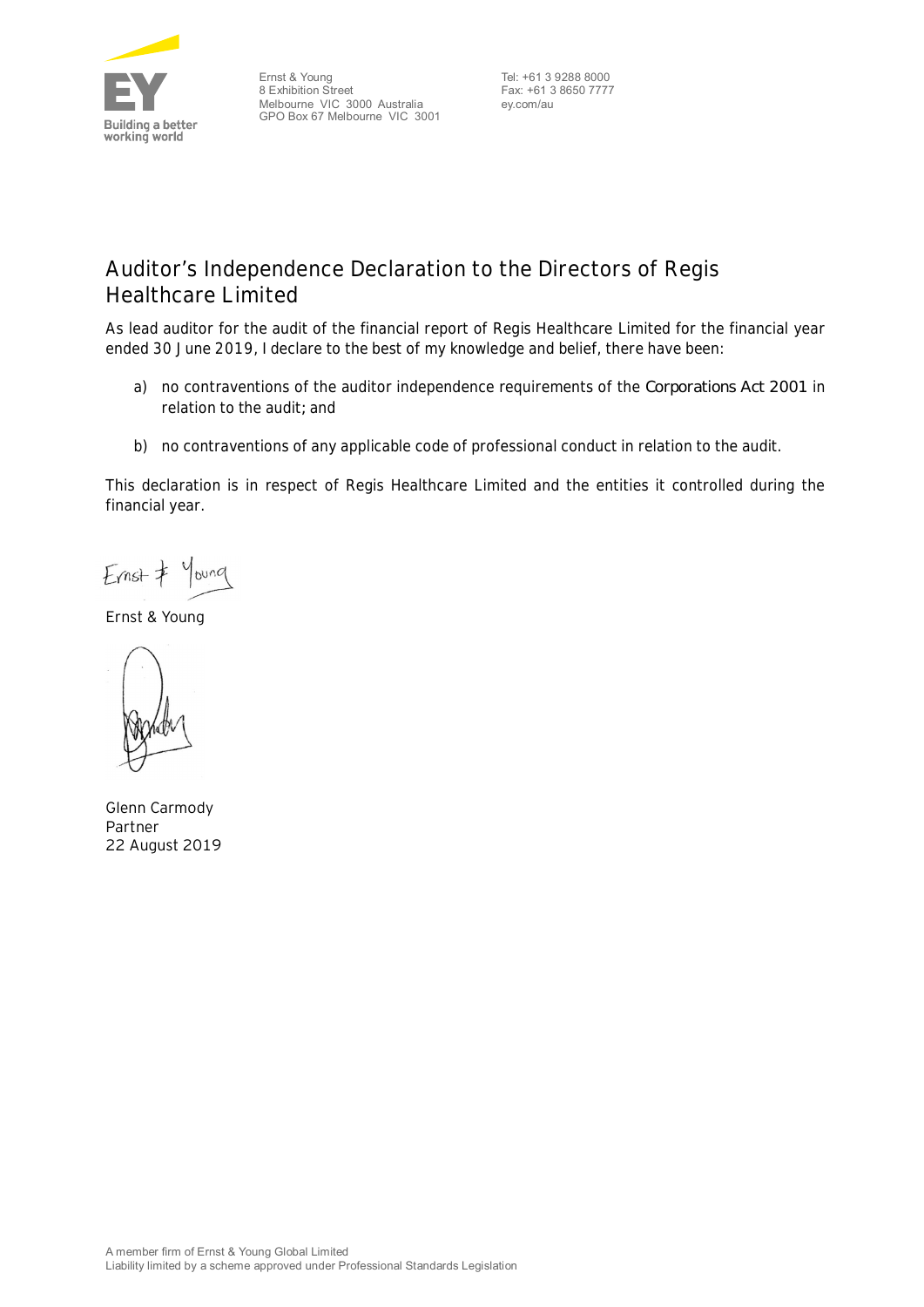

# CONSOLIDATED STATEMENT OF PROFIT OR LOSS AND OTHER COMPREHENSIVE INCOME

# **FOR THE YEAR ENDED 30 JUNE 2019**

|                                                                                         |              | 2019         | 2018         |
|-----------------------------------------------------------------------------------------|--------------|--------------|--------------|
|                                                                                         | <b>NOTES</b> | \$'000       | \$'000       |
| Revenue                                                                                 | 2.1          | 647,073      | 594,397      |
|                                                                                         |              |              |              |
| Other income                                                                            | 2.1          | 9,202        | 1,077        |
| Other expenses                                                                          | 2.1          |              | (3,913)      |
| Staff expenses                                                                          |              | (448,067)    | (397, 431)   |
| Resident care expenses                                                                  |              | (37,682)     | (34, 905)    |
| Administrative expenses                                                                 |              | (32, 808)    | (27, 636)    |
| Occupancy expenses                                                                      |              | (20, 759)    | (18,010)     |
| Depreciation                                                                            |              | (33, 932)    | (27, 582)    |
| Profit before income tax and finance costs                                              |              | 83,027       | 85,997       |
|                                                                                         |              |              |              |
| Finance costs                                                                           | 2.2          | (13,400)     | (9,225)      |
| Profit before income tax                                                                |              | 69,627       | 76,772       |
| Income tax expense                                                                      | 2.3          | (18,730)     | (22, 903)    |
| Profit for the year                                                                     |              | 50,897       | 53,869       |
|                                                                                         |              |              |              |
| Other comprehensive income                                                              |              |              |              |
| Items that may be reclassified subsequently to profit or loss                           |              |              |              |
| Net (loss)/gain on cash flow hedges, net of tax                                         | 5.1          | (167)        | (23)         |
| Other comprehensive income, net of tax                                                  |              | (167)        | (23)         |
| Total comprehensive income for the year                                                 |              | 50,730       | 53,846       |
|                                                                                         |              |              |              |
| Total comprehensive income attributable to:                                             |              |              |              |
| Owners of the parent                                                                    |              | 50,730       | 53,846       |
| <b>Earnings per share</b>                                                               |              |              |              |
|                                                                                         |              | <b>Cents</b> | <b>Cents</b> |
| Earnings per share for the period attributable to ordinary equity holders of the Parent |              |              |              |
| Basic                                                                                   | 2.5          | 16.93        | 17.93        |
| Diluted                                                                                 | 2.5          | 16.91        | 17.91        |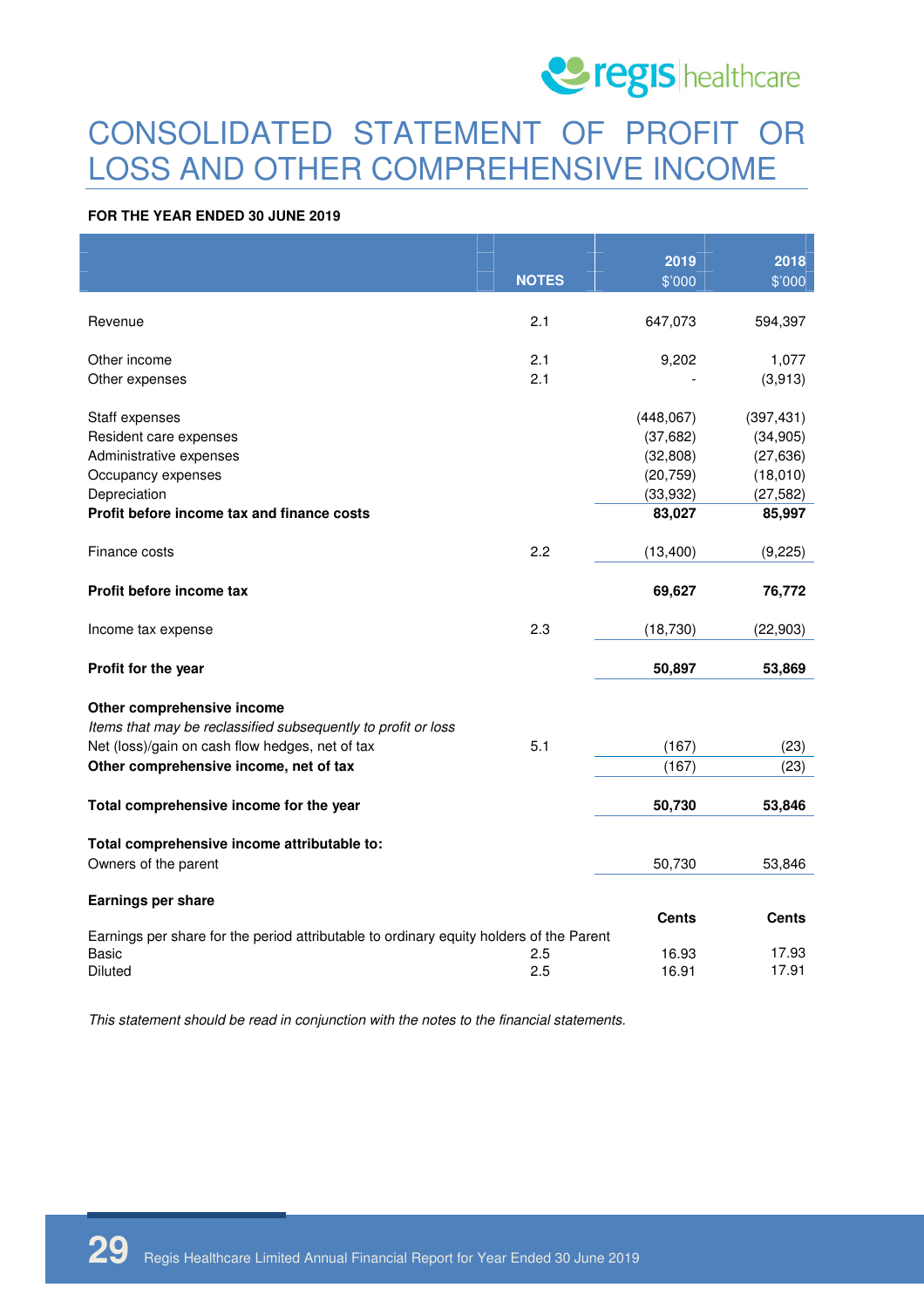

# CONSOLIDATED STATEMENT OF FINANCIAL **POSITION**

# **AS AT 30 JUNE 2019**

|                                       |              | 2019      | 2018      |
|---------------------------------------|--------------|-----------|-----------|
|                                       | <b>NOTES</b> | \$'000    | \$'000    |
| <b>ASSETS</b>                         |              |           |           |
| <b>Current Assets</b>                 |              |           |           |
| Cash and cash equivalents             | 4.1          |           | 7,770     |
| Trade and other receivable            | 4.2          | 10,484    | 6,879     |
| Inventories                           |              | 1,341     | 937       |
| Other current assets                  | 4.4          | 3,959     | 3,732     |
| Other financial assets                | 5.1          |           | 147       |
| Income tax receivables                |              | 6,430     | 4,646     |
| <b>Total Current Assets</b>           |              | 22,214    | 24,111    |
| <b>Non-Current Assets</b>             |              |           |           |
| Property, plant and equipment         | 3.1          | 1,147,692 | 1,127,102 |
| Investment property                   | 3.4          | 143,375   | 129,049   |
| Intangible assets                     | 3.3          | 479,617   | 478,417   |
| <b>Total Non-Current Assets</b>       |              | 1,770,684 | 1,734,568 |
| <b>TOTAL ASSETS</b>                   |              | 1,792,898 | 1,758,679 |
| <b>LIABILITIES</b>                    |              |           |           |
| <b>Current Liabilities</b>            |              |           |           |
| Cash and cash equivalents             | 4.1          | 160       |           |
| Trade payables and other liabilities  | 4.3          | 55,585    | 59,796    |
| Provisions                            | 4.5          | 60,161    | 53,923    |
| Other financial liabilities           | 5.1          | 1,126,920 | 989,238   |
| <b>Total Current Liabilities</b>      |              | 1,242,826 | 1,102,957 |
| <b>Non-Current Liabilities</b>        |              |           |           |
| Interest-bearing loans and borrowings | 5.2          | 303,080   | 411,589   |
| Provisions                            | 4.5          | 6,012     | 4,652     |
| Deferred tax liabilities              | 2.3          | 62,335    | 59,111    |
| <b>Total Non-Current Liabilities</b>  |              | 371,427   | 475,352   |
| <b>TOTAL LIABILITIES</b>              |              | 1,614,253 | 1,578,309 |
| <b>NET ASSETS</b>                     |              | 178,645   | 180,370   |
| <b>EQUITY</b>                         |              |           |           |
| <b>Issued Capital</b>                 | 5.7.1        | 273,233   | 272,822   |
| Retained earnings                     |              | 2,530     | 4,439     |
| Reserves                              | 5.7.2        | (97, 118) | (96, 891) |
| <b>TOTAL EQUITY</b>                   |              | 178,645   | 180,370   |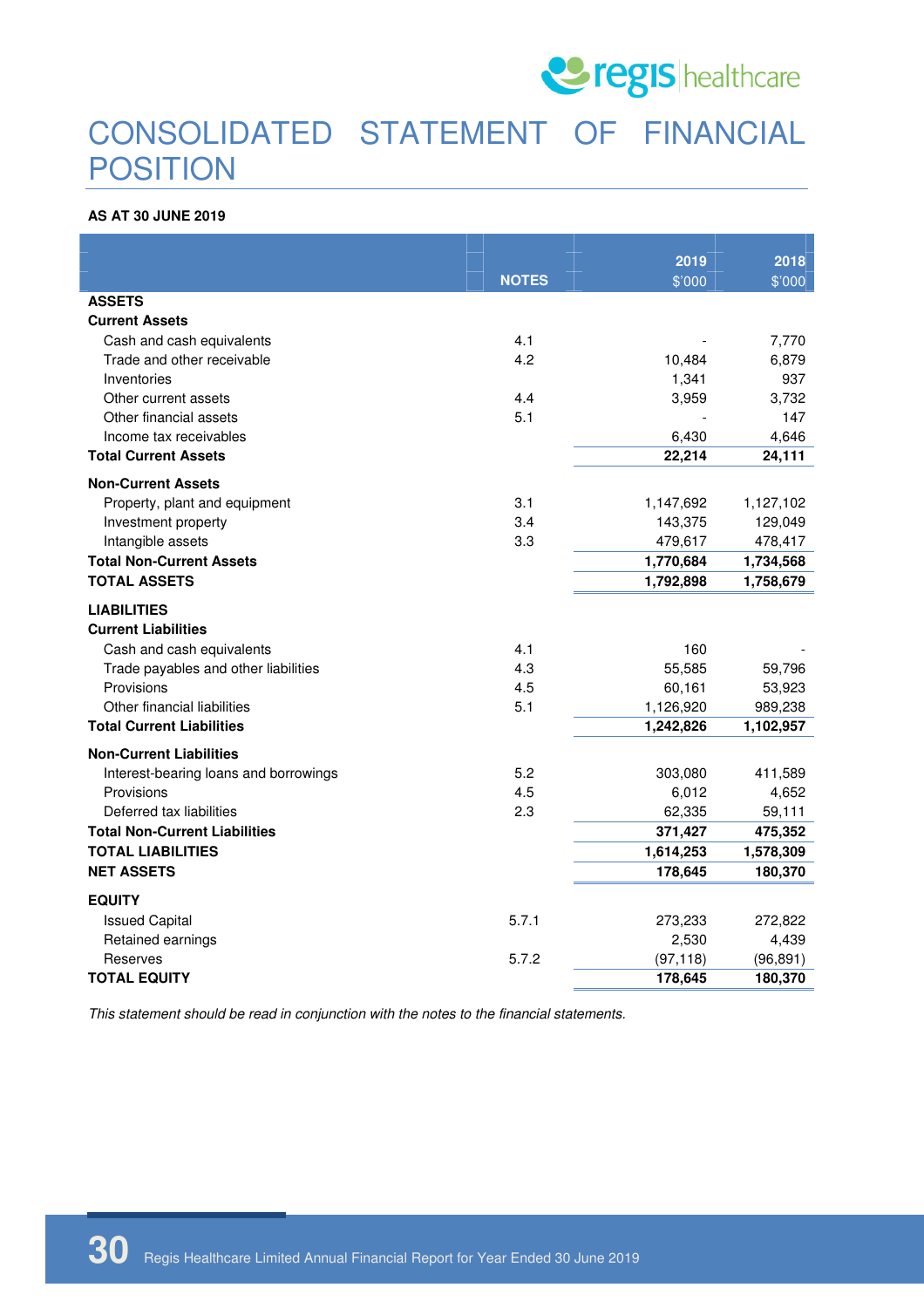

# CONSOLIDATED STATEMENT OF CHANGES IN EQUITY

# **FOR THE YEAR ENDED 30 JUNE 2019**

|                                                                 | <b>ISSUED</b><br><b>CAPITAL</b> | <b>RETAINED</b><br><b>EARNINGS</b> | <b>CASH FLOW</b><br><b>HEDGE</b><br><b>RESERVE</b> | <b>REMUNERATION</b><br><b>RESERVE</b> | <b>ACQUISITION</b><br><b>RESERVE</b> | <b>TOTAL</b><br><b>EQUITY</b> |
|-----------------------------------------------------------------|---------------------------------|------------------------------------|----------------------------------------------------|---------------------------------------|--------------------------------------|-------------------------------|
|                                                                 | \$'000                          | \$'000                             | \$'000                                             | \$'000                                | \$'000                               | \$'000                        |
| At 1 July 2017<br>Profit for the year                           | 272,221                         | 8,616<br>53,869                    | 126                                                | 4,471                                 | (101, 497)                           | 183,937<br>53,869             |
| Other comprehensive income                                      |                                 |                                    | (23)                                               |                                       |                                      | (23)                          |
| Total comprehensive income for the year                         |                                 | 53,869                             | (23)                                               | $\blacksquare$                        | $\blacksquare$                       | 53,846                        |
| Dividends paid or provided for                                  |                                 | (58,046)                           |                                                    |                                       |                                      | (58,046)                      |
| Equity settled share based payment expense                      |                                 |                                    |                                                    | 633                                   |                                      | 633                           |
| Transfers from remuneration reserve                             | 601                             |                                    |                                                    | (601)                                 |                                      |                               |
| At 30 June 2018                                                 | 272,822                         | 4,439                              | 103                                                | 4,503                                 | (101, 497)                           | 180,370                       |
|                                                                 |                                 |                                    |                                                    |                                       |                                      |                               |
| At 1 July 2018 as previously reported                           | 272,822                         | 4,439                              | 103                                                | 4,503                                 | (101, 497)                           | 180,370                       |
| Adjustment related to new accounting standards (refer Note 1.8) |                                 | (2,386)                            |                                                    |                                       |                                      | (2,386)                       |
| Adjusted balance at 1 July 2018                                 | 272,822                         | 2,053                              | 103                                                | 4,503                                 | (101, 497)                           | 177,984                       |
| Profit for the year                                             |                                 | 50,897                             |                                                    |                                       |                                      | 50,897                        |
| Other comprehensive income                                      |                                 |                                    | (167)                                              |                                       |                                      | (167)                         |
| Total comprehensive income for the year                         | $\blacksquare$                  | 50,897                             | (167)                                              | $\blacksquare$                        | $\blacksquare$                       | 50,730                        |
| Dividends paid or provided for                                  | $\overline{\phantom{a}}$        | (50, 420)                          |                                                    |                                       |                                      | (50, 420)                     |
| Equity settled share based payment expense                      |                                 |                                    |                                                    | 351                                   |                                      | 351                           |
| Transfers from remuneration reserve                             | 411                             |                                    |                                                    | (411)                                 |                                      |                               |
| At 30 June 2019                                                 | 273,233                         | 2,530                              | (64)                                               | 4,443                                 | (101, 497)                           | 178,645                       |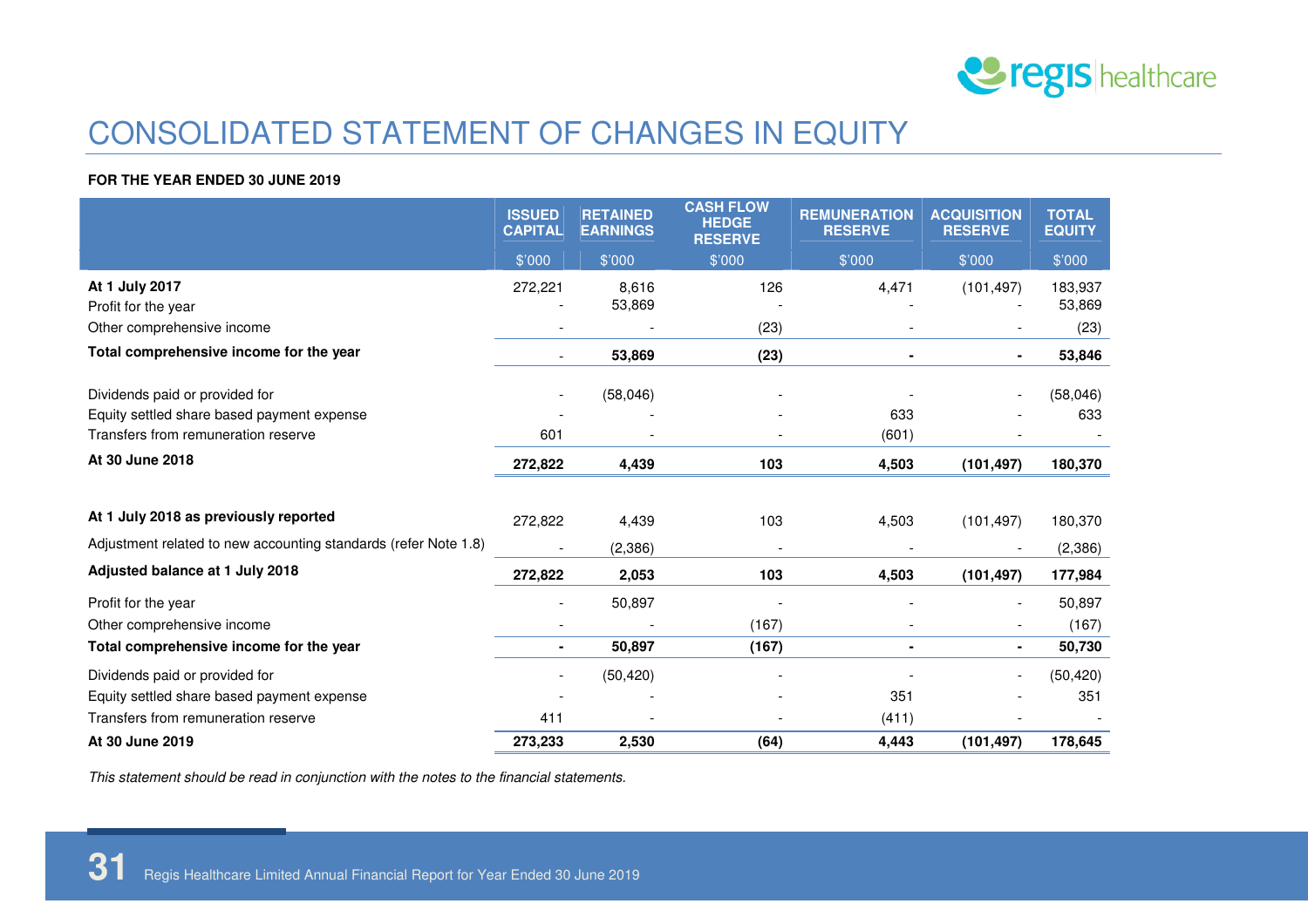

# CONSOLIDATED STATEMENT OF CASH FLOWS

# **FOR THE YEAR ENDED 30 JUNE 2019**

|                                                                 |              | 2019       | 2018       |
|-----------------------------------------------------------------|--------------|------------|------------|
|                                                                 | <b>NOTES</b> | \$'000     | \$'000     |
|                                                                 |              |            |            |
| Cash flows from operating activities                            |              |            |            |
| Receipts from residents and Government subsidies                |              | 640,657    | 587,976    |
| Payments to suppliers and employees                             |              | (527, 531) | (476, 134) |
| Interest received                                               |              | 212        | 407        |
| Finance costs                                                   |              | (16, 497)  | (15, 385)  |
| RAD, accommodation bond and ILU/ILA entry contribution inflows  |              | 412,250    | 343,237    |
| RAD, accommodation bond and ILU/ILA entry contribution outflows |              | (269, 366) | (280, 590) |
| Income tax paid                                                 |              | (19,604)   | (25, 673)  |
| Net cash flows from operating activities                        | 4.1          | 220,121    | 133,838    |
|                                                                 |              |            |            |
| Cash flows from investing activities                            |              |            |            |
| Purchase of property, plant and equipment                       |              | (64, 886)  | (207, 848) |
| Purchase of investment property                                 |              | (3,773)    | (9,316)    |
| Purchase of businesses, net of cash acquired                    |              |            | (28, 506)  |
| Net cash flows used in investing activities                     |              | (68, 659)  | (245, 670) |
| Cash flows from financing activities                            |              |            |            |
| Proceeds from / (Repayments of) bank borrowings                 |              | (108, 972) | 156,172    |
| Dividend paid on ordinary shares                                |              | (50, 420)  | (58,046)   |
| Net cash flows used in financing activities                     |              | (159, 392) | 98,126     |
|                                                                 |              |            |            |
| Net (decrease) in cash and cash equivalents                     |              | (7,930)    | (13,706)   |
| Cash and cash equivalents at the beginning of the year          |              | 7,770      | 21,476     |
| Cash and cash equivalents at the end of the year                | 4.1          | (160)      | 7,770      |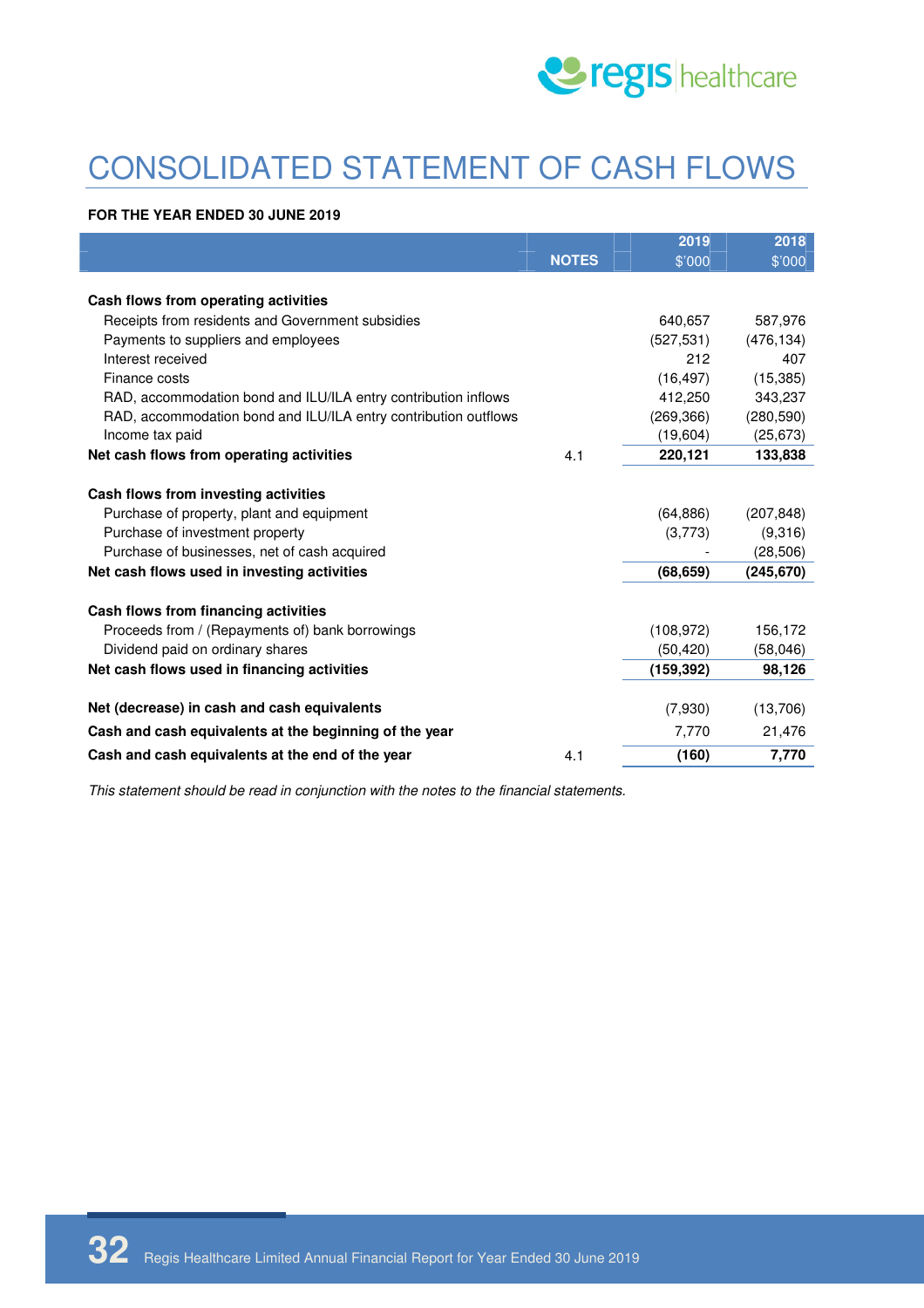

# SECTION 1: ABOUT THIS REPORT

#### **1.1 Corporate Information**

The consolidated financial statements of Regis Healthcare Limited and its subsidiaries (collectively, the Group) for the year ended 30 June 2019 were authorised for issue in accordance with a resolution of the directors on 22 August 2019.

Regis Healthcare Limited (the "Company") is a for profit company limited by shares incorporated in Australia whose shares are publicly traded on the Australian Securities Exchange.

The Group's principal activity during the year was the provision of residential aged care services. Further information on the nature of the operations and principal activities of the Group is provided in the directors' report. Information on the Group's structure is provided in section 6.1 and information on other related party relationships is provided in section 6.2

# **1.2 Basis of Preparation**

The financial report is a general purpose financial report, which has been prepared in accordance with the requirements of the Corporations Act 2001, Australian Accounting Standards and other authoritative pronouncements of the Australian Accounting Standards Board.

The financial report has been prepared on historical cost basis, except investment property, independent living unit and apartment entry contributions and derivative financial instruments, which have been measured at fair value. The financial report is presented in Australian dollars and all values are rounded to the nearest thousand dollars (\$000) unless otherwise stated.

# **1.3 Basis of consolidation**

This financial report includes the consolidated financial statements and notes for the consolidated entity consisting of Paragon Group Investments Pty Ltd, as the accounting parent under the reverse acquisition in July 2007, and its deemed subsidiaries and the separate financial statements and notes.

The amount of the issued and paid up equity in these consolidated financial statements is the issued equity of the legal subsidiary, Paragon Group Investments Proprietary Ltd, immediately before the reverse acquisition plus subsequent issues and buy-backs of shares by the legal parent, Regis Healthcare Limited. However, the equity structure (i.e. the number and type of equity instruments issued) reflects the equity structure of the legal parent.

Control is achieved when the Group is exposed, or has rights, to variable returns from its involvement with the investee and has the ability to affect those returns through its power over the investee. A list of all significant subsidiaries at 30 June 2019 is contained in Section 6.1.

The financial statements of the subsidiaries are prepared using consistent accounting policies and for the same reporting period as the parent company. All intercompany balances and transactions, including unrealised profits arising from intra-group transactions, have been eliminated in full. Unrealised losses are eliminated unless costs cannot be recovered.

# **1.4 Compliance with International Financial Reporting Standards (IFRS)**

The financial report also complies with International Financial Reporting Standards (IFRS) as issued by the International Accounting Standards Board.

# **1.5 Going concern**

The financial report has been prepared on a going concern basis. The Company is in a net current asset deficiency position. This deficiency principally arises because refundable accommodation deposits (RADs), accommodation bonds and independent living unit and independent living apartment (ILU/ILA) entry contributions are recorded as a current liability as required under accounting standards. However, in practice bonds/RADS that are repaid are generally replaced by RADs from incoming residents in a short timeframe. The Group has positive operating cash flow and has access to undrawn credit facilities. Refer to Note 5.3 under the heading 'Liquidity risk' for further information.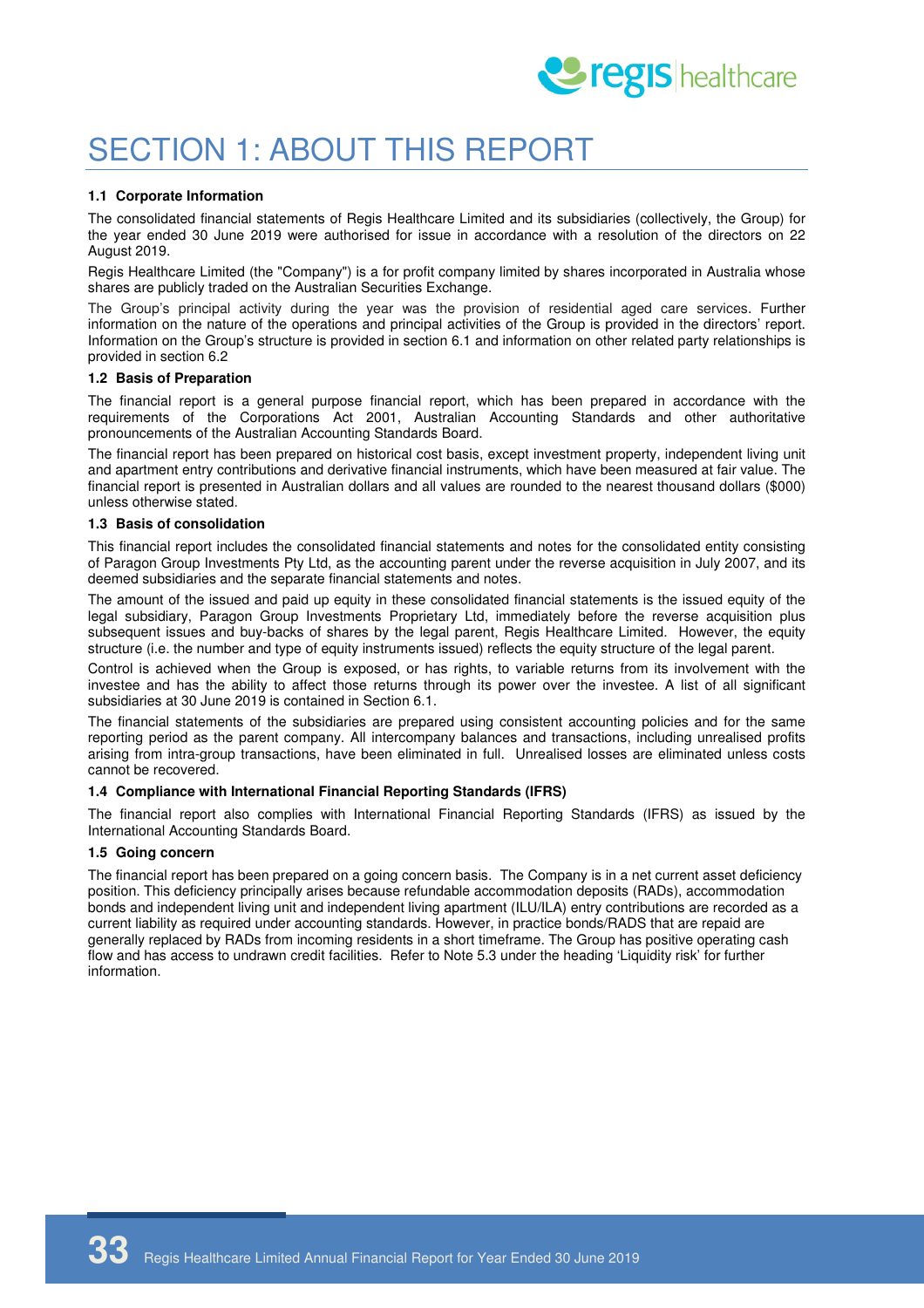

# **1.6 Significant Accounting Estimates, Judgements and Assumptions**

The preparation of the Group's consolidated financial statements requires management to make judgements, estimates and assumptions.

Material adjustments to future financial results or financial position may be required where the actual results and outcomes differ from the estimates and assumptions made.

Information about significant areas of estimation uncertainty and critical assumptions are described in the following notes:

- Section 2.3 Income tax: availability of future taxable profit to support deferred tax assets
- Section 3.1 Property plant & equipment: useful life assessment and key assumptions underlying recoverable amount of land & buildings
- Section 3.2 Business combinations: key assumptions underlying the assessment of fair value
- Section 3.3 Intangible assets: key assumptions underlying recoverable amounts
- Section 3.4 Investment property: key assumptions underlying the assessment of fair value
- Section 5.9 Share based payments: determination of valuation model and assumptions about achievement of performance hurdles

#### **1.7 Measurement of fair values**

A number of the Group's accounting policies and disclosures require the measurement of fair values, for both financial and non-financial assets and liabilities. When measuring the fair value of an asset or liability, the Group uses observable market data as far as possible. Significant unobservable inputs and valuation adjustments are reviewed regularly. The level of involvement of external valuers in the valuation of significant assets and liabilities is decided upon annually as required.

#### **1.8 New standards, interpretations and amendments adopted by the Group**

The accounting policies applied by the Group in this annual financial report are the same as those applied by the Group in its annual financial report as at and for the year ended 30 June 2018, except for the adoption of new standards effective as of 1 July 2018.

#### **AASB 15 Revenue from Contracts with Customers**

Effective from 1 July 2018, the Group has adopted AASB 15 *Revenue from Contracts with Customers* with respect to revenue recognition, which replaces AASB 118 *Revenue* and AASB 111 *Construction Contracts* and applies to all revenue arising from contracts with customers unless the contracts are in the scope of other standards. In applying the new revenue standard, the Group is required to consider the five-step model to contracts with customers, and is required to recognise revenue to depict the transfer of goods or services in an amount that reflects consideration to which the group expects to be entitled to.

The Group has applied the modified retrospective method of adoption with the effect of initially applying this standard recognised at the date of its initial application (i.e. 1 July 2018). Accordingly, comparative information has not been restated – i.e. it is presented as previously reported under AASB 118 and related interpretations. The Group has elected to apply the modified retrospective method to all contracts at the date of initial application.

The below table provides a reconciliation of the amount by which each financial statement line item is affected in the current reporting period by the application of AASB 15.

|                                                         | Year ended 30 June 2019 |                                         |                       |
|---------------------------------------------------------|-------------------------|-----------------------------------------|-----------------------|
|                                                         | 30 June 2018<br>\$'000  | Adjustment<br>opening balance<br>\$'000 | 1 July 2018<br>\$'000 |
| <b>Statement of Financial Position</b>                  |                         |                                         |                       |
| Trade Payables and Other Liabilities - Deferred Revenue | 59.796                  | 3.108                                   | 62.904                |
| Deferred Tax Liability                                  | 59.111                  | (932)                                   | 58,179                |
| <b>Retained Earnings</b>                                | 4,439                   | (2,176)                                 | 2,263                 |

The Group discloses one reportable segment and has identified the following main revenue categories of this segment being residential aged care, home care and retirement living services. Revenue recognition criteria and the group's assessment of the impact of adoption of AASB 15 is set out below.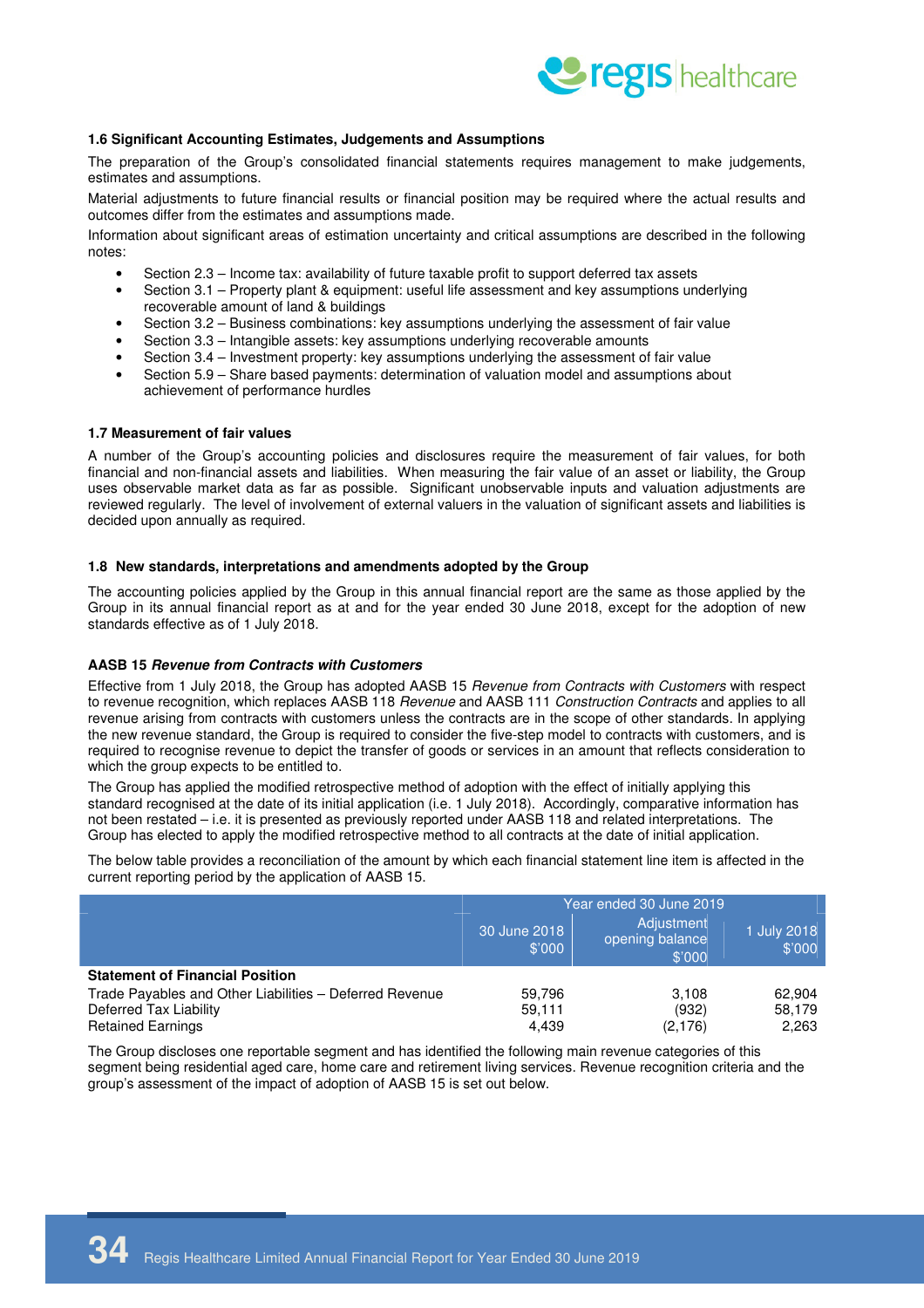

#### **AASB 15 Revenue from Contracts with Customers (continued)**

#### *Aged care and home care*

The Group recognises revenue from aged care and home care services over time as performance obligations are satisfied, which is as the services are rendered, primarily on a daily or monthly basis. Revenue arises from discretionary and non-discretionary services, as agreed in a single contract with the resident. Fees received in advance of aged care and home care services performed are recognised as contract liabilities and are included within Trade Payables and Other Liabilities.

Prior to adoption of AASB 15, bond retention fees payable by an aged care resident were previously recognised over the period of tenure by an aged care resident of up to a maximum of five years, in line with the legislated period for charging such fees.

Under AASB 15, bond retention fees are recognised over the expected length of stay of a resident. The expected length of stay of a resident is estimated based on historical tenure data. The impact of applying AASB 15 resulted in an adjustment to retained earnings in the opening statement of financial position as at 1 July 2018, which is shown in the table above. The Deferred revenue is recognised as contract liabilities and are included within Trade Payables and Other Liabilities.

#### *Retirement living*

The Group recognises revenue from retirement living services over time as performance obligations are satisfied, which is as the services are rendered. Revenue arises from deferred management fees and short term rentals, as agreed in a single contract with the resident.

Revenue from deferred management fees is recognised over the expected length of stay of a resident. The expected length of stay of a resident is estimated based on historical tenure data, including industry data. The difference between revenue recognised and contractual deferred management fees earned is recognised as Deferred Revenue (contract liabilities) within Trade Payables and Other Liabilities.

Revenue from short term rentals is recognised on a daily basis as services are provided.

No changes to revenue recognition were identified upon adoption of AASB 15.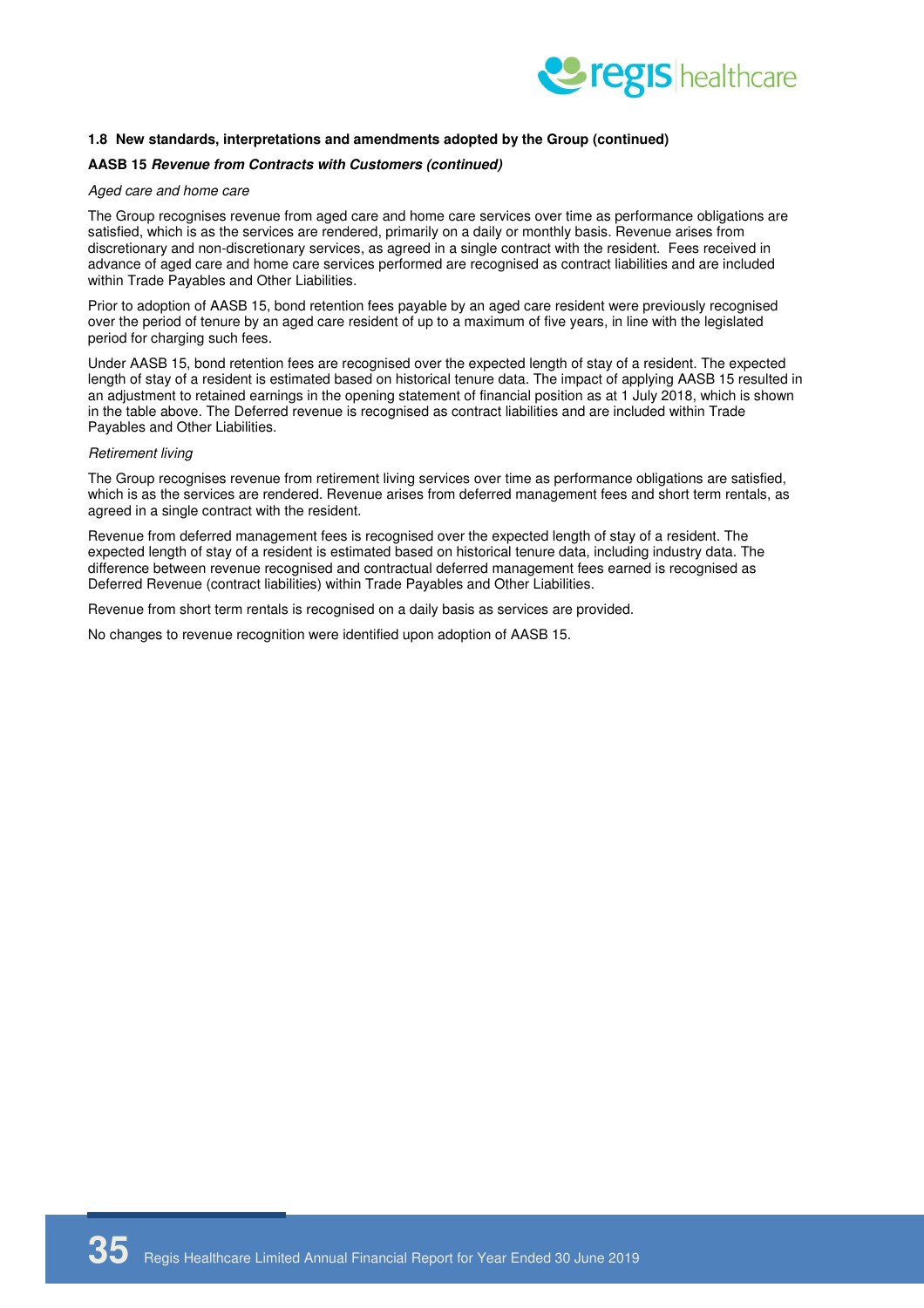

#### **AASB 15 Revenue from Contracts with Customers (continued)**

#### *Nature of revenue and cash flows*

Further detail on the nature of revenue and cash flows is included in the table below.

| Type of revenue                                | <b>Description</b>                                                                                                                                                                                                                                                                                                                                                                                                                                                                                                                                                                                                                                                  | Type of services                              |
|------------------------------------------------|---------------------------------------------------------------------------------------------------------------------------------------------------------------------------------------------------------------------------------------------------------------------------------------------------------------------------------------------------------------------------------------------------------------------------------------------------------------------------------------------------------------------------------------------------------------------------------------------------------------------------------------------------------------------|-----------------------------------------------|
| Government<br>revenue                          | Government revenue reflects the Group's entitlement to<br>revenue from the Australian Government based upon the<br>specific care and accommodation needs of the individual<br>residents. Government revenue comprises of basic subsidy<br>amounts calculated in accordance with the Aged Care Funding<br>Instrument ('ACFI'), accommodation supplements, funding for<br>short term 'respite' residents and other Government incomes.<br>Revenue is recognised over time as services are provided.<br>Funding claims are submitted / updated daily and Government<br>revenue is usually payable within approximately one month of<br>services having been performed. | Aged care and home care                       |
| Resident basic<br>daily fee<br>revenue         | Residents are charged a basic daily fee as a contribution to the<br>provision of care and accommodation. The quantum of<br>resident basic daily fees is regulated by the Government and<br>typically increases in March and September each year.<br>Resident basic daily fee revenue is recognised over time as<br>services are provided. Residents are invoiced on a monthly<br>basis and revenue is usually payable within 30 days.                                                                                                                                                                                                                               | Aged care and home care                       |
| Other resident<br>revenue                      | Other resident revenue represents other fees charged to<br>residents in respect of care and accommodation services<br>provided by the Group and includes means tested care fees,<br>Daily Accommodation Payment (DAP) / Daily Accommodation<br>Contribution (DAC) revenue, additional services revenue and<br>other income. Other resident revenue is recognised over time<br>as services are provided. Residents are invoiced on a monthly<br>basis and revenue is usually payable within 30 days.                                                                                                                                                                 | Aged care and home care                       |
| Deferred<br>management<br>fee (DMF)<br>revenue | DMF revenue represents a fee that is contractually deducted<br>from the ingoing contribution that is paid back to a resident<br>upon exit from a retirement village. DMF revenue is<br>recognised over the expected length of stay of a resident.                                                                                                                                                                                                                                                                                                                                                                                                                   | <b>Retirement living</b>                      |
| Other operating<br>revenue                     | Other operating revenue comprises rental income, aged care<br>bond retention amounts and other sundry revenue. Revenue is<br>recognised over time as services are provided. Residents are<br>typically invoiced on a monthly basis and revenue is usually<br>payable within 30 days.                                                                                                                                                                                                                                                                                                                                                                                | Aged care, home care and<br>retirement living |

#### **AASB 9 Financial Instruments**

Effective from 1 July 2018, the Group has adopted AASB 9 *Financial Instruments*, which replaces AASB 139 *Financial Instruments: Recognition and Measurement*. AASB 9 sets out requirements for recognising and measuring financial assets, financial liabilities and some contracts to buy or sell non-financial items.

The Group has applied the standard retrospectively except for hedge accounting and has taken an exemption not to restate comparative information for prior periods with respect to the classification and measurement (including impairment) requirements. Differences in the carrying amounts of financial assets and liabilities resulting from adoption of AASB 9 are recognised in retained earnings as at 1 July 2018. The information presented for 2018 does not generally reflect the requirements of AASB 9 but rather AASB 139.

Qualitative details of new significant accounting policies and the nature of the changes to previous accounting policies are set out below.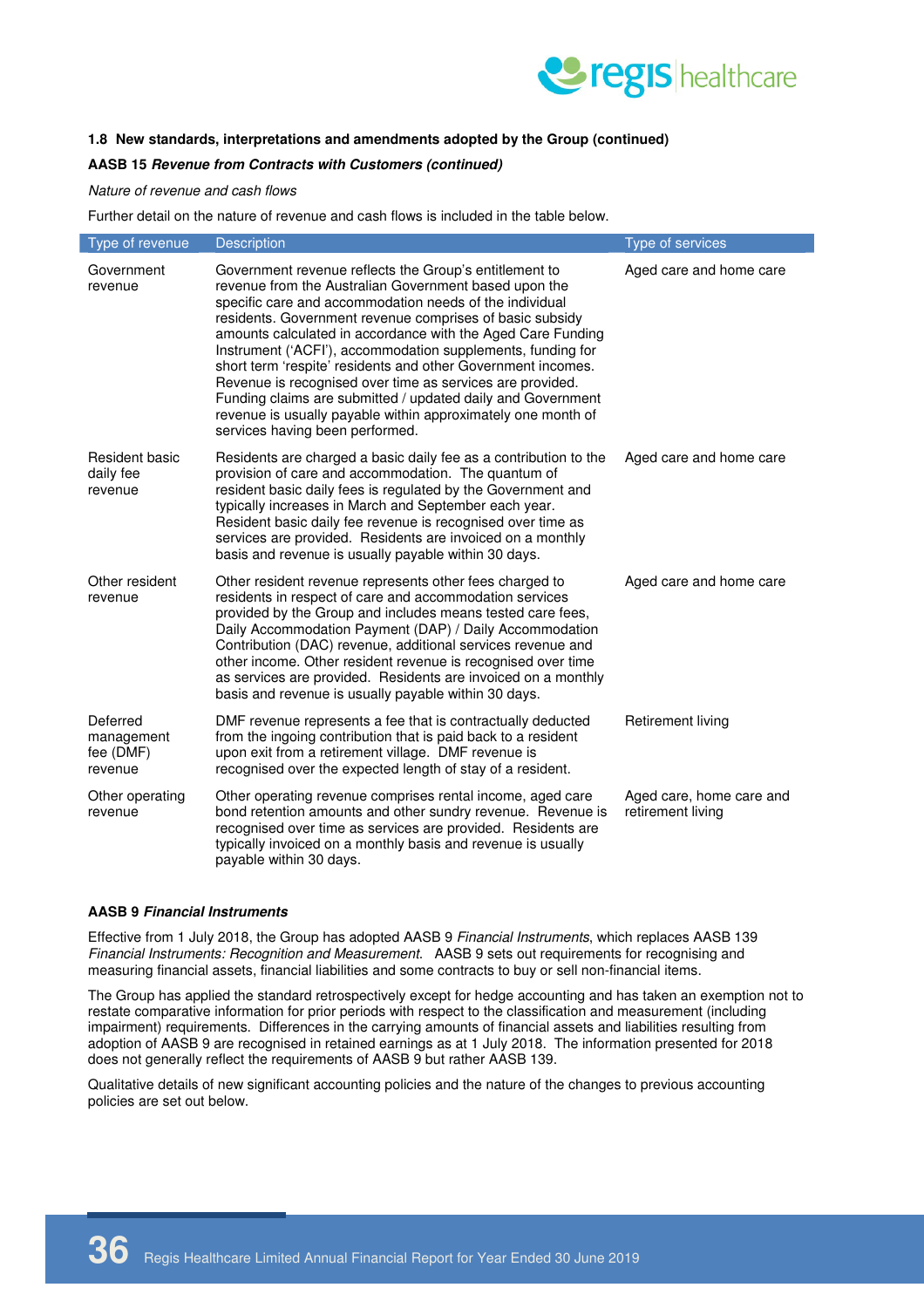

#### **AASB 9 Financial Instruments (continued)**

*Classification and measurement of financial assets and financial liabilities* 

AASB 9 largely retains the existing requirements in AASB 139 for the classification and measurement of financial liabilities. However, it eliminates the previous AASB 139 categories for financial assets of held to maturity, loans and receivables and available for sale.

The adoption of AASB 9 has not had a significant effect on the Group's accounting policies related to financial liabilities and derivative financial instruments (for derivatives that are used as hedging instruments, see below). The impact of AASB 9 on the classification and measurement of financial assets is set out below.

Under AASB 9, on initial recognition, a financial asset is classified as measured at: amortised cost; Fair Value Through Other Comprehensive Income ('FVOCI') – debt investment; FVOCI – equity investment; or Fair Value Through Profit or Loss ('FVTPL'). The classification of financial assets under AASB 9 is generally based on the business model in which a financial asset is managed and its contractual cash flow characteristics. The determinations of the business model within which a financial asset is held have been made on the basis of the facts and circumstances that existed at the date of initial application.

A financial asset is measured at amortised cost if it meets both of the following conditions and is not designated as at FVTPL:

- it is held within a business model whose objective is to hold assets to collect contractual cash flows; and
- its contractual terms give rise on specified dates to cash flows that are solely payments of principal and interest on the principal amount outstanding.

Under AASB 9, all financial assets not classified as measured at amortised cost or FVOCI are measured at FVTPL. This includes all derivative financial assets. On initial recognition, the Group may irrevocably designate a financial asset that otherwise meets the requirements to be measured at amortised cost or at FVOCI as at FVTPL if doing so eliminates or significantly reduces an accounting mismatch that would otherwise arise.

Under AASB 9, derivatives embedded in contracts where the host is a financial asset in the scope of the standard are never separated. Instead, the financial instrument as a whole is assessed for classification based on their contractual terms and the Group's business model.

A financial asset (unless it is a trade receivable without a significant financing component that is initially measured at the transaction price) is initially measured at fair value.

The following accounting policies apply to the subsequent measurement of the Group's financial assets:

| Measurement category                  | Accounting policy                                                                                                                                                                                                                                                                                          |
|---------------------------------------|------------------------------------------------------------------------------------------------------------------------------------------------------------------------------------------------------------------------------------------------------------------------------------------------------------|
| <b>Financial assets</b><br>at FVTPL   | These assets are subsequently measured at fair value. See below for derivatives<br>designated as hedging instruments.                                                                                                                                                                                      |
| Financial assets<br>at amortised cost | These assets are subsequently measured at amortised cost using the effective interest<br>method. The amortised cost is reduced by impairment losses (see below). Interest<br>income and impairment are recognised in profit or loss. Any gain or loss on<br>derecognition is recognised in profit or loss. |

The following table below explains the original measurement categories under AASB 139 and the new measurement categories under AASB 9 for each class of the Group's financial assets as at 1 July 2018.

| <b>Financial asset</b>               | Original classification under AASB<br>139 | New classification under AASB 9  |
|--------------------------------------|-------------------------------------------|----------------------------------|
| Cash and cash equivalents            | Loans and receivables                     | Amortised cost                   |
| Trade and other receivables          | Loans and receivables                     | Amortised cost                   |
| Interest rate swaps used for hedging | Fair value – hedging instruments          | Fair value – hedging instruments |

The effect of adopting AASB 9 on the carrying values of the Group's financial assets was not significant (refer to the following section titled 'Impairment of financial assets' for details of the transitional impact upon adoption of the new impairment model for financial assets measured at amortised cost).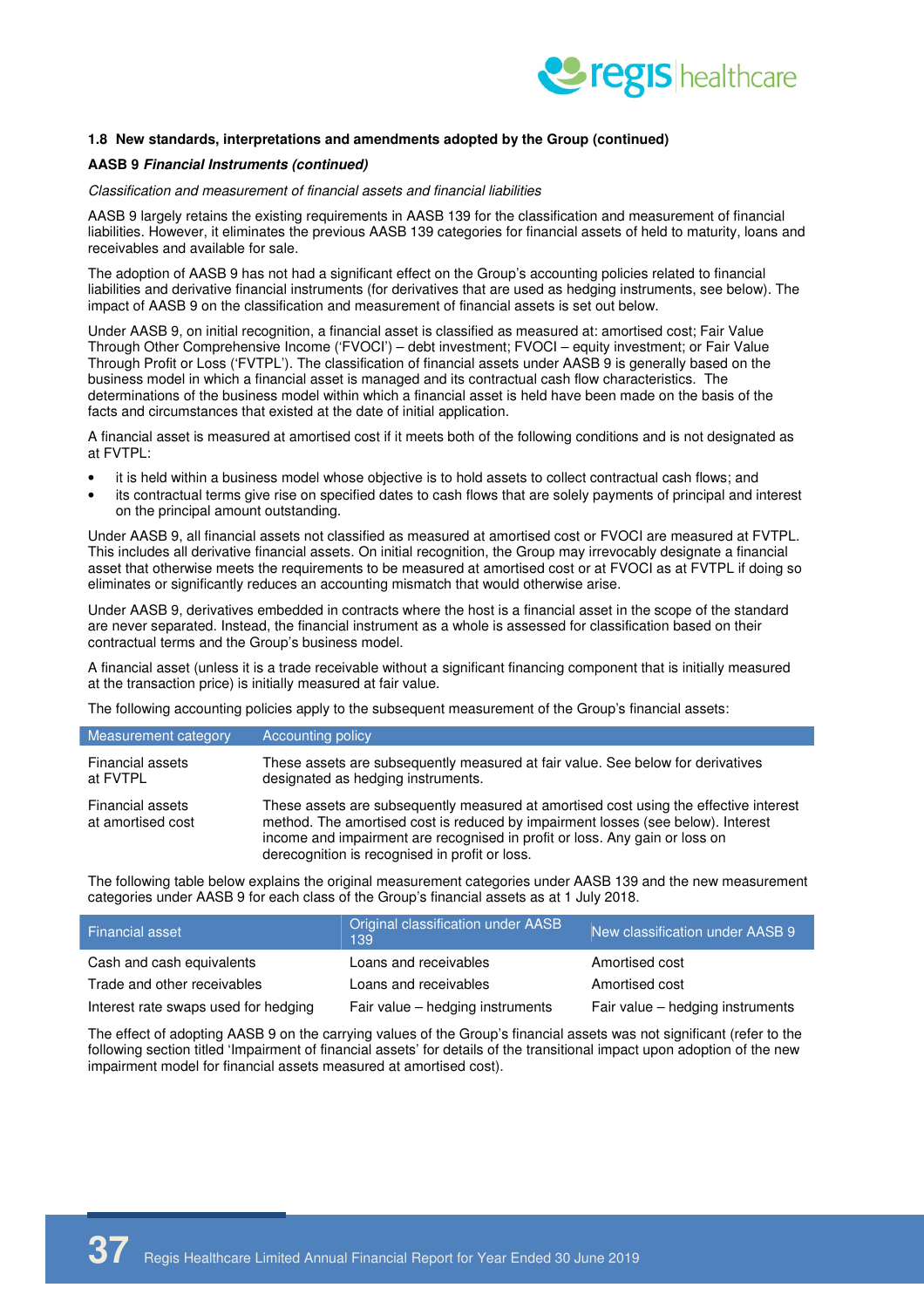

#### **AASB 9 Financial Instruments (continued)**

#### *Impairment of financial assets*

AASB 9 replaces the 'incurred loss' model in AASB 139 with an 'expected credit loss' (ECL) model. The new impairment model applies to financial assets measured at amortised cost. ECLs are based on the difference between the contractual cash flows due and the cash flows the Group expects to receive. Any shortfall is discounted at an approximation to the asset's original effective interest rate. The Group applies AASB 9's simplified approach to measure ECLs which uses a lifetime expected loss allowance for all trade receivables.

The transitional impact upon initial adoption of AASB 9 as at 1 July 2018 was to:

- decrease trade and other receivables by \$0.3m;
- decrease net deferred tax liabilities by \$0.1m; and
- decrease retained earnings by \$0.2m.

The transitional impact upon initial adoption of AASB 9 as at 1 July 2018 was as follows for the allowance for impairment loss on trade receivables:

|                                             | $$^{\prime}000$ |
|---------------------------------------------|-----------------|
| Balance 1 July 2018 under AASB 139          | 429             |
| Adjustment on initial application of AASB 9 | 300             |
| Balance at 1 July 2018 under AASB 9         | 729             |

The Group's financial assets at amortised cost consist of cash and cash equivalents and trade receivables.

To measure the ECLs, trade receivables have been grouped based on shared credit risk characteristics and the days past due. The Group has established a provision policy based on historical credit loss experience, adjusted for forward looking factors specific to the debtors and the overall economic environment.

#### *Hedge accounting*

The Group has elected to adopt the general hedge accounting model in AASB 9. This requires the Group to ensure that hedge accounting relationships are aligned with its risk management objective and strategy and to apply a more qualitative and forward-looking approach to assessing hedge effectiveness. At the date of initial application of AASB 9, the Group's existing hedge relationships were eligible to be treated as continuing hedge relationships.

The fair values of interest rate swap contracts are determined by reference to market values for similar instruments. The Group designates interest rate swaps as cash flow hedge relationships. The effective portion of changes in the fair value of these derivatives is recognised in equity. The gain or loss relating to the ineffective portion is recognised immediately in profit or loss.

Amounts accumulated in equity are transferred to profit or loss in the periods when the hedged item affects profit or loss. When a hedging instrument expires or is sold, or when a hedge no longer meets the criteria for hedge accounting, any cumulative gain or loss existing in equity at that time remains in equity and is recognised when the forecast transaction is ultimately recognised in profit or loss. When a forecast transaction is no longer expected to occur, the cumulative gain or loss that was reported in equity is immediately transferred to profit or loss.

#### **1.9 New standards, interpretations and amendments issued but not yet effective**

The Group has not early adopted any standard, interpretation or amendment that has been issued but is not yet effective.

#### **AASB 16 Leases**

The Group is required to adopt AASB 16 Leases from 1 July 2019. The Group has assessed the estimated impact that initial application of AASB 16 will have on its consolidated financial statements, as described below. The actual impacts of adopting the standard on 1 July 2019 may change because the new accounting policies are subject to change until the Group presents its first financial statements that include the date of initial application.

AASB 16 introduces a single, on-balance sheet lease accounting model for lessees. A lessee recognises a right-ofuse asset representing its right to use the underlying asset and a lease liability representing its obligation to make lease payments. There are recognition exemptions for short-term leases and leases of low-value items.

AASB 16 replaces existing leases guidance, including AASB 17 *Leases*, Interpretation 4 *Determining whether an Arrangement contains a Lease*, Interpretation 115 *Operating Leases – Incentives* and Interpretation 127 *Evaluating the Substance of Transactions Involving the Legal Form of a Lease*.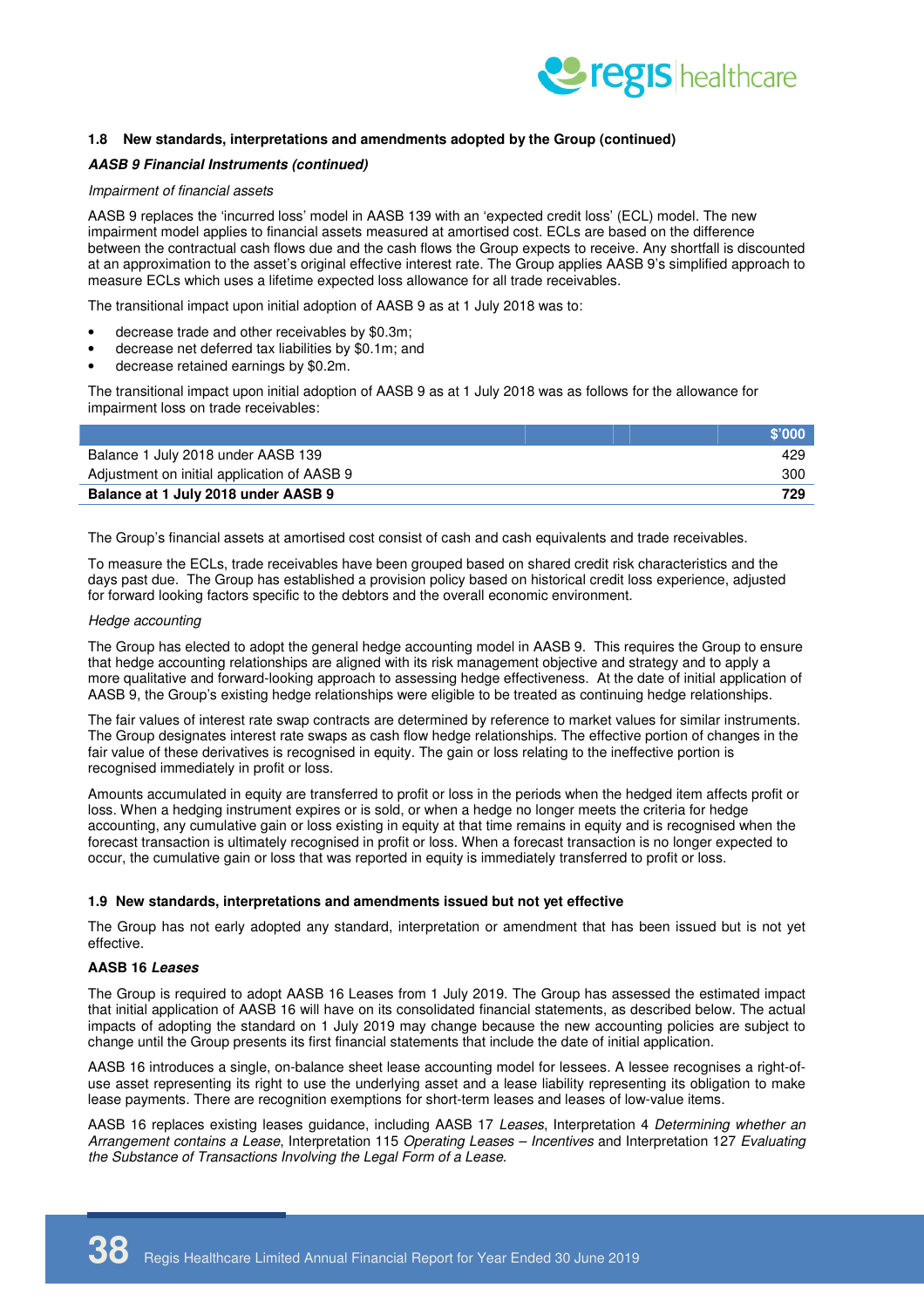

#### **1.9 New standards, interpretations and amendments issued but not yet effective (continued)**

#### **AASB 16 Leases (continued)**

#### *Leases in which the Group is a lessee*

The Group will recognise new assets and liabilities for its operating leases of its office premises and motor vehicles. The nature of expenses related to those leases will now change because the Group will recognise a depreciation charge for right-of-use assets and interest expense on lease liabilities.

Previously, the Group recognised an operating lease expense on a straight-line basis over the term of the lease, and recognised assets and liabilities only to the extent that there was a timing difference between actual lease payments and the expense recognised.

Based on the information currently available, the Group estimates the transitional impact upon initial adoption of AASB 16 as at 1 July 2019 will be:

- Inclusion of right of use asset of \$6.3m;
- Inclusion of a lease liability of \$8.5m
- Decrease in net deferred tax liabilities by \$0.66m; and
- Decrease in retained earnings by \$1.54m.

#### *Leases in which the Group is a lessor*

The Group has evaluated its contractual arrangements relating to the provision of residential aged care and retirement living accommodation and has determined that such arrangements are an operating lease pursuant to AASB 16 *Leases*.

The accounting treatment for residential aged care accommodation arrangements where residents have elected to pay a DAP is not expected to change upon adopting AASB 16.

For residential aged care accommodation arrangements where the resident has elected to pay a RAD or Bond, the Group receives a financing benefit in the form of an interest free loan. Adoption of AASB 16 requires recognition of interest expense (to impute an interest charge on RADs and Bonds) and, correspondingly, income (to reflect the interest free loan financing benefit received) with no net impact on profit or loss.

Further consideration is being given to the rate to be used for the purposes of measuring interest expense and lease revenue. For illustrative purposes, had AASB 16 been applied to the year ending 30 June 2019, assuming:

- an average RAD / Bond balance of \$1,016m; and
- the rate adopted was equal to the current Maximum Permissible Interest Rate (MPIR) of 5.54%, which is a Government set interest rate used to calculate the Daily Accommodation Payment to applicable residents.

The Group's Statement of Profit or Loss and Other Comprehensive Income would have presented an additional \$56m of Finance costs (i.e. interest expense) and Income respectively with \$nil impact to net profit for the period.

#### *Transition*

The application date of AASB 16 for the Group is 1 July 2019, using the modified retrospective approach. Therefore, the cumulative effect of adopting AASB 16 will be recognised as an adjustment to the opening balance of retained earnings at 1 July 2019, with no restatement of comparative information.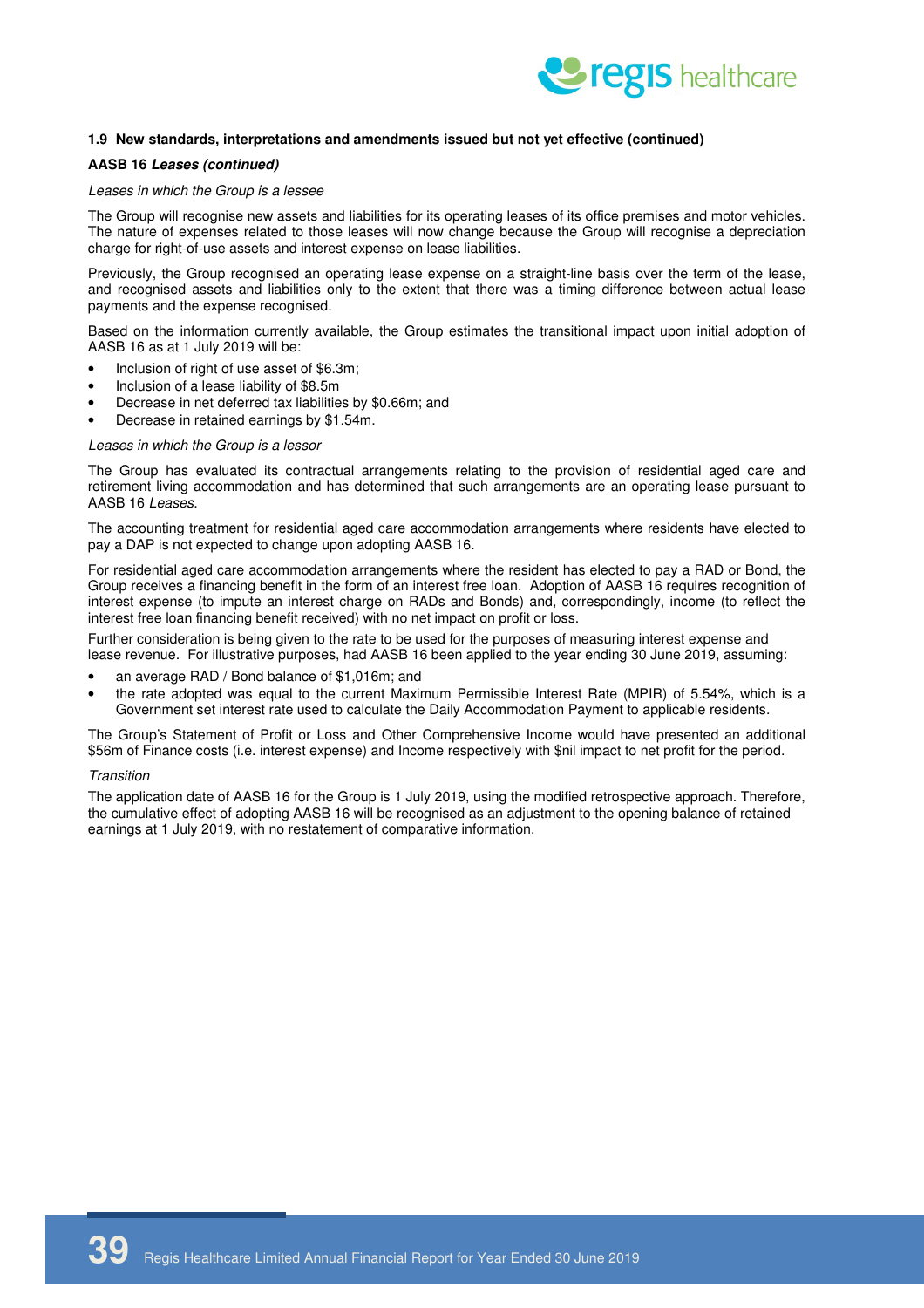

# SECTION 2: CURRENT PERFORMANCE

#### **2.1 Revenue and other expenses**

|                                                             |              | 2019    | 2018    |
|-------------------------------------------------------------|--------------|---------|---------|
|                                                             | <b>NOTES</b> | \$'000  | \$'000  |
| <b>Revenue</b>                                              |              |         |         |
| Government revenue                                          |              | 452,328 | 416,330 |
| Resident basic daily fee revenue                            |              | 111,263 | 103,512 |
| Other resident revenue                                      |              | 71,902  | 65,297  |
| Other operating revenue                                     |              | 9,287   | 6,903   |
| Sub-total                                                   |              | 644,780 | 592,042 |
| Deferred management fee revenue                             |              | 2,075   | 1,948   |
| Interest                                                    |              | 218     | 407     |
| <b>Total Revenue</b>                                        |              | 647,073 | 594,397 |
| <b>Other income</b>                                         |              |         |         |
| Change in fair value of non operating investment properties | 3.4          | 7,303   |         |
| Change in fair value of operating investment properties     | 3.4          | 1,899   | 1,077   |
| <b>Total other income</b>                                   |              | 9,202   | 1,077   |
|                                                             |              |         |         |
| <b>Other expenses</b>                                       |              |         |         |
| Acquisition-related expenses                                |              |         | (3,913) |
| <b>Total other expenses</b>                                 |              |         | (3,913) |

Refer to note 1.8 for further details on the nature of revenue and cash flows.

#### **Entity wide disclosure**

Revenue from one source, being the Government, constitutes or provides greater than 10 per cent of total revenues received.

#### **Other income**

The change in fair value of the non operating investment properties represents the non cash revaluation gain associated with the Blackburn South retirement living property in Melbourne and the Nedlands retirement village property in Perth as assessed by an independent valuer.

The change in fair value of the operating investment properties related to the retirement living operations in Queensland that were acquired in 2016.

#### **Interest income**

Interest income is recorded using the effective interest rate method.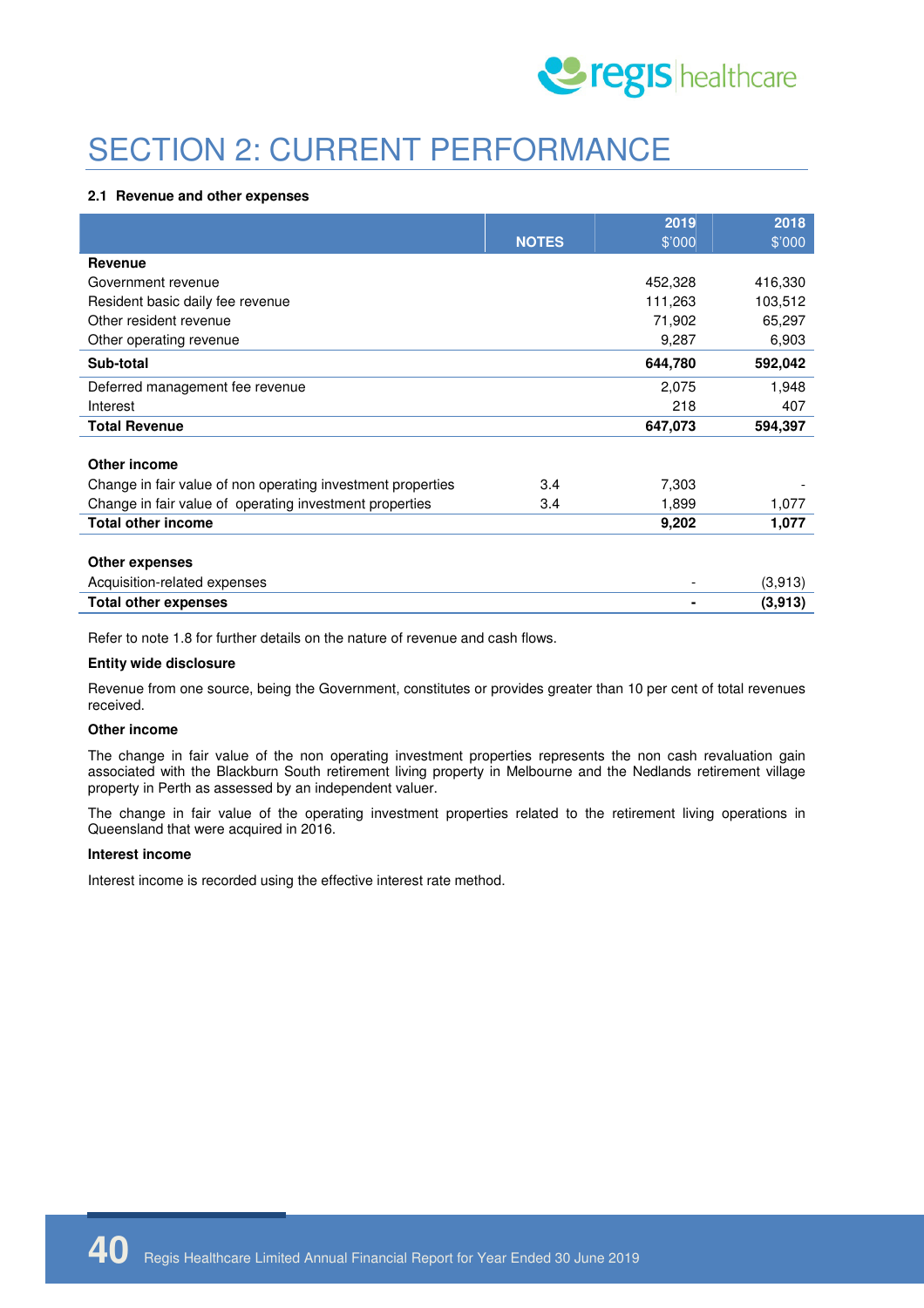

#### **2.2 Finance costs**

|                                             |              | 2019     | 2018     |
|---------------------------------------------|--------------|----------|----------|
|                                             | <b>NOTES</b> | \$'000   | \$'000   |
| <b>Finance costs</b>                        |              |          |          |
| Interest expense: Bank loans and overdrafts |              | 11.993   | 11,024   |
| Interest on refundable RADs                 |              | 4,075    | 3,990    |
| Other                                       |              | 1,465    | 1,022    |
| Total finance costs                         |              | 17,533   | 16,036   |
| Less: borrowing costs capitalised           | (i)          | (4, 133) | (6, 811) |
| <b>Total finance costs expensed</b>         |              | 13.400   | 9.225    |

(i) Borrowing costs directly attributable to the acquisition, construction or production of a qualifying asset (i.e. an asset that necessarily takes a substantial period of time to get ready for its intended use or sale) are capitalised as part of the cost of that asset. All other borrowing costs are expensed in the period they occur. Borrowing costs consist of interest and other costs that an entity incurs in connection with the borrowing of funds.

#### **2.3 Income Tax**

#### **Major components of income tax (benefit) / expense**

|                                                                                         | 2019     | 2018   |
|-----------------------------------------------------------------------------------------|----------|--------|
| <b>NOTES</b>                                                                            | \$'000   | \$'000 |
| Current income tax:                                                                     |          |        |
| Current income tax charge                                                               | 14,441   | 18,137 |
| Adjustments in respect of current income tax of previous years                          | (30)     | 3      |
| Deferred tax:                                                                           |          |        |
| Relating to origination and reversal of temporary differences                           | 4,319    | 4,763  |
| Income tax expense reported in profit or loss                                           | 18,730   | 22,903 |
|                                                                                         |          |        |
| Deferred tax related to items recognised in other comprehensive income during the year: |          |        |
| Net gain/(loss) on revaluation of cash flow hedges                                      | 71       | (10)   |
| Deferred tax charged on other comprehensive income                                      | 71       | (10)   |
| Reconciliation of tax expense and the accounting profit multiplied by                   |          |        |
| Australia's domestic company tax rate is as follows:                                    |          |        |
| Accounting profit before income tax                                                     | 69,627   | 76,772 |
| At the statutory income tax rate of 30% (2018: 30%)                                     | 20,888   | 23,032 |
| Adjustments in respect of current income tax of previous years                          | (30)     | 3      |
| Non-deductible acquisition costs                                                        |          | 339    |
| Relating to origination and reversal of temporary differences                           | (2, 281) | (453)  |
| Other non-assessable income/non-deductible expenses                                     | 153      | (18)   |
| Income tax expense reported in profit or loss                                           | 18,730   | 22,903 |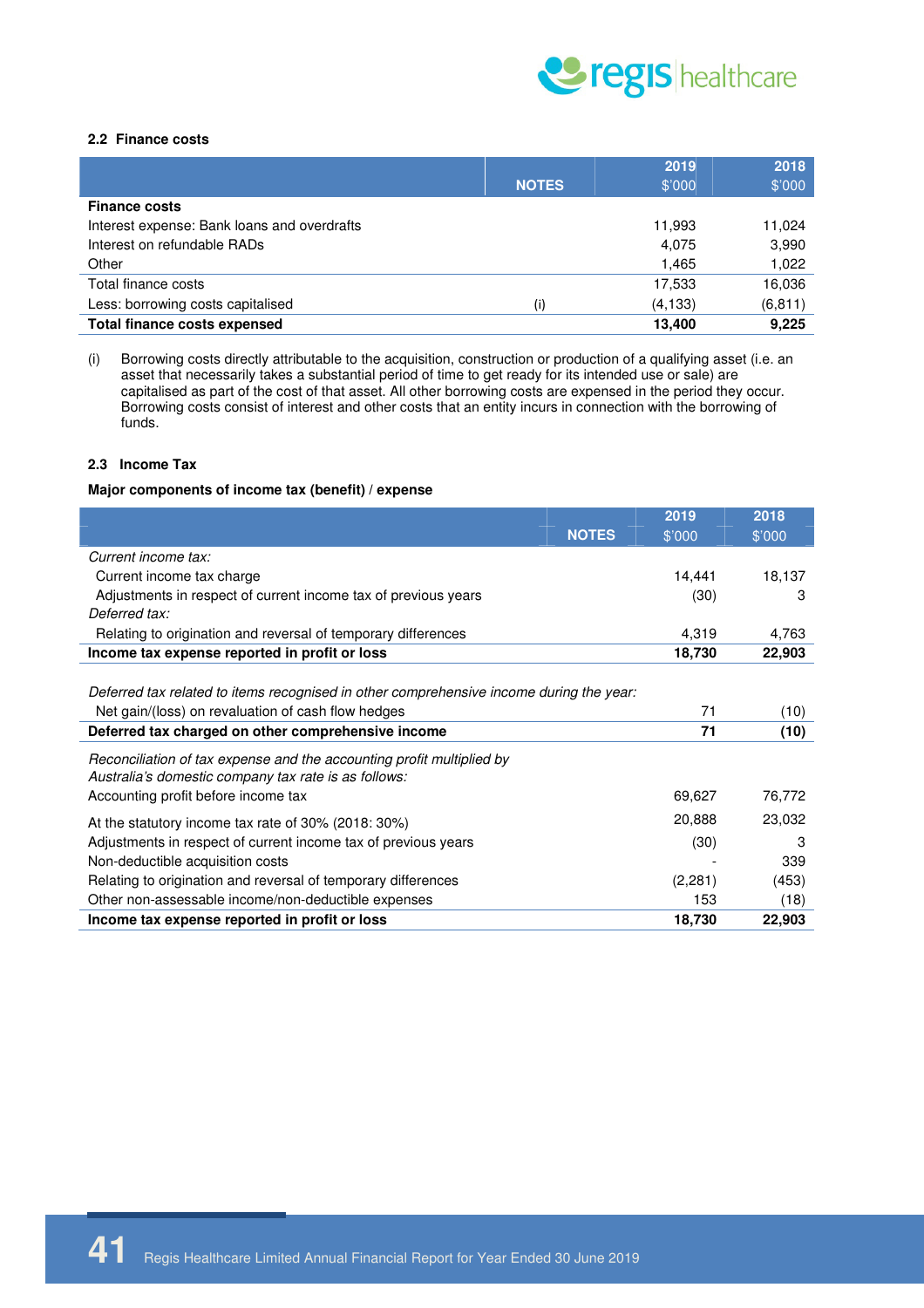

#### **2.3 Income Tax (continued)**

#### **Major components of deferred tax**

|                                                           | <b>STATEMENT OF</b><br><b>FINANCIAL POSITION</b> |           | <b>STATEMENT OF</b><br><b>PROFIT OR LOSS</b> |         |
|-----------------------------------------------------------|--------------------------------------------------|-----------|----------------------------------------------|---------|
|                                                           | 2019                                             | 2018      | 2019                                         | 2018    |
|                                                           | \$'000                                           | \$'000    | \$'000                                       | \$'000  |
| Deferred tax liabilities                                  |                                                  |           |                                              |         |
| Property, plant and equipment                             | (12,600)                                         | (11, 190) | 1,410                                        | 5,510   |
| Investment property                                       | (5, 131)                                         | (1,965)   | 3,166                                        | 549     |
| Independent living unit and apartment entry contributions | (4, 117)                                         | (3,857)   | 260                                          | 343     |
| Interest rate swaps                                       |                                                  | (44)      | (44)                                         | (10)    |
| Intangible assets                                         | (62, 937)                                        | (62, 937) |                                              | 2,152   |
| Deferred tax assets                                       |                                                  |           |                                              |         |
| Employee benefits                                         | 20,120                                           | 17,858    | (2,262)                                      | (2,534) |
| Deferred revenue                                          | 1,301                                            | 1,355     | 54                                           | (57)    |
| Equity raising costs deducted from equity                 |                                                  | 1,363     | 1,363                                        | 1,362   |
| Interest rate swaps                                       | 27                                               |           | (27)                                         |         |
| Other                                                     | 1,002                                            | 306       | (696)                                        | 27      |
| Net deferred tax liabilities                              | (62, 335)                                        | (59, 111) |                                              |         |
| Adjusted for items not impacting profit or loss           |                                                  |           |                                              |         |
| Net gain/(loss) on revaluation of cash flow hedges        |                                                  |           | 71                                           | 10      |
| Tax effect of new accounting standard changes             |                                                  |           | 1,023                                        |         |
| Acquisition of businesses                                 |                                                  |           |                                              | (2,584) |
| Other                                                     |                                                  |           | 1                                            | (5)     |
| Deferred income tax charge                                |                                                  |           | 4,319                                        | 4,763   |

#### **Current income tax**

Current income tax assets and liabilities are measured at the amount expected to be recovered from or paid to the taxation authorities. The tax rates and tax laws used to compute the amount are those that are enacted or substantively enacted at the reporting date. Current income tax relating to items recognised in other comprehensive income or directly in equity is also recognised in other comprehensive income or directly in equity and not in profit or loss. Management periodically evaluates positions taken in the tax returns with respect to situations in which applicable tax regulations are subject to interpretation and establishes provisions where appropriate.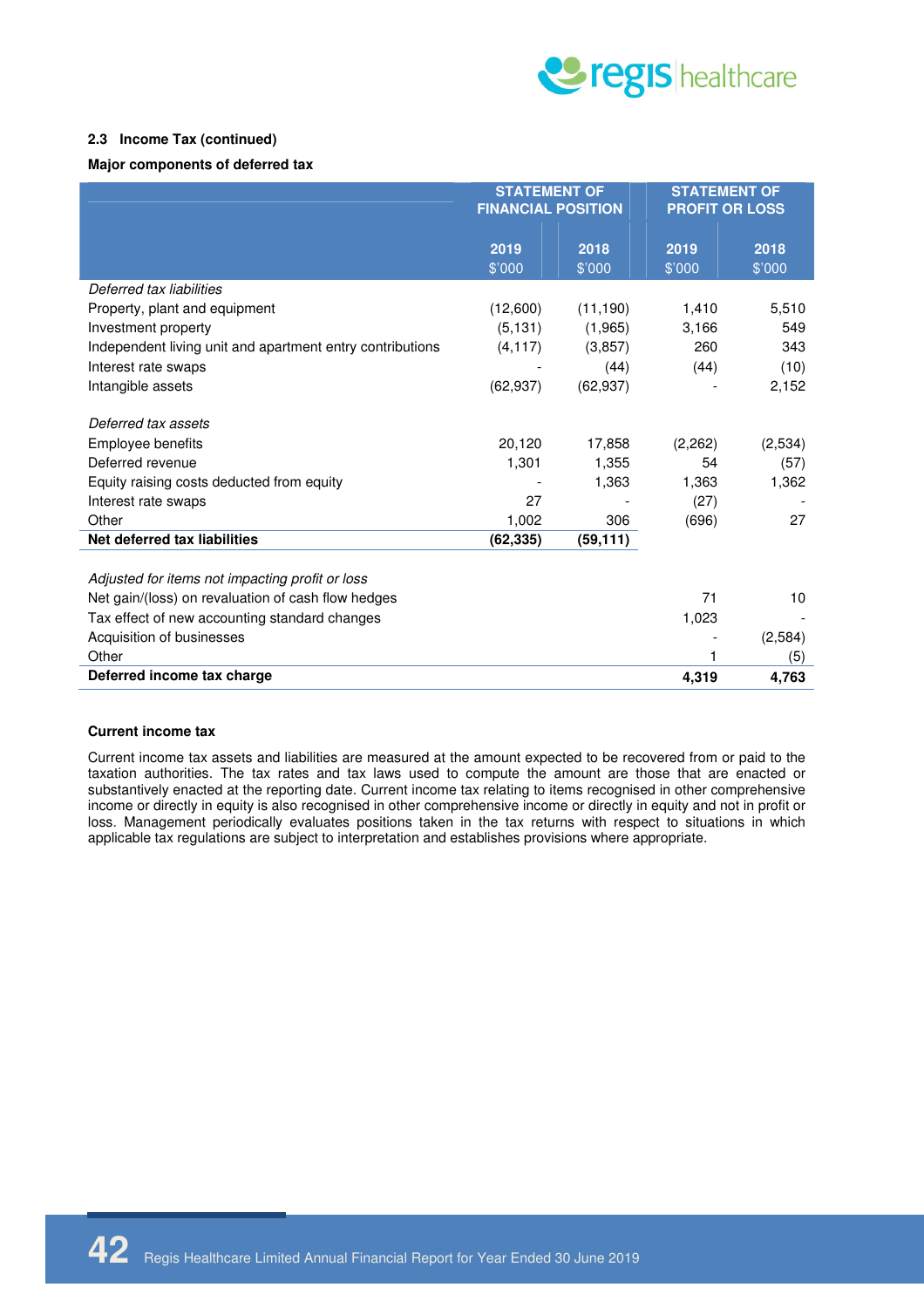

#### **2.3 Income Tax (continued)**

#### **Deferred tax**

Deferred tax liabilities are recognised for taxable temporary differences. Deferred tax assets are recognised for deductible temporary differences, carried forward unused tax assets and unused tax losses only if it is probable that taxable profit will be available to utilise them.

Deferred tax is not recognised for temporary differences relating to:

- the initial recognition of goodwill;
- the initial recognition of assets and liabilities in a transaction that is not a business combination and that affects neither accounting nor taxable profit or loss; and
- investments in subsidiaries, associates and jointly controlled entities where the Group is able to control the timing of the reversal of the temporary differences and it is probable that they will not reverse in the foreseeable future.

The carrying amount of deferred tax assets is reviewed at each reporting date and reduced to the extent that it is no longer probable that sufficient taxable profit will be available to allow all or part of the deferred income tax asset to be utilised.

Deferred tax is measured at the tax rates and laws that are enacted or substantively enacted at the reporting date and are expected to apply to the year when the asset is realised or the liability is settled.

Deferred tax relating to items recognised in other comprehensive income or directly in equity is also recognised in other comprehensive income or directly in equity.

Deferred tax assets and liabilities are offset if a legally enforceable right exists to set off current tax assets against current tax liabilities and the deferred taxes relate to the same taxable entity and authority.

#### **Tax consolidation**

Effective 3 July 2007, for the purpose of income taxation, Regis Healthcare Limited and its 100% owned subsidiaries formed a tax consolidated group. The entities in the tax group have entered into a tax sharing agreement to limit the joint and several tax liability of 100% owned subsidiaries in the event of a default by the head entity, Regis Healthcare Limited. The tax consolidated group has applied the "Separate Taxpayer within Group" approach in determining the appropriate amount of current taxes and deferred taxes to allocate to members of the tax consolidated group.

Entities within the tax consolidated group have entered into a tax funding arrangement with the head entity.

Under the terms of the tax funding arrangement, Regis Healthcare Limited and each of the entities in the tax consolidated group have agreed to pay a tax equivalent payment to, or from, the head entity, based on the current tax liability or current tax asset of the entity. Such amounts are reflected in amounts receivable from, or payable to, other entities in the tax consolidated group.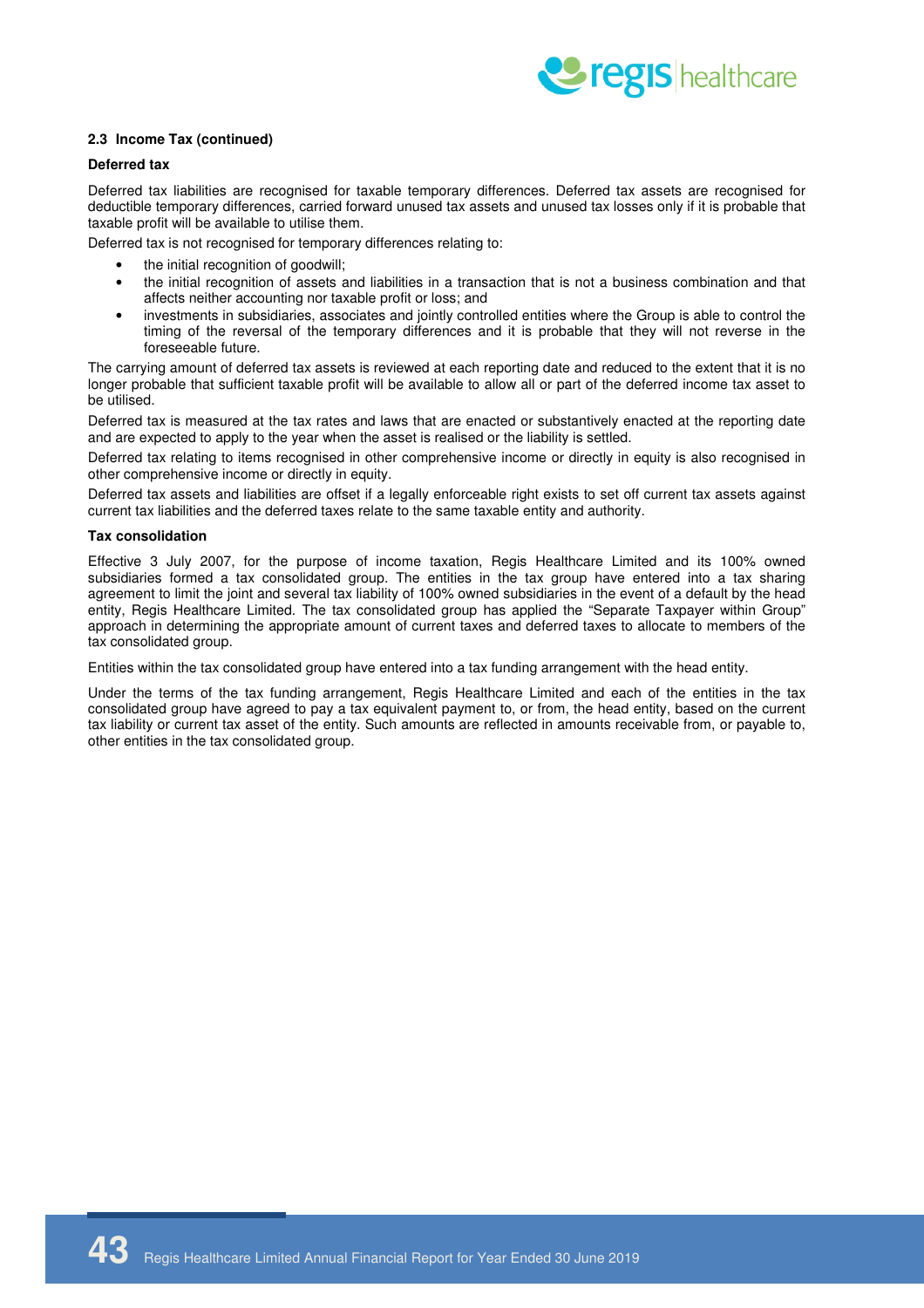

#### **2.4 Segment Information**

The Group's principal activity during the year was the provision of residential aged care services.

Executive management monitors the operating results of the following geographical locations separately for the purpose of making decisions about resource allocation and segment performance:

- Queensland / Northern Territory
- New South Wales
- Victoria / South Australia / Tasmania
- Western Australia

These operating segments have been aggregated into one reportable segment, which includes all activities and operating results of the Group, as they each have similar economic characteristics and similar expected growth rates.

Executive management primarily uses a measure of normalised earnings before interest, tax, depreciation and amortisation (EBITDA) to assess the Group's performance. Normalised EBITDA excludes the effect of significant items of income and expenditure that may have an impact on quality of earnings.

#### **Reconciliation of normalised EBITDA to profit before tax**

|                                                             | 2019     | 2018     |
|-------------------------------------------------------------|----------|----------|
|                                                             | \$'000   | \$'000   |
| <b>Normalised EBITDA</b>                                    | 111,427  | 117,085  |
| Change in fair value of non operating investment properties | 7,303    |          |
| Depreciation                                                | (33,932) | (27,582) |
| Royal Commission related expenses                           | (1,989)  | (3,913)  |
| Finance income                                              | 218      | 407      |
| Finance costs                                               | (13,400) | (9,225)  |
| Profit before income tax                                    | 69,627   | 76,772   |

#### **2.5 Earnings per Share**

Basic earnings per share is calculated by dividing the profit for the year attributable to ordinary equity holders of the Parent by the weighted average number of ordinary shares outstanding during the year. The diluted earnings per share calculation reflects the dilutive effect of employee Performance Rights.

|                                                              | 2019   | 2018   |
|--------------------------------------------------------------|--------|--------|
|                                                              | \$'000 | \$'000 |
| Profit attributable to ordinary equity holders of the Parent | 50.897 | 53.869 |

|                                                                        | 2019             | 2018             |
|------------------------------------------------------------------------|------------------|------------------|
|                                                                        | <b>THOUSANDS</b> | <b>THOUSANDS</b> |
| Weighted average number of ordinary shares used in the calculation of: |                  |                  |
| Basic earnings per share                                               | 300,625          | 300,491          |
| Adjustment for effect of share based payment arrangements              | 282              | 228              |
| Diluted earnings per share                                             | 300,907          | 300,719          |
|                                                                        |                  |                  |
|                                                                        | 2019             | 2018             |
|                                                                        | <b>CDS</b>       | <b>CDS</b>       |
| Basic earnings per share                                               | 16.93            | 17.93            |
| Diluted earnings per share                                             | 16.91            | 17.91            |

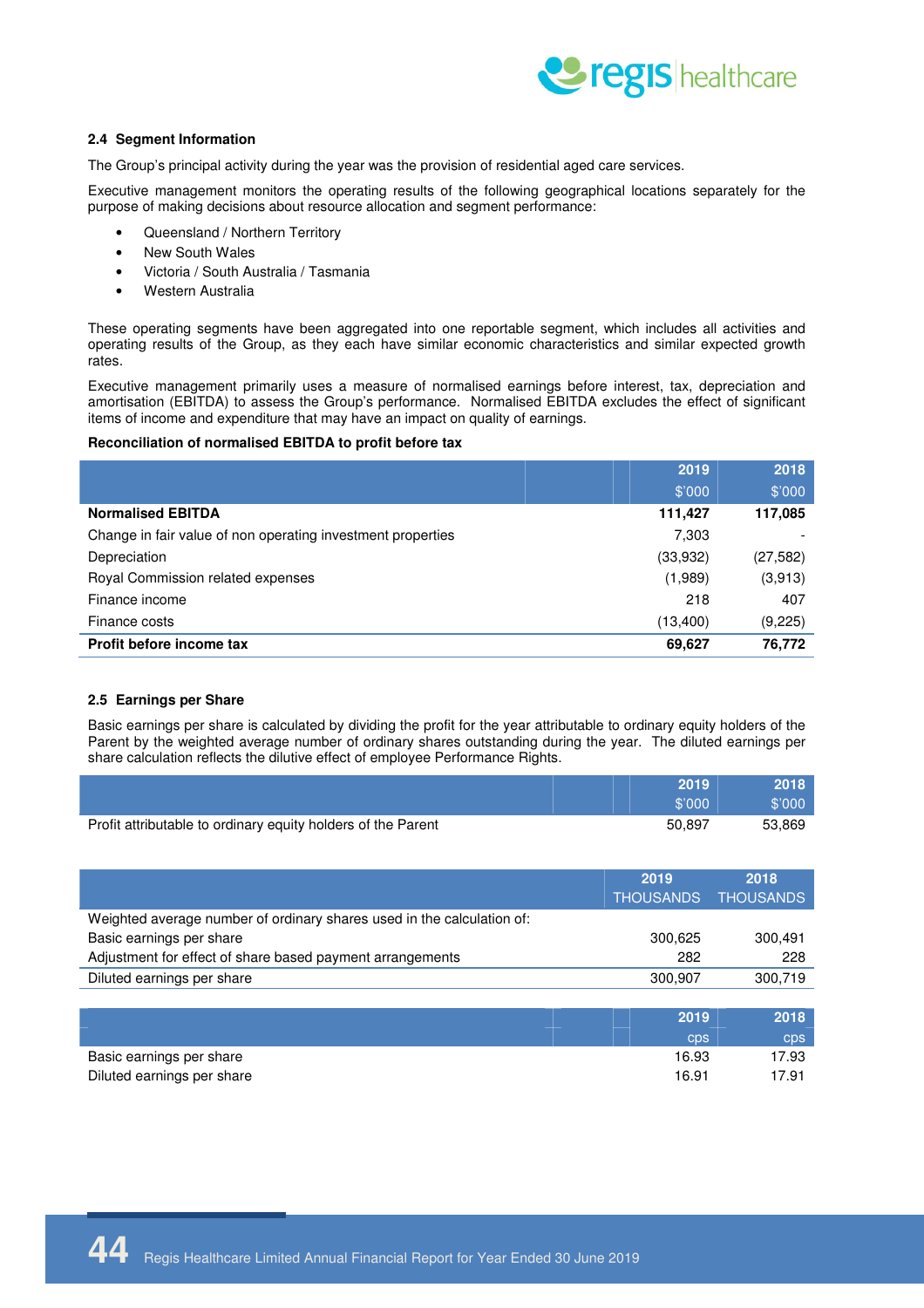

#### **2.6 Parent Entity Information**

The following information has been extracted from the books and records of the parent and has been prepared in accordance with the accounting standards.

|                                                  | 2019    | 2018    |
|--------------------------------------------------|---------|---------|
|                                                  | \$'000  | \$'000  |
| Information relating to Regis Healthcare Limited |         |         |
| <b>ASSETS</b>                                    |         |         |
| <b>Current Assets</b>                            | 6,414   | 4,767   |
| Non-current assets                               | 512,344 | 518,459 |
| <b>TOTAL ASSETS</b>                              | 518,758 | 523,226 |
|                                                  |         |         |
| <b>LIABILITIES</b>                               |         |         |
| <b>Current Liabilities</b>                       | 1,973   | 1,973   |
| Non-current liabilities                          | 41      | 41      |
| <b>TOTAL LIABILITIES</b>                         | 2,014   | 2,014   |
|                                                  |         |         |
| <b>EQUITY</b>                                    |         |         |
| <b>Issued Capital</b>                            | 478,064 | 477,653 |
| Reserves                                         | 4,443   | 4,503   |
| <b>Retained Earnings</b>                         | 34,237  | 39,056  |
| <b>TOTAL EQUITY</b>                              | 516,744 | 521,212 |
|                                                  |         |         |
| Profit of the parent entity                      | 45,600  | 58,962  |
| Total comprehensive income of the parent entity  | 45,600  | 58,962  |

There are no contractual commitments, guarantees or contingent liabilities in respect of the parent entity.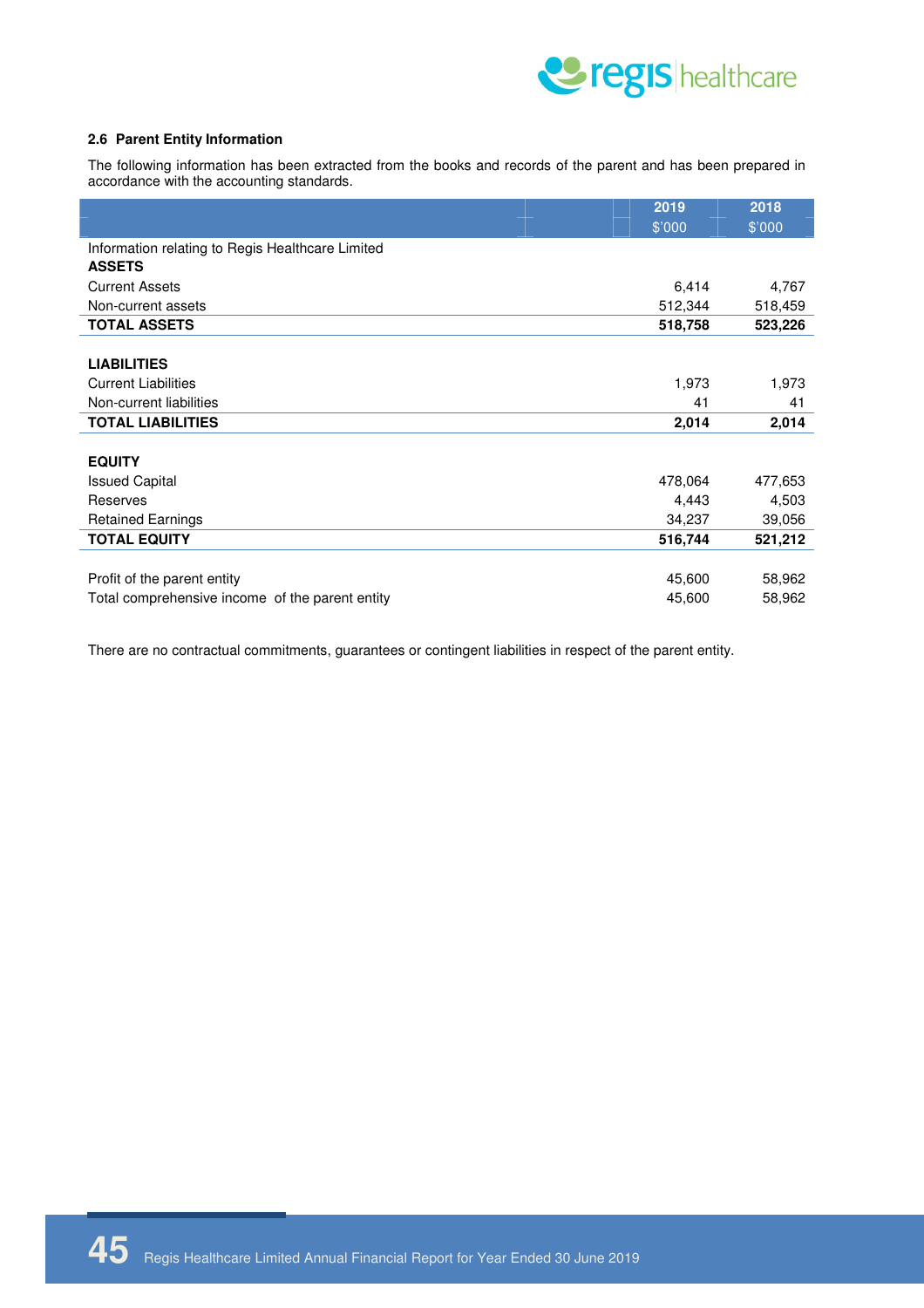

# SECTION 3: ASSETS AND GROWTH

#### **3.1 Property, Plant and Equipment**

|                                           | <b>NOTES</b> | <b>LAND &amp;</b><br><b>BUILDINGS</b> | <b>PLANT &amp;</b><br><b>MACHINERY</b> | <b>MOTOR</b><br><b>VEHICLES</b> | <b>FIXTURES &amp;</b><br><b>FITTINGS</b> | <b>LEASEHOLD</b><br><b>IMPROVEMENTS</b> | <b>WORK IN</b><br><b>PROGRESS</b> | <b>TOTAL</b> |
|-------------------------------------------|--------------|---------------------------------------|----------------------------------------|---------------------------------|------------------------------------------|-----------------------------------------|-----------------------------------|--------------|
|                                           |              | \$'000                                | \$'000                                 | \$'000                          | \$'000                                   | \$'000                                  | \$'000                            | \$'000       |
| Cost at 30 June 2019                      |              | 989,329                               | 284,797                                | 1,049                           | 74,775                                   | 38                                      | 50,617                            | 1,400,605    |
| Accumulated depreciation and impairment   |              | (110, 519)                            | (116, 896)                             | (837)                           | (24, 643)                                | (18)                                    |                                   | (252, 913)   |
| Carrying amount at 30 June 2019           |              | 878,810                               | 167,901                                | 212                             | 50,132                                   | 20                                      | 50,617                            | 1,147,692    |
|                                           |              |                                       |                                        |                                 |                                          |                                         |                                   |              |
| <b>Reconciliation of carrying amounts</b> |              |                                       |                                        |                                 |                                          |                                         |                                   |              |
| Carrying amount at 1 July 2018            |              | 763,961                               | 136,166                                | 265                             | 43,097                                   | 21                                      | 183,592                           | 1,127,102    |
| Additions                                 |              | 500                                   | 14,068                                 | 3                               | 2,666                                    |                                         | 38,890                            | 56,127       |
| Transfers from work in progress           |              | 129,170                               | 35,003                                 |                                 | 7,692                                    |                                         | (171, 865)                        |              |
| Transfers to investment property          | 3.4          | (1, 351)                              |                                        |                                 |                                          |                                         |                                   | (1, 351)     |
| Disposals                                 |              | (254)                                 |                                        |                                 |                                          |                                         |                                   | (254)        |
| Depreciation expense                      |              | (13, 216)                             | (17, 336)                              | (56)                            | (3,323)                                  | (1)                                     |                                   | (33,932)     |
| Carrying amount at 30 June 2019           |              | 878,810                               | 167,901                                | 212                             | 50,132                                   | 20                                      | 50,617                            | 1,147,692    |
|                                           |              |                                       |                                        |                                 |                                          |                                         |                                   |              |
| Cost at 30 June 2018                      |              | 861,264                               | 235,726                                | 1,046                           | 64,417                                   | 38                                      | 183,592                           | 1,346,083    |
| Accumulated depreciation and impairment   |              | (97, 303)                             | (99, 560)                              | (781)                           | (21, 320)                                | (17)                                    |                                   | (218,981)    |
| Carrying amount at 30 June 2018           |              | 763,961                               | 136,166                                | 265                             | 43,097                                   | 21                                      | 183,592                           | 1,127,102    |
| <b>Reconciliation of carrying amounts</b> |              |                                       |                                        |                                 |                                          |                                         |                                   |              |
| Carrying amount at 1 July 2017            |              | 612,071                               | 101,557                                | 307                             | 33,737                                   | 20                                      | 179,623                           | 927,315      |
| <b>Additions</b>                          |              |                                       | 16,317                                 |                                 | 4,202                                    |                                         | 186,963                           | 207,482      |
| Transfers from work in progress           |              | 142,096                               | 30,490                                 |                                 | 7,566                                    | $\overline{c}$                          | (180, 154)                        |              |
| Transfers to investment property          | 3.4          |                                       |                                        |                                 |                                          |                                         | (2,840)                           | (2,840)      |
| Disposals                                 |              |                                       |                                        | (26)                            |                                          |                                         |                                   | (26)         |
| Acquisition of businesses                 | 3.2          | 21,302                                | 1,094                                  | 41                              | 316                                      |                                         |                                   | 22,753       |
| Depreciation expense                      |              | (11,508)                              | (13, 292)                              | (57)                            | (2,724)                                  | (1)                                     |                                   | (27, 582)    |
| Carrying amount at 30 June 2018           |              | 763,961                               | 136,166                                | 265                             | 43,097                                   | 21                                      | 183,592                           | 1,127,102    |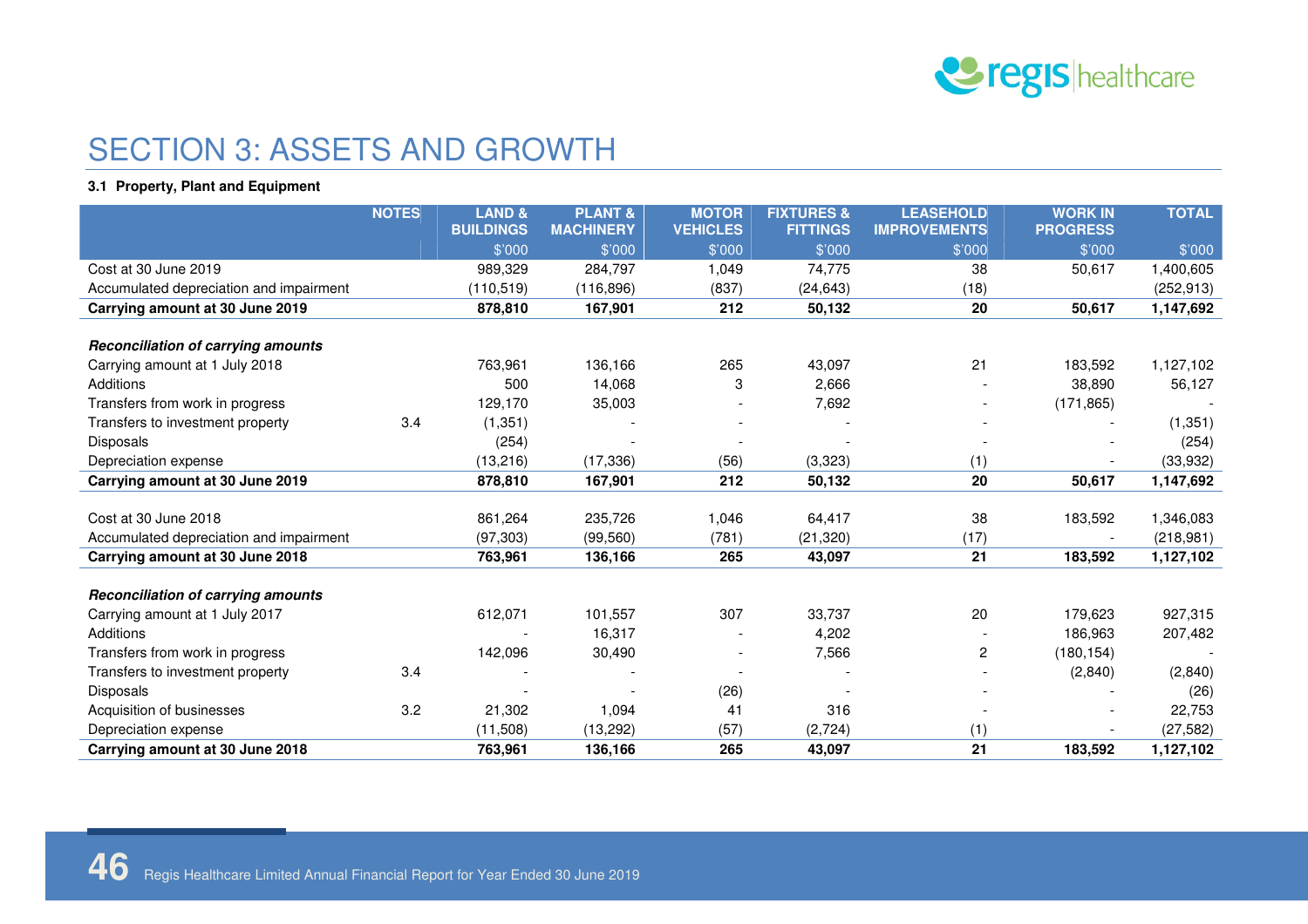

#### **3.1 Property, Plant and Equipment (continued)**

Property plant and equipment are stated at historical cost less accumulated depreciation and any impairment in value.

During mobilisation of newly developed aged care facilities, buildings are depreciated under a usage method based on occupancy and, thereafter, on a straight-line basis over their estimated useful life of 55 years.

Plant and equipment is depreciated on a straight line basis over their estimated useful life of between three and 30 years.

The residual values, useful lives and methods of depreciation of property, plant and equipment are reviewed at each financial year end and adjusted prospectively, if appropriate.

An item of property, plant and equipment is derecognised upon disposal or when no future economic benefits are expected to arise from the continued use of the asset.

Any gain or loss arising on de-recognition of the asset (calculated as the difference between the net disposal proceeds and the carrying amount of the item) is included in the profit or loss when the item is derecognised.

Impairment testing for property, plant and equipment occurs if an impairment trigger is identified. No impairment triggers have been identified in the current year.

#### **3.2 Business Combinations**

Business combinations are accounted for using the acquisition method. The cost of an acquisition is measured as the aggregate of the consideration transferred, measured at acquisition date fair value. Acquisition costs incurred are expensed and included in other expenses.

When the Group acquires a business, it assesses the financial assets acquired and financial liabilities assumed for appropriate classification and designation in accordance with the contractual terms, economic circumstances and pertinent conditions as at the acquisition date.

Goodwill is initially measured at cost, being the excess of the aggregate of the consideration transferred over the net identifiable assets acquired and liabilities assumed. If this consideration is lower than the fair value of the net assets of the business acquired, the Group reassesses whether it has correctly identified all of the assets acquired and all of the liabilities assumed. If the assessment still results in an excess of the fair value of net assets acquired over the aggregate consideration, then the gain is recognised in profit or loss.

Following initial recognition, goodwill is measured at cost less any accumulated impairment losses. For the purpose of impairment testing, goodwill acquired in a business combination is allocated to the Group's cash generating units that are expected to benefit from the combination. Refer Note 3.3 for an explanation of how goodwill is tested for impairment.

There were no business combinations in the financial year ended 30 June 2019.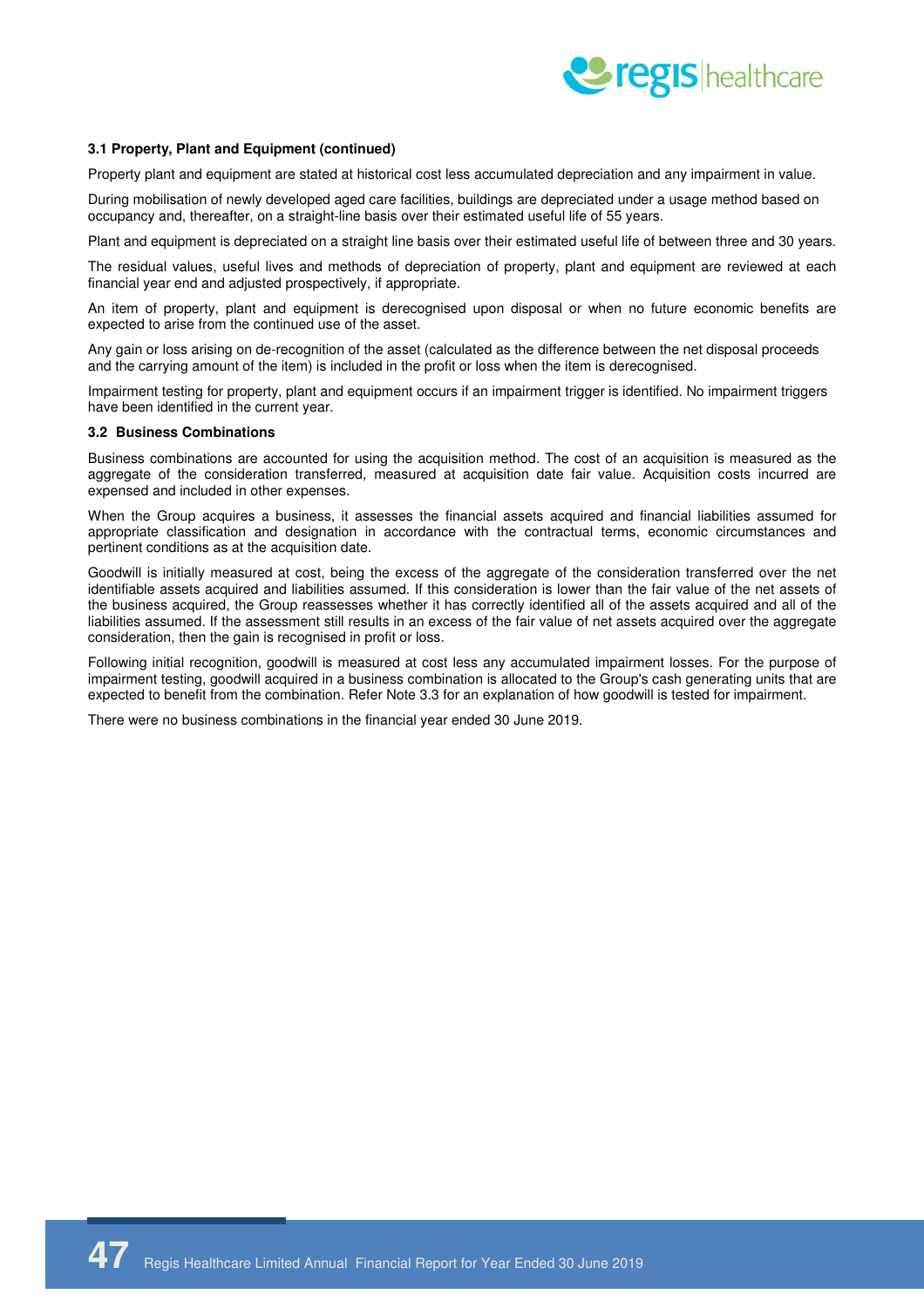

#### **3.3 Intangible Assets**

| <b>OPERATIONAL</b> |                         |                           |
|--------------------|-------------------------|---------------------------|
|                    |                         | <b>TOTAL</b>              |
|                    |                         | \$'000                    |
| 225,287            | 262,173                 | 487,460                   |
| (6, 174)           | (1.669)                 | (7, 843)                  |
| 219,113            | 260,504                 | 479,617                   |
|                    |                         |                           |
|                    |                         |                           |
| 217,913            | 260,504                 | 478,417                   |
| 1,200              |                         | 1,200                     |
| 219,113            | 260,504                 | 479,617                   |
|                    |                         |                           |
| 224,087            | 262,173                 | 486,260                   |
| (6, 174)           | (1,669)                 | (7, 843)                  |
| 217,913            | 260,504                 | 478,417                   |
|                    |                         |                           |
|                    |                         |                           |
| 210,738            | 235,394                 | 446,132                   |
| 7,175              | 25,110                  | 32,285                    |
| 217,913            | 260,504                 | 478,417                   |
|                    | <b>PLACES</b><br>\$'000 | <b>GOODWILL</b><br>\$'000 |

#### **Operational places**

An 'operational place' refers to a place that was allocated and has since become available for a person to receive residential aged care. Operational places are initially measured at historical cost or if acquired in a business combination, at fair value as at the date of acquisition. Following initial recognition, the licences are not amortised but are measured at cost less any accumulated impairment losses.

Operational places are assessed as having an indefinite useful life as they are issued for an unlimited period and therefore are not amortised. The assessment of indefinite life is reviewed annually to determine whether the indefinite life continues to be supportable.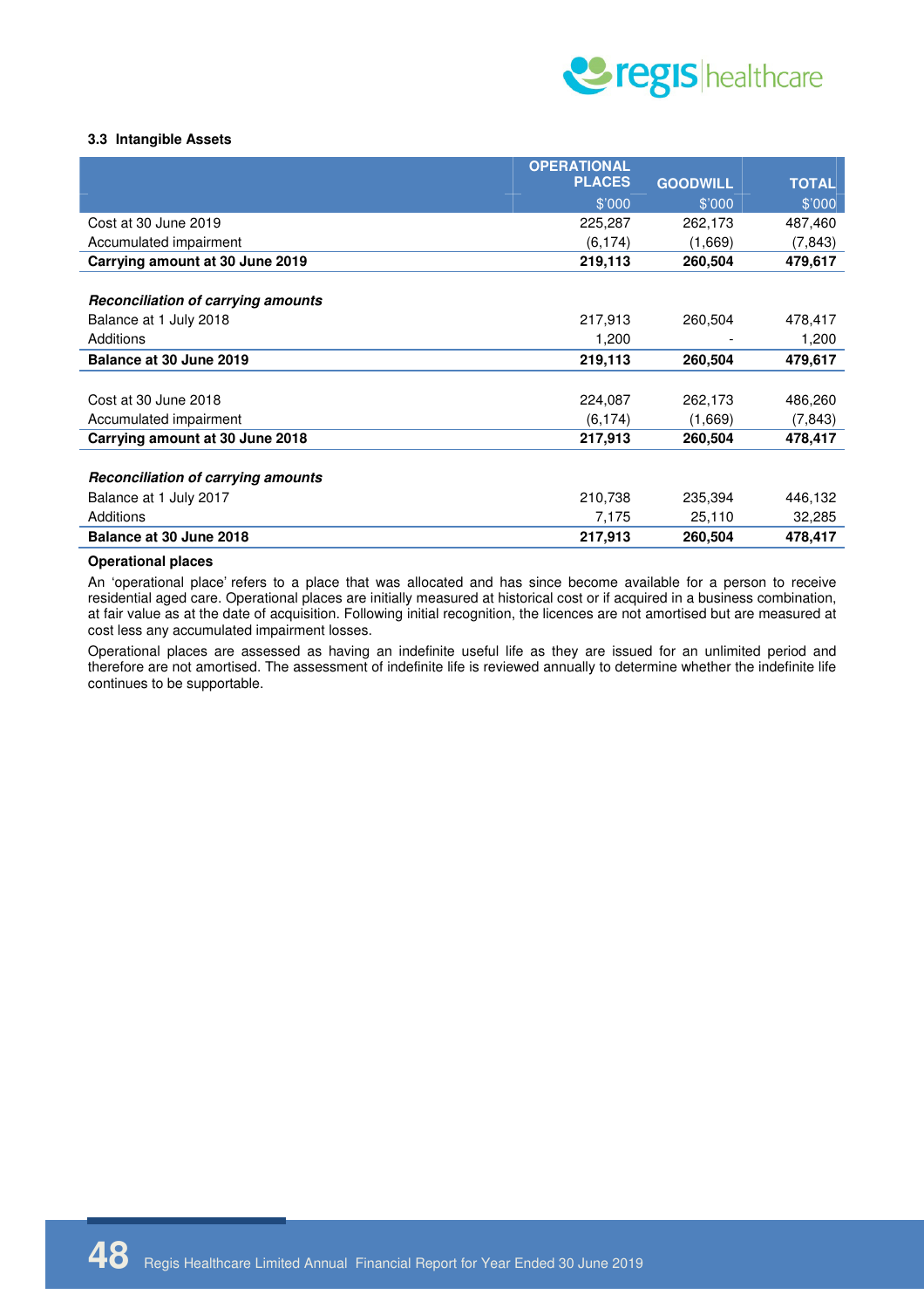

#### **3.3 Intangible Assets (continued)**

#### **Goodwill**

Goodwill represents the excess of the cost of acquisition over the fair value of the identifiable net assets acquired. Following initial recognition, goodwill is not amortised but is measured at cost less any accumulated impairment losses.

#### **Impairment testing of operational places and goodwill**

Goodwill and intangible assets that have an indefinite useful life are not subject to amortisation and are tested annually for impairment or more frequently if events or changes in circumstances indicate that they may be impaired. An impairment loss is recognised for the amount by which an asset's carrying amount exceeds its recoverable amount. Recoverable amount is the greater of fair value less costs of disposal and value in use.

For the purposes of assessing impairment, assets are grouped at the lowest levels for which operational places and goodwill are monitored for internal management purposes and allocated to cash-generating units (CGUs). The allocation is made to those CGUs or groups of CGUs that are expected to benefit from the acquisition from which operational places or goodwill arose. For impairment testing purposes, intangible assets are allocated to CGUs that are consistent with the Group's operating segments.

Impairment losses of continuing operations are recognised in profit or loss.

#### **Key assumptions used in value in use calculations**

The carrying value of goodwill and operational places allocated to each CGU at 30 June 2019 was as follows:

| <b>Cash Generating Unit</b>           | <b>OPERATIONAL</b><br><b>PLACES</b> | <b>GOODWILL</b> | <b>TOTAL</b> |
|---------------------------------------|-------------------------------------|-----------------|--------------|
|                                       | \$'000                              | \$'000          | \$'000       |
| Queensland / Northern Territory       | 87.518                              | 121.273         | 208,791      |
| New South Wales                       | 30,508                              | 17.542          | 48,050       |
| Victoria / South Australia / Tasmania | 79.847                              | 101,123         | 180,970      |
| Western Australia                     | 21.240                              | 20.566          | 41,806       |
| <b>Total</b>                          | 219,113                             | 260.504         | 479.617      |

The recoverable amount of each CGU as at 30 June 2019 has been determined on a value in use calculation using discounted cash flow projections from financial forecasts approved by senior management covering a five year period, after which a terminal value is applied, based on management's view of the longer term growth profile of the business.

The calculation of value in use for each CGU is most sensitive to the following assumptions:

- **Growth rate** Growth in EBITDA within the five year forecast period reflects management's growth strategy and assumptions behind the strategy for each CGU. Long term growth rates used were 2% to 3% (2018: 2% to 3%).
- **Discount rate** The pre-tax discount rate applied to cash flow projections is 11.1% to 13.0% (2018: 11.1% to 13.0%) and represents the current market assessment of the risks specific to each CGU taking into consideration the time value of money and the individual risks of the underlying assets that have not been incorporated in the cash flow estimates.
- **Net RAD and accommodation bond flow** Based on the anticipated growth strategy of each CGU and adjusted accordingly taking into account the average value of RADs received and location of the facility.
- **Capital expenditure** Based on the anticipated development works in each CGU.

Based on this analysis it was concluded that the carrying value of each CGU does not exceed the value in use. Sensitivity analysis on reasonably possible changes to the above assumptions did not result in an outcome where impairment would be required.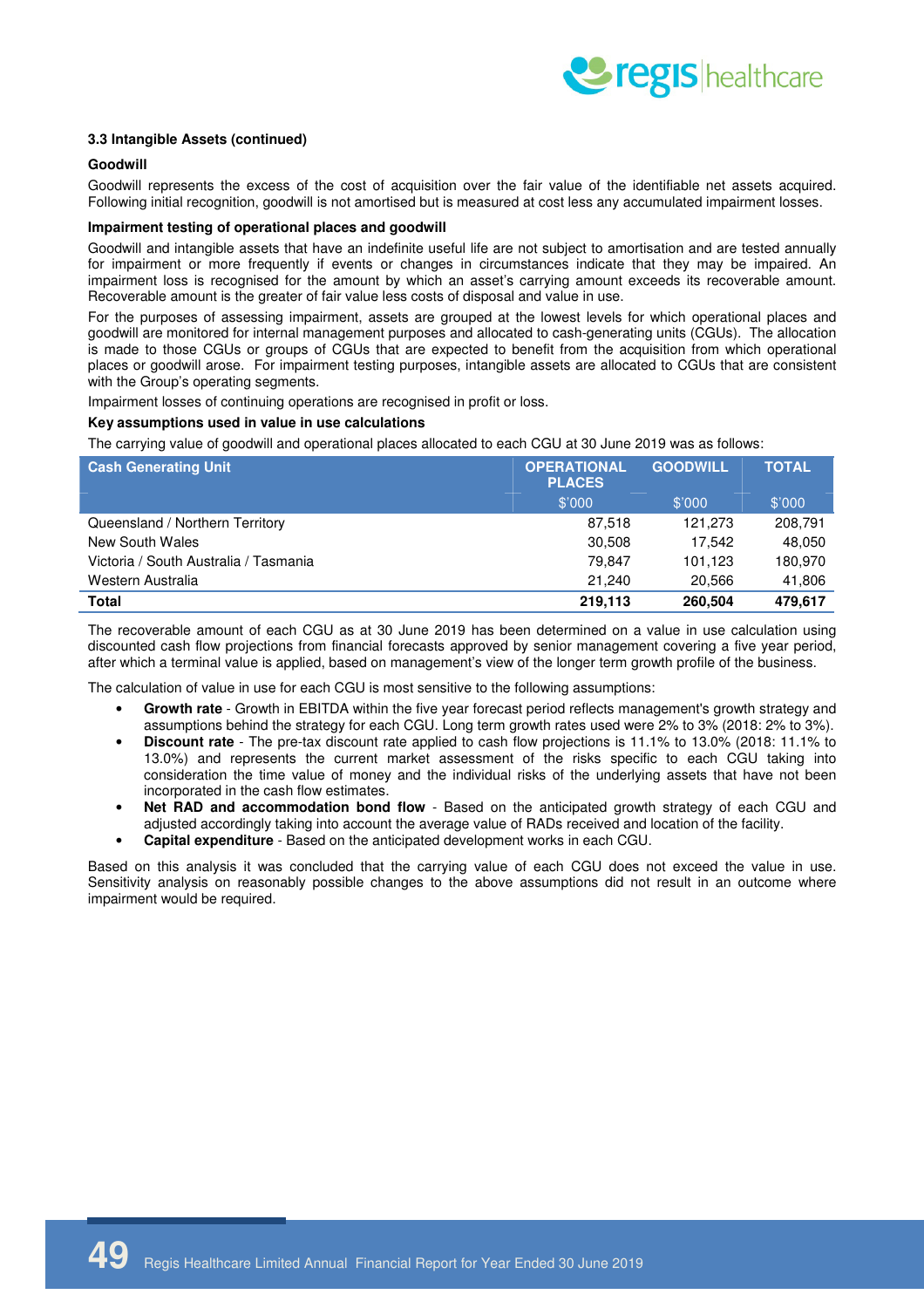

#### **3.4 Investment Property**

|                                                             | 2019    | 2018    |
|-------------------------------------------------------------|---------|---------|
|                                                             | \$'000  | \$'000  |
| Carrying amount at beginning of financial year              | 129.049 | 115,034 |
| Acquisitions from business combinations                     |         | 782     |
| Transfers from property plant and equipment                 | 1.351   | 2,840   |
| Additions in capital expenditure                            | 3.773   | 9.316   |
| Change in fair value of non operating investment properties | 7.303   |         |
| Change in fair value of operating investment properties     | 1.899   | 1.077   |
| Balance at end of year                                      | 143.375 | 129.049 |

Investment property relates to interests in retirement villages (comprising independent living units and apartments) and retirement village development sites.

Investment property is initially measured at cost, including transaction costs and subsequently at fair value with any change therein recognised in the statement of profit or loss. After initial recognition, investment property is measured at fair value at the date of revaluation. Any gain or loss arising from a change in the fair value of investment property is recognised in profit or loss for the period in which it arises. In addition, the tax base of the investment property is measured on the assumption that the carrying amount of the investment property will be recovered entirely through sale, rather than through use.

#### **Measurement of fair values**

#### **Retirement villages**

Fair value of retirement villages has been determined by using a discounted cash flow valuation methodology. These valuations are based on projected cash flows using current resident contracts and current available market data for similar retirement units / properties.

Retirement villages are classified as Level 3 in the fair value hierarchy. This means that key assumptions used in their valuation are not directly observable.

Key assumptions used in the fair value assessments are:

- Discount rates of between 14% and 18% (2018: 14% and 18%)
- Property price growth rates of between 0.5% and 3.25% in the medium term and 2.0% and 3.25% in the long term (2018: 0.5% and 3.25% in the medium term and 2.0% and 3.25% in the long term)
- The average tenure period of residents of 10 years (2018: 10 years)

Increasing the assumptions made about property price growth rates would increase the fair value of the retirement villages (and vice-versa). Increasing the assumptions made about discount rates and average tenure periods would reduce the fair value of the retirement villages (and vice-versa).

#### **Retirement village development sites**

Development sites contain vacant land and existing retirement villages that are nearing the end of their useful life and are valued on the basis of vacant possession for redevelopment, which is consistent with their highest and best use.

Fair value has been determined based on external valuations performed by an independent appraiser with a recognised professional qualification and recent experience in the location and category of property being valued. Fair value of development sites was determined with regard to recent market transactions of similar properties in similar locations to the Group's development sites and discounted cash flows.

Development sites are also classified as level 3 in the fair value hierarchy.

#### **Changes in fair values**

The change in fair value of the non operating investment properties represents the non cash revaluation gain associated with the Blackburn South retirement living property in Melbourne and the Nedlands retirement village property in Perth as assessed by an independent valuer.

The change in fair value of the operating investment properties related to the retirement living operations in Queensland that were acquired in 2016.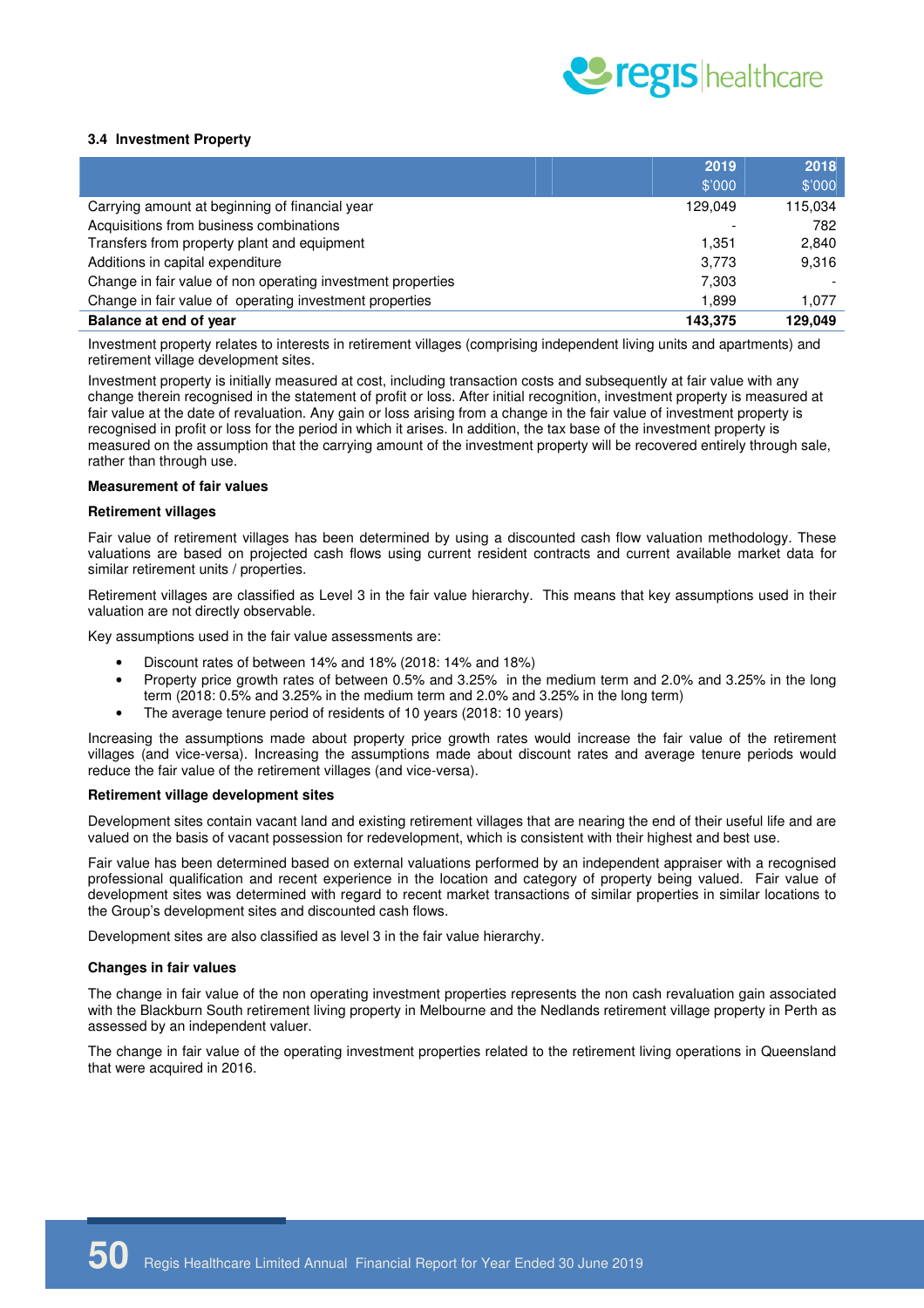

# SECTION 4: OPERATING ASSETS & LIABILITIES

#### **4.1 Cash and Cash Equivalents**

|                                                                                  | 2019    | 2018    |
|----------------------------------------------------------------------------------|---------|---------|
|                                                                                  | \$'000  | \$'000  |
| Reconciliation of the net profit after tax to the net cash flows from operations |         |         |
| Net profit                                                                       | 50,897  | 53,869  |
| <b>Non-Cash items</b>                                                            |         |         |
| Depreciation and impairment of non-current assets                                | 33,932  | 27,582  |
| Bond retention and deferred management fee income                                | (5,294) | (8,826) |
| Loss on disposal of property plant and equipment                                 |         | 8       |
| Other non-cash items                                                             | (9,315) | (72)    |
| <b>Changes in assets and liabilities</b>                                         |         |         |
| (Increase)/decrease in trade and other receivables                               | (3,605) | 323     |
| (Increase)/decrease in inventory                                                 | (404)   | (135)   |
| (Increase)/decrease in other current assets                                      | (227)   | (427)   |
| (Increase)/decrease in income tax receivable                                     | (1,784) | (7,537) |
| (Decrease)/increase in deferred taxes                                            | 3,224   | 4,757   |
| (Decrease)/increase in trade payables and other liabilities                      | 2,215   | (4,254) |
| (Decrease)/increase in RADs, accommodation bonds and ILU/ILA entry contributions | 142,884 | 62,647  |
| (Decrease)/increase in provisions                                                | 7,598   | 5,903   |
| Net cash flow from operating activities                                          | 220,121 | 133,838 |
|                                                                                  |         |         |
| Reconciliation of cash and cash equivalents                                      |         |         |
| Cash at bank                                                                     | 1,625   | 7.642   |
| Cash on hand                                                                     | 149     | 128     |
| Bank overdraft                                                                   | (1,934) |         |
| <b>Total Cash and cash equivalents</b>                                           | (160)   | 7,770   |

Comparative amounts are revised, if required, based on the latest information to conform with current year presentation.

Cash and cash equivalents in the Consolidated Statement of Financial Position comprise cash at bank, in hand and short-term deposits with an original maturity of three months or less.

For the purposes of the Consolidated Statement of Cash Flows, cash and cash equivalents consist of cash and cash equivalents as defined above, net of outstanding bank overdrafts.

Cash flows are included in the Consolidated Statement of Cash Flows on a gross basis and the GST component of cash flows arising from investing and financing activities, which is recoverable from, or payable to, the Australian Taxation Office, are classified as operating cash flows.

Inflows and outflows of RADs and ILU/ILA entry contributions are classified as cash flows from operating activities as they are considered part of the operational business model. Upon entering a facility a resident has a choice to pay either a RAD, DAP or combination RAD/DAP. If the resident pays a DAP then this is classified as income and forms part of the cash flows from operating activities and therefore the RAD inflows are also considered cash flows from operating activities.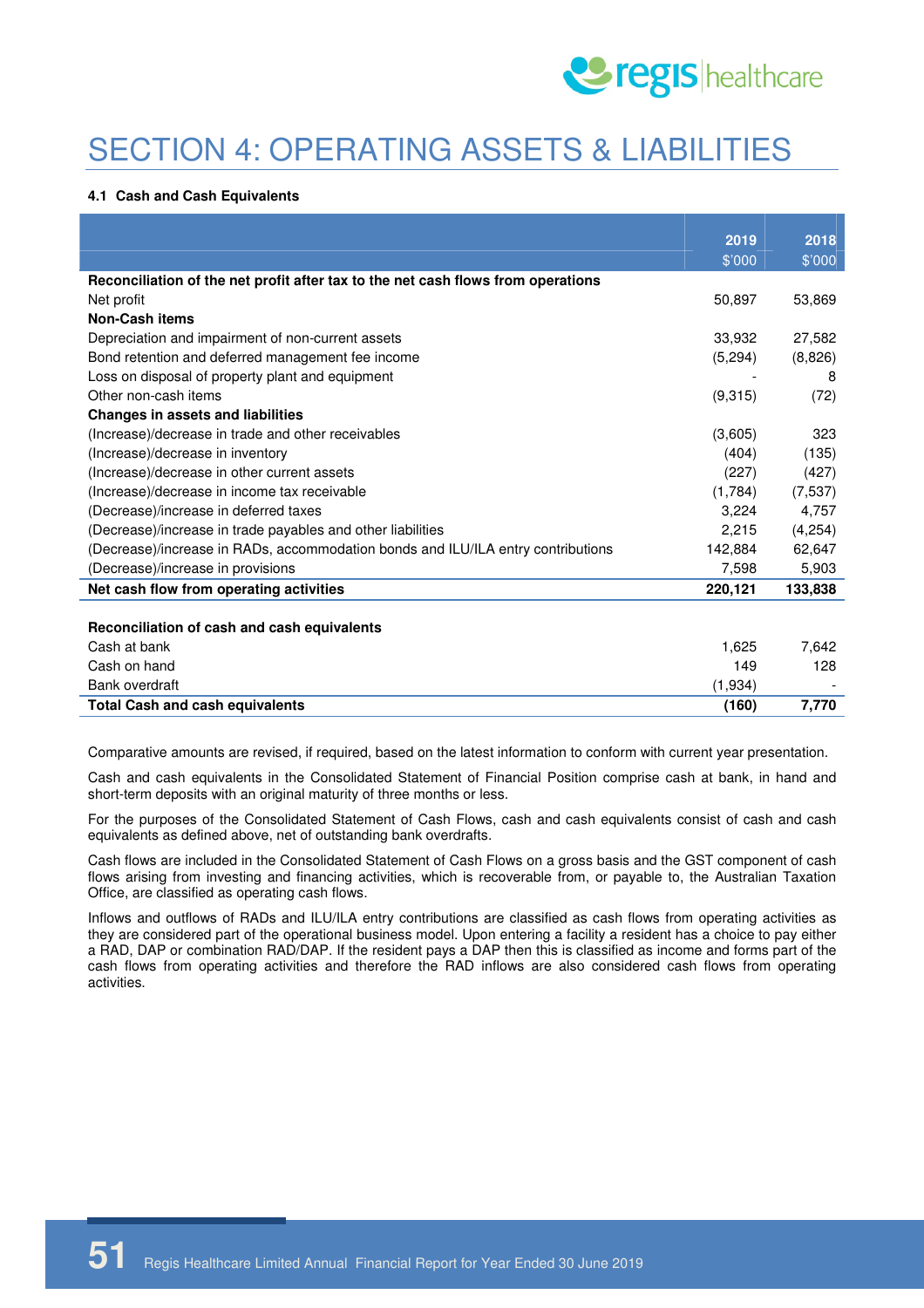

#### **4.2 Trade and Other Receivables**

|                                          | 2019   | 2018   |
|------------------------------------------|--------|--------|
|                                          | \$'000 | \$'000 |
| Trade receivables                        | 5.185  | 4,692  |
| Provision for doubtful debts             |        | (429)  |
| Allowance for impairment loss            | (572)  |        |
| Other receivables                        | 5.871  | 2,616  |
| <b>Total Trade and Other Receivables</b> | 10.484 | 6,879  |

The transitional impact upon initial adoption of AASB 9 as at 1 July 2018 was as follows for the allowance for impairment loss:

|                                     | \$'000 |
|-------------------------------------|--------|
| Balance at 1 July 2018 under AASB 9 | 729    |
| Amounts written off                 | (158)  |
| Net remeasurement of loss allowance |        |
| Balance at 30 June 2019             | 572    |

The Group's financial assets at amortised cost consist of cash and cash equivalents and trade receivables.

To measure the ECLs, trade receivables have been grouped based on shared credit risk characteristics and the days past due. The Group has established a provision policy based on historical credit loss experience, adjusted for forward looking factors specific to the debtors and the overall economic environment. Set out below is the information about the credit risk exposure on the Group's trade receivables and contract assets using a provision matrix:

|                           |        | Days past due           |                          |                      |                           |                        |                     |  |  |
|---------------------------|--------|-------------------------|--------------------------|----------------------|---------------------------|------------------------|---------------------|--|--|
|                           | Total  | $0 - 30$<br><b>DAYS</b> | $31 - 60$<br><b>DAYS</b> | 61-90<br><b>DAYS</b> | $91 - 150$<br><b>DAYS</b> | 151-365<br><b>DAYS</b> | >365<br><b>DAYS</b> |  |  |
|                           | \$'000 | \$'000                  | \$'000                   | \$'000               | \$'000                    | \$'000                 | \$'000              |  |  |
| Gross carrying amount     | 5.185  | 2,662                   | 522                      | 793                  | 420                       | 536                    | 252                 |  |  |
| Expected credit loss rate |        | 1.4%                    | 3.9%                     | 8.7%                 | 14.0%                     | 24.9%                  | 100%                |  |  |
| Expected credit loss      | 572    | 38                      | 20                       | 69                   | 59                        | 134                    | 252                 |  |  |

A write-off on a financial asset is recognised when the Group has no reasonable expectations of recovering the contractual cash flows on a financial asset in its entirety or a portion thereof.

*Comparative information under AASB 139 are as follows:* 

An estimate for doubtful debts is made when collection of the full amount is no longer probable. Bad debts are written off when identified. The movement in the provision for doubtful debts were as follows:

|                        | 2018   |
|------------------------|--------|
|                        | \$'000 |
| Opening balance        | 429    |
| Charge for the year    | 58     |
| Amounts written off    | (58)   |
| <b>Closing balance</b> |        |

At 30 June, the ageing analysis of trade receivables is as follows:

|      | <b>Total</b> | <b>30 DAYS</b> | $31 - 60$<br><b>DAYS</b> | 61-90<br><b>DAYS</b><br>PDNI <sup>1</sup> | 61-90<br><b>DAYS</b><br>Cl <sup>2</sup> | $91+$<br><b>DAYS</b><br><b>PDNI</b> | $91+$<br><b>DAYS</b><br>Cl <sup>2</sup> |
|------|--------------|----------------|--------------------------|-------------------------------------------|-----------------------------------------|-------------------------------------|-----------------------------------------|
|      | \$'000       | \$'000         | \$'000                   | \$'000                                    | \$'000                                  | \$'000                              | \$'000                                  |
| 2018 | 4,692        | 2,113          | 975                      | 282                                       | 142                                     | 893                                 | 287                                     |

 $<sup>1</sup>$  PDNI = Past due not impaired</sup>

 $2^2$  CI = Considered impaired ("CI")

Due to the short term nature of current trade and other receivables, their carrying value is assumed to approximate their fair value.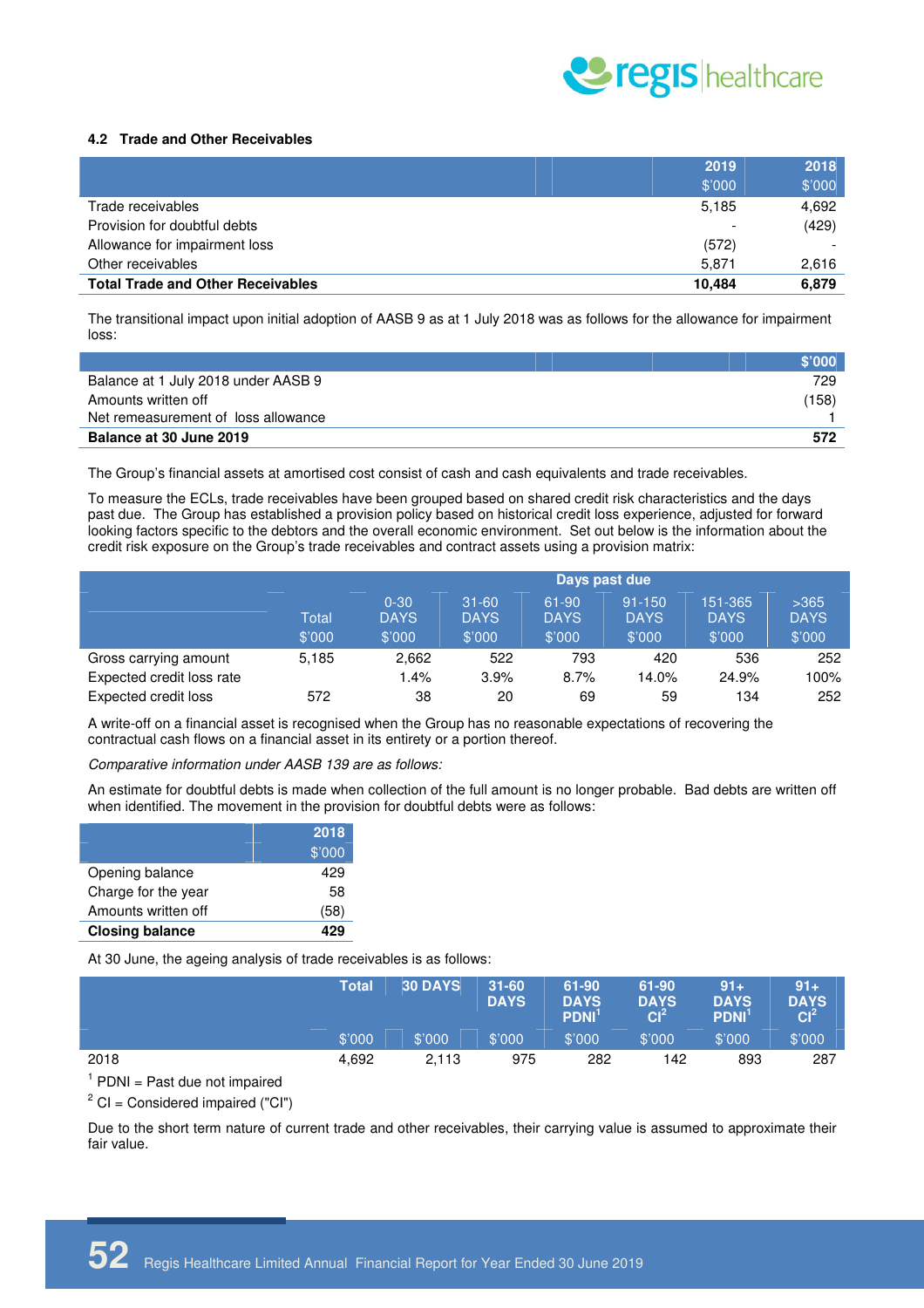

#### **4.3 Trade Payables and Other Liabilities**

|                                            | 2019   | 2018   |
|--------------------------------------------|--------|--------|
|                                            | \$'000 | \$'000 |
| Trade payables                             | 11.257 | 13,000 |
| Other payables                             | 34,185 | 39,050 |
| Deferred revenue                           | 6.917  | 4,520  |
| Fees received in advance                   | 3.226  | 3,226  |
| Total trade payables and other liabilities | 55,585 | 59,796 |

Liabilities for trade creditors and other payables are recognised initially at fair value and are subsequently carried at amortised cost. All amounts are non-interest bearing and have an average term of 30 days.

Deferred revenue and Fees received in advance are contract liabilities.

Deferred revenue includes bond retention fees and deferred management fees and are expected to be recognised as revenues over a period of 1 to 9 years. Decreases in these balances generally represent the recognition of revenues. Increases in the balance for deferred management fees generally represent deferred management fees contractually accruing. The increase in deferred revenue for 2019 reflects the adjustment to bond retention fees payable upon adoption of AASB 15.

Fees received in advance are expected to be recognised as revenues within one year. Decreases in this balance represents the recognition of revenues and increases in the balance represent fees received through government and resident funding. Due to the short term nature of these payables, their carrying value is assumed to approximate their fair value.

#### **4.4 Other Current Assets**

|                            | $-$<br>___   | 2019   | 2018   |
|----------------------------|--------------|--------|--------|
|                            | <b>NOTES</b> | \$'000 | \$'000 |
| Prepayments                |              | 3,175  | 1,858  |
| <b>GST</b> recoverable     |              | 784    | 1.874  |
| Total other current assets |              | 3,959  | 3,732  |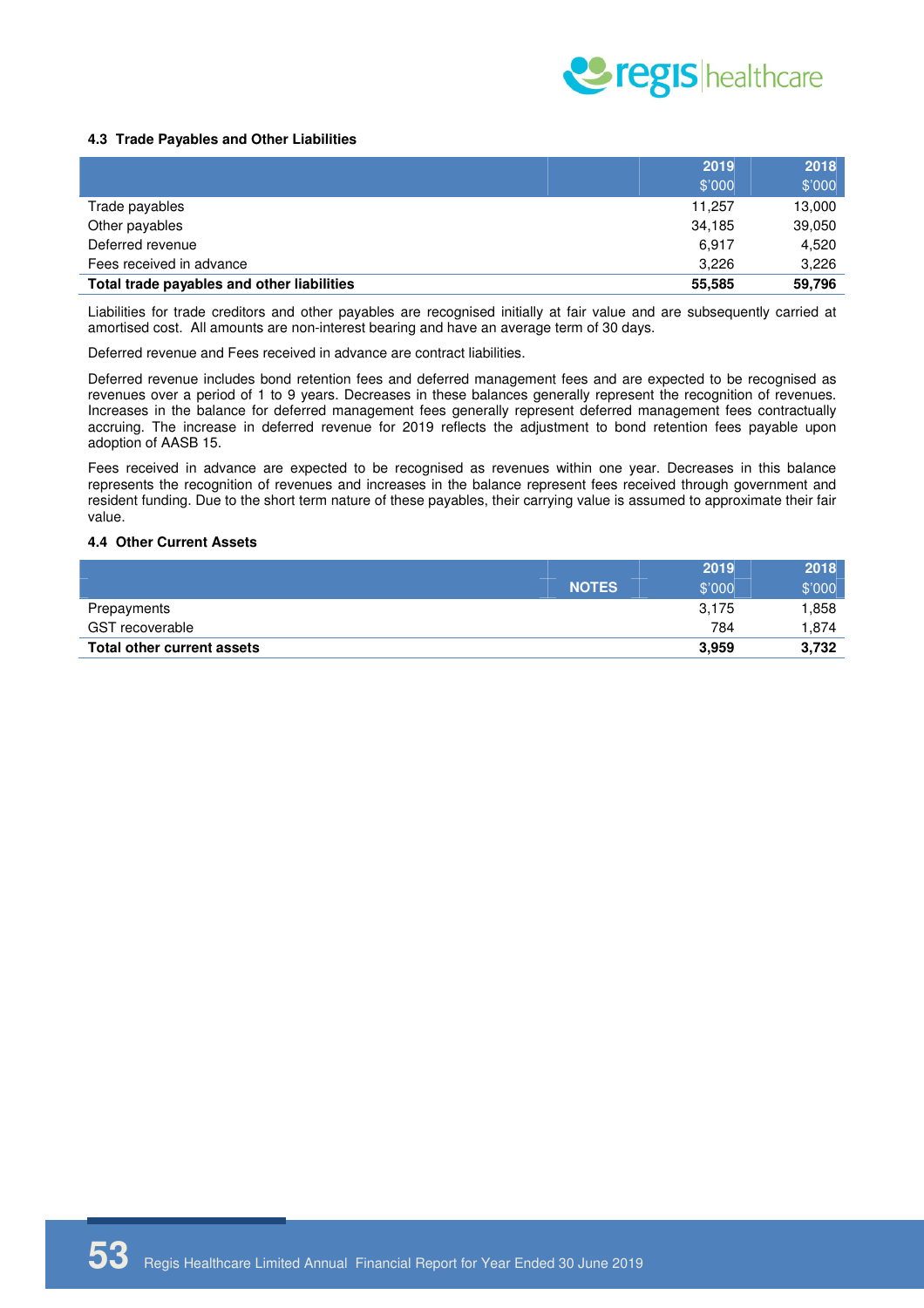

#### **4.5 Provisions**

|                                     |              | 2019   | 2018   |
|-------------------------------------|--------------|--------|--------|
|                                     | <b>NOTES</b> | \$'000 | \$'000 |
| <b>Current</b>                      |              |        |        |
| <b>Employee Entitlements</b>        | (i)          | 60,161 | 53,923 |
| <b>Total current provisions</b>     |              | 60,161 | 53,923 |
|                                     |              |        |        |
| <b>Non-Current</b>                  |              |        |        |
| <b>Employee Entitlements</b>        |              | 6.012  | 4,652  |
| <b>Total non-current provisions</b> |              | 6,012  | 4.652  |

(i) The current provision for employee entitlements includes annual leave entitlements, which are presented as current although the Group does not expect to settle the full amount within the next 12 months. The amount of annual leave that is not expected to be settled within the next 12 months is \$5,286,000 (2018: \$4,678,000).

Provisions are recognised when the Group has a present obligation (legal or constructive) as a result of a past event, it is probable that an outflow of resources embodying economic benefits will be required to settle the obligation and a reliable estimate can be made of the amount of the obligation.

Where the Group expects some or all of a provision to be reimbursed, for example under an insurance contract, the reimbursement is recognised as a separate asset but only when the reimbursement is virtually certain. The expense relating to any provision is recognised in profit or loss net of any reimbursement.

#### **Employee Entitlements**

Provisions are recognised for annual leave, long service leave and long-term incentives. These are recognised and presented in the financial statements as follows:

- The liability expected to be paid within twelve months is measured at the amount expected to be paid.
- The liability expected to be paid after twelve months is measured as the present value of expected future payments to be made in respect of services provided by employees up to the reporting date.
- The liability that has vested at the reporting date is included in the current provision for employee entitlements.
- The liability that has not vested at the reporting date is included in the non-current provision for employee entitlements.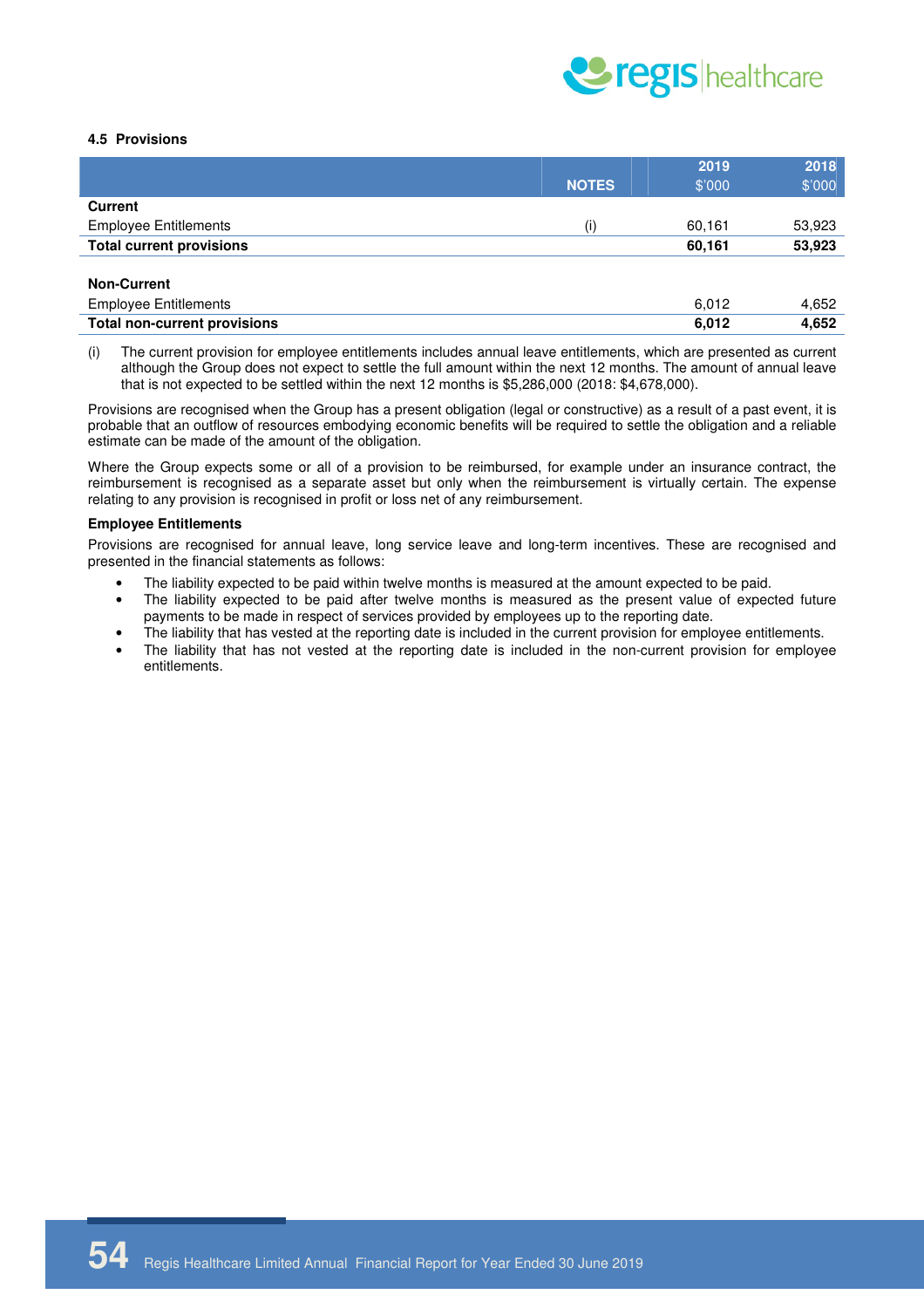

# SECTION 5: CAPITAL STRUCTURE & FINANCING

#### **5.1 Other financial assets and liabilities**

|                                                                     | 2019      | 2018    |
|---------------------------------------------------------------------|-----------|---------|
|                                                                     | \$'000    | \$'000  |
| Interest rate swaps                                                 |           | 147     |
| <b>Total other financial assets</b>                                 |           | 147     |
|                                                                     |           |         |
| Refundable accommodation deposits (RADs)                            | 1,085,038 | 945.152 |
| Independent living unit and apartment (ILU/ILA) entry contributions | 41.791    | 44.086  |
| Interest rate swaps                                                 | 91        |         |
| <b>Total other financial liabilities</b>                            | 1,126,920 | 989,238 |

#### **Refundable accommodation deposits (RADs)**

A refundable accommodation deposit (RAD) is a non-interest bearing deposit paid or payable to an Approved Provider by a resident for the resident's accommodation in an aged care facility. Bond deposits may be reduced by annual retention fees charged in accordance with the Aged Care Act, 1997. Prior to 1 July 2014, lump sum refundable accommodation deposits were referred to as accommodation bonds.

RADs are recognised initially at fair value and subsequently measured at amortised cost using the effective interest rate method. Due to the short term nature of RADs, their carrying value is assumed to approximate their fair value.

Prior to 1 July 2014, accommodation bonds were not payable by residents paying a high care accommodation payment. From 1 July 2014, under the Living Longer Living Better reforms, residents can choose to pay a full lump sum (RAD), a regular rental-type payment called a 'daily accommodation payment' (DAP), or a combination of both.

Accommodation bond balances are reduced by annual retention fees charged in accordance with the Aged Care Act, 1997. However, retention fees are not applicable to post 1 July 2014 RADs.

RAD refunds are guaranteed by the Federal Government under the prudential standards legislation.

Providers are required to have sufficient liquidity to ensure they can refund RAD balances as they fall due in the following twelve months. Providers are also required to implement and maintain a liquidity management strategy.

As there is no unconditional right to defer payment for 12 months, RAD liabilities are recorded as current liabilities.

The RAD liability is spread across a large portion of the resident population and therefore the repayment of individual balances that make up the current balance will be dependent upon the actual tenure of individual residents. Tenure can be more than ten years but averages approximately three years. Usually (but not always), when an existing RAD is repaid it is replaced by a new RAD from an incoming resident.

#### **Independent living unit and apartment (ILU/ILA) entry contributions**

Entry Contributions relate to Independent Living Unit and Apartment residents. ILU/ILA contributions are non interest bearing and are recognised at fair value through profit or loss with resulting fair value adjustments recognised in profit or loss. Fair value is the amount payable on demand and is measured at the principal amount plus the resident's share of any increases in the market value of the occupied ILU/ILAs (for contracts that contain a capital gain share clause) less deferred management fees contractually accruing up to reporting date. Sensitivity analyses on reasonably plausible changes to market value do not significantly affect fair value.

Contributions are presented inclusive of the residents' share of any increases in market value of the ILU/ILA to reporting date and net of deferred management fees contractually accrued to reporting date and other amounts owing by residents, which are deducted from the loan on repayment following the residents' departure. Entry contributions are settled after a resident vacates the property and the terms and conditions are governed by applicable State based Retirement Village Acts.

#### **Interest rate swaps**

Interest rate swaps are initially recognised at fair value on the date the contract is entered into and are subsequently remeasured at fair value at reporting date. The fair values of interest rate swap contracts are determined by reference to market values for similar instruments.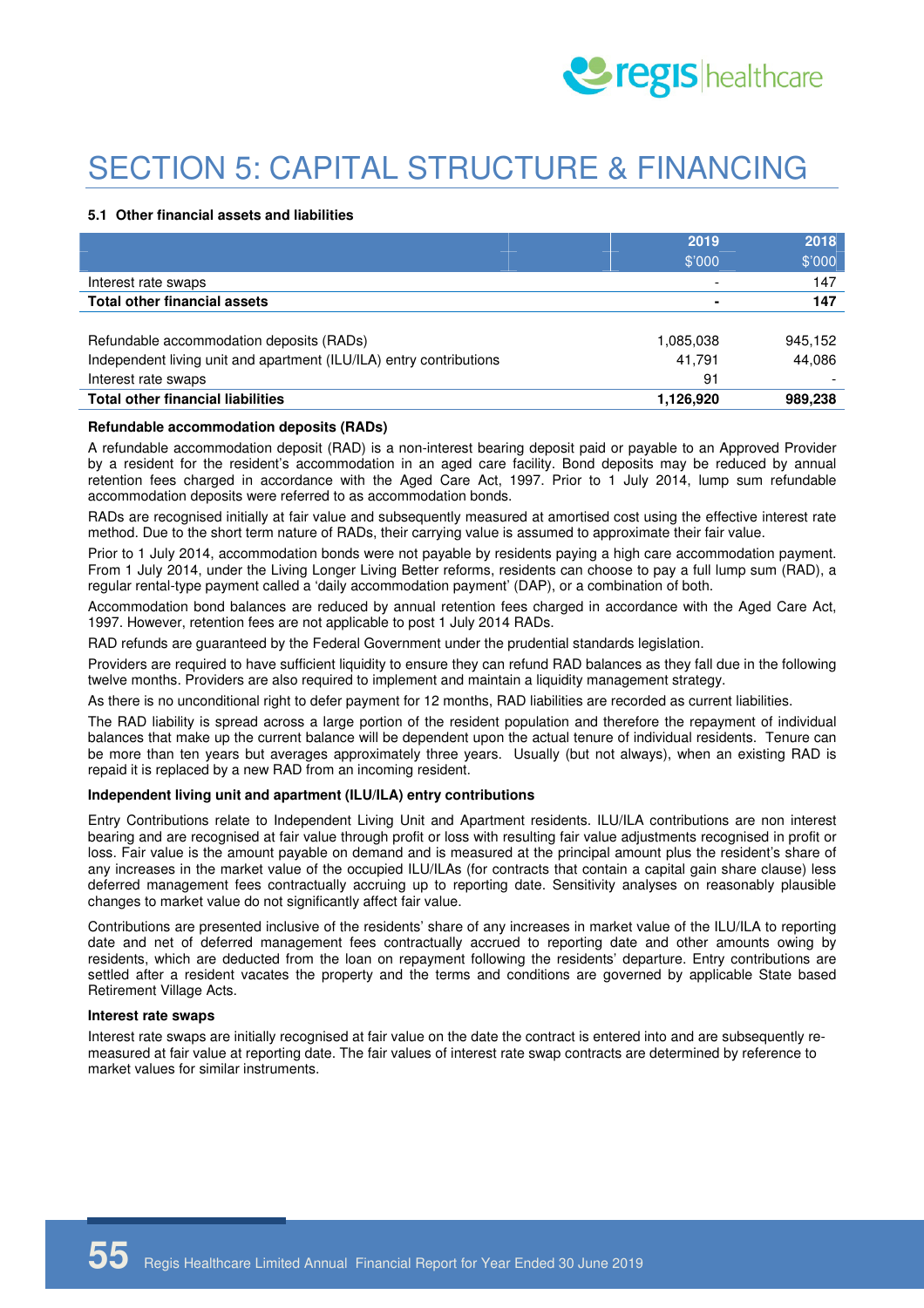

#### **5.1 Other financial assets and liabilities (continued)**

#### **Interest rate swaps (continued)**

The Group designates interest rate swaps as cash flow hedge relationships. The effective portion of changes in the fair value of these derivatives is recognised in equity. The gain or loss relating to the ineffective portion is recognised immediately in profit or loss.

Amounts accumulated in equity are transferred to profit or loss in the periods when the hedged item affects profit or loss (for instance when the forecast sale that is hedged takes place). When a hedging instrument expires or is sold, or when a hedge no longer meets the criteria for hedge accounting, any cumulative gain or loss existing in equity at that time remains in equity and is recognised when the forecast transaction is ultimately recognised in the Consolidated Statement of Profit or Loss and Other Comprehensive Income. When a forecast transaction is no longer expected to occur, the cumulative gain or loss that was reported in equity is immediately transferred to the Consolidated Statement of Profit or Loss and Other Comprehensive Income.

The terms of the interest rate swap match the terms of the expected highly probable forecast transactions. As a result, there is no hedge ineffectiveness to be recognised in profit or loss.

The nominal value of the interest rate swap is \$75,000,000 and the hedged rate is 1.7817%

#### **5.2 Interest Bearing Loans and Borrowings**

|              | <b>NOTES</b> | <b>BANK</b><br><b>OVERDRAFT</b><br>\$'000 | <b>BORROWINGS</b><br><b>NON-CURRENT</b><br>\$'000 | <b>BANK</b><br><b>GUARANTEES</b><br>\$'000 | <b>UNUSED</b><br>\$'000 | <b>TOTAL</b><br>\$'000 |
|--------------|--------------|-------------------------------------------|---------------------------------------------------|--------------------------------------------|-------------------------|------------------------|
| 30 June 2019 | (i           | .934                                      | 303,080                                           | 4.643                                      | 230,343                 | 540,000                |
| 30 June 2018 |              | -                                         | 411,589                                           | 6,250                                      | 122.161                 | 540,000                |

(i) In June 2019, the group completed a refinancing of its \$515m syndicated bank debt facilities on terms and conditions that are consistent with current facilities. The \$295m tranche that was due to mature in July 2020 has been extended so that \$157.5m matures in July 2022 and \$137.5m matures in July 2023. The other tranches of \$150m and \$70m remain unchanged and mature in May 2021 and July 2022 respectively.

The movement in interest bearing borrowings represents net cash repayments of bank borrowings of \$108,509,000 and other movements of \$464,000.

During the current and prior years, there were no defaults or breaches of any of the loans.

At initial recognition, financial liabilities are classified at fair value net of directly attributable transaction costs. After initial recognition, interest-bearing loans and borrowings are subsequently measured at amortised cost using the effective interest rate method. Gains and losses are recognised in profit or loss when the liabilities are de-recognised as well as through the effective interest rate amortisation process. Amortised cost is calculated by taking into account any discount or premium on acquisition and fees or costs that are an integral part of the effective interest rate. The effective interest rate amortisation is included in finance costs in profit or loss.

The carrying value of interest bearing loans is materially the same as the fair value.

#### **5.3 Financial Risk Management and Objectives**

The Group's principal financial liabilities comprise of trade payables and other liabilities, accommodation bonds, refundable accommodation deposits (RADs), independent living unit and apartment (ILU/ILA) contributions and interest bearing loans which are held mainly to finance the Group's operations. The Group's principal financial assets include trade and other receivables, and cash and cash equivalents that derive directly from its operations. The Group is exposed to market risk, credit risk and liquidity risk.

Primary responsibility to review, oversee and report to the Board on the Group's risk management systems and strategies rests with the Audit, Risk & Compliance Committee operating within an approved policy under the authority of the Board. The Group uses various methods to measure and manage different types of risks to which it is exposed. The Board ensures that the Group's financial risk activities are governed by appropriate policies and procedures and that financial risks are identified, measured and managed in accordance with the Group's policies and risk objectives which have been agreed upon by the Board. These are summarised below.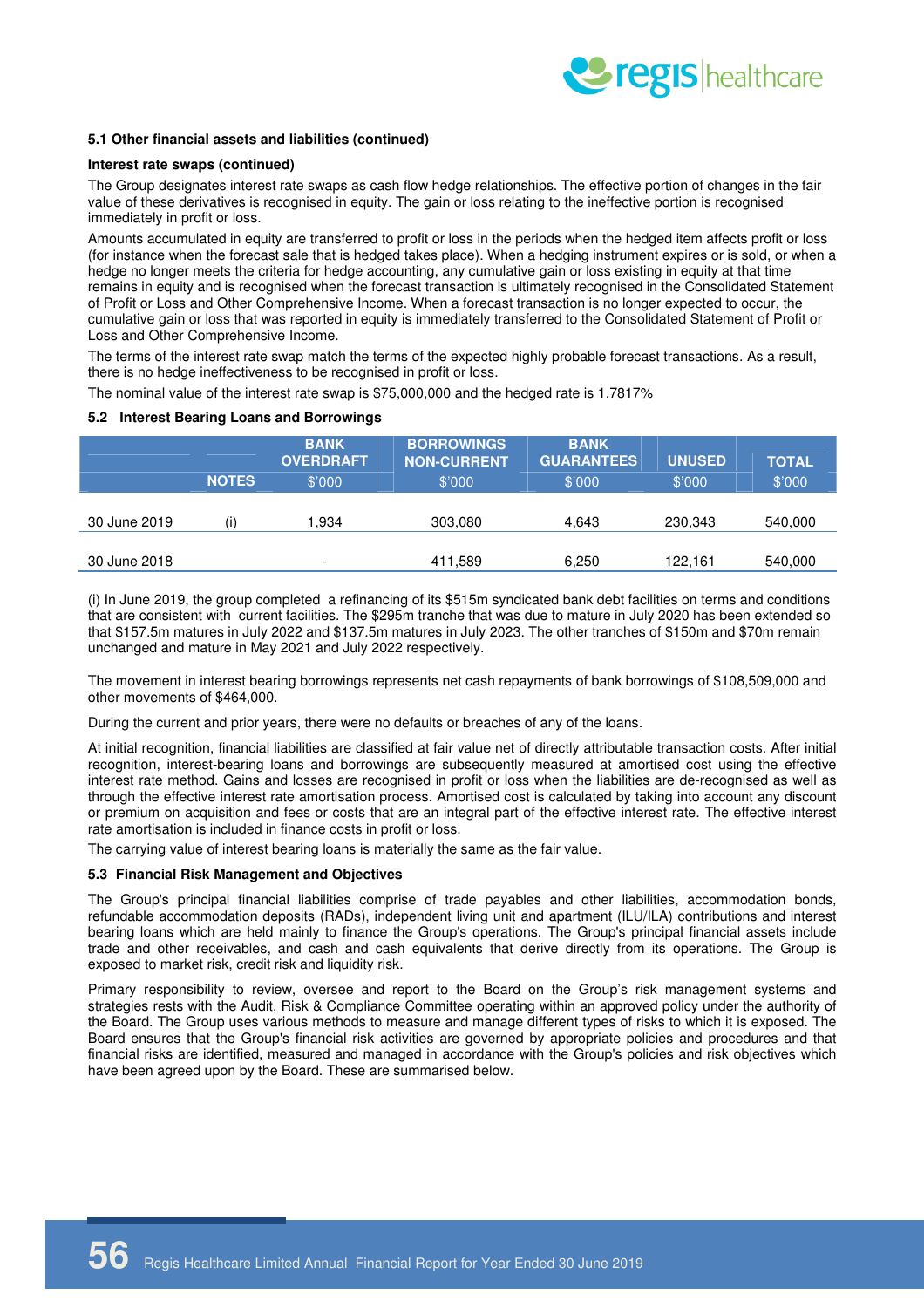

#### **5.3 Financial Risk Management Objectives (continued)**

#### **Market risk**

Market risk is the risk that the fair value or future cash flows of financial instruments will fluctuate due to changes in market variables such as interest rates and prices. Financial instruments affected by market risk include cash, loans and borrowings, RADs and DAPs and derivative financial instruments. Market risk is managed and monitored by using sensitivity analysis, and minimised through ensuring that all operational activities are undertaken in accordance with established internal and external guidelines, financing and investment strategies of the Group.

#### **Interest rate risk**

The Group's exposure to interest rate risk primarily relates to the Group's bank debt when drawn. Interest rate risk arises from the possibility that changes in interest rates will affect future cash flows or the fair values of financial instruments. When bank debt is drawn, the Group reviews its bank borrowings on a monthly basis and monitors its position in respect of fixing interest rates, leaving them as floating rates or a combination of both. The Group constantly monitors and analyses its interest rate exposure. Within this analysis, consideration is given to potential renewals of existing positions, alternative financing options and the mix of fixed and variable interest rates.

The Group primarily manages this risk exposure through entering into interest rate swaps, in which the Group agrees to exchange, at specified intervals, the difference between fixed and variable rate interest amounts calculated by reference to an agreed upon notional principal amount.

The Group's exposure to interest rate risks and the effective interest rate of financial assets and liabilities both recognised and unrecognised at the reporting date are as follows:

|                        |               | <b>WEIGHTED AVERAGE</b><br><b>EFFECTIVE INTEREST RATES</b> | <b>FIXED OR</b><br><b>FLOATING</b> |
|------------------------|---------------|------------------------------------------------------------|------------------------------------|
|                        | 2019<br>2018  |                                                            |                                    |
|                        | $\frac{9}{6}$ | $\sqrt{2}$                                                 |                                    |
| Cash and liquid assets | 1.48          | 1.87                                                       | Floating                           |
| Bank loans             | 3.33          | 2.94                                                       | Floating                           |

The details of bank loans are disclosed in section 5.2 of the financial statements. All other financial assets and liabilities are non-interest bearing.

At reporting date, the Group had the following mix of financial assets and liabilities exposed to Australian variable interest rate risk that are not designated as cash flow hedges:

|                              | 2019       | 2018       |
|------------------------------|------------|------------|
|                              | \$'000     | \$'000     |
| <b>Financial Assets</b>      |            |            |
| Cash and cash equivalents    | (160)      | 7.770      |
| <b>Financial Liabilities</b> |            |            |
| Bank debt                    | (303,080)  | (411,589)  |
| Net exposure                 | (303, 240) | (403, 819) |

At 30 June 2019, if interest rates had moved, as illustrated in the table below, with all other variables held constant, post tax profit and equity would have been affected as follows:

| <b>JUDGEMENTS OF REASONABLY POSSIBLE MOVEMENTS:</b>                    | <b>POST TAX PROFIT</b><br>HIGHER/(LOWER) |                  | <b>EQUITY</b><br>HIGHER/(LOWER) |                  |
|------------------------------------------------------------------------|------------------------------------------|------------------|---------------------------------|------------------|
|                                                                        | 2019<br>\$'000                           | 2018<br>\$'000   | 2019<br>\$'000                  | 2018<br>\$'000   |
| Consolidated<br>$+1\%$ (100 basis points)<br>$-1\%$ (100 basis points) | (2, 444)<br>2.444                        | (2,403)<br>2.403 | (2, 444)<br>2.444               | (2,403)<br>2,403 |

#### **Price risk**

The Group's exposure to price risk primarily relates to the risk that the Federal Government, through the Department of Health, alters the rate of funding provided to Approved Providers of residential aged care services. A fluctuation in the rate of Government funding may have a direct material impact on the revenue of the Group. In addition, the Department of Health also administers the pricing of Resident contributions. Members of the Group's senior management team participate in aged care industry public awareness discussions and in aged care industry dialogue with the Department and Government about proposals for changes to legislation for the aged care industry.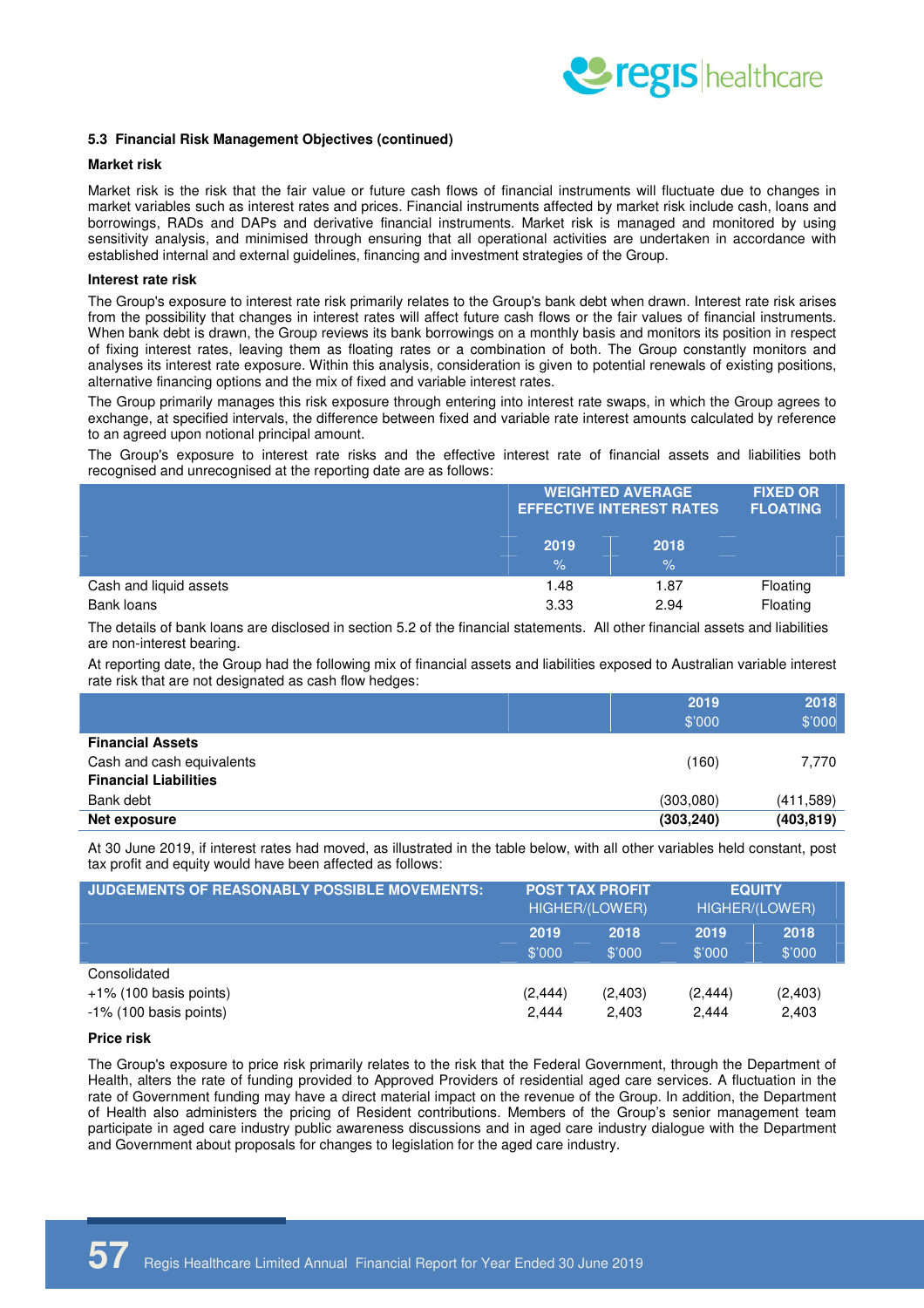

#### **5.3 Financial Risk Management and Objectives (continued)**

#### **Credit risk**

Credit risk is the risk that a counterparty will not meet its obligations under a financial instrument or customer contract, leading to a financial loss. The Group's exposure to credit risk arises from potential default of the counter party, with a maximum exposure equal to the carrying amount of the asset. The Group does not hold any credit derivatives to offset its credit exposure. Receivable balances are monitored on an ongoing basis with the result that the Group's exposure to bad debts is not significant.

#### **Liquidity risk**

Liquidity risk is the risk that the Group will encounter difficulty in meeting obligations associated with financial liabilities. This risk is controlled through monitoring forecast cash flows and ensuring adequate access to financial instruments that are readily convertible to cash. In addition, the Group maintains sufficient cash and cash equivalents to meet normal operating requirements. Also, as part of the Group's compliance with the User Rights Principles 1997, the Company maintains a liquidity management strategy to ensure that it has sufficient liquidity to enable it to refund RAD and accommodation bond balances that are expected to fall due within at least the next 12 months.

The following table reflects all contractually fixed pay-offs and receivables for settlement, repayments and interest resulting from recognised financial assets and liabilities, including derivative financial instruments as at 30 June 2019. The undiscounted cash flows for the respective upcoming financial years are presented. Cash flows for financial assets and liabilities without fixed amount or timing are based on conditions existing at 30 June 2019.

The Group monitors its liquidity risk through rolling cash forecasts. The Group's objective is to maintain a balance between continuity of funding and flexibility through the use of debt finance and operational cash flow. Access to sources of funding is sufficiently available with the Group being able to refinance the debt when it becomes due. Maturity analysis of financial assets and liabilities are as follows:

|                                       |     | $1 - 12$<br><b>MONTHS</b> | $1-5$<br><b>YEARS</b> | <b>TOTAL</b>  |
|---------------------------------------|-----|---------------------------|-----------------------|---------------|
|                                       |     | \$'000                    | \$'000                | \$'000        |
| Year ended 30 June 2019               |     |                           |                       |               |
| <b>Financial assets</b>               |     |                           |                       |               |
| Trade and other receivables           |     | 10,484                    |                       | 10,484        |
| Other current assets                  |     | 784                       |                       | 784           |
| <b>Financial liabilities</b>          |     |                           |                       |               |
| Cash and cash equivalents             |     | (160)                     |                       | (160)         |
| Trade payables and other liabilities  |     | (55, 585)                 |                       | (55, 585)     |
| RADs and ILU/ILA entry contributions  | (a) | (1, 126, 829)             |                       | (1, 126, 829) |
| Interest rate swap                    |     | (91)                      |                       | (91)          |
| Interest bearing loans and borrowings |     |                           | (303,080)             | (303,080)     |
| <b>Net exposure</b>                   |     | (1, 171, 397)             | (303,080)             | (1, 474, 477) |
| Year ended 30 June 2018               |     |                           |                       |               |
| <b>Financial assets</b>               |     |                           |                       |               |
| Cash and cash equivalents             |     | 7,770                     |                       | 7,770         |
| Trade and other receivables           |     | 6,879                     |                       | 6,879         |
| Interest rate swap                    |     | 147                       |                       | 147           |
| Other current assets                  |     | 1,874                     |                       | 1,874         |
| <b>Financial liabilities</b>          |     |                           |                       |               |
| Trade payables and other liabilities  |     | (59,796)                  |                       | (59, 796)     |
| RADs and ILU/ILA entry contributions  |     | (989, 238)                |                       | (989, 238)    |
| Interest rate swap                    |     |                           |                       |               |
| Interest bearing loans and borrowings |     |                           | (411,589)             | (411,589)     |
| Net exposure                          |     | (1,032,364)               | (411,589)             | (1,443,953)   |

(a) Cash flows from refundable accommodation deposits (RADs), accommodation bonds and ILU/ILA entry contributions are classified as a current liability because the Group does not have an unconditional right to defer settlement for at least 12 months after the reporting period. In practice, this is not expected to result in a net outflow because historically, as RADs/bonds have been repaid, they have generally been replaced by new RADs from incoming residents of similar or greater amounts. This trend is expected to continue (with RADs replacing accommodation bonds from 1 July 2014). Refer to section 5.1 for further information.

At reporting date, the Group had available \$230,343,000 of unused credit facilities.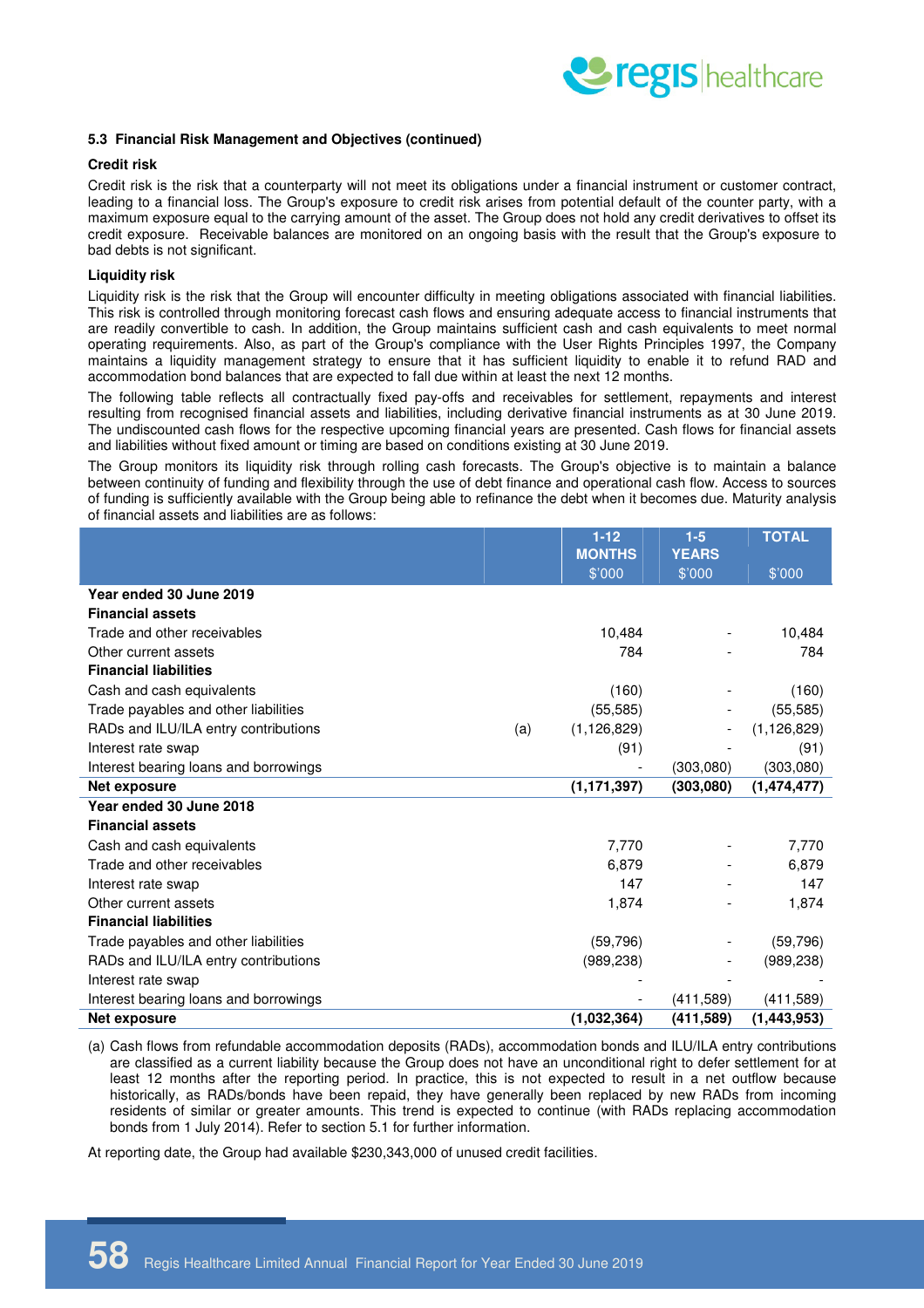

#### **5.3 Financial Risk Management and Objectives (continued)**

#### **Capital Management**

For the purpose of the Group's capital management, capital includes issued capital, and all other equity reserves attributable to the equity holders of the parent. The primary objective of the Group's capital management is to maximise the shareholder value.

In order to achieve this overall objective, the Group's capital management, amongst other things, aims to ensure that it meets financial covenants attached to the interest-bearing loans and borrowings that define capital structure requirements. Breaches in meeting the financial covenants would permit the bank to immediately call loans and borrowings. There have been no breaches in the financial covenants of any interest-bearing loans and borrowings in the current period.

The Group manages its capital structure and makes adjustments in light of changes in economic conditions and the requirements of the financial covenants. To maintain or adjust the capital structure, the Group may adjust the dividend payment to shareholders, return capital to shareholders or issue new shares.

No changes were made in the objectives, policies or processes for managing capital during the years ended 30 June 2019 and 2018.

#### **5.4 Fair value hierarchy**

The financial instruments included on the Consolidated Statement of Financial Position are measured at either fair value or amortised cost. The measurement of this fair value may in some cases be subjective and may depend on the inputs used in the calculations. The different valuation methods available can be classified into hierarchies and are described below:

Level 1 – Quoted (unadjusted) market prices in active markets for identical assets and liabilities

Level 2 – Valuation techniques for which the lowest level input that is significant to the fair value measurement is directly or indirectly observable

Level 3 - Valuation techniques for which the lowest level input that is significant to the fair value measurement is unobservable.

The following table sets out the financial instruments included on the Consolidated Statement of Financial Position at Fair Value.

|                                                              |              | <b>TOTAL</b>  | <b>LEVEL 1</b>           | <b>LEVEL 2</b> | <b>LEVEL 3</b> |
|--------------------------------------------------------------|--------------|---------------|--------------------------|----------------|----------------|
|                                                              | <b>NOTES</b> | \$'000        | \$'000                   | \$'000         | \$'000         |
| 30 June 2019                                                 |              |               |                          |                |                |
| Assets and liabilities measured at fair value                |              |               |                          |                |                |
| Interest rate swaps                                          | 5.1          | (91)          |                          | (91)           |                |
| Independent living unit and apartment entry<br>contributions | 5.1          | (41, 791)     |                          | (41, 791)      |                |
| <b>Investment Property</b>                                   | 3.4          | 143,375       |                          |                | 143,375        |
| Assets and liabilities for which fair value is<br>disclosed  |              |               |                          |                |                |
| <b>Borrowings</b>                                            | 5.2          | (303,080)     | $\overline{\phantom{a}}$ | (303,080)      |                |
| Refundable accommodation deposits (RADs)                     | 5.1          | (1,085,038)   |                          | (1,085,038)    |                |
| Total                                                        |              | (1, 286, 625) | $\blacksquare$           | (1,430,000)    | 143,375        |
| 30 June 2018                                                 |              |               |                          |                |                |
| Assets and liabilities measured at fair value                |              |               |                          |                |                |
| Interest rate swaps                                          | 5.1          | 147           |                          | 147            |                |
| Independent living unit and apartment entry<br>contributions | 5.1          | (44,086)      |                          | (44, 086)      |                |
| <b>Investment Property</b>                                   | 3.4          | 129,049       |                          |                | 129,049        |
| Assets and liabilities for which fair value is<br>disclosed  |              |               |                          |                |                |
| Borrowings                                                   | 5.2          | (411,589)     | -                        | (411,589)      |                |
| Refundable accommodation deposits (RADs)                     | 5.1          | (945, 152)    |                          | (945, 152)     |                |
| <b>Total</b>                                                 |              | (1, 271, 631) |                          | (1,400,680)    | 129,049        |

Refer relevant note for information on how fair value of the above financial instruments were derived.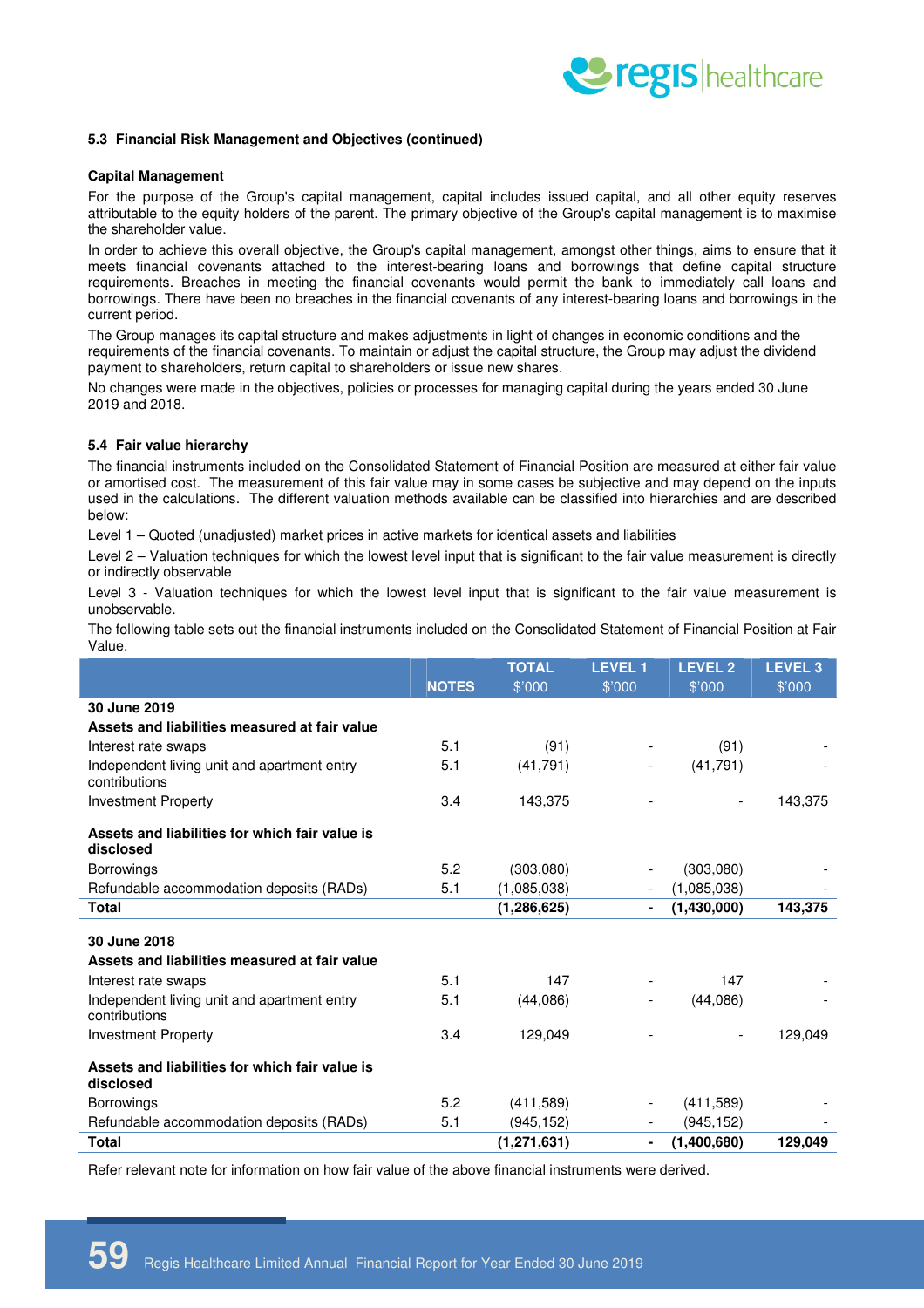

#### **5.4 Fair Value Hierarchy (continued)**

The carrying value of financial assets and liabilities recognised at amortised cost in the financial statements approximates their fair value.

#### **5.5 Commitments**

#### **Expenditure commitments**

| Aggregate lease expenditure contracted for at reporting date       | 4,405  | 5,373  |
|--------------------------------------------------------------------|--------|--------|
| later than five years<br>$\bullet$                                 |        |        |
| later than one year and not later than five years<br>$\bullet$     | 3.212  | 4.509  |
| Not later than one year<br>٠                                       | 1.193  | 864    |
| Minimum lease payments                                             |        |        |
| Operating lease expenditure commitments                            |        |        |
| Contractual commitments for building works at aged care facilities | 8,832  | 471    |
| Capital expenditure commitments                                    |        |        |
|                                                                    | \$'000 | \$'000 |
|                                                                    | 2019   | 2018   |
|                                                                    |        |        |

#### **Capital expenditure commitments**

Contractual commitments at year end relate to ongoing development activity.

#### **Lease expenditure commitments**

Leases are classified at their inception as either operating or finance leases based on the economic substance of the agreement so as to reflect the risks and benefits incidental to ownership.

The minimum lease payments of operating leases, where the lessor effectively retains substantially all of the risks and benefits of ownership of the leased item, are recognised as an expense on a straight line basis.

Operating leases have an average lease term of 7 years. Assets that are the subject of operating leases are office premises and motor vehicles.

#### **5.6 Contingencies**

|                 | 2019<br>___ | 2018   |
|-----------------|-------------|--------|
|                 | \$'00ር      | \$'000 |
| Bank guarantees | 4,643       | ა.250  |

#### **Legal claims and disputes**

Management are not aware of any legal claims or disputes at the date of this report.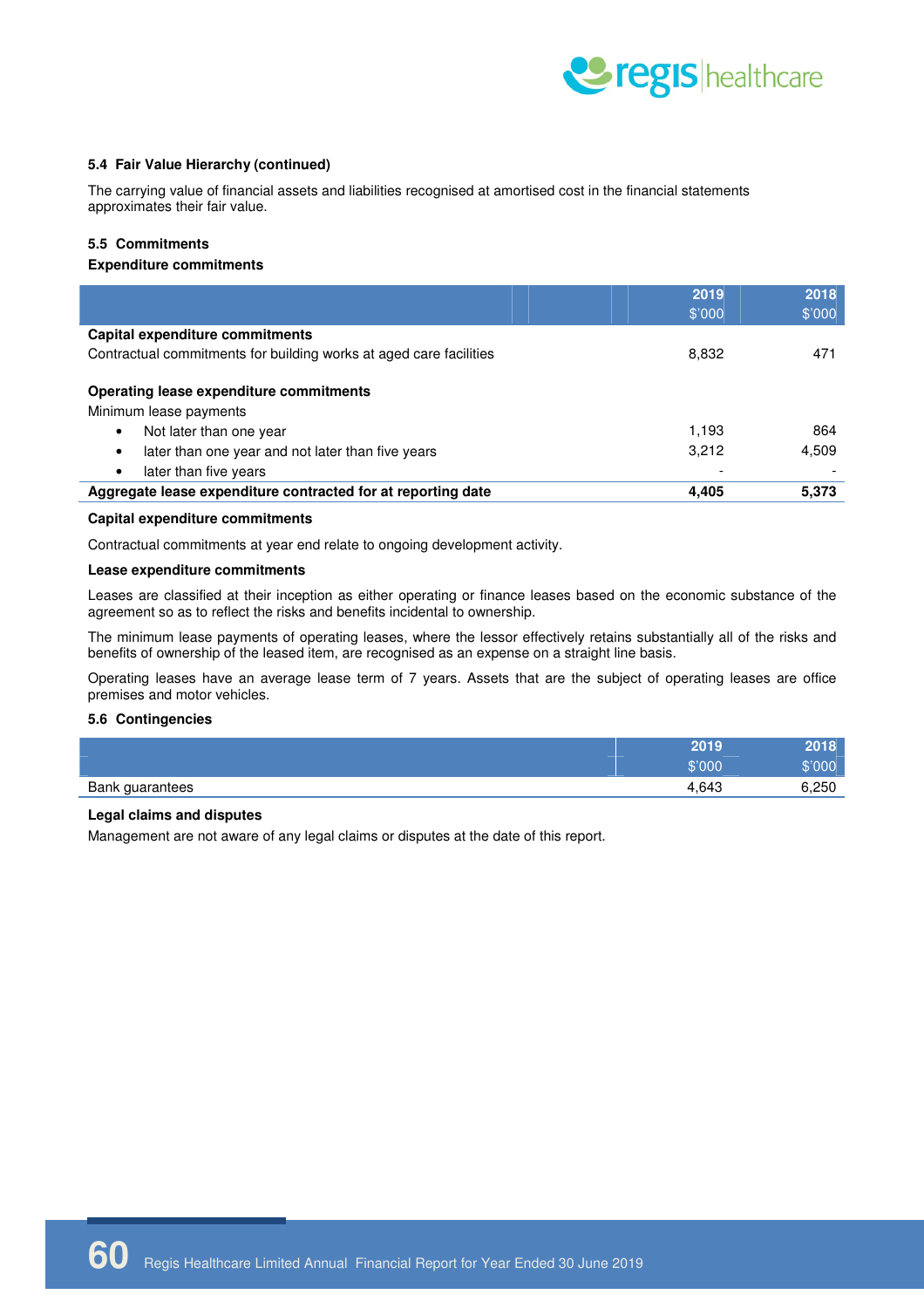

### **5.7 Equity**

#### **5.7.1 Issued Capital**

Movements in ordinary shares on issue are as follows:

|                                | <b>GRANT</b><br><b>DATE FAIR</b><br><b>VALUE</b> | <b>DATE</b>       | <b>NUMBER OF</b><br><b>SHARES</b> | \$'000  |
|--------------------------------|--------------------------------------------------|-------------------|-----------------------------------|---------|
| Balance                        |                                                  | 1 July 2017       | 300,358,466                       | 272,221 |
| Share issue performance rights | 3.66                                             | 8 September 2017  | 94.449                            | 317     |
| Share issue performance rights | 4.82                                             | 8 September 2017  | 12.669                            | 42      |
| Share issue performance rights | 3.79                                             | 8 September 2017  | 33,784                            | 113     |
| Share issue performance rights | 3.66                                             | 18 December 2017  | 35,151                            | 129     |
| <b>Balance</b>                 |                                                  | 30 June 2018      | 300.534,519                       | 272,822 |
| Share issue performance rights | 3.49                                             | 27 September 2018 | 103.667                           | 362     |
| Share issue performance rights | 3.20                                             | 27 September 2018 | 15,503                            | 49      |
| <b>Balance</b>                 |                                                  | 30 June 2019      | 300,653,689                       | 273,233 |

Issued and paid up capital is recognised at the fair value of the consideration received by the Company.

Any transaction cost arising on the issue of ordinary shares are recognised directly in equity as a reduction of the share proceeds received.

The only class of issued capital held are ordinary shares, which entitles the holders to the following entitlements:

- participate in dividends and the proceeds on winding up of the Company in proportion to the number of and amounts paid on shares held.
- one vote, either in person or by proxy, at a meeting of the Company.

Ordinary shares have no par value and the Company does not have a limited amount of authorised capital.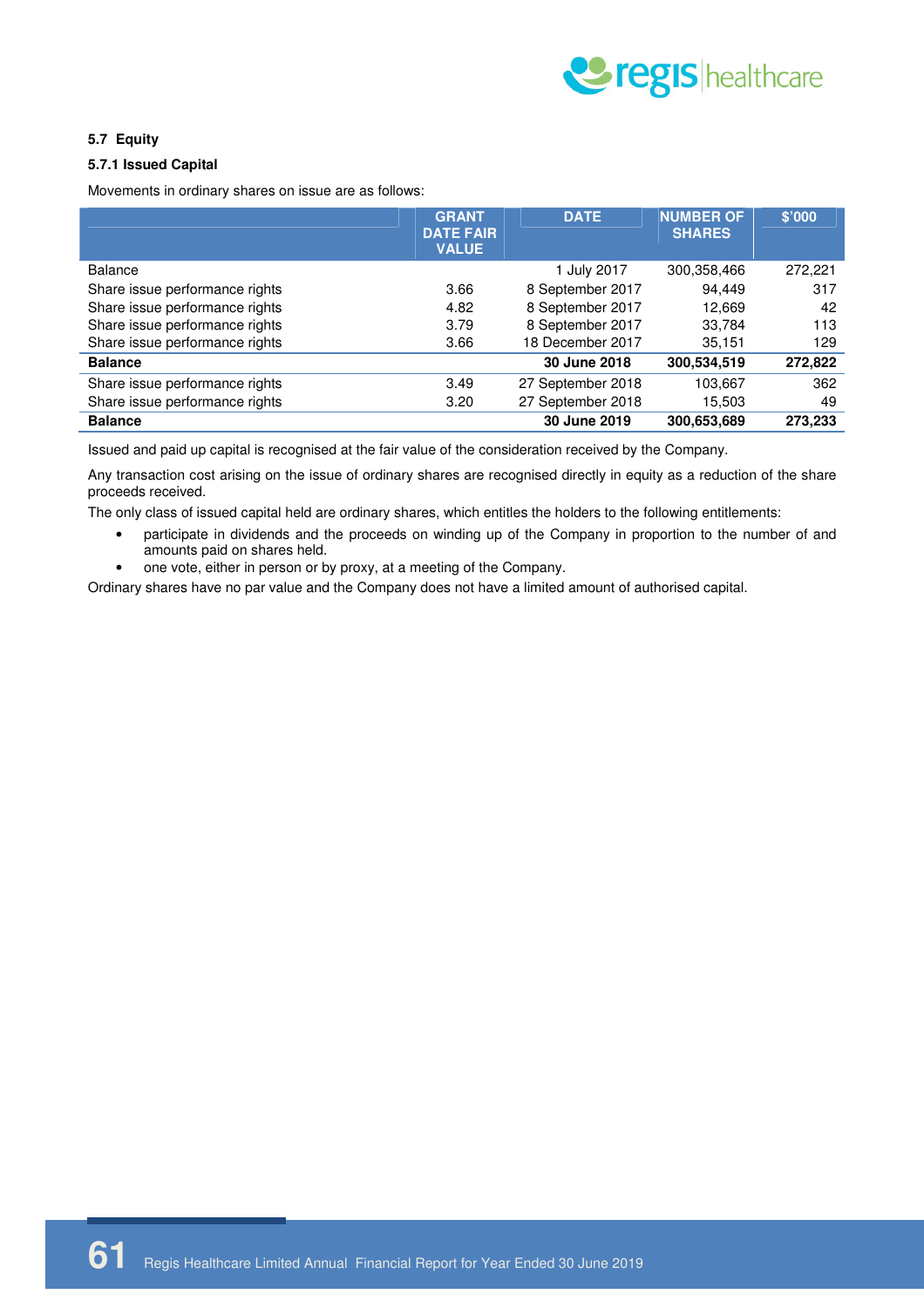

#### **5.7.2 Reserves**

|                                             |              | <b>CASH FLOW</b><br><b>HEDGE RESERVE</b> | <b>ACQUISITION</b><br><b>RESERVE (ii)</b> | <b>REMUNERATION</b><br><b>RESERVE (iii)</b> | <b>TOTAL</b> |
|---------------------------------------------|--------------|------------------------------------------|-------------------------------------------|---------------------------------------------|--------------|
|                                             | <b>NOTES</b> | $\left( i\right)$<br>\$'000              | \$'000                                    | \$'000                                      | \$'000       |
| Year ended 30 June 2019                     |              |                                          |                                           |                                             |              |
| Opening balance at 1 July 2018              |              | 103                                      | (101, 497)                                | 4,503                                       | (96, 891)    |
| Net gain / (loss) on cash flow hedge        |              | (167)                                    |                                           |                                             | (167)        |
| Equity settled share based payments expense |              | $\overline{\phantom{a}}$                 | $\overline{\phantom{a}}$                  | 351                                         | 351          |
| Transfers from remuneration reserve         |              | $\blacksquare$                           |                                           | (411)                                       | (411)        |
| Closing Balance at 30 June 2019             |              | (64)                                     | (101, 497)                                | 4,443                                       | (97, 118)    |
|                                             |              |                                          |                                           |                                             |              |
| Year ended 30 June 2018                     |              |                                          |                                           |                                             |              |
| Opening balance at 1 July 2017              |              | 126                                      | (101, 497)                                | 4,471                                       | (96,900)     |
| Net gain / (loss) on cash flow hedge        |              | (23)                                     |                                           |                                             | (23)         |
| Equity settled share based payments expense |              | $\overline{\phantom{a}}$                 |                                           | 633                                         | 633          |
| Transfers from remuneration reserve         |              |                                          |                                           | (601)                                       | (601)        |
| Closing Balance at 30 June 2018             |              | 103                                      | (101, 497)                                | 4,503                                       | (96, 891)    |

(i) The cash flow hedge reserve records the portion of the gain or loss on a hedging instrument in a cash flow hedge that is determined to be an effective hedge relationship. Refer Note 5.1 for further information in relation to cash flow hedges.

(ii) The reserve is used to accumulate the difference on the cost of shares issued by the Company and share buy backs. The balance at the beginning of the prior financial year represents the difference that arose because of the 2008 reverse acquisition, valuing the net assets at the fair value on the day of transaction versus the cost of the shares as agreed per the shareholder agreement.

(iii) The employee remuneration reserve comprises the fair value of share based payment plans recognised as an expense in profit or loss. See Note 5.9 for further details of these plans.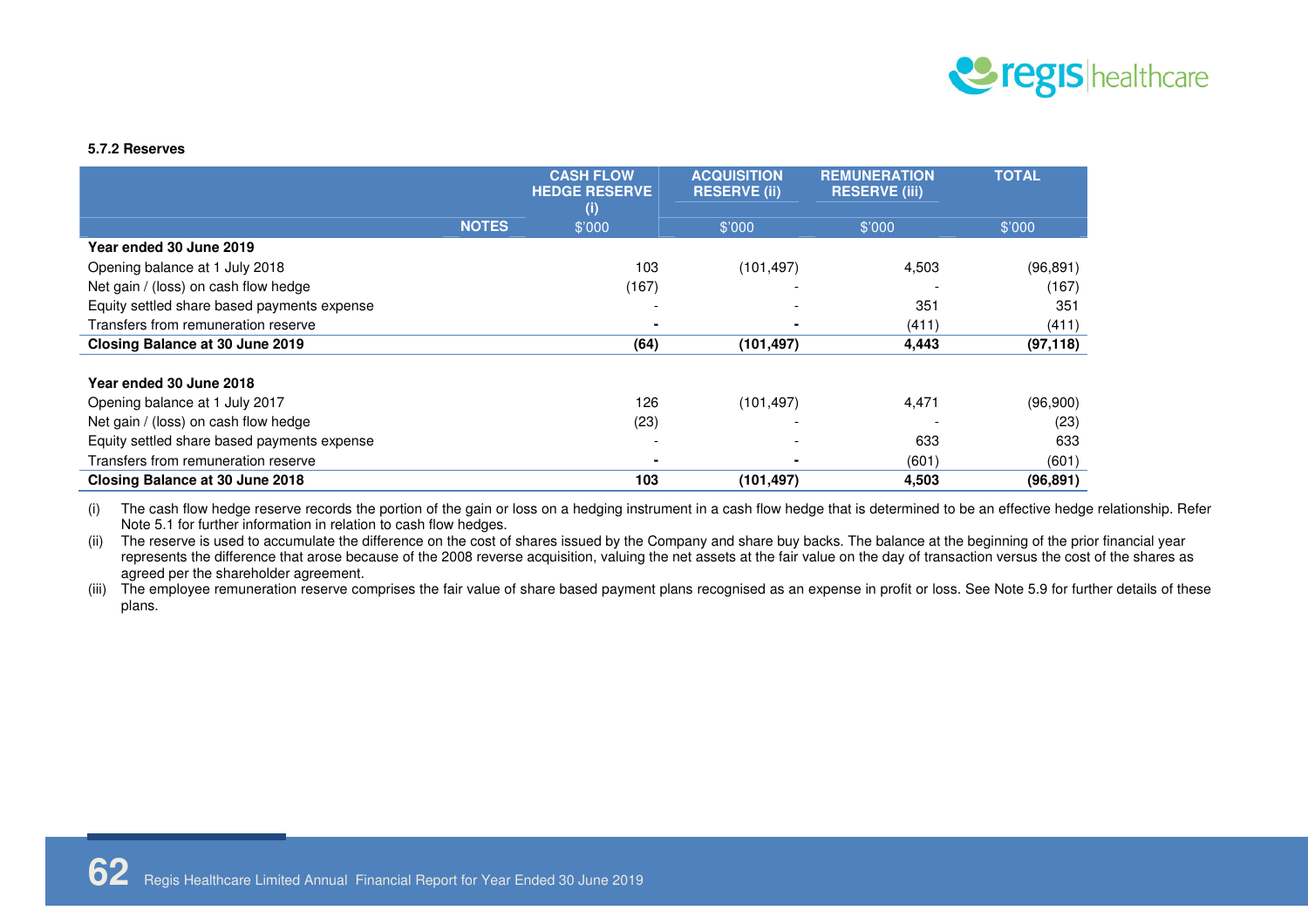

#### **5.8 Dividends**

|                                                                                                         | 2019     | 2018    |
|---------------------------------------------------------------------------------------------------------|----------|---------|
|                                                                                                         | \$'000   | \$'000  |
| Dividends on ordinary shares paid or provided for                                                       |          |         |
| Final 2018 Dividend: 8.65 cents per share, 100% franked (2017: 10.04 cents per<br>share, 100% franked)  | 26,007   | 30,156  |
| Interim 2019 Dividend: 8.12 cents per share, 100% franked (2018: 9.28 cents per<br>share, 100% franked) | 24,413   | 27,890  |
| <b>Total Dividends</b>                                                                                  | 50,420   | 58,046  |
|                                                                                                         |          |         |
| Proposed dividends on ordinary shares (unrecognised)                                                    |          |         |
| Final 2019 Dividend: 7.11 cents per share, 100% franked                                                 | 21,376   |         |
| <b>Franking account balance</b>                                                                         |          |         |
| The amount of franking credits available for the subsequent financial period are:                       |          |         |
| Franking account balance as at the end of the financial year at 30%<br>(a)                              | 4,543    | 9,949   |
| Franking credits that will arise from the payment/(refund) of the amount of<br>(b)                      |          |         |
| the provision for income tax                                                                            | (6, 430) | (4,646) |
| <b>Total Franking account balance</b>                                                                   | (1,887)  | 5.303   |

The Group recognises a liability to make cash or non-cash distributions to equity holders of the parent when the distribution is authorised and the distribution is no longer at the discretion of the Group. A corresponding entry is recognised directly in equity.

#### **5.9 Share-based Payment Plans**

|                                                                  | 2019    | 2018    |
|------------------------------------------------------------------|---------|---------|
|                                                                  | \$'000' | \$'000' |
| Expense arising from equity settled share based payments expense | 351     | 633     |
| Total share-based payments                                       | 351     | 633     |

#### **Equity-settled transactions**

The cost of equity-settled transactions is determined by the fair value at the date when the grant is made using a Monte Carlo simulation. That cost is recognised, together with a corresponding increase in remuneration reserves in equity, over the period in which the performance and/or service conditions are fulfilled in employee benefits expense. The cumulative expense recognised for equity-settled transactions at each reporting date until the vesting date reflects the extent to which the vesting period has expired and the Group's best estimate of the number of equity instruments that will ultimately vest. The movement in cumulative expense is recognised in employee benefits expense.

No expense is recognised for awards that do not ultimately vest, except for equity-settled transactions for which vesting is conditional upon a market or non-vesting condition. These are treated as vesting irrespective of whether or not the market or non-vesting condition is satisfied, provided that all other performance and/or service conditions are satisfied.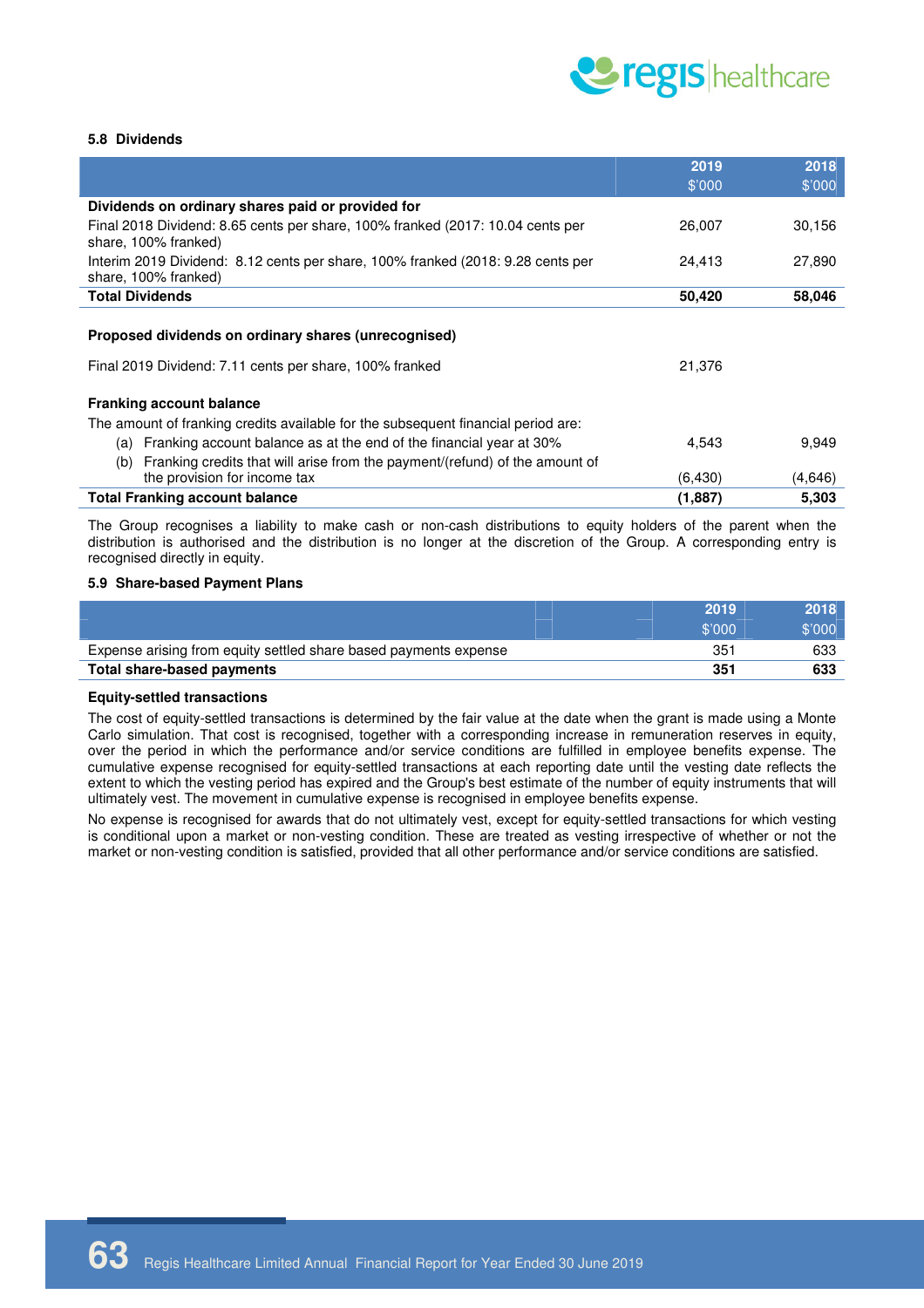

#### **5.9 Share Based Payment Plans (continued)**

#### **Movements in share-based payment equity instruments**

The number and weighted average exercise price for each equity-settled share-based payment scheme outstanding is as follows. All schemes are settled by physical delivery of shares:

|                             | LΤΙ                      |          | <b>STI-VRRP</b> |          |
|-----------------------------|--------------------------|----------|-----------------|----------|
|                             | <b>NUMBER</b>            | WAEP (i) | <b>NUMBER</b>   | WAEP (i) |
| Outstanding at 1 July 2018  | 272,643                  | \$0.00   | 64,795          | \$0.00   |
| Granted during the year     | $\overline{\phantom{0}}$ | \$0.00   | 193.330         | \$0.00   |
| Exercised during the year   | (69, 883)                | 3.49     | (49, 288)       | 3.49     |
| Forfeited during the year   | (57, 874)                | \$0.00   |                 | \$0.00   |
| Lapsed during the year      | $\overline{\phantom{0}}$ | \$0.00   | -               | \$0.00   |
| Outstanding at 30 June 2019 | 144,886                  |          | 208,837         |          |

#### (i) WAEP = Weighted Average Exercise Price

#### **Valuation assumptions and fair value of equity instruments granted**

The model inputs for performance rights granted during the year ended 30 June 2019 was as follows:

|                                | <b>VRRP</b> | <b>VRRP</b> | <b>VRRP</b> |
|--------------------------------|-------------|-------------|-------------|
|                                | (12 MONTHS) | (24 MONTHS) | (36 MONTHS) |
| <b>Grant Date</b>              | 20/09/2018  | 20/09/2018  | 20/09/2018  |
| <b>Vesting Date</b>            | 20/09/2019  | 20/09/2020  | 20/09/2021  |
| Fair Value                     | \$2.80      | \$2.65      | \$2.50      |
| <b>Grant Date Share Price</b>  | \$2.99      | \$2.99      | \$2.99      |
| Exercise Price                 | Nil         | Nil         | Nil         |
| Life Assumption (Years)        | 1.0         | 2.0         | 3.0         |
| <b>Expected Dividend Yield</b> | 5.1%        | 4.5%        | 5.1%        |

The model inputs for performance rights granted during the year ended 30 June 2018 was as follows:

|                                | <b>STI- VRRP</b> | <b>STI-VRRP</b> |
|--------------------------------|------------------|-----------------|
|                                | (12 MONTHS)      | (24 MONTHS)     |
| <b>Grant Date</b>              | 20/09/2017       | 20/09/2017      |
| <b>Vesting Date</b>            | 20/09/2018       | 20/09/2019      |
| Fair Value                     | \$3.20           | \$3.01          |
| <b>Grant Date Share Price</b>  | \$4.04           | \$4.04          |
| Exercise Price                 | Nil              | Nil             |
| Life Assumption (Years)        | 1.0              | 2.0             |
| <b>Expected Dividend Yield</b> | 4.4%             | 4.4%            |

A description of key terms of share based payments is disclosed in the Remuneration Report.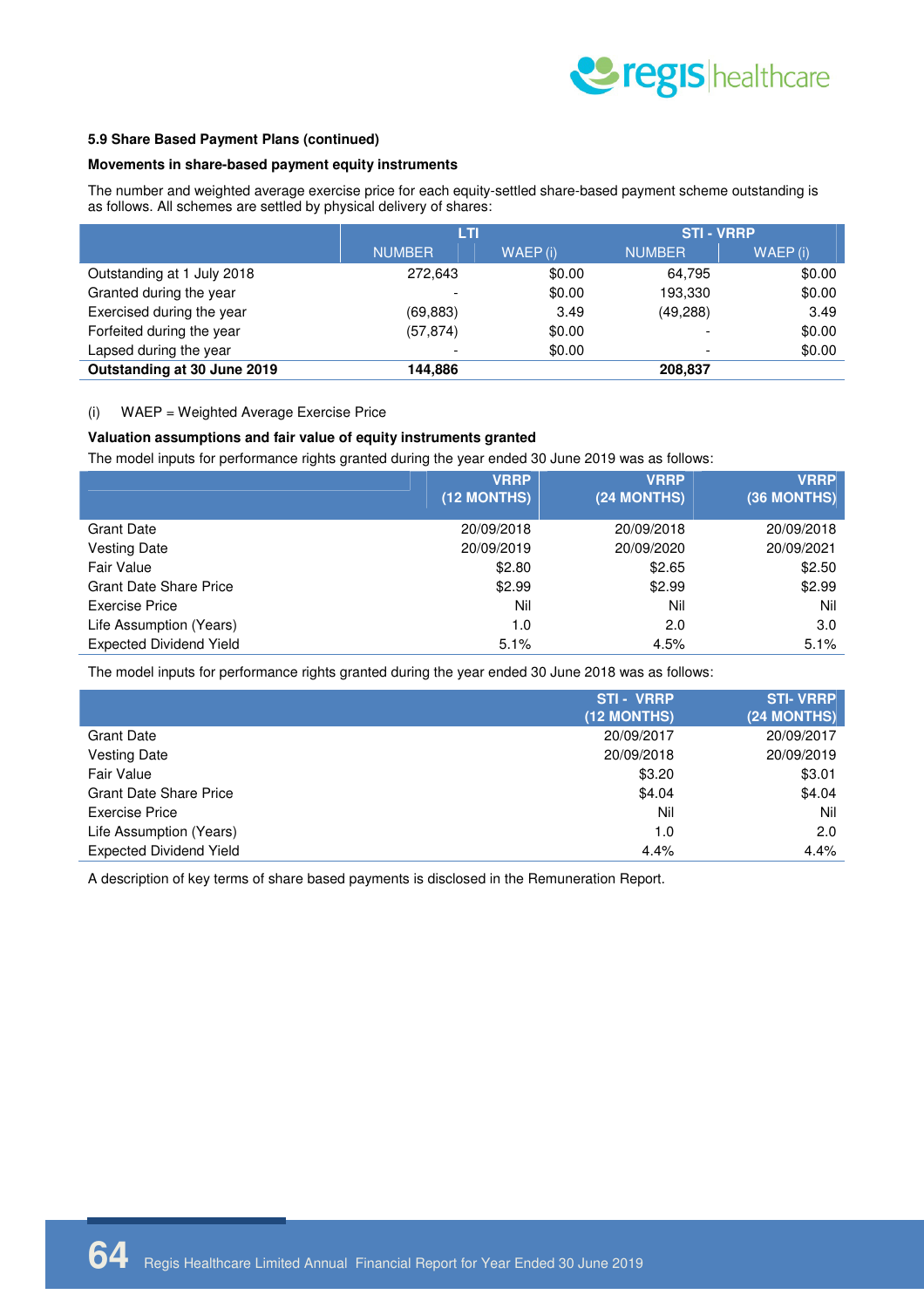

# SECTION 6: OTHER ITEMS

#### **6.1 Subsidiaries**

The consolidated financial statements include Regis Healthcare Limited (ultimate parent entity, otherwise known as the Parent Entity) and the following significant wholly owned subsidiaries. The subsidiaries are engaged in the principal activity of owning and operating residential aged care facilities. Subsidiaries are fully consolidated from the date of acquisition, being the date on which the Company obtains control, and continue to be consolidated until the date that such control ceases. Control exists where the Company has the power to govern the financial and operating policies of the entity in order to obtain benefits from its activities.

|                                                        |                      |      | <b>EQUITY INTEREST</b> |
|--------------------------------------------------------|----------------------|------|------------------------|
|                                                        | <b>COUNTRY OF</b>    | 2019 | 2018                   |
|                                                        | <b>INCORPORATION</b> | $\%$ | $\%$                   |
| Regis Aged Care Pty Ltd                                | Australia            | 100  | 100                    |
| Paragon Group Investments Pty Ltd                      | Australia            | 100  | 100                    |
| Regis Group Proprietary Ltd                            | Australia            | 100  | 100                    |
| Regis Allora Pty Ltd ATF Allora Lodge Unit Trust       | Australia            | 100  | 100                    |
| Regis Caboolture Pty Ltd                               | Australia            | 100  | 100                    |
| Regis Gatton Pty Ltd                                   | Australia            | 100  | 100                    |
| Regis Grange - Wellington Point Pty Ltd                | Australia            | 100  | 100                    |
| Regis Group Properties Pty Ltd                         | Australia            | 100  | 100                    |
| Regis Ferny Grove Pty Ltd                              | Australia            | 100  | 100                    |
| Regis Investments Pty Ltd ATF Regis Investments Trust  | Australia            | 100  | 100                    |
| Regis Lakeside Pty Ltd                                 | Australia            | 100  | 100                    |
| Regis Management Pty Ltd                               | Australia            | 100  | 100                    |
| Regis Salisbury Pty Ltd                                | Australia            | 100  | 100                    |
| Regis Shelf Pty Ltd                                    | Australia            | 100  | 100                    |
| Retirement Properties of Australia Proprietary Limited | Australia            | 100  | 100                    |
| Allora Drive Pty Ltd Allora Drive Unit Trust           | Australia            | 100  | 100                    |
| Clover Brae Pty Ltd ATF Clover Brae Unit Trust         | Australia            | 100  | 100                    |
| Clover Side Pty Ltd ATF Clover Side Unit Trust         | Australia            | 100  | 100                    |
| Dawson Drive Pty Ltd ATF Dawson Drive Unit Trust       | Australia            | 100  | 100                    |
| Lakeside Way Pty Ltd ATF Lakeside Way Unit Trust       | Australia            | 100  | 100                    |
| Lillian Avenue Ltd ATF Lillian Avenue Trust            | Australia            | 100  | 100                    |
| MacGregor Drive Pty Ltd ATF MacGregor Unit Trust       | Australia            | 100  | 100                    |
| Mewetts Road Pty Ltd ATF Mewetts Road Unit Trust       | Australia            | 100  | 100                    |
| <b>Carers Connect Pty Ltd</b>                          | Australia            | 100  | 100                    |
| Settlement Road Pty Ltd ATF Settlement Road Unit Trust | Australia            | 100  | 100                    |
| Retirement Care Australia Holdings Pty Ltd             | Australia            | 100  | 100                    |
| Retirement Care Australia (Hollywood) Pty Ltd          | Australia            | 100  | 100                    |
| Retirement Care Australia Operations (2) Pty Ltd       | Australia            | 100  | 100                    |
| Retirement Care Australia (Logan) Pty Ltd              | Australia            | 100  | 100                    |
| RAC Fiduciary Pty Ltd                                  | Australia            | 100  | 100                    |

*A deed of cross guarantee exists between Regis Aged Care Pty Limited (a subsidiary of Regis Healthcare Limited) and certain other subsidiaries. Regis Healthcare Limited is not a party to this deed and therefore the disclosure requirements of the deed are not applicable to these financial statements.*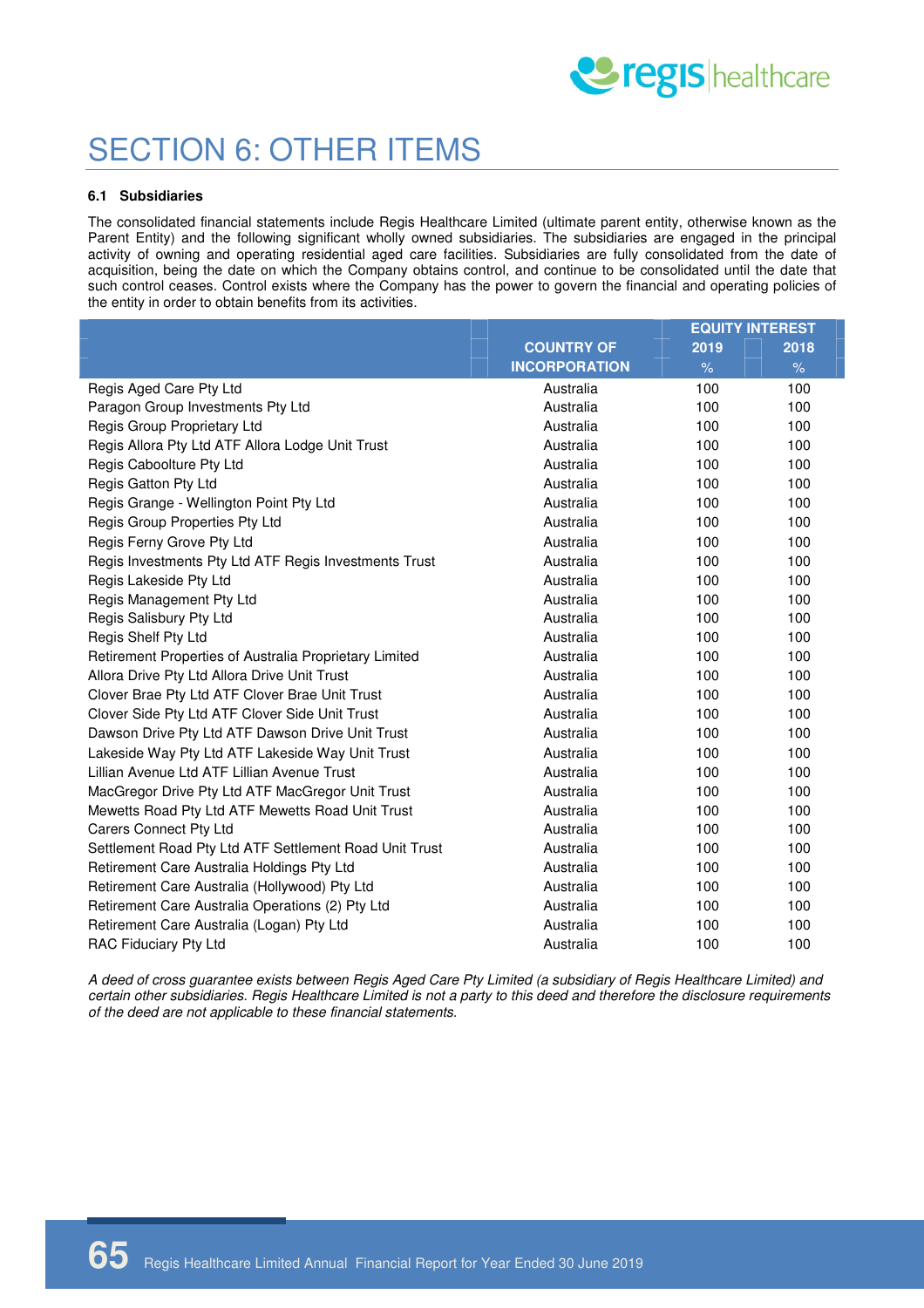

#### **6.2 Related Party Disclosures**

#### **(a) Subsidiaries**

The consolidated financial statement includes the financial statements of Regis Healthcare Limited and the subsidiaries as listed in section 6.1 of the financial statements.

#### **(b) Ultimate parent**

Regis Healthcare Limited is the ultimate parent entity.

#### **(c) Transactions with key management personnel**

During FY19 there were no material transactions between the Group and any key management personnel.

#### **(d) Key management personnel**

*Compensation of Key Management Personnel of the Group*

|                                                | 2019      | 2018      |
|------------------------------------------------|-----------|-----------|
|                                                |           | Ι\$,      |
| Short-term employee benefits                   | 2,950,376 | 2,139,463 |
| Post-employment benefits                       | 154.820   | 99.746    |
| Long-term benefits                             | 67.800    | 39.429    |
| Share-based payment                            | 144.276   | 119.585   |
| Total compensation of key management personnel | 3.317,272 | 2,398,223 |

The total for FY18 of \$2,398,223 in this table is less that the total for FY18 remuneration report of \$3,179,421 as it does not include the \$781,198 for Mark Birrell (Chairman), Trevor Gerber (NED) and Darren Boyd (Chief Operating Officer).

#### **6.3 Events after the Balance Sheet Date**

No matters or circumstances have arisen since the end of the period which significantly affected or may significantly affect the operations of the Group, the results of those operations, or the state of affairs of the Group in future periods.

#### **6.4 Auditor's Remuneration**

|                                                              | 2019   | 2018   |
|--------------------------------------------------------------|--------|--------|
|                                                              | \$'000 | \$'000 |
| Amounts received or due and receivable by Ernst & Young for: |        |        |
| Audit or review of the financial report                      | 676    | 677    |
| Other services                                               |        |        |
| Tax compliance<br>۰.                                         | 20     | 251    |
| Other services<br>$\blacksquare$                             | 115    |        |
| Total auditor's remuneration                                 | 811    | 928    |

#### **6.5 Treatment of GST**

Revenues, expenses and assets are recognised net of the amount of GST except:

- where the GST incurred on a purchase of goods and services is not recoverable from the Australian Taxation Office, in which case the GST is recognised as part of the cost of acquisition of the asset or as part of the expense item as applicable; and
- receivables and payables are stated with the amount of GST included.

The net amount of GST recoverable from, or payable to, the Australian Taxation Office is included as part of receivables or payables in the Consolidated Statement of Financial Position.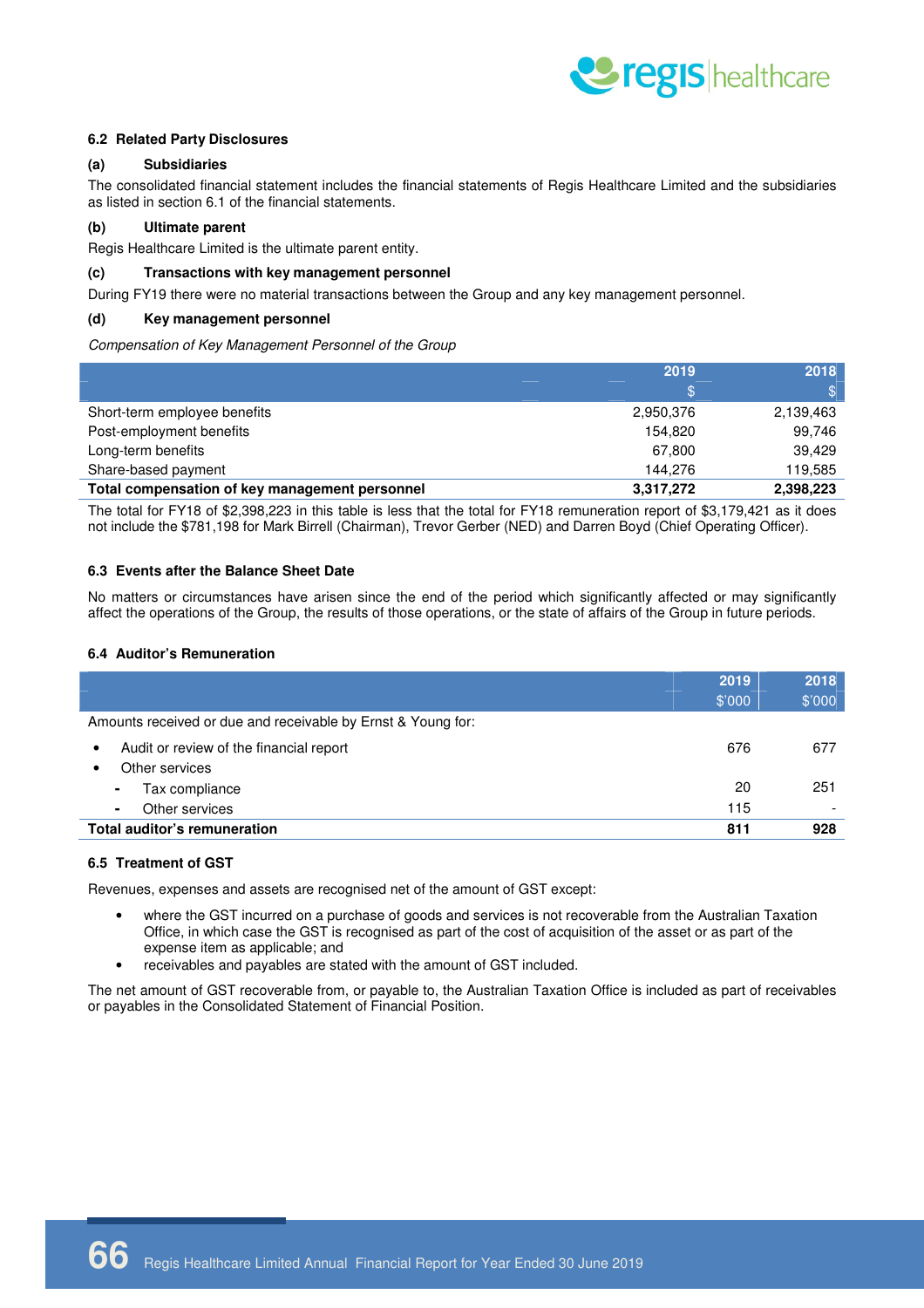

# DIRECTORS' DECLARATION

In accordance with a resolution of the directors of Regis Healthcare Limited, I state that:

- 1. In the opinion of the directors:
	- (a) the financial statements and notes of Regis Healthcare Limited are in accordance with the *Corporations Act 2001*, including:
		- (i) giving a true and fair view of the consolidated entity's financial position as at 30 June 2019 and of its performance for the year ended on that date; and
		- (ii) complying with Australian Accounting Standards and the *Corporations Regulations 2001*.
	- (b) the financial statements and notes also comply with International Financial Reporting Standards as disclosed in Note 1.4; and
	- (c) there are reasonable grounds to believe that the Company will be able to pay its debts as and when they become due and payable.
- 2. This declaration has been made after receiving the declarations required to be made to the directors by the chief executive officer and chief financial officer in accordance with section 295A of the *Corporations Act 2001* for the financial year ended 30 June 2019.

On behalf of the Board

Graham Hodges Chairman Melbourne, 22 August 2019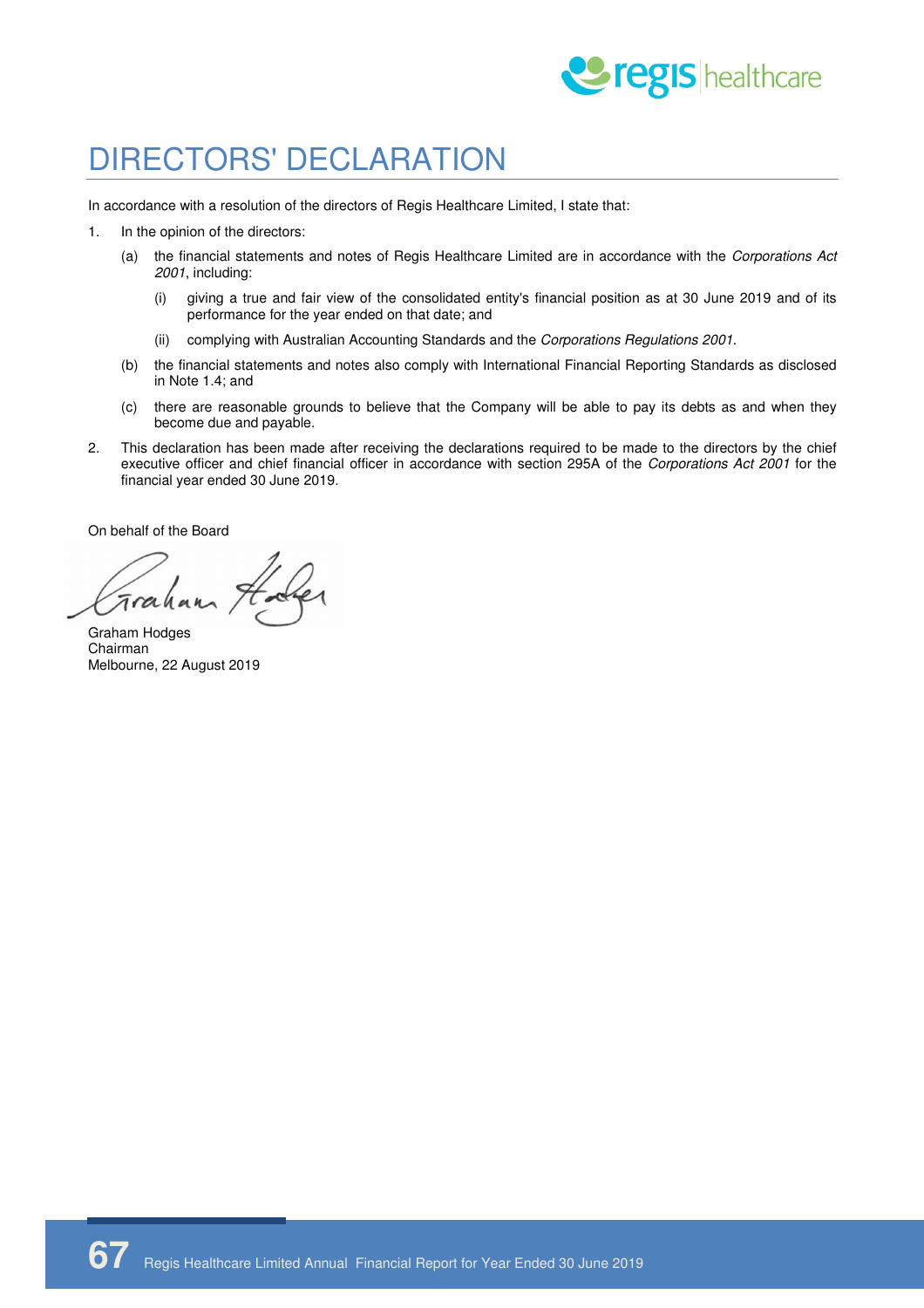

Ernst & Young 8 Exhibition Street Melbourne VIC 3000 Australia GPO Box 67 Melbourne VIC 3001

Tel: +61 3 9288 8000 Fax: +61 3 8650 7777 ey.com/au

# **Independent Auditor's Report to the Members of Regis Healthcare Limited**

# Report on the Audit of the Financial Report

### Opinion

We have audited the financial report of Regis Healthcare Limited (the Company) and its subsidiaries (collectively the Group), which comprises the consolidated statement of financial position as at 30 June 2019, the consolidated statement of comprehensive income, consolidated statement of changes in equity and consolidated statement of cash flows for the year then ended, notes to the financial statements, including a summary of significant accounting policies, and the directors' declaration.

In our opinion, the accompanying financial report of the Group is in accordance with the *Corporations Act 2001*, including:

- a) giving a true and fair view of the consolidated financial position of the Group as at 30 June 2019 and of its consolidated financial performance for the year ended on that date; and
- b) complying with Australian Accounting Standards and the *Corporations Regulations 2001*.

### Basis for Opinion

We conducted our audit in accordance with Australian Auditing Standards. Our responsibilities under those standards are further described in the *Auditor's Responsibilities for the Audit of the Financial Report* section of our report. We are independent of the Group in accordance with the auditor independence requirements of the *Corporations Act 2001* and the ethical requirements of the Accounting Professional and Ethical Standards Board's APES 110 *Code of Ethics for Professional Accountants* (the Code) that are relevant to our audit of the financial report in Australia. We have also fulfilled our other ethical responsibilities in accordance with the Code.

We believe that the audit evidence we have obtained is sufficient and appropriate to provide a basis for our opinion.

### Key Audit Matters

Key audit matters are those matters that, in our professional judgement, were of most significance in our audit of the financial report of the current year. These matters were addressed in the context of our audit of the financial report as a whole, and in forming our opinion thereon, but we do not provide a separate opinion on these matters. For each matter below, our description of how our audit addressed the matter is provided in that context.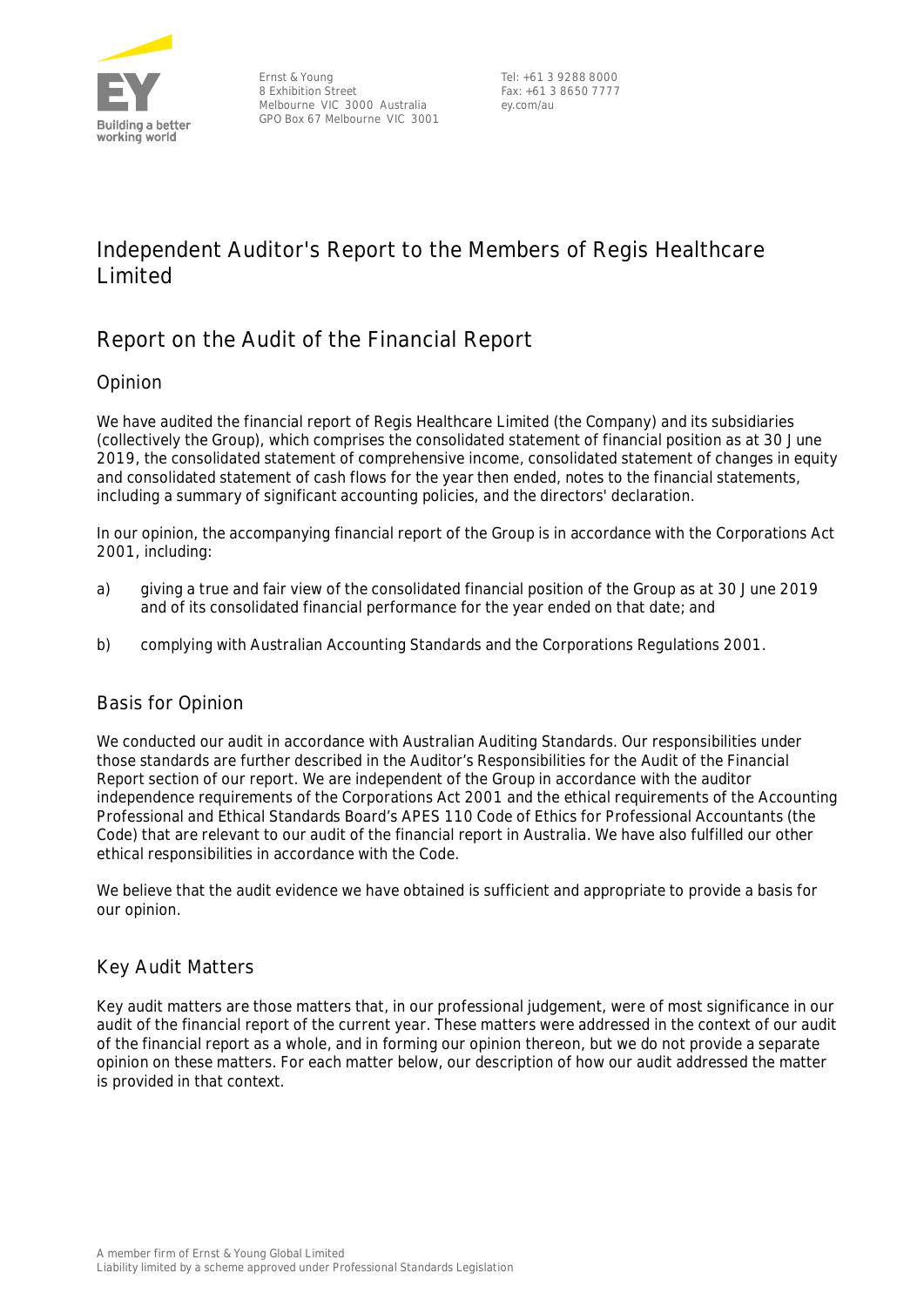

We have fulfilled the responsibilities described in the *Auditor's Responsibilities for the Audit of the Financial Repor*t section of our report, including in relation to these matters. Accordingly, our audit included the performance of procedures designed to respond to our assessment of the risks of material misstatement of the financial report. The results of our audit procedures, including the procedures performed to address the matters below, provide the basis for our audit opinion on the accompanying financial report.

### **Capitalisation of development and IT costs**

| Why significant                                                                                                                                                                              | How our audit addressed the key audit matter                                                                                                    |
|----------------------------------------------------------------------------------------------------------------------------------------------------------------------------------------------|-------------------------------------------------------------------------------------------------------------------------------------------------|
| At 30 June 2019, capitalised development and                                                                                                                                                 | Our audit procedures included the following:                                                                                                    |
| IT costs (work in progress) amounted to \$50.6<br>million. These primarily relate to refurbishment<br>of existing aged care facilities, development of                                       | Evaluated the effectiveness of controls relevant<br>to the processing of capitalised costs.                                                     |
| new aged care facility sites and IT related<br>projects.                                                                                                                                     | Selected a sample of amounts capitalised and<br>agreed details to supporting documentation, and                                                 |
| The specific criteria that have to be met for<br>capitalisation of development costs in                                                                                                      | assessed whether the amounts capitalised met<br>the development cost capitalisation criteria.                                                   |
| accordance with Australian Accounting<br>Standards involves judgement, including the<br>feasibility of the project, intention and ability to<br>against the construction oblitute use on oll | Evaluated key assumptions used and estimates<br>made for amounts capitalised, including the<br>feasibility of the project, authorisation of the |

stage of the projects in the development phase and the measurement and completeness of costs included.

> Considered whether there were any indicators of impairment through examining the business case documentation of development and IT projects, enquiries of executives responsible for management of the projects and considering the cost of development to forecasts.

complete the construction, ability to use or sell the assets, generation of future economic benefits and the ability to measure the costs reliably.

In addition, determining whether there is any indication of impairment of the carrying value of assets requires judgement and the use of assumptions which are affected by future market conditions or economic developments.

This was considered a key audit matter given the quantum of the balance and judgements related to the capitalisation criteria and indicators of impairment.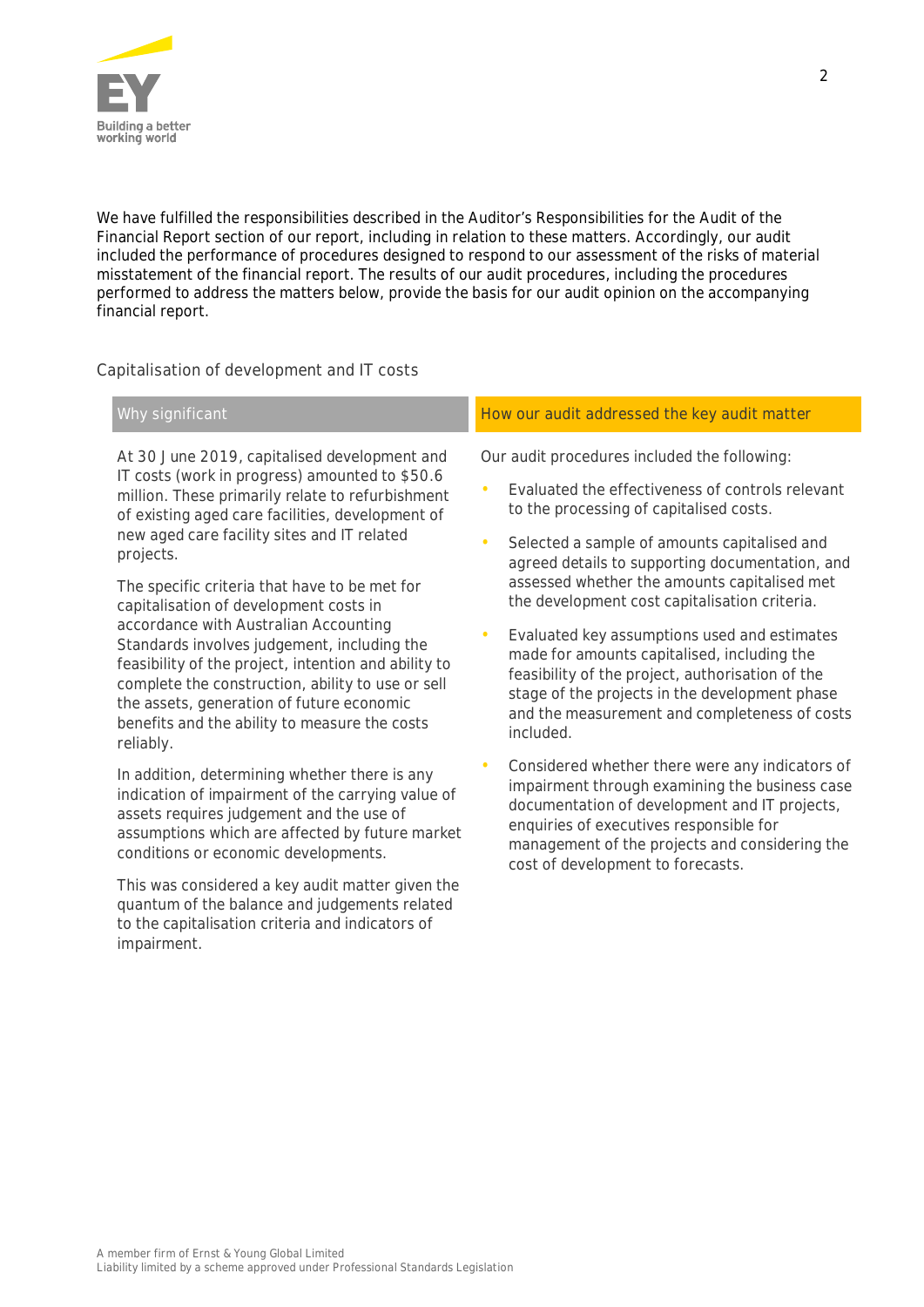

### **Valuation of intangible assets, including goodwill**

At 30 June 2019, the recorded amount of goodwill and other intangible assets with indefinite useful lives was \$479 million. Other intangible assets with indefinite useful lives of \$219 million relate to operational places for aged care facilities.

The Group performs an annual impairment test of the carrying amounts of goodwill and other intangible assets. Assets are grouped at the lowest levels for which goodwill and operational places are monitored for internal management purposes and allocated to cash generating units (CGUs).

Items that are subject to judgement, which were key areas of focus for the audit include:

- Future cash flow assumptions.
- Changes in working capital including Refundable Accommodation Deposits ('RADs').
- Discount rate and long term growth assumptions.
- Appropriateness of sensitivities applied to the impairment test.

We considered this a key audit matter given the significance of the balances and the assessment process being complex and requiring significant judgement.

Goodwill and other intangible assets disclosure is included in Note 3.3 of the financial report.

#### **Why significant How our audit addressed the key audit matter**

We examined the Group's forecast cash flows used in the impairment models, upon which the Group's impairment assessment was based.

We assessed the basis of preparing those forecasts taking into account the historical accuracy of the Group's previous forecasts and the historic evidence supporting underlying assumptions.

In relation to the future cash flow assumptions, we:

- performed a comparison to the Group's current trading performance; and
- evaluated the Group's supporting evidence and obtained external evidence such as valuation multiples for comparable companies and external market data to corroborate the Group's assumptions.

The appropriateness of other key assumptions such as the discount rate and long term growth rate, were evaluated by considering external market indicators.

We involved our valuation specialists in performing these procedures.

We tested the mathematical accuracy of the impairment models and evaluated the Group's sensitivity calculations, including evaluating the Group's assessment of whether any reasonably possible change in these key assumptions would result in an impairment to goodwill or indefinite life intangible assets.

We assessed the adequacy of the goodwill and intangible assets disclosure made in Note 3.3 including key assumptions used.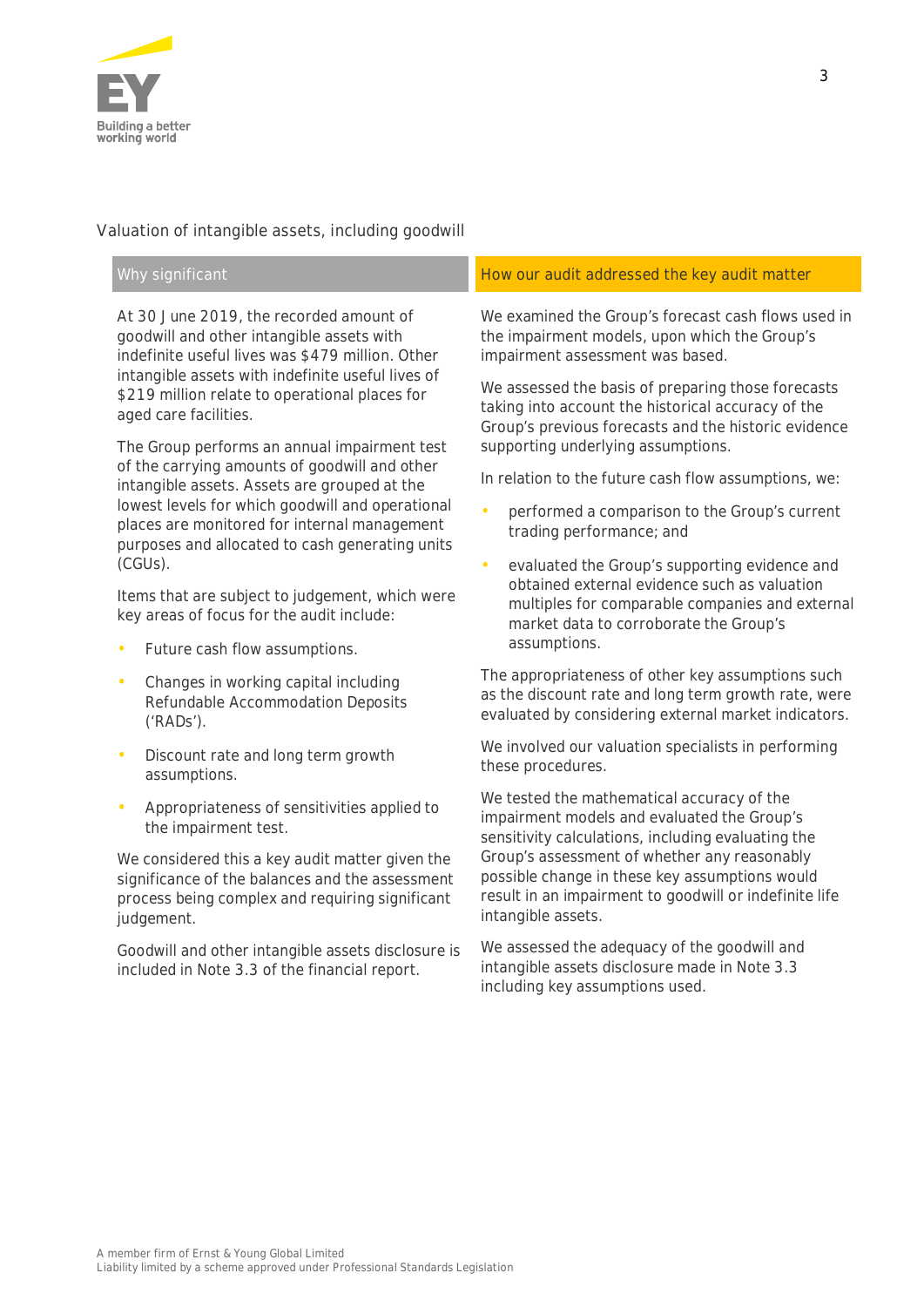

### **Fair value of investment properties**

At 30 June 2019, the recorded amount of investment property was \$142 million, which relates to the Group's retirement villages.

Investment properties were measured at fair value as at 30 June 2019. During the current period, the Group engaged an external party to perform independent valuations of specific investment properties.

Estimating the fair value of investment property requires critical judgement, including key estimates such as the starting value of units, occupancy forecasts, growth rates, capital expenditures, sales price and application of discount rates and the assumptions inherent in those estimates.

Note 3.4 to the financial report outlines the group's accounting policy and the fair value assumptions applied to measure the investment properties.

We considered this to be a key audit matter given the size, complexity and judgement involved in the valuation of investment property and the importance of the disclosures relating to the assumptions used in the valuation.

#### **Why significant How our audit addressed the key audit matter**

In performing our procedures, we assessed the measurement of fair value treatment adopted by the group.

We assessed the assumptions and estimates made by the group in calculating the fair value of investment property, which included:

- Assessed the competence and qualifications of valuers, as well as the objectivity of valuers, and appropriateness of the scope and methodology of the valuation commissioned by the Group;
- Assessing the land area used in the valuation;
- Assessing the starting value of units;
- Testing of a sample of resident contracts to confirm occupancy data used in the valuation;
- Assessing capital expenditure, demolition and remediation costs and sales cost estimates in light of historical data; and
- Evaluating the growth rates and discount rates used in the valuation.

We involved our real estate valuation specialists in performing these procedures.

We also assessed the adequacy of the group's financial report disclosures made in Note 3.4 *Investment Property* relating to the valuation assumptions and the change in accounting policy.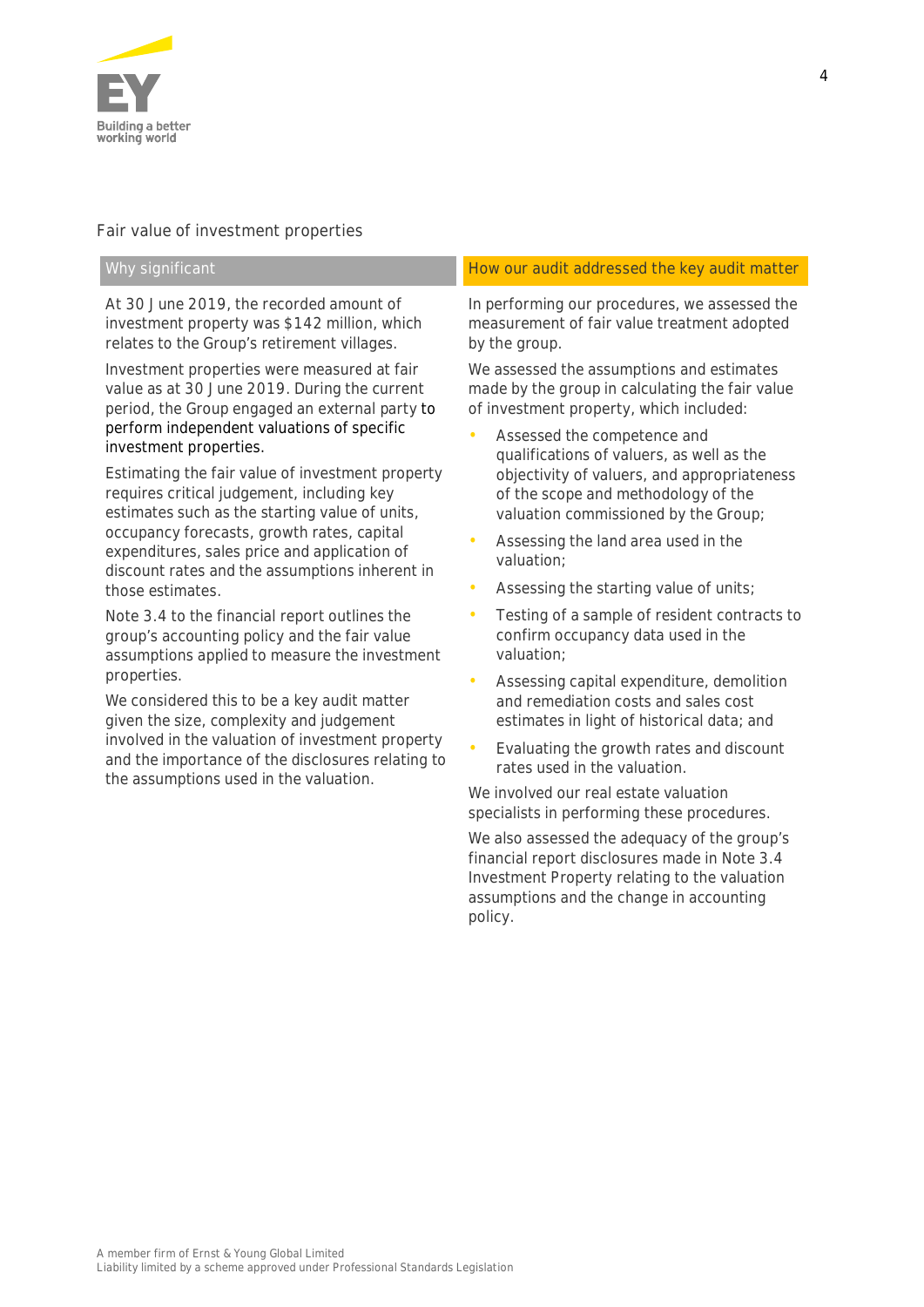

# Information Other than the Financial Report and Auditor's Report Thereon

The directors are responsible for the other information. The other information comprises the information included in the Company's 2019 Annual Report other than the financial report and our auditor's report thereon. We obtained the Directors' Report that is to be included in the Annual Report, prior to the date of this auditor's report, and we expect to obtain the remaining sections of the Annual Report after the date of this auditor's report.

Our opinion on the financial report does not cover the other information and we do not and will not express any form of assurance conclusion thereon, with the exception of the Remuneration Report and our related assurance opinion.

In connection with our audit of the financial report, our responsibility is to read the other information and, in doing so, consider whether the other information is materially inconsistent with the financial report or our knowledge obtained in the audit or otherwise appears to be materially misstated.

If, based on the work we have performed on the other information obtained prior to the date of this auditor's report, we conclude that there is a material misstatement of this other information, we are required to report that fact. We have nothing to report in this regard.

### Responsibilities of the Directors for the Financial Report

The directors of the Company are responsible for the preparation of the financial report that gives a true and fair view in accordance with Australian Accounting Standards and the *Corporations Act 2001* and for such internal control as the directors determine is necessary to enable the preparation of the financial report that gives a true and fair view and is free from material misstatement, whether due to fraud or error.

In preparing the financial report, the directors are responsible for assessing the Group's ability to continue as a going concern, disclosing, as applicable, matters relating to going concern and using the going concern basis of accounting unless the directors either intend to liquidate the Group or to cease operations, or have no realistic alternative but to do so.

# Auditor's Responsibilities for the Audit of the Financial Report

Our objectives are to obtain reasonable assurance about whether the financial report as a whole is free from material misstatement, whether due to fraud or error, and to issue an auditor's report that includes our opinion. Reasonable assurance is a high level of assurance, but is not a guarantee that an audit conducted in accordance with the Australian Auditing Standards will always detect a material misstatement when it exists. Misstatements can arise from fraud or error and are considered material if, individually or in the aggregate, they could reasonably be expected to influence the economic decisions of users taken on the basis of this financial report.

As part of an audit in accordance with the Australian Auditing Standards, we exercise professional judgment and maintain professional scepticism throughout the audit. We also: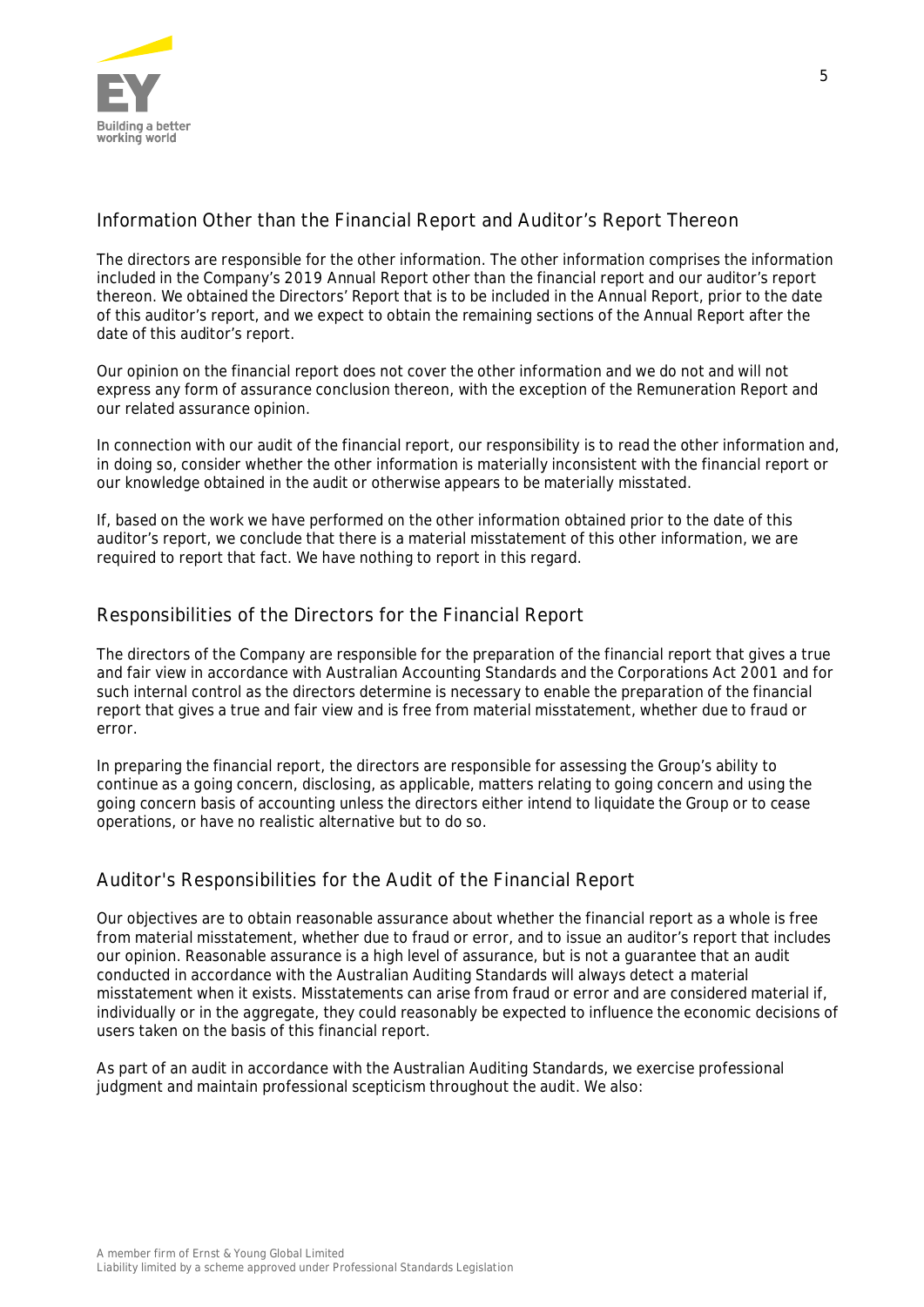

- Identify and assess the risks of material misstatement of the financial report, whether due to fraud or error, design and perform audit procedures responsive to those risks, and obtain audit evidence that is sufficient and appropriate to provide a basis for our opinion. The risk of not detecting a material misstatement resulting from fraud is higher than for one resulting from error, as fraud may involve collusion, forgery, intentional omissions, misrepresentations, or the override of internal control.
- · Obtain an understanding of internal control relevant to the audit in order to design audit procedures that are appropriate in the circumstances, but not for the purpose of expressing an opinion on the effectiveness of the Group's internal control.
- · Evaluate the appropriateness of accounting policies used and the reasonableness of accounting estimates and related disclosures made by the directors.
- · Conclude on the appropriateness of the directors' use of the going concern basis of accounting and, based on the audit evidence obtained, whether a material uncertainty exists related to events or conditions that may cast significant doubt on the Group's ability to continue as a going concern. If we conclude that a material uncertainty exists, we are required to draw attention in our auditor's report to the related disclosures in the financial report or, if such disclosures are inadequate, to modify our opinion. Our conclusions are based on the audit evidence obtained up to the date of our auditor's report. However, future events or conditions may cause the Group to cease to continue as a going concern.
- · Evaluate the overall presentation, structure and content of the financial report, including the disclosures, and whether the financial report represents the underlying transactions and events in a manner that achieves fair presentation.
- · Obtain sufficient appropriate audit evidence regarding the financial information of the entities or business activities within the Group to express an opinion on the financial report. We are responsible for the direction, supervision and performance of the Group audit. We remain solely responsible for our audit opinion.

We communicate with the directors regarding, among other matters, the planned scope and timing of the audit and significant audit findings, including any significant deficiencies in internal control that we identify during our audit.

We also provide the directors with a statement that we have complied with relevant ethical requirements regarding independence, and to communicate with them all relationships and other matters that may reasonably be thought to bear on our independence, and where applicable, related safeguards.

From the matters communicated to the directors, we determine those matters that were of most significance in the audit of the financial report of the current year and are therefore the key audit matters. We describe these matters in our auditor's report unless law or regulation precludes public disclosure about the matter or when, in extremely rare circumstances, we determine that a matter should not be communicated in our report because the adverse consequences of doing so would reasonably be expected to outweigh the public interest benefits of such communication.